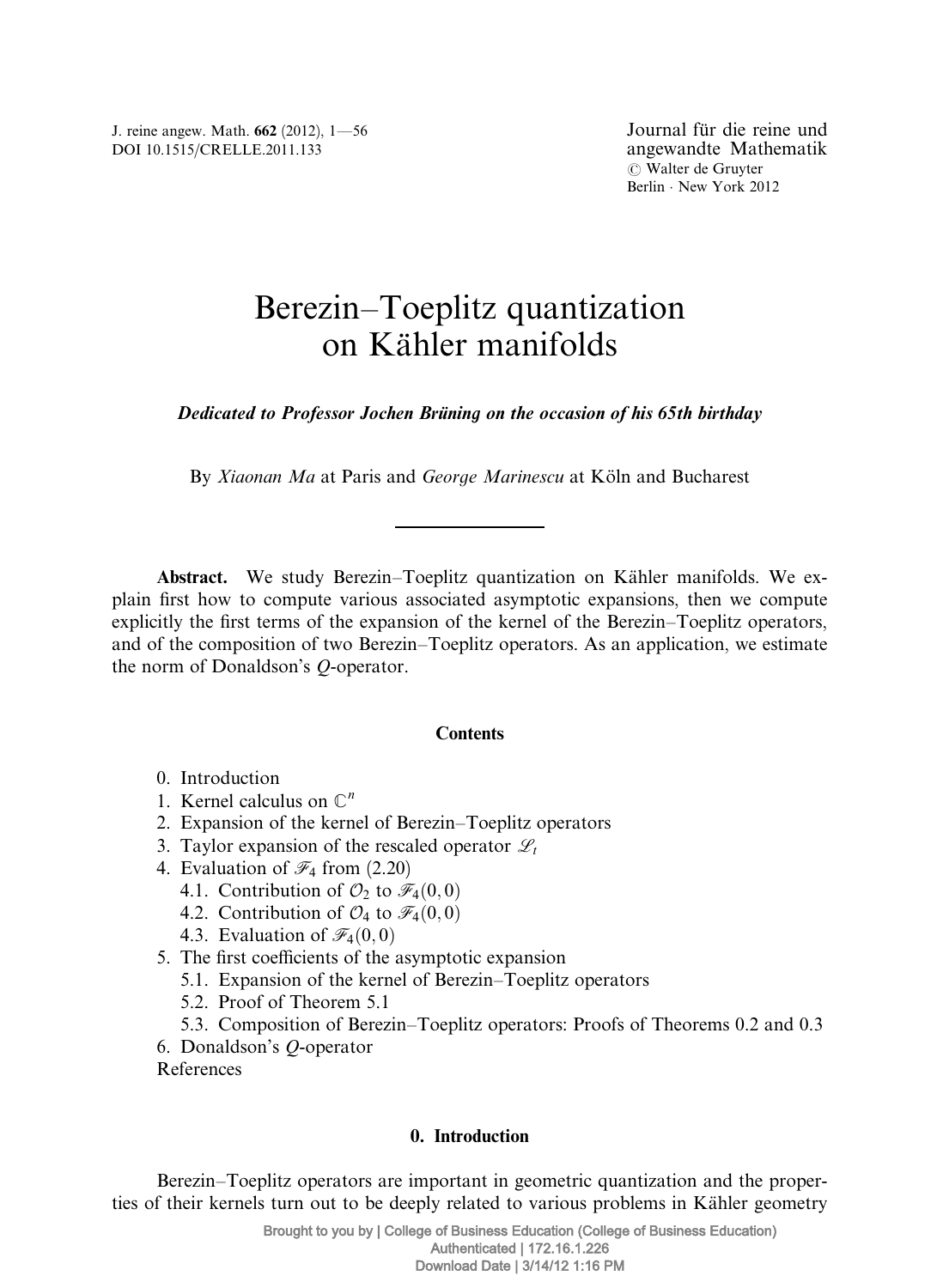(see e.g. [16], [17]). In this paper, we will study the precise asymptotic expansion of these kernels. We refer the reader to the book [24] for a comprehensive study of the Bergman kernel, Berezin–Toeplitz quantization and its applications. See also the survey [23].

The setting of Berezin–Toeplitz quantization on Kähler manifolds is the following. Let  $(X, \omega, J)$  be a compact Kähler manifold of dim<sub>C</sub>  $X = n$  with Kähler form  $\omega$  and complex structure J. Let  $(L, h^L)$  be a holomorphic Hermitian line bundle on X, and let  $(E, h^E)$ be a holomorphic Hermitian vector bundle on X. Let  $\nabla^L$ ,  $\nabla^E$  be the holomorphic Hermitian connections on  $(L, h^L)$ ,  $(E, h^E)$  with curvatures  $R^L = (\nabla^L)^2$ ,  $R^E = (\nabla^E)^2$ , respectively. We assume that  $(L, h^{\mathcal{L}}, \nabla^{\mathcal{L}})$  is a prequantum line bundle, i.e.,

$$
\omega = \frac{\sqrt{-1}}{2\pi} R^L.
$$

Let  $g^{TX}(\cdot, \cdot) := \omega(\cdot, J \cdot)$  be the Riemannian metric on TX induced by  $\omega$  and J. The Riemannian volume form  $dv_X$  of  $(X, g^{TX})$  has the form  $dv_X = \omega^n/n!$ . The  $L^2$ -Hermitian product on the space  $\mathscr{C}^{\infty}(X, L^p \otimes E)$  of smooth sections of  $L^p \otimes E$  on X, with  $L^p := L^{\otimes p}$ , is given by

(0.2) 
$$
\langle s_1, s_2 \rangle = \int_X \langle s_1, s_2 \rangle(x) dv_X(x).
$$

We denote the corresponding norm by  $\|\cdot\|_{L^2}$  and by  $L^2(X, L^p \otimes E)$  the completion of  $\mathscr{C}^{\infty}(X, L^p \otimes E)$  with respect to this norm.

Given a continuous smoothing linear operator  $K : L^2(X, L^p \otimes E) \to L^2(X, L^p \otimes E)$ , the Schwartz kernel theorem [24], Theorem B.2.7, guarantees the existence of an integral kernel with respect to  $dv_X$ , denoted by  $K(x, x') \in (L^p \otimes E)_x \otimes (L^p \otimes E)_x^*$ , for  $x, x' \in X$ , i.e.,

(0.3) 
$$
(KS)(x) = \int_{X} K(x, x') S(x') dv_X(x'), \quad S \in L^{2}(X, L^{p} \otimes E).
$$

Consider now the space  $H^0(X, L^p \otimes E)$  of holomorphic sections of  $L^p \otimes E$  on X and let  $P_p: L^2(X, L^p \otimes E) \to H^0(X, L^p \otimes E)$  be the orthogonal (Bergman) projection. Its kernel  $P_p(x, x')$  with respect to  $dv_x(x')$  is smooth; it is called the *Bergman kernel*. The *Berezin*– Toeplitz quantization of a section  $f \in \mathcal{C}^{\infty}(X, \text{End}(E))$  is the Berezin–Toeplitz operator  ${T_{f,p}}_{n \in \mathbb{N}}$  which is a sequence of linear operators  $T_{f,p}$  defined by

$$
(0.4) \tT_{f,p}: L^2(X,L^p\otimes E)\to L^2(X,L^p\otimes E),\tT_{f,p}=P_p f P_p.
$$

The kernel  $T_{f,p}(x, x')$  of  $T_{f,p}$  with respect to  $dv_x(x')$  is also smooth. Since End $(L) = \mathbb{C}$ , we have  $T_{f, p}(x, x) \in \text{End}(E)_{x}$  for  $x \in X$ .

We introduce now the relevant geometric objects used in Theorems 0.1, 0.2 and 0.3. Let  $T^{(1,0)}X$  be the holomorphic tangent bundle on X, and  $T^{*(1,0)}X$  its dual bundle. Let  $\nabla^{TX}$  be the Levi–Civita connection on  $(X, g^{TX})$ . We denote by  $R^{TX} = (\nabla^{TX})^2$  the curvature, by Ric the Ricci curvature and by r the scalar curvature of  $\nabla^{TX}$  (cf. (3.3)).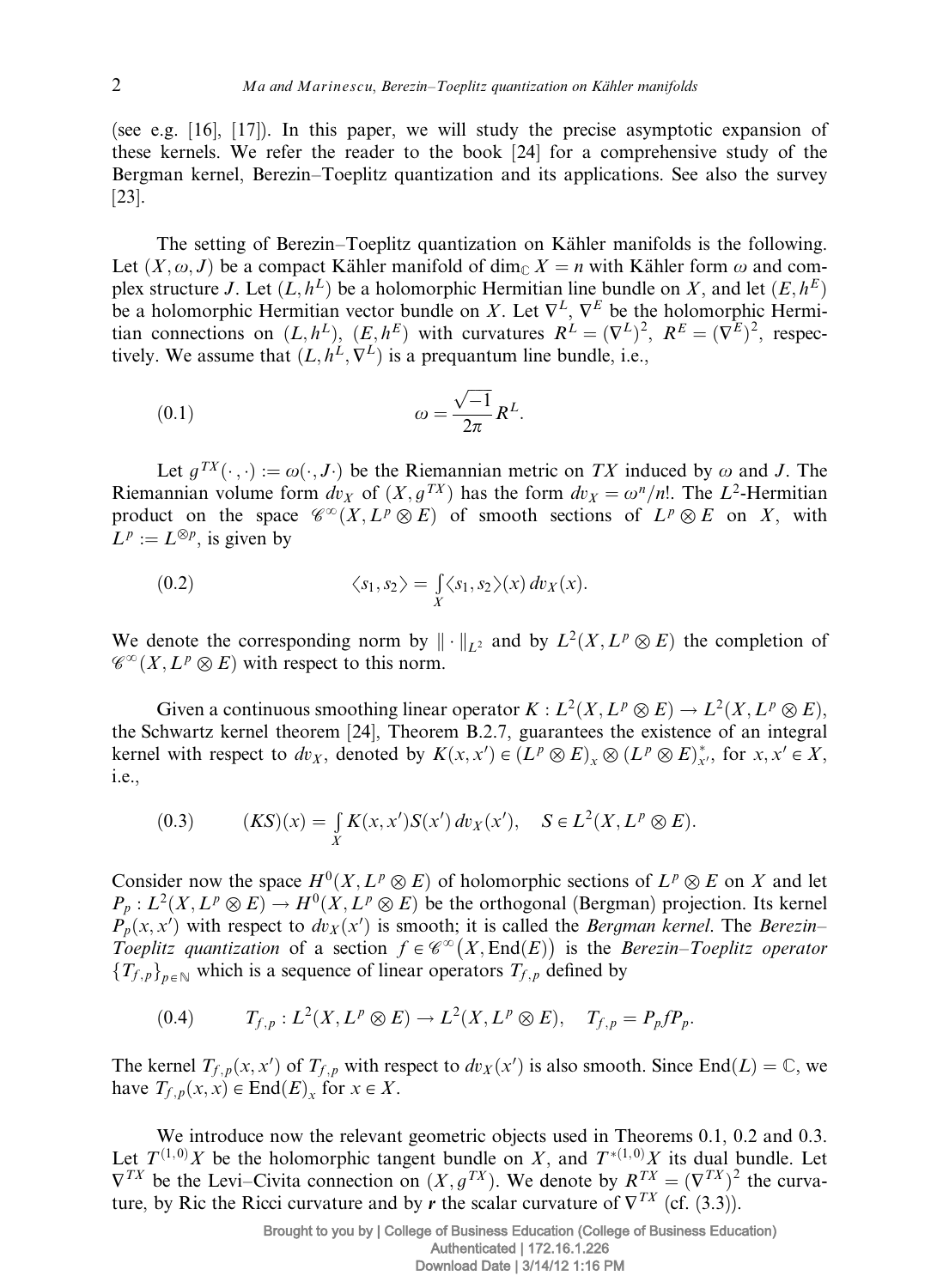We still denote by  $\nabla^E$  the connection on End $(E)$  induced by  $\nabla^E$ . Consider the (positive) Laplacian  $\Delta$  acting on the functions on  $(X, g^{TX})$  and the Bochner Laplacian  $\Delta^E$  on  $\mathscr{C}^{\infty}(X,E)$  and on  $\mathscr{C}^{\infty}(X,\text{End}(E))$ . Let  $\{e_k\}$  be a (local) orthonormal frame of  $(TX,g^{TX})$ . Then

(0.5) 
$$
\Delta^{E} = -\sum_{k} (\nabla_{e_k}^{E} \nabla_{e_k}^{E} - \nabla_{\nabla_{e_k}^{TX} e_k}^{E}).
$$

Let  $\Omega^{q,r}(X, \text{End}(E))$  be the space of  $(q, r)$ -forms on X with values in End $(E)$ , and let

(0.6) 
$$
\nabla^{1,0} : \Omega^{q,*}(X,\text{End}(E)) \to \Omega^{q+1,*}(X,\text{End}(E))
$$

be the (1,0)-component of the connection  $\nabla^{E}$ . Let  $(\nabla^{E})^*, \nabla^{1,0*}, \overline{\partial}^{E*}$  be the adjoints of  $\nabla^{E}$ ,  $\nabla^{1,0}$ ,  $\overline{\partial}^E$ , respectively. Let  $D^{1,0}$ ,  $D^{0,1}$  be the  $(1,0)$  and  $(0,1)$  components of the connection  $\nabla^{T^*X}: \mathscr{C}^{\infty}(X,T^*X) \to \mathscr{C}^{\infty}(X,T^*X \otimes T^*X)$  induced by  $\nabla^{TX}$ .

In the following, we denote by

$$
\langle \cdot \, , \cdot \rangle_{\omega} : \Omega^{*,*}\big(X, \mathrm{End}(E)\big) \times \Omega^{*,*}\big(X, \mathrm{End}(E)\big) \to \mathscr{C}^{\infty}\big(X, \mathrm{End}(E)\big)
$$

the C-bilinear pairing  $\langle \alpha \otimes f, \beta \otimes g \rangle_{\omega} = \langle \alpha, \beta \rangle f \cdot g$ , for forms  $\alpha, \beta \in \Omega^{*,*}(X)$  and sections  $f, g \in \mathscr{C}^{\infty}(X, \text{End}(E))$  (cf. (0.14), (0.16), (0.17)). Put

$$
R_{\Lambda}^{E} = \langle R^{E}, \omega \rangle_{\omega}.
$$

Let  $Ric_{\omega} = Ric(J \cdot, \cdot)$  be the  $(1, 1)$ -form associated to Ric. Set

$$
|\text{Ric}_{\omega}|^2 = \sum_{i < j} \text{Ric}_{\omega}(e_i, e_j)^2, \quad |R^{TX}|^2 = \sum_{i < j} \sum_{k < l} \langle R^{TX}(e_i, e_j) e_k, e_l \rangle^2,
$$

and let

$$
b_{2\mathbb{C}} = -\frac{\Delta r}{48} + \frac{1}{96} |R^{TX}|^2 - \frac{1}{24} |\text{Ric}_{\omega}|^2 + \frac{1}{128} r^2,
$$
  
\n
$$
b_{2E} = \frac{\sqrt{-1}}{32} (2rR_{\Lambda}^E - 4\langle \text{Ric}_{\omega}, R^E \rangle_{\omega} + \Delta^E R_{\Lambda}^E) - \frac{1}{8} (R_{\Lambda}^E)^2
$$
  
\n
$$
+ \frac{1}{8} \langle R^E, R^E \rangle_{\omega} + \frac{3}{16} \overline{\partial}^{E*} \nabla^{1,0*} R^E,
$$
  
\n
$$
b_1 = \frac{r}{8\pi} + \frac{\sqrt{-1}}{2\pi} R_{\Lambda}^E, \quad b_2 = \frac{1}{\pi^2} (b_{2\mathbb{C}} + b_{2E}).
$$

We use now the notation from  $(3.6)$ . By our convention  $(cf. (3.5))$ , we have at  $x_0 \in X$ ,

$$
\langle \alpha_{\ell \bar{m}} \, dz_{\ell} \wedge d\bar{z}_m, \beta_{k \bar{q}} \, dz_k \wedge d\bar{z}_q \rangle = -4 \alpha_{\ell \bar{m}} \beta_{m \bar{\ell}}, \quad \langle \alpha_{\bar{m} \bar{q}} \, d\bar{z}_m \otimes d\bar{z}_q, \beta_{k \ell} \, dz_k \otimes dz_{\ell} \rangle = 4 \alpha_{\bar{m} \bar{q}} \beta_{mq}
$$

(note that  $|dz_q|^2 = 2$ ). Then by Lemma 3.1, (5.3) and (5.4), we have at  $x_0 \in X$ ,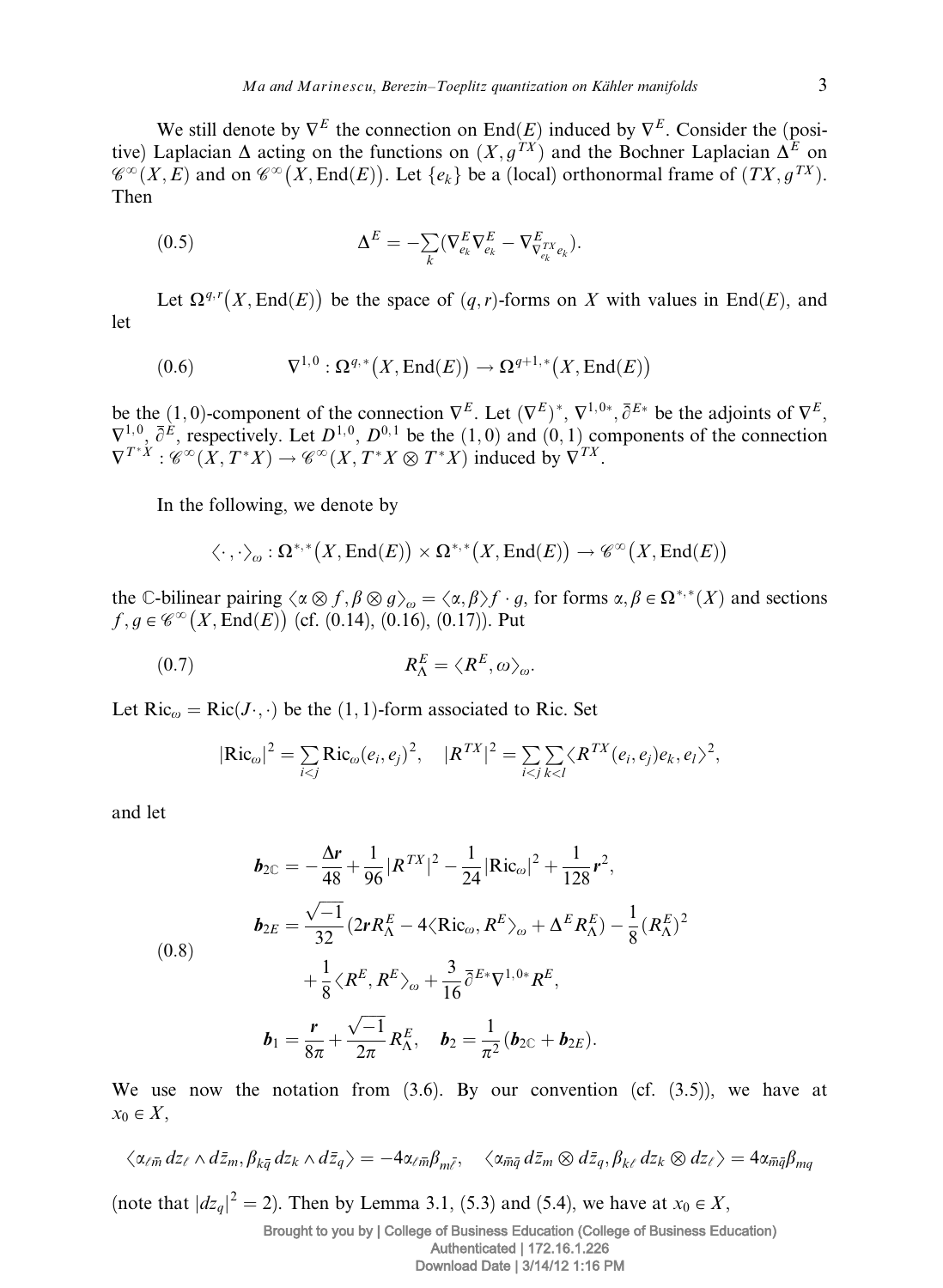4 Ma and Marinescu, Berezin–Toeplitz quantization on Kähler manifolds

$$
\text{Ric}_{\ell\bar{k}} = 2R_{\ell\bar{k}q\bar{q}} = 2R_{\ell\bar{q}q\bar{k}}, \quad \mathbf{r} = 8R_{\ell\bar{\ell}q\bar{q}}, \quad \text{Ric}_{\omega} = \sqrt{-1} \text{Ric}_{\ell\bar{k}} \, dz_{\ell} \wedge d\bar{z}_{k},
$$
\n
$$
\sqrt{-1}R_{\Lambda}^{E} = 2R_{k\bar{k}}^{E}, \quad \mathbf{b}_{1} = \frac{1}{\pi}(R_{k\bar{k}m\bar{m}} + R_{m\bar{m}}^{E}),
$$
\n
$$
(0.9) \qquad \mathbf{b}_{2\bar{c}} = -\frac{\Delta\mathbf{r}}{48} + \frac{1}{6}R_{k\bar{k}m\bar{q}}R_{\ell\bar{k}q\bar{m}} - \frac{2}{3}R_{\ell\bar{\ell}m\bar{q}}R_{k\bar{k}q\bar{m}} + \frac{1}{2}R_{\ell\bar{\ell}q\bar{q}}R_{k\bar{k}m\bar{m}},
$$
\n
$$
\mathbf{b}_{2E} = R_{q\bar{q}}^{E}R_{k\bar{k}m\bar{n}} - R_{m\bar{q}}^{E}R_{k\bar{k}q\bar{m}} + \frac{1}{2}(R_{q\bar{q}}^{E}R_{m\bar{m}}^{E} - R_{m\bar{q}}^{E}R_{q\bar{m}}^{E})
$$
\n
$$
+ \frac{1}{4}(-R_{k\bar{k};m\bar{m}}^{E} + 3R_{m\bar{k};k\bar{m}}^{E}).
$$

We say that a sequence  $\Theta_p \in \mathscr{C}^{\infty}(X, \text{End}(E))$  has an asymptotic expansion of the form

$$
(0.10) \qquad \Theta_p(x) = \sum_{r=0}^{\infty} A_r(x) p^{n-r} + \mathcal{O}(p^{-\infty}), \quad A_r \in \mathscr{C}^{\infty}(X, \text{End}(E)),
$$

if for any  $k, l \in \mathbb{N}$ , there exists  $C_{k,l} > 0$  such that for any  $p \in \mathbb{N}^*$ , we have

(0.11) 
$$
\left|\Theta_p(x) - \sum_{r=0}^k A_r(x) p^{n-r}\right|_{\mathscr{C}^l(X)} \leq C_{k,l} p^{n-k-1},
$$

where  $|\cdot|_{\mathscr{C}^l(X)}$  is the  $\mathscr{C}^l$ -norm on X.

**Theorem 0.1.** For any  $f \in \mathscr{C}^{\infty}(X, \text{End}(E)),$  we have

$$
(0.12) \t T_{f,p}(x,x)=\sum_{r=0}^{\infty} \boldsymbol{b}_{r,f}(x) p^{n-r} + \mathcal{O}(p^{-\infty}), \quad \boldsymbol{b}_{r,f}\in\mathscr{C}^{\infty}\big(X,\mathrm{End}(E)\big).
$$

Moreover,

(0.13) 
$$
\boldsymbol{b}_{0,f} = f, \quad \boldsymbol{b}_{1,f} = \frac{\mathbf{r}}{8\pi} f + \frac{\sqrt{-1}}{4\pi} (R_{\Lambda}^E f + f R_{\Lambda}^E) - \frac{1}{4\pi} \Delta^E f.
$$

If  $f \in \mathscr{C}^\infty(X)$ , then

$$
(0.14) \qquad \pi^2 \mathbf{b}_{2,f} = \pi^2 \mathbf{b}_2 f + \frac{1}{32} \Delta^2 f - \frac{1}{32} \mathbf{r} \Delta f - \frac{\sqrt{-1}}{8} \langle \text{Ric}_{\omega}, \partial \overline{\partial} f \rangle
$$

$$
+ \frac{\sqrt{-1}}{24} \langle df, \nabla^E R_{\Lambda}^E \rangle_{\omega} + \frac{1}{24} \langle \partial f, \nabla^{1,0*} R^E \rangle_{\omega}
$$

$$
- \frac{1}{24} \langle \overline{\partial} f, \overline{\partial}^{E*} R^E \rangle_{\omega} - \frac{\sqrt{-1}}{8} (\Delta f) R_{\Lambda}^E + \frac{1}{4} \langle \partial \overline{\partial} f, R^E \rangle_{\omega}.
$$

**Theorem 0.2.** For any  $f, g \in \mathscr{C}^{\infty}(X, \text{End}(E)),$  the kernel of the composition  $T_{f,p} \circ T_{g,p}$  has an asymptotic expansion on the diagonal

$$
(0.15) \qquad (T_{f,p}\circ T_{g,p})(x,x)=\sum_{r=0}^{\infty}\boldsymbol{b}_{r,f,g}(x)p^{n-r}+\mathcal{O}(p^{-\infty}),\quad \boldsymbol{b}_{r,f,g}\in\mathscr{C}^{\infty}\big(X,\mathrm{End}(E)\big),
$$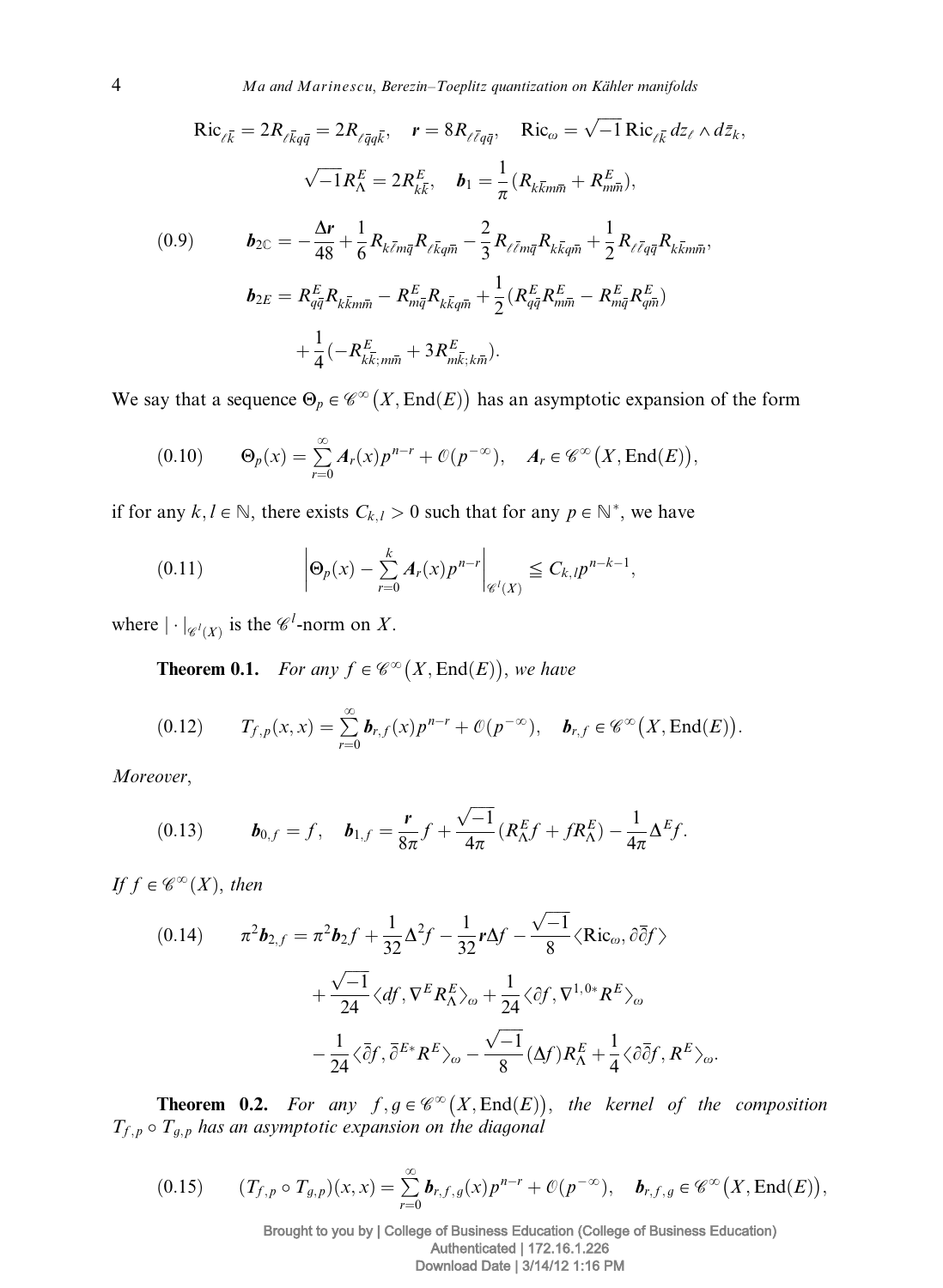in the sense of (0.11). Moreover,  $\mathbf{b}_{0,f,q} = fg$  and

(0.16) 
$$
\boldsymbol{b}_{1,f,g} = \frac{1}{8\pi} \boldsymbol{r} f g + \frac{\sqrt{-1}}{4\pi} \left( R_{\Lambda}^E f g + f g R_{\Lambda}^E \right) \n- \frac{1}{4\pi} \left( f \Delta^E g + (\Delta^E f) g \right) + \frac{1}{2\pi} \langle \bar{\partial}^E f, \nabla^{1,0} g \rangle_{\omega}.
$$

If  $f, g \in \mathscr{C}^\infty(X)$ , then

$$
(0.17) \t\tb_{2,f,g} = fb_{2,g} + gb_{2,f} - fgb_{2}+\frac{1}{\pi^2} \left\{ -\frac{1}{8} \langle \overline{\partial} f, \partial \Delta g \rangle - \frac{1}{8} \langle \overline{\partial} \Delta f, \partial g \rangle + \frac{1}{2} \langle \overline{\partial} f, \partial g \rangle \pi b_{1}-\frac{1}{4} \langle \overline{\partial} f \wedge \partial g, R^{E} \rangle_{\omega} + \frac{1}{16} \Delta f \cdot \Delta g + \frac{1}{8} \langle D^{0,1} \overline{\partial} f, D^{1,0} \partial g \rangle \right\}.
$$

The existence of the expansions  $(0.12)$  and  $(0.15)$  and the formulas for the leading terms hold in fact in the symplectic setting and are consequences of [27], Lemma 4.6 and (4.79), or [24], Lemma 7.2.4 and (7.4.6), (cf. Lemma 2.2). The novel point of Theorems 0.1, 0.2 is the calculation of the coefficients  $b_{1,f}$ ,  $b_{2,f}$ ,  $b_{1,f,g}$  and  $b_{2,f,g}$ . Note that the precise formula  $b_{1,f}$  for a function  $f \in \mathscr{C}^{\infty}(X)$  was already given in [24], Problem 7.2. In Theorem 5.1, we find a general formula of  $b_{2,f}$  for any  $f \in \mathcal{C}^{\infty}(X, \text{End}(E))$ .

If  $f = 1$ , then  $T_{f, p} = P_p$ , and the existence of the expansion (0.12) and the form of the leading term was proved by [30], [6], [33]. The terms  $\mathbf{b}_1$ ,  $\mathbf{b}_2$  were computed by Lu [22] (for  $E = \mathbb{C}$ , the trivial line bundle with trivial metric), X. Wang [32], L. Wang [31], in various degree of generality. The method of these authors is to construct appropriate peak sections as in [30], using Hörmander's  $L^2$   $\overline{\partial}$ -method. In [8], §5.1, Dai–Liu–Ma computed  $b_1$  by using the heat kernel, and in [25], §2, [26], §2 (cf. also [24], §4.1.8, §8.3.4), we computed  $b_1$ in the symplectic case.

The expansion of the Bergman kernel  $P_p(x, x)$  on the diagonal, for  $E = \mathbb{C}$ , was rederived by Douglas and Klevtsov [11] by using path integral and perturbation theory. They give physics interpretations in terms of supersymmetric quantum mechanics, the quantum Hall effect and black holes (cf. also [12]).

An interesting consequence of Theorem 0.2 is the following precise computation of the expansion of the composition of two Berezin–Toeplitz operators.

**Theorem 0.3.** Let  $f, g \in \mathscr{C}^{\infty}(X, \text{End}(E))$ . The product of the Toeplitz operators  $T_{f, p}$ and  $T_{q,p}$  is a Toeplitz operator, more precisely, it admits the asymptotic expansion

(0.18) 
$$
T_{f,p} \circ T_{g,p} = \sum_{r=0}^{\infty} p^{-r} T_{C_r(f,g),p} + \mathcal{O}(p^{-\infty}),
$$

where  $C_r$  are bidifferential operators, in the sense that for any  $k \geq 0$ , there exists  $c_k > 0$  with

$$
(0.19) \t\t \t\t \left\| T_{f,p} \circ T_{g,p} - \sum_{l=0}^{k} p^{-l} T_{C_r(f,g),p} \right\| \leq c_k p^{-k-1},
$$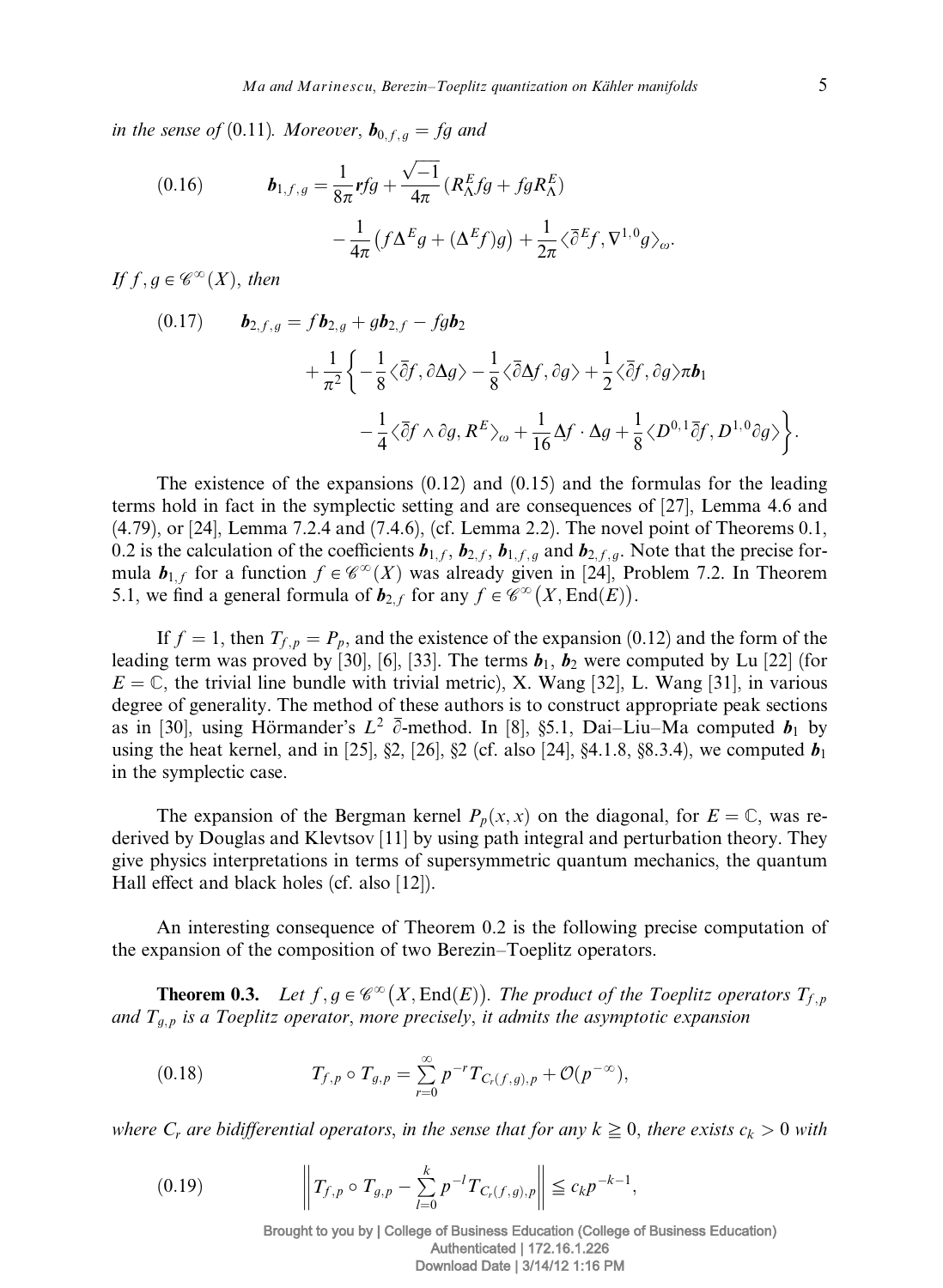where  $\|\cdot\|$  denotes the operator norm on the space of bounded operators. We have

(0.20)  
\n
$$
C_0(f,g) = fg,
$$
\n
$$
C_1(f,g) = -\frac{1}{2\pi} \langle \nabla^{1,0} f, \overline{\partial}^E g \rangle_{\omega} \in \mathscr{C}^{\infty}(X, \text{End}(E)),
$$
\n
$$
C_2(f,g) = \mathbf{b}_{2,f,g} - \mathbf{b}_{2,fg} - \mathbf{b}_{1, C_1(f,g)}.
$$

If  $f, g \in \mathscr{C}^\infty(X)$ , then

(0.21) 
$$
C_2(f,g) = \frac{1}{8\pi^2} \langle D^{1,0}\partial f, D^{0,1}\overline{\partial}g \rangle + \frac{\sqrt{-1}}{4\pi^2} \langle \text{Ric}_{\omega}, \partial f \wedge \overline{\partial}g \rangle - \frac{1}{4\pi^2} \langle \partial f \wedge \overline{\partial}g, R^E \rangle_{\omega}.
$$

The existence of the expansion  $(0.18)$  is a special case of [27], Theorem 1.1, (cf. also [24], Theorems 7.4.1 and 8.1.10), where we found a symplectic version in which the Toeplitz operators (0.4) are constructed by using the projection to the kernel of the Dirac operator. Note that the precise values of  $b_2$  are not used to derive (0.21) (cf. Section 5.3).

The existence of the expansion (0.18) for  $E = \mathbb{C}$  was first established by Bordemann, Meinrenken and Schlichenmaier [3], Schlichenmaier [29] (cf. also [19]) using the theory of Toeplitz structures by Boutet de Monvel and Guillemin [4]. Charles [7] calculated  $C_1(f, g)$ for  $E = \mathbb{C}$ . The asymptotic expansion (0.18) with a twisting bundle E was derived by Hawkins [18], Lemma 4.1, up to order one (i.e.,  $(0.19)$  for  $k = 0$ ).

Also, there is related work of Engliš $[13]$ ,  $[14]$  dealing with expressing asymptotic expansions of Bergman kernel and coefficients of the Berezin–Toeplitz expansion  $(0.18)$ in terms of the metric. Englis̆ [14], Corollary 15, computed  $C_1(f,g)$  and  $C_2(f,g)$  for a smoothly bounded pseudoconvex domain  $X = \{z \in \mathbb{C}^n : \varphi(z) > 0\}$ , where  $\varphi$  is a defining function such that  $-\log \varphi$  is strictly plurisubharmonic, and for the trivial line bundle  $L = \mathbb{C}$  over X, equipped with the nontrivial metric  $h^L = \varphi$  of positive curvature.

Note that we work throughout the paper with a non-trivial twisting bundle E. Moreover, we have shown in [27], §5–6, (cf. also [24], §7.5) that Berezin–Toeplitz quantization holds for complete Kähler manifolds and orbifolds endowed with a prequantum line bundle. The calculations of the coefficients in the present paper being local in nature, they hold also for the above cases.

For some applications of the results of this paper to Kähler geometry see the paper [17] by Fine.

We close the introduction with some remarks about the Berezin–Toeplitz starproduct. Following the ground-breaking work of Berezin [1], one can define a star-product by using Toeplitz operators. Note that formal star-products are known to exist on symplectic manifolds by [9], [15]. The Berezin–Toeplitz star-product gives a very concrete and geometric realization of such product. For general symplectic manifolds this was realized in [24], [27] by using Toeplitz operators obtained by projecting on the kernel of the Dirac operator.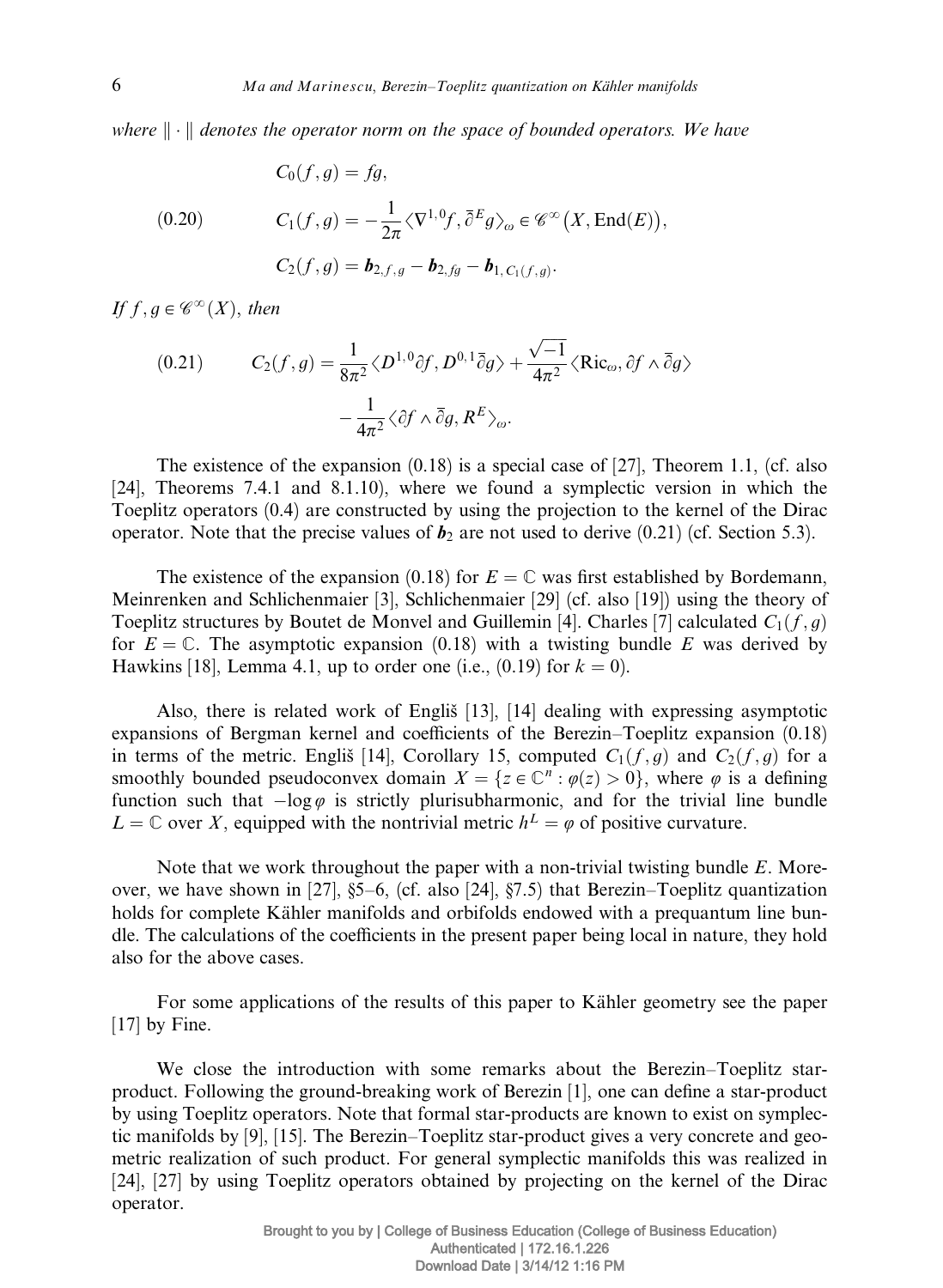Consider now a compact Kähler manifold  $(X, \omega)$  and a prequantum line bundle L. For every  $f, g \in \mathscr{C}^\infty(X)$  one defines the Berezin–Toeplitz star-product (cf. [19], [29] and [24], [27] for the symplectic case) by

(0.22) 
$$
f * g := \sum_{k=0}^{\infty} C_k(f,g) \hbar^k \in \mathscr{C}^{\infty}(X)[\![\hbar]\!].
$$

This star-product is associative. Moreover, for  $f, g \in \mathscr{C}^{\infty}(X)$  we have (cf. [24], (7.4.3), [27],  $(4.89)$ 

(0.23) 
$$
C_0(f,g) = fg = C_0(g,f), \quad C_1(f,g) - C_1(g,f) = \sqrt{-1}\{f,g\},
$$

where  $\{f, g\}$  is the Poisson bracket associated to  $2\pi\omega$ . Therefore

(0.24) 
$$
[T_{f,p}, T_{g,p}] = \frac{\sqrt{-1}}{p} T_{\{f,g\},p} + \mathcal{O}(p^{-2}), \quad p \to \infty.
$$

Consider a twisting holomorphic Hermitian vector bundle E and  $f, g \in \mathscr{C}^{\infty}(X, \text{End}(E))$  as in Theorem 0.3. This corresponds to matrix-valued Berezin–Toeplitz quantization, which models a quantum system with  $r = \text{rank }E$  degrees of freedom. By (0.18), this Berezin– Toeplitz quantization has the expected semi-classical behaviour. Moreover, by [24], Theorem 7.4.2, [27], Theorem 4.19, we have

$$
(0.25) \qquad \lim_{p\to\infty}||T_{f,p}|| = ||f||_{\infty} := \sup_{0+u\in E_x, x\in X} |f(x)(u)|_{h^E}/|u|_{h^E}.
$$

Corollary 0.4. Let  $f, g \in \mathscr{C}^\infty(X, \text{End}(E))$ . Set

(0.26) 
$$
f * g := \sum_{k=0}^{\infty} C_k(f,g) \hbar^k \in \mathscr{C}^{\infty}(X,\text{End}(E))[[\hbar]],
$$

where  $C_r(f,g)$  are determined by (0.18). Then (0.26) defines an associative star-product on where  $C_r(j, y)$  are accemated<br> $\mathscr{C}^{\infty}(X, \text{End}(E))$ . Set moreover

$$
(0.27) \qquad \{ \{f,g\} \} := \frac{1}{2\pi\sqrt{-1}} \left( \langle \nabla^{1,0}g, \overline{\partial}^E f \rangle_\omega - \langle \nabla^{1,0}f, \overline{\partial}^E g \rangle_\omega \right).
$$

If  $fq = qf$  on X we have

(0.28) 
$$
[T_{f,p}, T_{g,p}] = \frac{\sqrt{-1}}{p} T_{\{\{f,g\},p} + \mathcal{O}(p^{-2}), \quad p \to \infty.
$$

The associativity of the star-product (0.26) follows immediately from the associativity rule for the composition of Toeplitz operators,  $(T_{f,p} \circ T_{g,p}) \circ T_{k,p} = T_{f,p} \circ (T_{g,p} \circ T_{k,p})$  for any  $f, g, k \in \mathcal{C}^{\infty}(X, \text{End}(E))$ , and from the asymptotic expansion (0.18) applied to both sides of the latter equality.

Due to the fact that  $\{\{f,g\}\} = \{f,g\}$  if E is trivial and comparing (0.24) to (0.28), one can regard  $\{\{f, g\}\}\$  defined in (0.27) as a non-commutative Poisson bracket.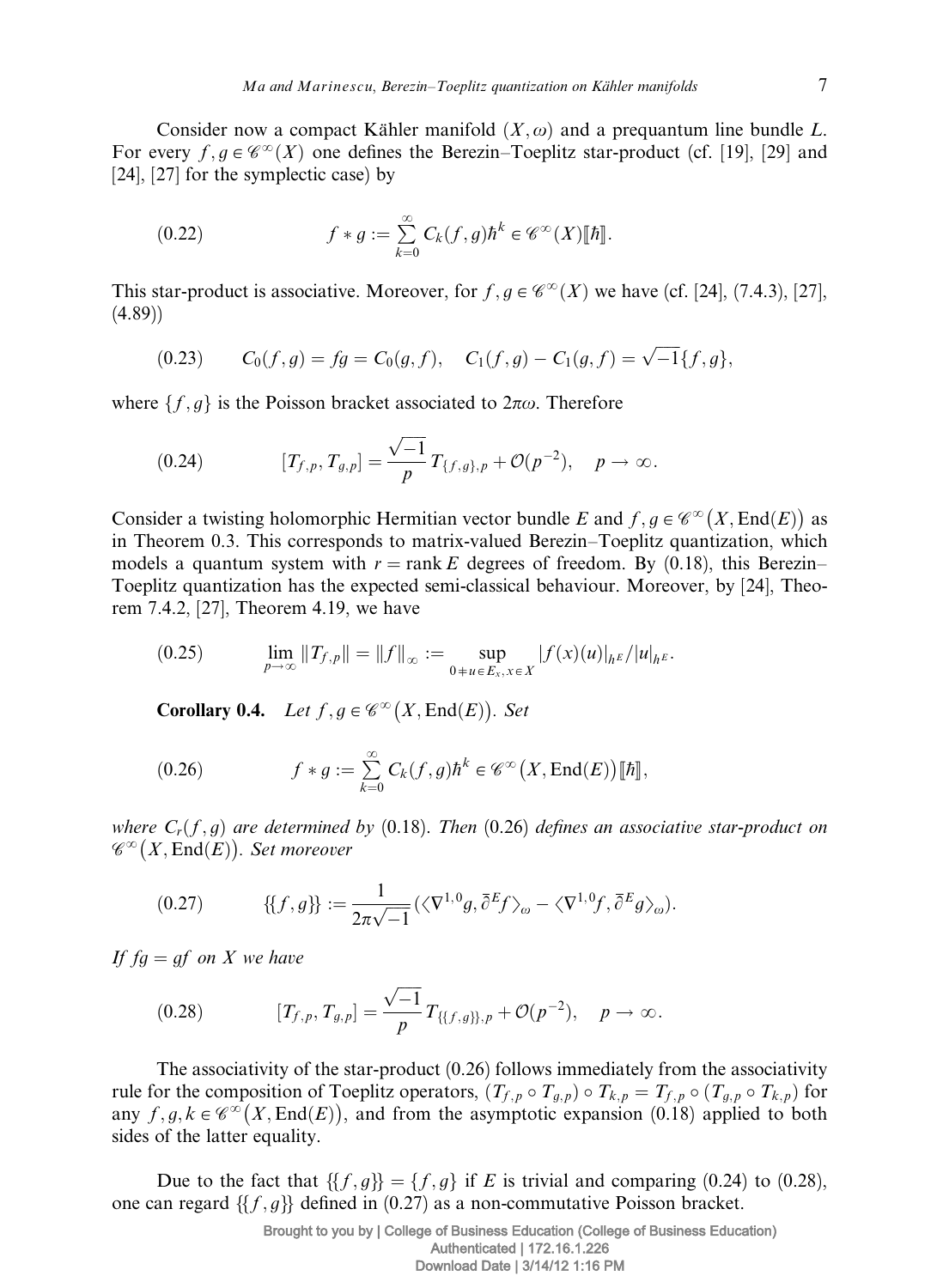**Remark 0.5.** Throughout the paper we suppose that  $q^{TX}(u, v) = \omega(u, Jv)$ . The results presented so far still hold for a general non-Kähler *J*-invariant Riemannian metric  $q^{TX}$ . To explain this point we follow [24, §4.1.9].

Let us denote the metric associated to  $\omega$  by  $g_{\omega}^{TX} := \omega(\cdot, J \cdot)$ . We identify the 2-form  $R^L$  with the Hermitian matrix  $\dot{R}^L \in \text{End}(T^{(1,0)}X)$  via  $g^{TX}$ . Then the Riemannian volume form of  $g_{\omega}^{TX}$  is given by  $dv_{X,\omega} = (2\pi)^{-n} \det(A^L) dv_X$  (where  $dv_X$  is the Riemannian volume form of  $g^{TX}$ ). Moreover,  $h_{\omega}^{E} := \det \left(\frac{\dot{R}^{L}}{2\pi}\right)$  $\overline{p}$   $\overline{p}$   $\overline{p}$   $\overline{p}$   $\overline{p}$   $\overline{p}$   $\overline{p}$  $h<sup>E</sup>$  defines a metric on E. We add a subscript  $\omega$ to indicate the objects associated to  $g_{\omega}^{TX}$ ,  $h^L$  and  $h_{\omega}^E$ . Hence  $\langle \cdot, \cdot \rangle_{\omega}$  denotes the  $L^2$  Hermitian product on  $\check{e}^{\infty}(X, L^p \otimes E)$  induced by  $g_{\omega}^{TX}$ ,  $h^L$ ,  $h^E_{\omega}$ . This product is equivalent to the product  $\langle \cdot , \cdot \rangle$  induced by  $g^{TX}$ ,  $h^L$ ,  $h^E$ .

Moreover,  $H^0(X, L^p \otimes E)$  does not depend on the Riemannian metric on X or on the Hermitian metrics on  $L$ ,  $E$ . Therefore, the orthogonal projections from  $(\mathscr{C}^{\infty}(X, L^p \otimes E), \langle \cdot, \cdot \rangle_{\omega})$  and  $(\mathscr{C}^{\infty}(X, L^p \otimes E), \langle \cdot, \cdot \rangle)$  onto  $H^0(X, L^p \otimes E)$  are the same. Hence  $P_p = P_{p,\omega}$  and therefore  $T_{f,p} = T_{f,p,\omega}$  as operators. However, their kernels are different. If  $T_{f, p, \omega}(x, x')$ ,  $(x, x' \in X)$ , denotes the smooth kernels of  $T_{f, p, \omega}$  with respect to  $dv_{X,\omega}(x')$ , we have

(0.29) 
$$
T_{f,p}(x,x') = (2\pi)^{-n} \det(\dot{R}^L)(x') T_{f,p,\omega}(x,x').
$$

For the kernel  $T_{f, p, \omega}(x, x')$ , we can apply Theorem 0.1 since  $g_{\omega}^{TX}(\cdot, \cdot) = \omega(\cdot, J \cdot)$  is a Kähler metric on TX. We obtain in this way the expansion of  $T_{f,p}(x, x)$  for a non-Kähler metric  $q^{TX}$  on X. By (0.29), the coefficients of these expansions (0.12), (0.18) satisfy

(0.30)  

$$
\boldsymbol{b}_{r,f} = (2\pi)^{-n} \det(\dot{\boldsymbol{R}}^L) \boldsymbol{b}_{r,f,\omega},
$$

$$
C_r(f,g) = C_{r,\omega}(f,g).
$$

This paper is organized as follows. In Section 1, we recall the formal calculus on  $\mathbb{C}^n$ for the model operator  $L$ , which is the main ingredient of our approach. In Section 2, we review the asymptotic expansion of the kernel of Berezin–Toeplitz operators and explain the strategy of our computation. In Section 3, we obtain explicitly the first terms of the Taylor expansion of our rescaled operator  $\mathcal{L}_t$ . In Section 4, we study in detail the contribution of  $\mathcal{O}_2$ ,  $\mathcal{O}_4$  to the term  $\mathcal{F}_4$  from (2.20). In Section 5, by applying the formal calculi on  $\mathbb{C}^n$  and the results from Section 4, we establish Theorems 0.1, 0.2 and 0.3. We also verify that our calculations are compatible with the Riemann–Roch–Hirzebruch Theorem. In Section 6, we estimate the  $\mathscr{C}^m$ -norm of Donaldson's *Q*-operator, thus continuing [20], [21].

We shall use the following notations. For  $\alpha = (\alpha_1, \dots, \alpha_n) \in \mathbb{N}^m$ ,  $Z \in \mathbb{C}^m$ , we set  $|\alpha| := \sum^{m}$  $j=1$  $\alpha_j$  and  $Z^{\alpha} := Z_1^{\alpha_1} \cdots Z_m^{\alpha_m}$ . Moreover, when an index variable appears twice in a single term, it means that we are summing over all its possible values.

Acknowledgments. We would like to thank Joel Fine for motivating and helpful discussions which led to the writing of this paper. We are grateful to the referee for pointing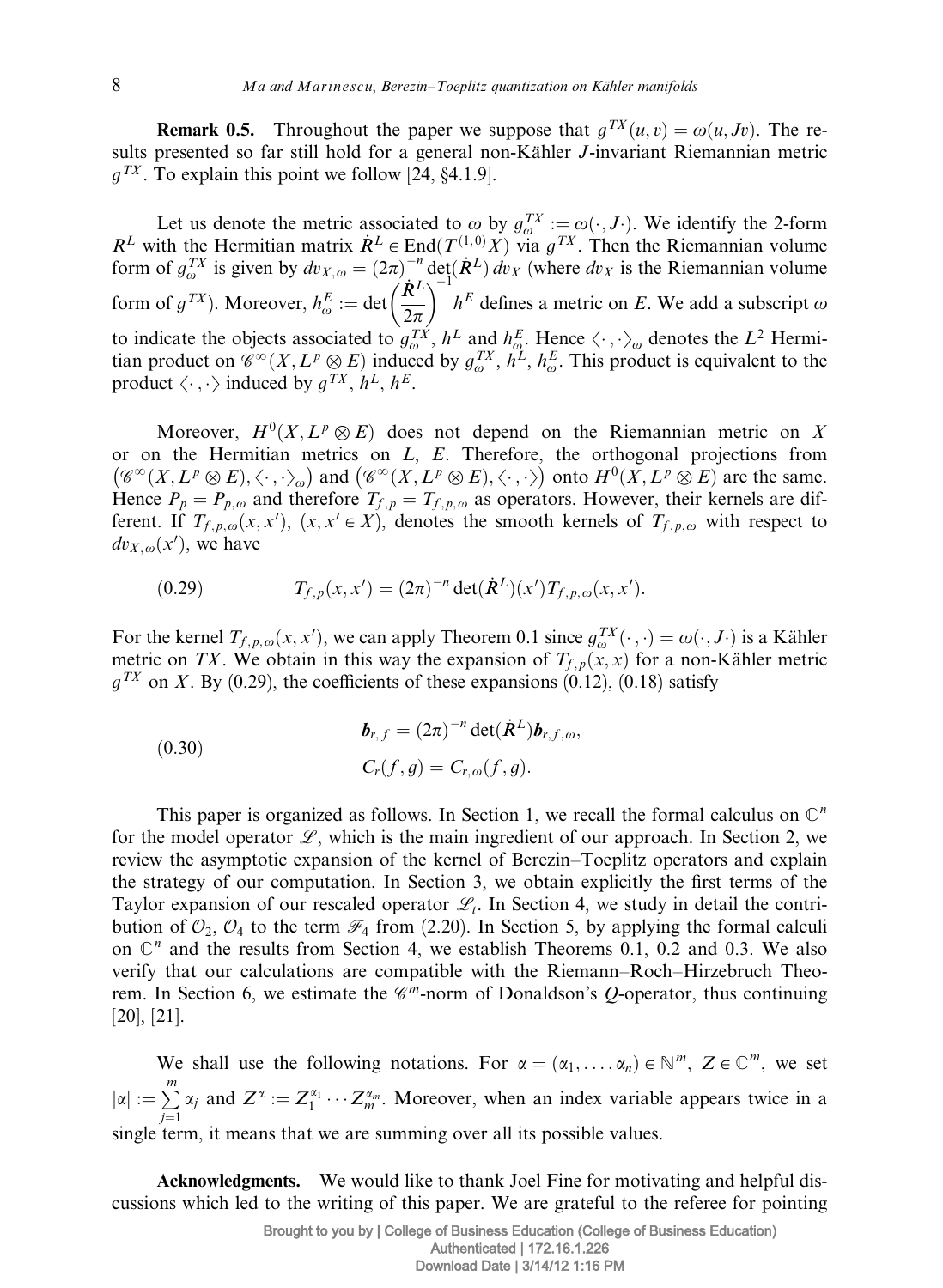out some interesting references. X. M. thanks the Institut Universitaire de France for support. G. M. was partially supported by SFB/TR 12 and Fondation Sciences Mathématiques de Paris. We were also supported by the DAAD Procope Program.

## 1. Kernel calculus on  $\mathbb{C}^n$

In this section we recall the formal calculus on  $\mathbb{C}^n$  for the model operator  $\mathscr L$  introduced in [27], §2, [24], §7.1, (with  $a_i = 2\pi$  therein), and we derive the properties of the calculus of the kernels  $(F\mathscr{P})(Z, Z')$ , where  $F \in \mathbb{C}[Z, Z']$  and  $\mathscr{P}(Z, Z')$  is the kernel of the projection on the null space of the model operator  $\mathscr{L}$ . This calculus is the main ingredient of our approach.

Let us consider the canonical coordinates  $(Z_1, \ldots, Z_{2n})$  on the real vector space  $\mathbb{R}^{2n}$ . On the complex vector space  $\mathbb{C}^n$  we consider the complex coordinates  $(z_1, \ldots, z_n)$ . The two On the complex vector space  $\cup$  we consider the complex coordinates  $(z_1, \dots, z_n)$ <br>sets of coordinates are linked by the relation  $z_j = Z_{2j-1} + \sqrt{-1}Z_{2j}, j = 1, \dots, n$ .

We consider the  $L^2$ -norm  $\|\cdot\|_{L^2} =$  $\overline{a}$  $\mathbb{R}^{2n}$  $|\cdot|^2 dZ\bigg)^{1/2}$  on  $\mathbb{R}^{2n}$ , where  $dZ = dZ_1 \cdots dZ_{2n}$ is the standard Euclidean volume form. We define the differential operators:

$$
(1.1) \t b_i = -2\frac{\partial}{\partial z_i} + \pi \bar{z}_i, \quad b_i^+ = 2\frac{\partial}{\partial \bar{z}_i} + \pi z_i, \quad b = (b_1, \ldots, b_n), \quad \mathscr{L} = \sum_i b_i b_i^+,
$$

which extend to closed densely defined operators on  $(L^2(\mathbb{R}^{2n}), \|\cdot\|_{L^2})$ . As such,  $b_i^+$  is the adjoint of  $b_i$  and  $\mathscr L$  defines as a densely defined self-adjoint operator on  $(L^2(\mathbb{R}^{2n}), \|\cdot\|_{L^2})$ . The following result was established in [25], Theorem 1.15, (cf. also [24], Theorem 4.1.20).

**Theorem 1.1.** The spectrum of  $\mathscr L$  on  $L^2(\mathbb R^{2n})$  is given by

(1.2) 
$$
\operatorname{Spec}(\mathscr{L}) = \{4\pi |\alpha| : \alpha \in \mathbb{N}^n\}.
$$

Each  $\lambda \in \text{Spec}(\mathcal{L})$  is an eigenvalue of infinite multiplicity and an orthogonal basis of the corresponding eigenspace is given by

(1.3) 
$$
B_{\lambda} = \{b^{\alpha}(z^{\beta}e^{-\pi\sum_{i}|z_{i}|^{2}/2}) : \alpha \in \mathbb{N}^{n} \text{ with } 4\pi|\alpha| = \lambda, \beta \in \mathbb{N}^{n}\}
$$

and  $\bigcup \{B_\lambda : \lambda \in \text{Spec}(\mathscr{L})\}$  forms a complete orthogonal basis of  $L^2(\mathbb{R}^{2n})$ . In particular, an orthonormal basis of  $Ker(\mathcal{L})$  is

(1.4) 
$$
\left\{\varphi_{\beta}(z) = \left(\frac{\pi^{|\beta|}}{\beta!}\right)^{1/2} z^{\beta} e^{-\pi \sum_{i} |z_i|^2/2} : \beta \in \mathbb{N}^n\right\}.
$$

Let  $\mathcal{P}(Z, Z')$  denote the kernel of the orthogonal projection  $\mathcal{P}: L^2(\mathbb{R}^{2n}) \to \text{Ker}(\mathcal{L})$ with respect to  $dZ'$ . Let  $\mathcal{P}^{\perp} = \text{Id} - \mathcal{P}$ . We call  $\mathcal{P}(\cdot, \cdot)$  the Bergman kernel of  $\mathcal{L}$ .

Obviously  $\mathcal{P}(Z,Z') = \sum$  $\sum_{\beta} \varphi_{\beta}(z) \varphi_{\beta}(z')$  so we infer from (1.4) that

(1.5) 
$$
\mathscr{P}(Z,Z') = \exp\bigg(-\frac{\pi}{2}\sum_{i=1}^n(|z_i|^2 + |z'_i|^2 - 2z_i\bar{z}'_i)\bigg).
$$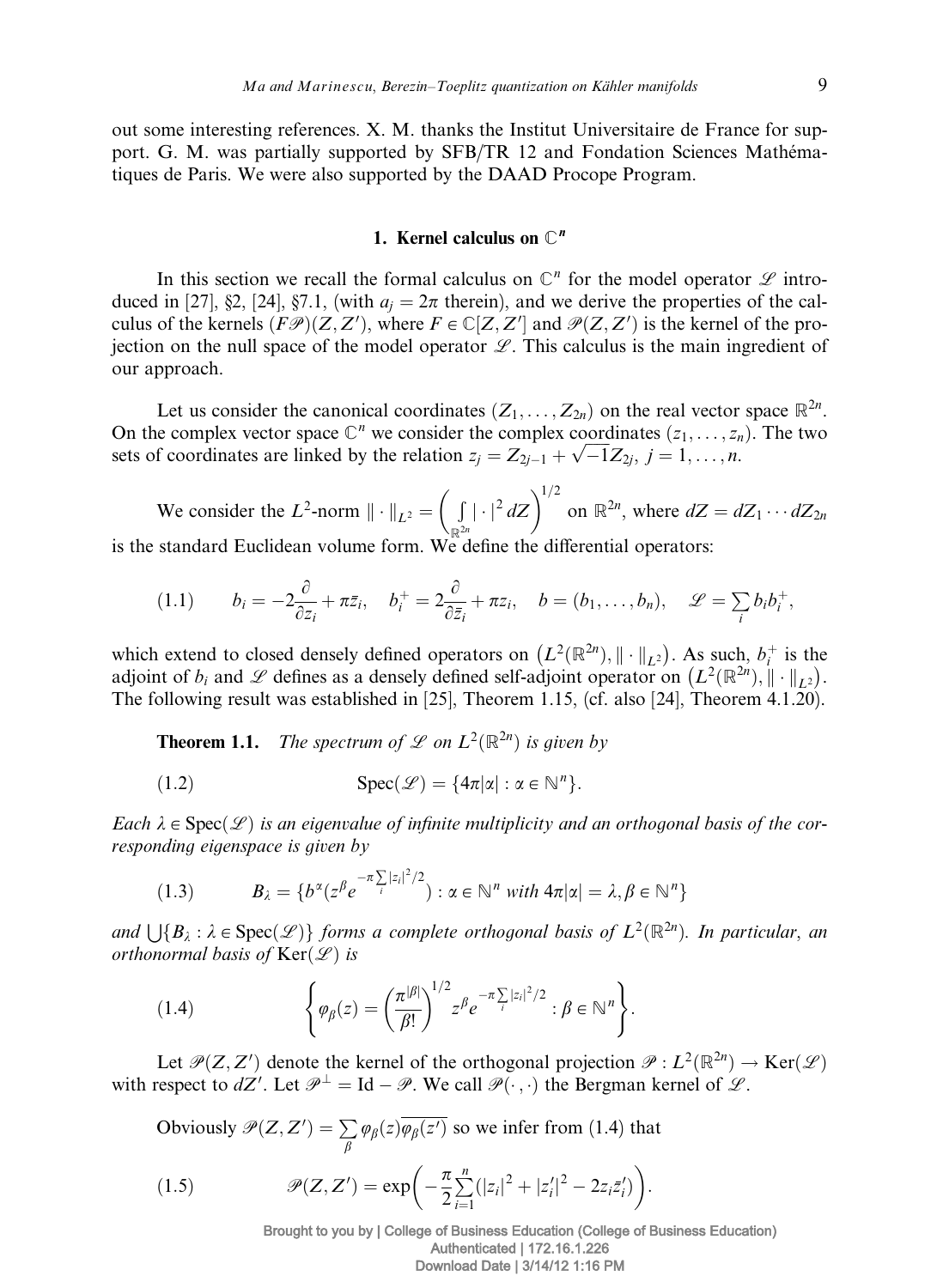In the calculations involving the kernel  $\mathcal{P}(\cdot, \cdot)$ , we prefer however to use the orthogonal decomposition of  $L^2(\mathbb{R}^{2n})$  given in Theorem 1.1 and the fact that  $\mathscr P$  is an orthogonal projection, rather than integrating against the expression (1.5) of  $\mathcal{P}(\cdot, \cdot)$ . This point of view helps simplify a lot the computations and understand better the operations. As an example, if  $\varphi(Z) = b^{\alpha} (z^{\beta} e^{-\pi \sum_{i} |z_i|^2/2})$  with  $\alpha, \beta \in \mathbb{N}^n$ , then Theorem 1.1 implies immediately that

(1.6) 
$$
(\mathscr{P}\varphi)(Z) = \begin{cases} z^{\beta} e^{-\pi \sum_{i} |z_{i}|^{2}/2}, & \text{if } |\alpha| = 0, \\ 0, & \text{if } |\alpha| > 0. \end{cases}
$$

The following commutation relations are very useful in the computations. Namely, for any polynomial  $q(z, \bar{z})$  in z and  $\bar{z}$ , we have

(1.7)  
\n
$$
[b_i, b_j^+] = b_i b_j^+ - b_j^+ b_i = -4\pi \delta_{ij},
$$
\n
$$
[b_i, b_j] = [b_i^+, b_j^+] = 0,
$$
\n
$$
[g(z, \bar{z}), b_j] = 2\frac{\partial}{\partial z_j} g(z, \bar{z}),
$$
\n
$$
[g(z, \bar{z}), b_j^+] = -2\frac{\partial}{\partial \bar{z}_j} g(z, \bar{z}).
$$

For a polynomial F in Z, Z', we denote by  $F\mathscr{P}$  the operator on  $L^2(\mathbb{R}^{2n})$  defined by the kernel  $F(Z, Z')\mathcal{P}(Z, Z')$  and the volume form dZ according to (0.3).

The following very useful lemma ([24], Lemma 7.1.1), describes the calculus of the kernels  $(F\mathscr{P})(Z, Z') := F(Z, Z')\mathscr{P}(Z, Z').$ 

**Lemma 1.2.** For any  $F, G \in \mathbb{C}[Z, Z']$  there exists a polynomial  $\mathcal{K}[F, G] \in \mathbb{C}[Z, Z']$ with degree deg  $\mathcal{K}[F, G]$  of the same parity as  $\deg F + \deg G$ , such that

(1.8) 
$$
((F\mathscr{P}) \circ (G\mathscr{P}))(Z,Z') = \mathscr{K}[F,G](Z,Z')\mathscr{P}(Z,Z').
$$

## 2. Expansion of the kernel of Berezin–Toeplitz operators

In this section, we review some results from [25], [27] (cf. also [24], §7.2). We explain then how to compute the coefficients of various expansions considered in this paper. We keep the notations and assumptions from the Introduction.

**Kodaira–Laplace operator.** Let  $\partial^{L^p \otimes E,*}$  be the adjoint of the Dolbeault operator  $\partial^{L^p \otimes E}$ . Let  $\Box_p = \partial^{L^p \otimes E, *}\partial^{L^p \otimes E}$  be the restriction of the Kodaira Laplacian to  $\mathscr{C}^{\infty}(X, L^p \otimes E)$ . Let  $\Delta^{L^p \otimes E}$  be the Bochner Laplacian on  $\mathscr{C}^{\infty}(X, L^p \otimes E)$  associated to  $\nabla^L$ ,  $\nabla^E$ ,  $q^{TX}$ , defined as in (0.5). Then we have (cf. [24], Remark 1.4.8)

(2.1) 
$$
2\Box_p = \Delta^{L^p \otimes E} - \frac{\sqrt{-1}}{2} R^E(e_i, Je_i) - 2np.
$$

Moreover, by Hodge theory (cf. [24], Theorem 1.4.1) we have

(2.2) 
$$
\operatorname{Ker}(\Box_p) = H^0(X, L^p \otimes E).
$$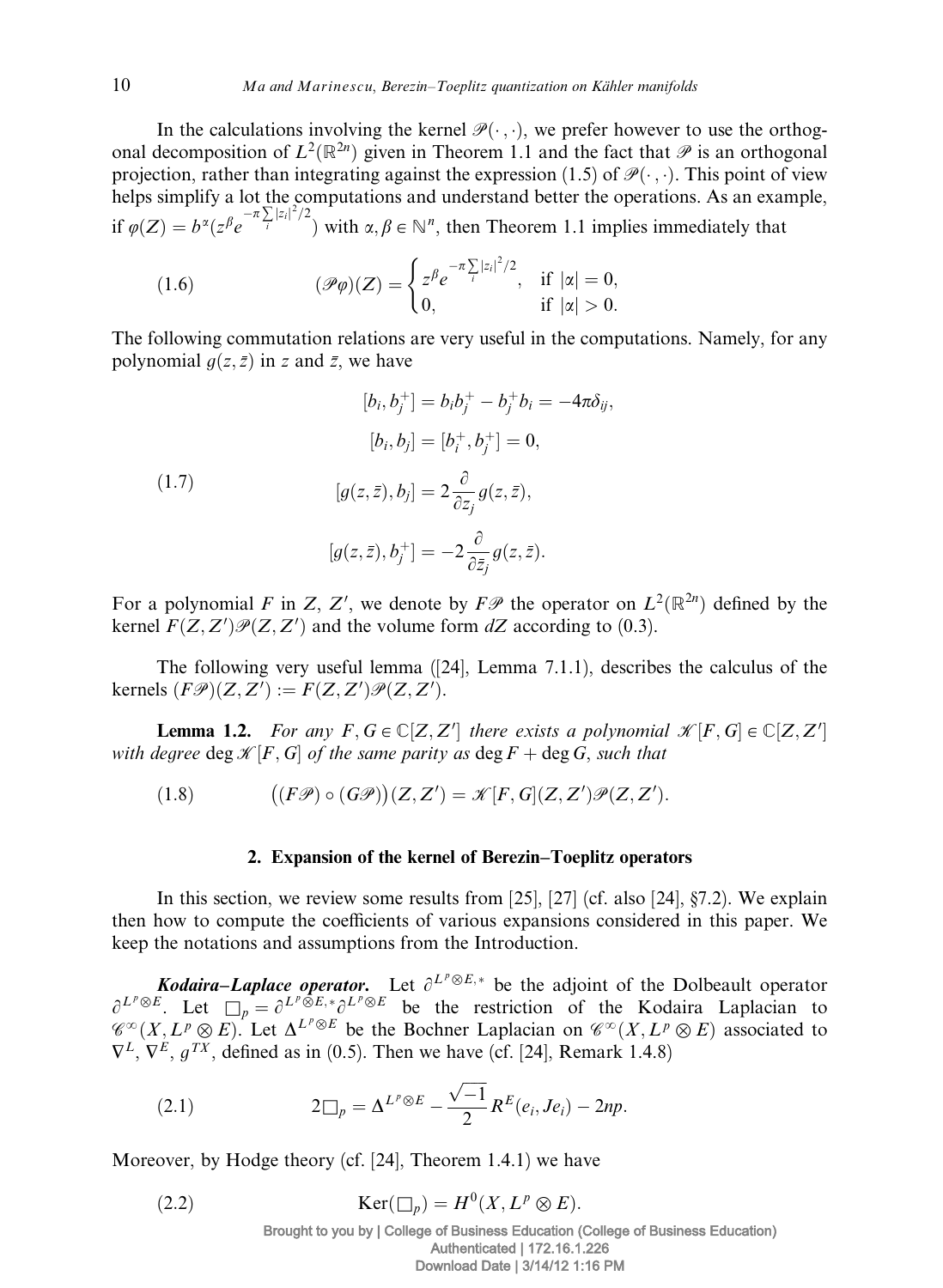This identification is important since the computations are performed by rescaling  $\Box_p$  and expanding the rescaled operator.

*Normal coordinates.* Let  $a^X$  be the injectivity radius of  $(X, g^{TX})$ . We denote by  $B^{X}(x, \varepsilon)$  and  $B^{T_{x}X}(0, \varepsilon)$  the open balls in X and  $T_{x}X$  with center x and radius  $\varepsilon$ , respectively. Then the exponential map  $T_x X \ni Z \to \exp_x^X(Z) \in X$  is a diffeomorphism from  $B^{T_x X}(0,\varepsilon)$  onto  $B^X(x,\varepsilon)$  for  $\varepsilon \le a^X$ . From now on, we identify  $B^{T_x X}(0,\varepsilon)$  with  $B^X(x,\varepsilon)$ via the exponential map for  $\varepsilon \le a^X$ . Throughout what follows,  $\varepsilon$  runs in the fixed interval  $]0, a^X/4[.$ 

**Basic trivialization.** We fix  $x_0 \in X$ . For  $Z \in B^{T_{x_0}X}(0, \varepsilon)$  we identify  $(L_Z, h_Z^L)$ ,  $(E_Z, h_Z^E)$  and  $(L^p \otimes E)_Z$  to  $(L_{x_0}, h_{x_0}^L)$ ,  $(E_{x_0}, h_{x_0}^E)$  and  $(L^p \otimes E)_{x_0}$  by parallel transport with respect to the connections  $\nabla^L$ ,  $\nabla^E$  and  $\nabla^{L^p \otimes \vec{E}}$  along the curve  $\gamma_Z : [0, 1] \ni u \to \exp_{x_0}^X (uZ)$ . This is the basic trivialization we use in this paper.

Using this trivialization we identify  $f \in \mathscr{C}^{\infty}(X, \text{End}(E))$  to a family  $\{f_{x_0}\}_{x_0 \in X}$  where  $f_{x_0}$  is the function f in normal coordinates near  $x_0$ , i.e.,  $f_{x_0} : B^{T_{x_0}X}(0, \varepsilon) \to \text{End}(E_{x_0})$ ,  $f_{x_0}(Z) = f \circ \exp_{x_0}^X(Z)$ . In general, for functions in the normal coordinates, we will add a subscript  $x_0$  to indicate the base point  $x_0 \in X$ . Similarly,  $P_p(x, x')$  induces in terms of the basic trivialization a smooth section  $(Z, Z') \mapsto P_{p,x_0}(Z, Z')$  of  $\pi^* \text{End}(E)$  over  $\{(Z, Z') \in TX \times_X TX : |Z|, |Z'| < \varepsilon\}$ , which depends smoothly on  $x_0$ . Here we identify a section  $S \in \mathscr{C}^{\infty}(TX \times_X TX, \pi^* \text{End}(E))$  with the family  $(S_x)_{x \in X}$ , where  $S_x = S|_{\pi^{-1}(x)}$ .

**Coordinates on**  $T_{x_0}X$ **.** Let us choose an orthonormal basis  $\{w_i\}_{i=1}^n$  of  $T_{x_0}^{(1,0)}X$ . Then  $e_{2j-1} = \frac{1}{\sqrt{2}} (w_j + \overline{w}_j)$  and  $e_{2j} =$  $\sqrt{-1}$  $\frac{\sqrt{2}}{\sqrt{2}}(w_j - \overline{w}_j), j = 1, \ldots, n$ , form an orthonormal basis of  $T_{x_0}X$ . We use coordinates on  $T_{x_0}X \simeq \mathbb{R}^{2n}$  given by the identification

(2.3) 
$$
\mathbb{R}^{2n} \ni (Z_1,\ldots,Z_{2n}) \mapsto \sum_i Z_i e_i \in T_{x_0} X.
$$

In what follows we also use complex coordinates  $z = (z_1, \dots, z_n)$  on  $\mathbb{C}^n \simeq \mathbb{R}^{2n}$ .

Volume form on  $T_{x_0}X$ . If  $dv_{TX}$  is the Riemannian volume form on  $(T_{x_0}X, g^{T_{x_0}X})$ , there exists a smooth positive function  $\kappa_{x_0} : T_{x_0}X \to \mathbb{R}, Z \mapsto \kappa_{x_0}(Z)$ , defined by

(2.4) 
$$
dv_X(Z) = \kappa_{x_0}(Z) dv_{TX}(Z), \quad \kappa_{x_0}(0) = 1,
$$

where the subscript  $x_0$  of  $\kappa_{x_0}(Z)$  indicates the base point  $x_0 \in X$ .

Sequences of operators. Let  $\Theta_p : L^2(X, L^p \otimes E) \to L^2(X, L^p \otimes E)$  be a sequence of continuous linear operators with smooth kernel  $\Theta_p(\cdot, \cdot)$  with respect to  $dv_X$  (e.g.  $\Theta_p = T_{f, p}$ ). Let  $\pi : T X \times_X T X \to X$  be the natural projection from the fiberwise product of TX on X. In terms of our basic trivialization,  $\Theta_p(x, y)$  induces a family of smooth sections  $Z, Z' \mapsto \Theta_{p,x_0}(Z, Z')$  of  $\pi^* \text{End}(E)$  over  $\{(Z, Z') \in TX \times_X TX : |Z|, |Z'| < \varepsilon\}$ , which depends smoothly on  $x_0$ .

We denote by  $|\Theta_{p,x_0}(Z,Z')|_{\mathscr{C}^l(X)}$  the  $\mathscr{C}^l$  norm with respect to the parameter  $x_0 \in X$ . We say that  $\Theta_{p,x_0}(Z, Z') = \mathcal{O}(p^{-\infty})$  if for any  $l, m \in \mathbb{N}$ , there exists  $C_{l,m} > 0$  such that  $|\Theta_{p,x_0}(Z,Z')|_{\mathscr{C}^m(X)} \leq C_{l,m}p^{-l}.$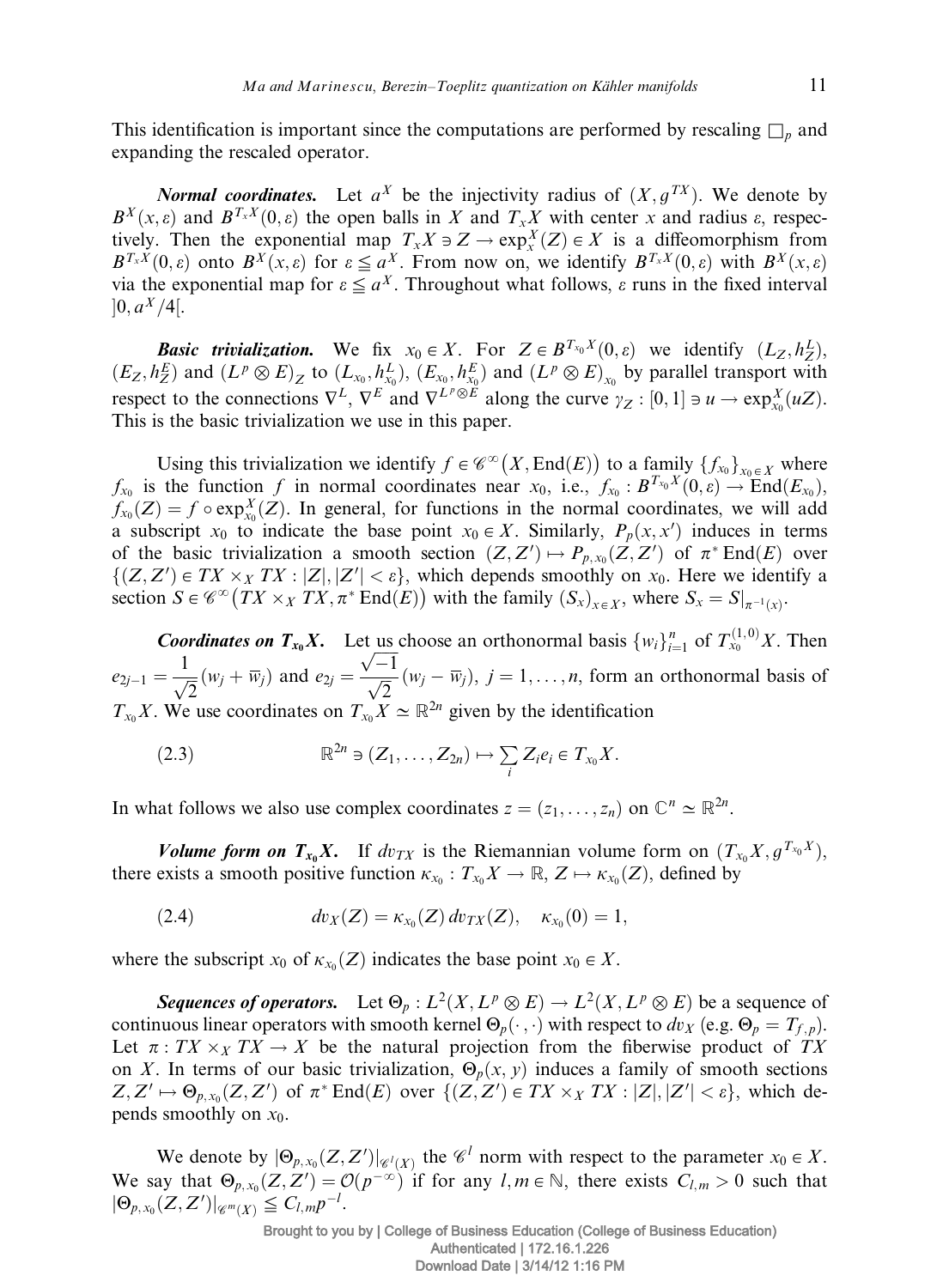**Notation 2.1.** Recall that  $\mathscr{P}_{x_0} = \mathscr{P}$  was defined in (1.5). Fix  $k \in \mathbb{N}$  and  $\varepsilon' \in ]0, a^X[$ . Let  $\{Q_{r,x_0}\}_{0 \leq r \leq k, x_0 \in X}$  be a family of polynomials  $Q_{r,x_0} \in \text{End}(E)_{x_0}[Z, Z']$  in  $Z, Z'$ , which is smooth with respect to the parameter  $x_0 \in X$ . We say that

$$
(2.5) \t p^{-n} \Theta_{p,x_0}(Z,Z') \cong \sum_{r=0}^k (Q_{r,x_0} \mathscr{P}_{x_0})(\sqrt{p}Z, \sqrt{p}Z') p^{-r/2} + \mathcal{O}(p^{-(k+1)/2}),
$$

on  $\{(Z, Z') \in TX \times_X TX : |Z|, |Z'| < \varepsilon'\}$  if there exist  $C_0 > 0$  and a decomposition

$$
(2.6) \t p^{-n} \Theta_{p,x_0}(Z,Z') \kappa_{x_0}^{1/2}(Z) \kappa_{x_0}^{1/2}(Z') - \sum_{r=0}^k (Q_{r,x_0} \mathscr{P}_{x_0}) (\sqrt{p} Z, \sqrt{p} Z') p^{-r/2}
$$
  
=  $\Psi_{p,k,x_0}(Z,Z') + \mathcal{O}(p^{-\infty}),$ 

where  $\Psi_{p,k,x_0}$  satisfies the following estimate on  $\{(Z,Z') \in TX \times_X TX : |Z|, |Z'| < \varepsilon'\}$ : for every  $l \in \mathbb{N}$  there exist  $C_{k,l} > 0$ ,  $M > 0$  such that for all  $p \in \mathbb{N}^*$ 

$$
(2.7) \qquad |\Psi_{p,k,x_0}(Z,Z')|_{\mathscr{C}^l(X)} \leq C_{k,l} p^{-(k+1)/2} (1+\sqrt{p}|Z|+\sqrt{p}|Z'|)^M e^{-C_0\sqrt{p}|Z-Z'|}.
$$

**The sequence**  $P_p$ **.** By [8], Proposition 4.1, we know that the Bergman kernel decays very fast outside the diagonal of  $X \times X$ . Namely, for any  $l, m \in \mathbb{N}$ ,  $\varepsilon > 0$ , there exists  $C_{l,m,\varepsilon} > 0$  such that for all  $p \geq 1$  we have

$$
(2.8) \t |P_p(x,x')|_{\mathscr{C}^m} \leq C_{l,m,\varepsilon} p^{-l} \t on \{ (x,x') \in X \times X : d(x,x') \geq \varepsilon \}.
$$

Here the  $\mathscr{C}^m$ -norm is induced by  $\nabla^L$ ,  $\nabla^E$ ,  $\nabla^{TX}$  and  $h^L$ ,  $h^E$ ,  $q^{TX}$ .

By [8], Theorem 4.18', there exist polynomials  $J_{r,x_0}(Z, Z') \in End(E)_{x_0}$  in  $Z, Z'$  with the same parity as r, such that for any  $k \in \mathbb{N}$ ,  $\varepsilon \in [0, a^X/4]$ , we have

$$
(2.9) \t p^{-n} P_{p,x_0}(Z,Z') \cong \sum_{r=0}^k (J_{r,x_0} \mathscr{P}_{x_0})(\sqrt{p}Z,\sqrt{p}Z')p^{-\frac{r}{2}} + \mathcal{O}(p^{-\frac{k+1}{2}}),
$$

on the set  $\{(Z, Z') \in TX \times_X TX : |Z|, |Z'| < 2\varepsilon\}$ , in the sense of Notation 2.1.

**The sequence**  $T_{f, p}$ **.** From (2.9), we get the following result (cf. [27], Lemma 4.6, [24], Lemma 7.2.4).

**Lemma 2.2.** Let  $f \in \mathscr{C}^{\infty}(X, \text{End}(E))$ . There exists a family  $\{Q_{r,x_0}(f)\}_{f \in \mathbb{N}, x_0 \in X}$ , depending smoothly on the parameter  $x_0 \in X$ , where  $Q_{r,x_0}(f) \in End(E)_{x_0}[Z, Z']$  are polynomials with the same parity as r and such that for every  $k \in \mathbb{N}$ ,  $\varepsilon \in [0, a^X/4],$ 

$$
(2.10) \t p^{-n}T_{f,p,x_0}(Z,Z') \cong \sum_{r=0}^k (Q_{r,x_0}(f)\mathscr{P}_{x_0})(\sqrt{p}Z,\sqrt{p}Z')p^{-r/2} + \mathcal{O}(p^{-(k+1)/2}),
$$

on the set  $\{(Z, Z') \in TX \times_X TX : |Z|, |Z'| < 2\varepsilon\}$ , in the sense of Notation 2.1. Moreover,  $Q_{r, x_0}(f)$  are expressed by

$$
(2.11) \tQ_{r,x_0}(f)=\sum_{r_1+r_2+|\alpha|=r} \mathscr{K}\bigg[J_{r_1,x_0},\frac{\partial^\alpha f_{x_0}}{\partial Z^\alpha}(0)\frac{Z^\alpha}{\alpha!}J_{r_2,x_0}\bigg].
$$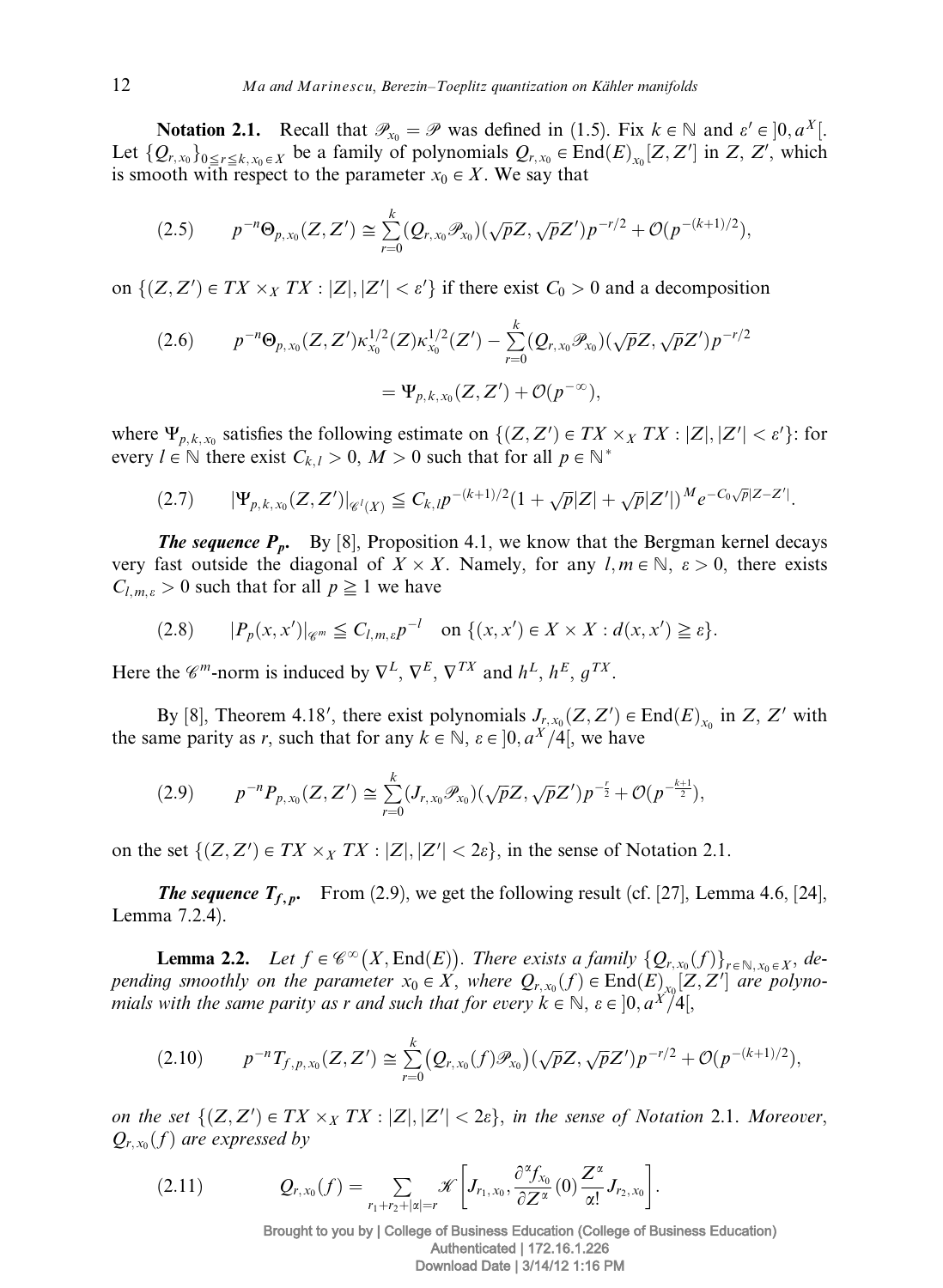Especially,

$$
(2.12) \t\t Q_{0,x_0}(f) = f(x_0).
$$

Our goal is of course to compute the coefficients  $Q_{r,x_0}(f)$ . For this we need  $J_{r,x_0}$ , which are obtained by computing the operators  $\mathcal{F}_{r,x_0}$  defined by the smooth kernels

(2.13) 
$$
\mathscr{F}_{r,x_0}(Z,Z')=J_{r,x_0}(Z,Z')\mathscr{P}(Z,Z')
$$

with respect to  $dZ'$ . Our strategy (already used in [24], [25]) is to rescale the Kodaira– Laplace operator, take the Taylor expansion of the rescaled operator and apply resolvent analysis. In the remaining of this section we outline the main steps and continue the calculation in Section 3.

*Rescaling*  $\Box_p$  *and Taylor expansion.* For  $s \in \mathscr{C}^{\infty}(\mathbb{R}^{2n}, E_{x_0})$ ,  $Z \in \mathbb{R}^{2n}$ ,  $|Z| \leq 2\varepsilon$ , and for  $t = \frac{1}{\sqrt{p}}$ , set  $(S_t s)(Z) := s(Z/t),$  $\nabla'_t := S_t^{-1} t \nabla^{L^p \otimes E} S_t,$  $\nabla_t := S_t^{-1} t \kappa^{1/2} \nabla^{L^p \otimes E} \kappa^{-1/2} S_t = \kappa^{1/2} (tZ) \nabla'_t \kappa^{-1/2} (tZ),$  $\mathscr{L}_t := S_t^{-1} \kappa^{1/2} t^2 (2 \square_p) \kappa^{-1/2} S_t.$  $(2.14)$ 

Then by [24], Theorem 4.1.7, there exist second order differential operators  $\mathcal{O}_r$  such that we have an asymptotic expansion in t when  $t \to 0$ ,

(2.15) 
$$
\mathscr{L}_t = \mathscr{L}_0 + \sum_{r=1}^m t^r \mathcal{O}_r + \mathcal{O}(t^{m+1}).
$$

From [24], Theorems 4.1.21 and 4.1.25 (cf. also Theorem 3.2), we obtain

(2.16) 
$$
\mathscr{L}_0 = \sum_j b_j b_j^+ = \mathscr{L}, \quad \mathcal{O}_1 = 0.
$$

**Resolvent analysis.** We define by recurrence  $f_r(\lambda) \in \text{End}\left(L^2(\mathbb{R}^{2n}, E_{x_0})\right)$  by

$$
(2.17) \t f_0(\lambda) = (\lambda - \mathcal{L}_0)^{-1}, \t f_r(\lambda) = (\lambda - \mathcal{L}_0)^{-1} \sum_{j=1}^r \mathcal{O}_j f_{r-j}(\lambda).
$$

Let  $\delta$  be the counterclockwise oriented circle in  $\mathbb C$  of center 0 and radius  $\pi/2$ . Then by [25], (1.110), (cf. also [24], (4.1.91))

(2.18) 
$$
\mathscr{F}_{r,x_0} = \frac{1}{2\pi\sqrt{-1}} \int_{\delta} f_r(\lambda) d\lambda.
$$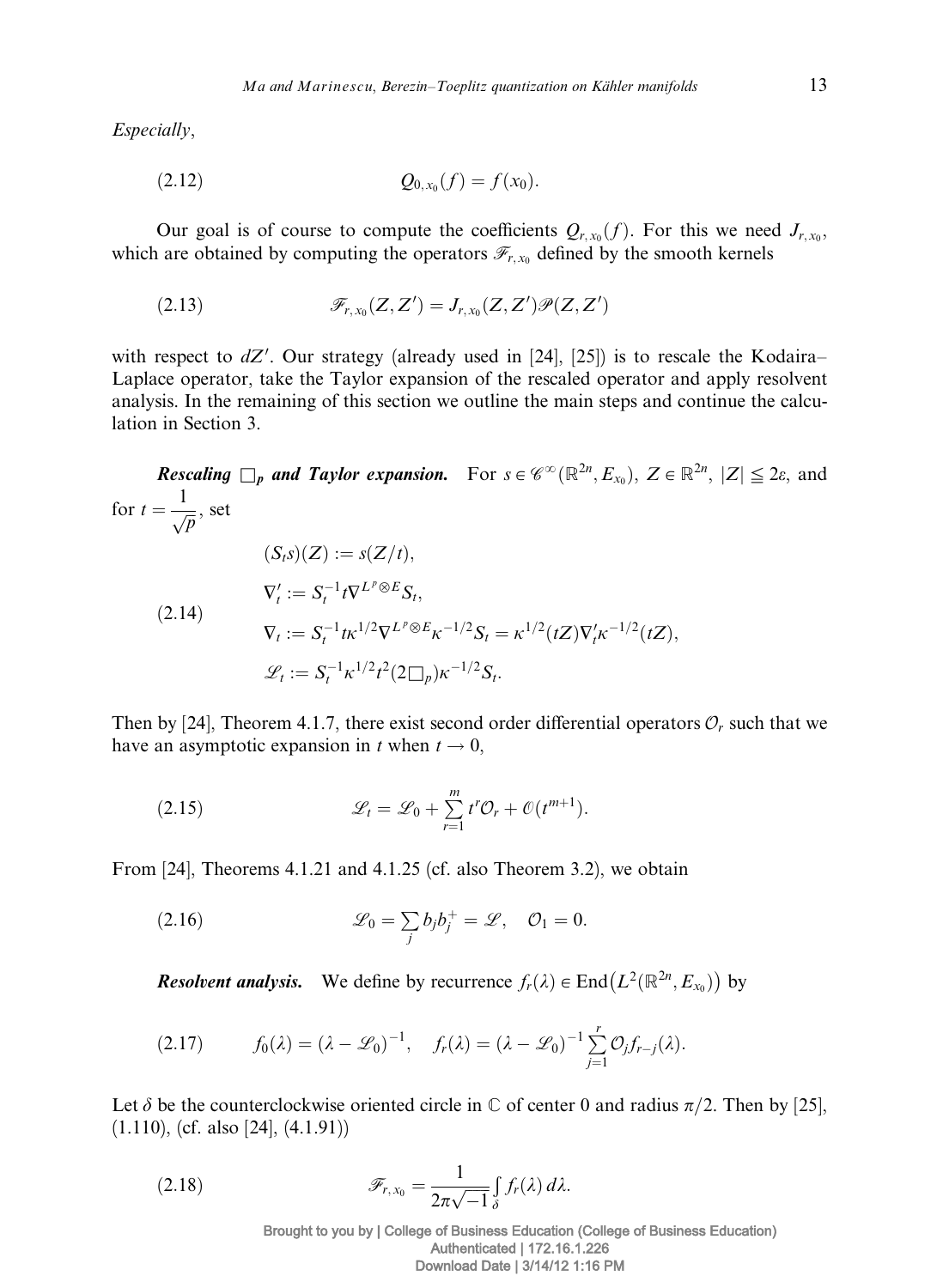Since the spectrum of L is well understood we can calculate the coefficients  $\mathscr{F}_{r,x_0}$ . Recall than  $\mathcal{P}^{\perp} = \text{Id} - \mathcal{P}$ . From Theorem 1.1, (2.16) and (2.18), we get

(2.19) 
$$
\mathscr{F}_{0,x_0} = \mathscr{P}, \quad \mathscr{F}_{1,x_0} = 0,
$$

$$
\mathscr{F}_{2,x_0} = -\mathscr{L}^{-1}\mathscr{P}^{\perp}\mathcal{O}_2\mathscr{P} - \mathscr{P}\mathcal{O}_2\mathscr{L}^{-1}\mathscr{P}^{\perp},
$$

$$
\mathscr{F}_{3,x_0} = -\mathscr{L}^{-1}\mathscr{P}^{\perp}\mathcal{O}_3\mathscr{P} - \mathscr{P}\mathcal{O}_3\mathscr{L}^{-1}\mathscr{P}^{\perp},
$$

and

$$
\mathcal{F}_{4,x_0} = \frac{1}{2\pi\sqrt{-1}} \int_{\delta} \left[ (\lambda - \mathcal{L})^{-1} \mathcal{P}^{\perp} (\mathcal{O}_2 f_2 + \mathcal{O}_4 f_0)(\lambda) \right. \\
\left. + \frac{1}{\lambda} \mathcal{P} (\mathcal{O}_2 f_2 + \mathcal{O}_4 f_0)(\lambda) \right] d\lambda \\
= \mathcal{L}^{-1} \mathcal{P}^{\perp} \mathcal{O}_2 \mathcal{L}^{-1} \mathcal{P}^{\perp} \mathcal{O}_2 \mathcal{P} - \mathcal{L}^{-1} \mathcal{P}^{\perp} \mathcal{O}_4 \mathcal{P} \\
+ \mathcal{P} \mathcal{O}_2 \mathcal{L}^{-1} \mathcal{P}^{\perp} \mathcal{O}_2 \mathcal{L}^{-1} \mathcal{P}^{\perp} - \mathcal{P} \mathcal{O}_4 \mathcal{L}^{-1} \mathcal{P}^{\perp} \\
+ \mathcal{L}^{-1} \mathcal{P}^{\perp} \mathcal{O}_2 \mathcal{P} \mathcal{O}_2 \mathcal{L}^{-1} \mathcal{P}^{\perp} - \mathcal{P} \mathcal{O}_2 \mathcal{L}^{-2} \mathcal{P}^{\perp} \mathcal{O}_2 \mathcal{P} \\
- \mathcal{P} \mathcal{O}_2 \mathcal{P} \mathcal{O}_2 \mathcal{L}^{-2} \mathcal{P}^{\perp} - \mathcal{P}^{\perp} \mathcal{L}^{-2} \mathcal{O}_2 \mathcal{P} \mathcal{O}_2 \mathcal{P}.
$$

In particular, the first two identities of (2.19) imply

$$
(2.21) \t\t J_{0,x_0} = 1, \quad J_{1,x_0} = 0.
$$

**Remark 2.3.**  $\mathscr{L}_t$  is a formally self-adjoint elliptic operator on  $\mathscr{C}^{\infty}(\mathbb{R}^{2n}, E_{x_0})$  with respect to the norm  $\|\cdot\|_{L^2}$  induced by  $h^{E_{x_0}}$ , dZ. Thus  $\mathscr{L}_0$  and  $\mathcal{O}_r$  are also formally self-adjoint with respect to  $\|\cdot\|_{L^2}$ . Therefore the third and fourth terms in (2.20) are the adjoints of the first and second terms, respectively. In Lemma 4.1, we will show that  $\mathcal{P}O_2\mathcal{P} = 0$ , hence the last two terms in (2.20) vanish. Set

$$
(2.22) \t\t \mathscr{F}_{41} = \mathscr{L}^{-1} \mathscr{P}^{\perp} \mathcal{O}_2 \mathscr{L}^{-1} \mathscr{P}^{\perp} \mathcal{O}_2 \mathscr{P} - \mathscr{L}^{-1} \mathscr{P}^{\perp} \mathcal{O}_4 \mathscr{P}.
$$

## 3. Taylor expansion of the rescaled operator  $\mathscr{L}_t$

In this section we compute the operators  $\mathcal{L}_0$  and  $\mathcal{O}_i$  (for  $1 \leq i \leq 4$ ) from (2.15) (see Theorem 3.2), which will be used in Sections 4, 5 for the evaluation of the coefficients of the expansion of the kernels of the Berezin–Toeplitz operators.

We denote by  $\langle \cdot, \cdot \rangle$  the C-bilinear form on  $TX \otimes_{\mathbb{R}} \mathbb{C}$  induced by  $g^{TX}$ . Let  $R^{TX}$  be the curvature of the Levi–Civita connection  $\nabla^{TX}$ . Let Ric and r be the Ricci and scalar curvature of  $\nabla^{TX}$ . Then we have the following well know facts: for U, V, W, Y vector fields on  $X$ ,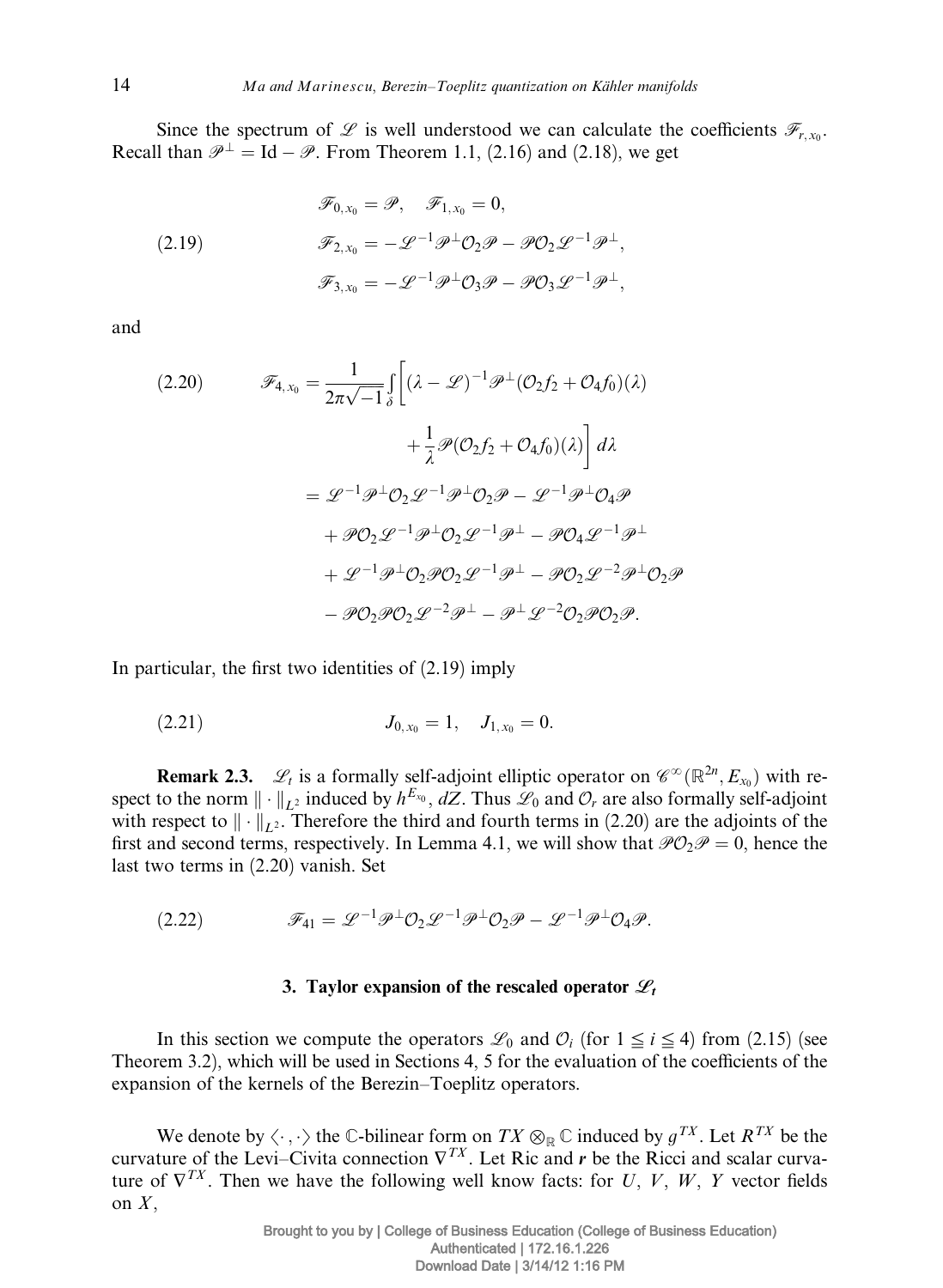$Ma$  and Marinescu, Berezin–Toeplitz quantization on Kähler manifolds  $15$ 

(3.1) 
$$
R^{TX}(U, V)W + R^{TX}(V, W)U + R^{TX}(W, U)V = 0,
$$

$$
\langle R^{TX}(U, V)W, Y \rangle = \langle R^{TX}(W, Y)U, V \rangle = -\langle R^{TX}(V, U)W, Y \rangle.
$$

Now we work on  $T_{x_0}X \simeq \mathbb{R}^{2n}$  as in (2.3). Recall that we have trivialized L, E. Let  $\nabla_U$ denote the ordinary differentiation operator on  $T_{x_0}X$  in the direction U.

We adopt the convention that all tensors will be evaluated at the base point  $x_0 \in X$ and most of time, we will omit the subscript  $x_0$ .

For  $W \in T_{x_0} X$ ,  $Z \in \mathbb{R}^{2n}$ , let  $\tilde{W}(Z)$  be the parallel transport of W with respect to  $\nabla^{TX}$ along the curve  $[0, 1] \ni u \rightarrow uZ$ . Because the complex structure J is parallel with respect to  $\nabla^{Tx}$ , we know that

$$
(3.2) \t\t J_Z \tilde{W}(Z) = \widetilde{J_{x_0}W}(Z).
$$

Recall that  $\{e_i\}$  is a fixed orthonormal basis of  $(T_{x_0}X, g^{TX})$ . Then for  $U, V \in T_{x_0}X$ ,

$$
(3.3) \qquad \mathrm{Ric}_{x_0}(U,V)=-\langle R^{TX}(U,e_j)V,e_j\rangle_{x_0}, \quad \mathbf{r}_{x_0}=-\langle R^{TX}(e_i,e_j)e_i,e_j\rangle_{x_0}.
$$

We define

$$
R_{;\bullet}^{TX} \in (T^*X \otimes \Lambda^2(T^*X) \otimes \text{End}(TX))_{x_0},
$$
  
\n
$$
R_{;(\bullet,\bullet)}^{TX} \in ((T^*X)^{\otimes 2} \otimes \Lambda^2(T^*X) \otimes \text{End}(TX))_{x_0},
$$
  
\n
$$
\text{Ric}_{;\bullet} \in (T^*X \otimes (T^*X)^{\otimes 2})_{x_0},
$$
  
\n
$$
R_{;(\bullet,\bullet)}^E \in (T^*X \otimes \Lambda^2(T^*X) \otimes \text{End}(E))_{x_0},
$$
  
\n
$$
R_{;(\bullet,\bullet)}^E \in ((T^*X)^{\otimes 2} \otimes \Lambda^2(T^*X) \otimes \text{End}(E))_{x_0},
$$

by

(3.4)  
\n
$$
\langle R_{;e_k}^{TX}(e_m, e_j)e_q, e_i \rangle = (\nabla_{e_k} \langle R^{TX}(\tilde{e}_m, \tilde{e}_j)\tilde{e}_q, \tilde{e}_i \rangle)_{x_0},
$$
\n
$$
\langle R_{;(e_k,e_\ell)}^{TX}(e_m, e_j)e_q, e_i \rangle = (\nabla_{e_\ell} \nabla_{e_k} \langle R^{TX}(\tilde{e}_m, \tilde{e}_j)\tilde{e}_q, \tilde{e}_i \rangle)_{x_0},
$$
\n(3.4)  
\n
$$
R_{;e_k}^E(e_i, e_j) = (\nabla_{e_k} \text{Ric}(\tilde{e}_i, \tilde{e}_j))_{x_0},
$$
\n
$$
R_{;(e_k,e_\ell)}^E(e_i, e_j) = (\nabla_{e_\ell} \nabla_{e_k} R^E(\tilde{e}_i, \tilde{e}_j))_{x_0}.
$$

We will also use the complex coordinates  $z = (z_1, \ldots, z_n)$ . Note that

(3.5) 
$$
e_{2j-1} = \frac{\partial}{\partial Z_{2j-1}} = \frac{\partial}{\partial z_j} + \frac{\partial}{\partial \bar{z}_j}, \quad e_{2j} = \frac{\partial}{\partial Z_{2j}} = \sqrt{-1} \left( \frac{\partial}{\partial z_j} - \frac{\partial}{\partial \bar{z}_j} \right), \quad \left| \frac{\partial}{\partial z_j} \right|^2 = \frac{1}{2}.
$$
  
Brought to you by | College of Business Education (College of Business Education)  
Authentication | 172.16.1.226

Download Date | 3/14/12 1:16 PM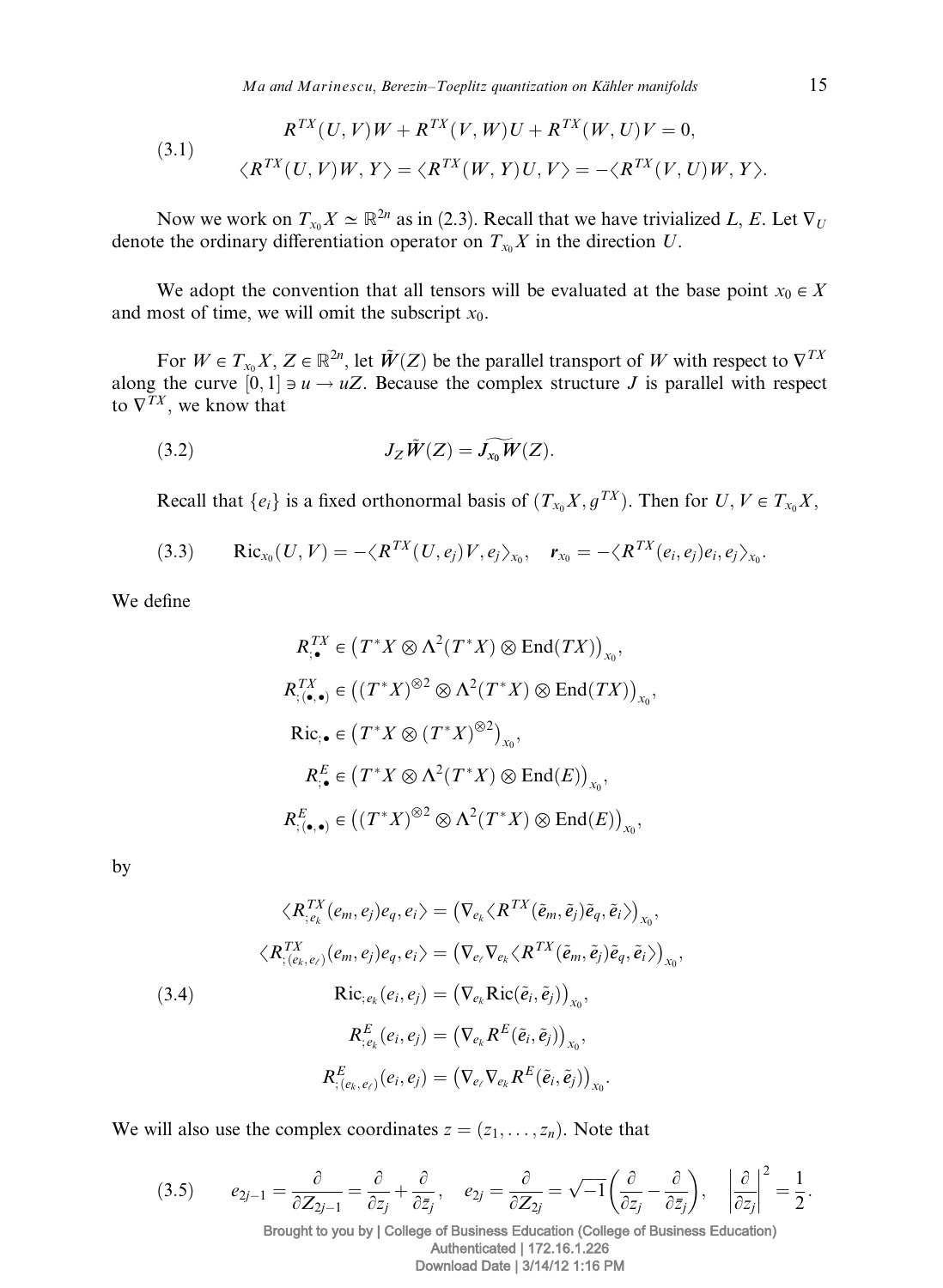Set

(3.6)  
\n
$$
R_{k\bar{m}\ell\bar{q}} = \left\langle R^{TX} \left( \frac{\partial}{\partial z_k}, \frac{\partial}{\partial \bar{z}_m} \right) \frac{\partial}{\partial z_\ell}, \frac{\partial}{\partial \bar{z}_q} \right\rangle_{x_0}, \quad R_{k\bar{\ell}}^E = R_{x_0}^E \left( \frac{\partial}{\partial z_k}, \frac{\partial}{\partial \bar{z}_\ell} \right),
$$
\n
$$
R_{k\bar{m}\ell\bar{q};s} = R_{x_0}^{\text{IV}} \left( \frac{\partial}{\partial z_k}, \frac{\partial}{\partial \bar{z}_\ell} \right),
$$
\n
$$
R_{k\bar{m}\ell\bar{q};s} = \left\langle R_{\frac{z_\ell^S}{\ell z_s}}^{TX} \left( \frac{\partial}{\partial z_k}, \frac{\partial}{\partial \bar{z}_m} \right) \frac{\partial}{\partial z_\ell}, \frac{\partial}{\partial \bar{z}_q} \right\rangle, \quad R_{k\bar{q};s}^E = R_{\frac{z_\ell^S}{\ell z_s}}^E \left( \frac{\partial}{\partial z_k}, \frac{\partial}{\partial \bar{z}_q} \right),
$$

and in the same way, we define  $R_{k\bar{m}\ell\bar{q}$ ; s,  $R_{k\bar{m}\ell\bar{q}$ ; ts,  $R$ ic<sub>k $\bar{q}$ ; s,  $R_{k\bar{q}$ ; s,  $R_{k\bar{q}}^E$ ; s,</sub>

Since  $R^{TX}$  is a (1, 1)-form and  $\nabla^{E}$  is the Chern connection on  $(E, h^{E})$ , we deduce from  $(3.1)$ – $(3.3)$  the following.

**Lemma 3.1.** (1) 
$$
R_{k\bar{m}\ell\bar{q}} = R_{\ell\bar{m}k\bar{q}} = R_{k\bar{q}\ell\bar{m}} = R_{\ell\bar{q}k\bar{m}}
$$
,  $r = 8R_{m\bar{q}q\bar{m}}$ ,  $(R_{k\bar{q}}^E)^* = R_{q\bar{k}}^E$ .

$$
(2) R_{k\overline{m}\ell\overline{q};\bar{s}} = R_{\ell\overline{m}k\overline{q};\bar{s}} = R_{k\overline{q}\ell\overline{m};\bar{s}} = R_{\ell\overline{q}k\overline{m};\bar{s}}.
$$

- (3) Ric is a symmetric  $(1,1)$ -tensor and  $Ric_{m\overline{q}} = 2R_{m\overline{k}k\overline{q}}$ ,  $Ric_{m\overline{q};\overline{s}} = 2R_{m\overline{k}k\overline{q};\overline{s}}$ .
- (4)  $R_{,e_k}^{TX}, R_{, (e_k, e_\ell)}^{TX}$  are  $(1, 1)$ -forms with values in  $\text{End}(T_{x_0}X)$  which commute with  $J_{x_0}$ .

(5) 
$$
R_{;e_k}^E
$$
,  $R_{;(e_k,e_\ell)}^E \in \text{End}(E_{x_0})$ .

Let div(Ric) be the divergence of Ric. By [28], §2.3.4, Proposition 6,

(3.7) 
$$
dr = 2 \operatorname{div}(\operatorname{Ric}) = 2(\nabla_{\tilde{e}_m}^{T^*X} \operatorname{Ric})(\tilde{e}_m, \cdot).
$$

Lemma 3.1 and (3.7) entail

(3.8) 
$$
R_{\ell \bar{\ell} m \bar{m}; \bar{k}} = R_{\ell \bar{\ell} m \bar{k}; \bar{m}}, \qquad R_{\ell \bar{\ell} m \bar{m}; k} = R_{\ell \bar{\ell} k \bar{m}; m},
$$

$$
-(\Delta \mathbf{r})_{x_0} = 2e_q e_m \big(\text{Ric}(\tilde{e}_q, \tilde{e}_m)\big)_{x_0} = 32 R_{k \bar{m} q \bar{q}; m \bar{k}} = 32 R_{m \bar{m} q \bar{q}; k \bar{k}}.
$$

Set

(3.9) 
$$
\mathcal{R} := \sum_i Z_i e_i = Z, \quad \nabla_{0,\bullet} := \nabla_{\bullet} + \frac{1}{2} R_{x_0}^L(\mathcal{R}, \bullet).
$$

Thus R is the radial vector field on  $\mathbb{R}^{2n}$ . We also introduce the vector fields  $z = \sum$  $\sum_{i} z_i \frac{\partial}{\partial z_i}$  $\partial z_i$ and  $\bar{z} = \sum$  $\sum_i \bar{z}_i \frac{\partial}{\partial \bar{z}}$  $\frac{\sigma}{\partial \bar{z}_i}$ . By [24], Proposition 1.2.2, (3.2), we have

(3.10) 
$$
\mathcal{R} = \sum_{i} Z_{i} \tilde{e}_{i}, \quad z = \sum_{i} z_{i} \frac{\widetilde{\partial}}{\partial z_{i}}, \quad \bar{z} = \sum_{i} \bar{z}_{i} \frac{\widetilde{\partial}}{\partial \bar{z}_{i}}.
$$

By  $(0.1)$  and  $(1.1)$ , we get

(3.11) 
$$
b_i = -2\nabla_{0,\frac{\partial}{\partial z_i}}, \quad b_i^+ = 2\nabla_{0,\frac{\partial}{\partial \bar{z}_i}}, \quad R_{x_0}^L = -2\pi\sqrt{-1}\langle J\bullet,\bullet\rangle_{x_0}.
$$
  
Brought to you by | College of Business Education (College of Business Education)  
Authentication | 172.16.1.226  
Download Date | 3/14/12 1:16 PM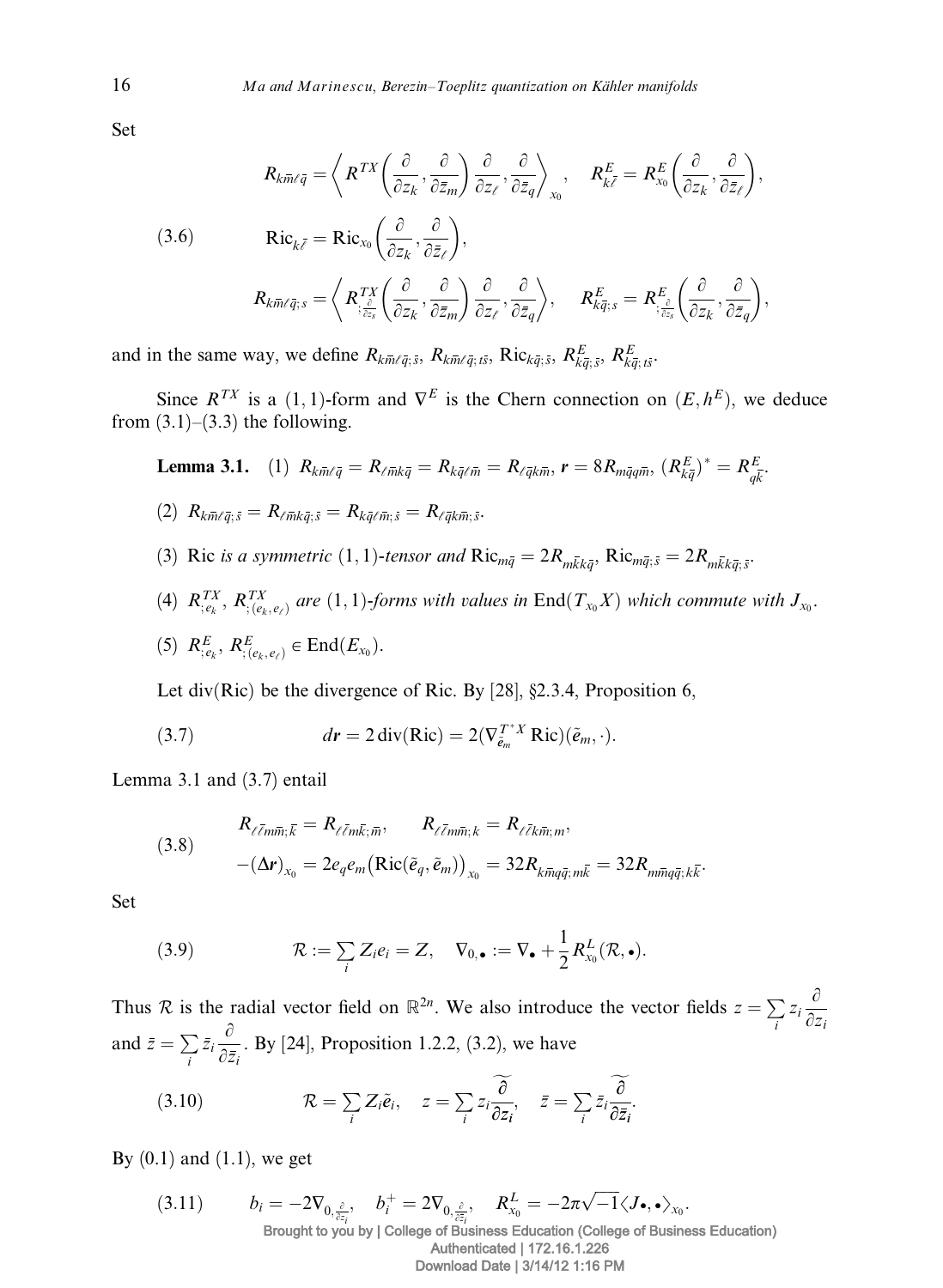Let  $A_{1Z}, A_{2Z} \in (T^*X)^{\otimes 2}$  be polynomials in Z with values symmetric tensors, defined by

(3.12)  
\n
$$
A_{1Z}(e_i, e_j) = \langle R_{; (Z, Z)}^{TX}(\mathcal{R}, e_i) \mathcal{R}, e_j \rangle_{x_0},
$$
\n
$$
A_{2Z}(e_i, e_j) = \langle R_{x_0}^{TX}(\mathcal{R}, e_i) \mathcal{R}, R_{x_0}^{TX}(\mathcal{R}, e_j) \mathcal{R} \rangle_{x_0}.
$$

Recall that the operator  $L$  was defined in (1.1). Set

(3.13) 
$$
\mathcal{O}'_2 = \frac{1}{3} \langle R_{x_0}^{TX}(\mathcal{R}, e_i) \mathcal{R}, e_j \rangle \nabla_{0, e_i} \nabla_{0, e_j} - 2R_{k\overline{k}}^E + \left( \left\langle \frac{\pi}{3} R_{x_0}^{TX}(z, \overline{z}) \mathcal{R}, e_j \right\rangle + \frac{2}{3} \text{Ric}_{x_0}(\mathcal{R}, e_j) - R_{x_0}^E(\mathcal{R}, e_j) \right) \nabla_{0, e_j},
$$

and

$$
\mathcal{O}_{41} = \frac{1}{20} \left( A_{1Z} - \frac{4}{3} A_{2Z} \right) (e_i, e_j) \nabla_{0, e_i} \nabla_{0, e_j},
$$
\n
$$
\mathcal{O}_{42} = \left[ \mathcal{L}, -\left( \frac{1}{80} A_{1Z} - \frac{1}{360} A_{2Z} \right) (e_j, e_j) - \frac{1}{288} \text{ Ric}(\mathcal{R}, \mathcal{R})^2 \right]
$$
\n
$$
+ \frac{\mathcal{L}}{144} \text{ Ric}(\mathcal{R}, \mathcal{R})^2,
$$
\n(3.14)\n
$$
\mathcal{O}_{43} = -\frac{1}{144} \text{ Ric}(\mathcal{R}, \mathcal{R}) \mathcal{L} \text{ Ric}(\mathcal{R}, \mathcal{R}),
$$
\n
$$
\mathcal{O}_{44} = \left\{ \frac{\pi}{30} A_{1Z}(\bar{z}, e_i) - \frac{\pi}{10} A_{2Z}(\bar{z}, e_i) + \frac{\partial}{\partial Z_j} \left( \frac{1}{20} A_{1Z} + \frac{2}{45} A_{2Z} \right) (e_i, e_j) \right\}
$$
\n
$$
- \frac{\partial}{\partial Z_i} \left( \frac{1}{40} A_{1Z} + \frac{1}{45} A_{2Z} \right) (e_j, e_j) \right\} \nabla_{0, e_i},
$$

and

$$
\mathcal{O}_{45} = \left\{ \frac{2}{9} \langle R_{x_0}^{TX}(\mathcal{R}, e_k) \mathcal{R}, R_{x_0}^{TX}(\mathcal{R}, e_k) e_\ell \rangle_{x_0} \right.\n- \frac{1}{9} \langle R_{x_0}^{TX}(\mathcal{R}, e_\ell) \mathcal{R}, e_k \rangle_{x_0} \operatorname{Ric}(\mathcal{R}, e_k) \n+ \frac{1}{4} \langle R_{x_0}^{TX}(\mathcal{R}, e_\ell) \mathcal{R}, e_m \rangle_{x_0} R_{x_0}^E(\mathcal{R}, e_m) - \frac{1}{4} R_{;\langle Z, Z \rangle}^E(\mathcal{R}, e_\ell) \right\} \nabla_{0, e_\ell},
$$
\n(3.15)  
\n
$$
\mathcal{O}_{46} = -\frac{\pi^2}{36} A_{2Z}(\bar{z}, \bar{z}) + \frac{\pi}{30} \langle R_{;\langle Z, e_\ell \rangle}^{TX}(\bar{z}, \bar{z}) \mathcal{R}, e_\ell \rangle_{x_0} \n- \frac{\pi}{20} \langle R_{x_0}^{TX}(z, \bar{z}) \mathcal{R}, e_m \rangle_{x_0} \operatorname{Ric}(\mathcal{R}, e_m) + \frac{4}{9} \operatorname{Ric}_{k\bar{m}} \operatorname{Ric}_{m\bar{\ell}} z_k \bar{z}_\ell \n- \frac{4}{9} R_{k\bar{\ell}m\bar{q}} \operatorname{Ric}_{\ell\bar{m}} z_k \bar{z}_q + \frac{1}{6} \langle \pi R_{x_0}^{TX}(z, \bar{z}) \mathcal{R}, e_m \rangle R_{x_0}^E(\mathcal{R}, e_m)
$$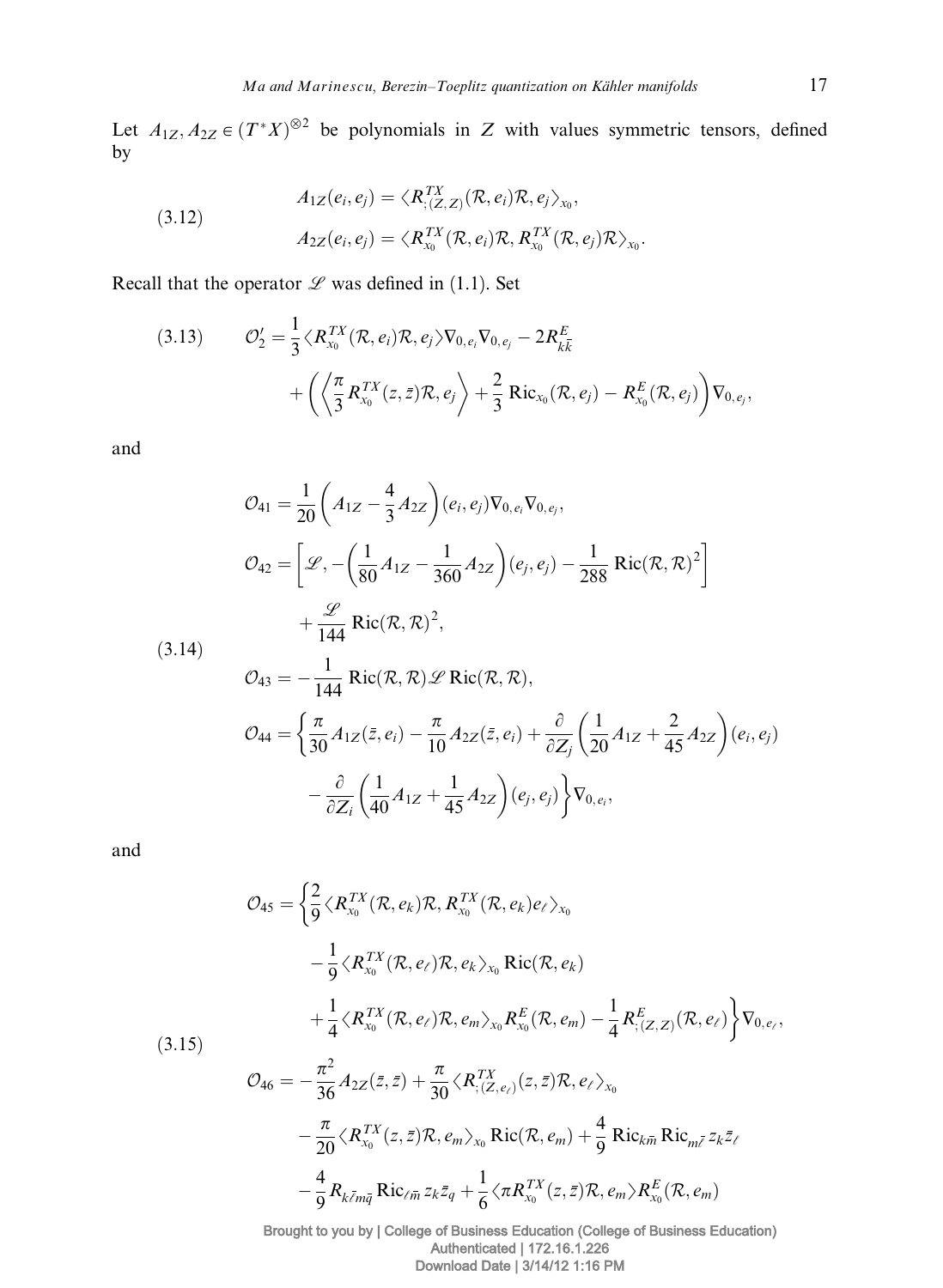$$
+\frac{1}{8}\text{Ric}(\mathcal{R},e_m)R_{x_0}^E(\mathcal{R},e_m)+\frac{1}{2}(R_{k\overline{m}}^E R_{m\overline{\ell}}^E+R_{m\overline{\ell}}^E R_{k\overline{m}}^E)z_k\overline{z}_{\ell}
$$

$$
-\frac{1}{4}R_{;\langle Z,e_\ell\rangle}^E(\mathcal{R},e_\ell)-R_{;\langle Z,Z\rangle}^E\left(\frac{\partial}{\partial z_\ell},\frac{\partial}{\partial \overline{z}_\ell}\right).
$$

The following result extends [24], Theorem 4.1.25, where  $\mathcal{L}_0$ ,  $\mathcal{O}_1$ ,  $\mathcal{O}_2$  were computed.

**Theorem 3.2.** The following identities hold for the operators  $\mathcal{O}_r$  introduced in (2.15):

(3.16a) 
$$
\mathscr{L}_0 = \sum_j b_j b_j^+ = \mathscr{L} = -\sum_i \nabla_{0,e_i} \nabla_{0,e_i} - 2\pi n, \quad \mathcal{O}_1 = 0,
$$

(3.16b) 
$$
\mathcal{O}_2 = \mathcal{O}'_2 - \frac{1}{3} \operatorname{Ric}_{x_0}(\mathcal{R}, e_j) \nabla_{0, e_j} - \frac{\mathbf{r}_{x_0}}{6},
$$

and

(3.17a) 
$$
\mathcal{O}_3 = \frac{1}{6} \langle R_{,Z}^{TX}(\mathcal{R}, e_i) \mathcal{R}, e_j \rangle_{x_0} \nabla_{0, e_i} \nabla_{0, e_j} + \frac{2\pi}{15} \langle R_{,Z}^{TX}(z, \bar{z}) \mathcal{R}, e_i \rangle_{x_0} + \frac{1}{6} \text{Ric}_{,Z}(\mathcal{R}, e_i) + \frac{1}{6} \langle R_{,e_j}^{TX}(\mathcal{R}, e_j) \mathcal{R}, e_i \rangle_{x_0} - \frac{2}{3} R_{,Z}^E(\mathcal{R}, e_i) \bigg] \nabla_{0, e_i} + \frac{\pi}{15} \langle R_{,e_j}^{TX}(z, \bar{z}) \mathcal{R}, e_j \rangle_{x_0} - \frac{1}{6} \text{Ric}_{,e_i}(\mathcal{R}, e_i) - \frac{1}{12} \text{Ric}_{,Z}(e_i, e_i) - \frac{1}{3} R_{,e_i}^E(\mathcal{R}, e_i) - \frac{\sqrt{-1}}{2} R_{,Z}^E(e_i, Je_i),
$$
\n(3.17b) 
$$
\mathcal{O}_4 = \mathcal{O}_{41} + \mathcal{O}_{42} + \mathcal{O}_{43} + \mathcal{O}_{44} + \mathcal{O}_{45} + \mathcal{O}_{46}.
$$

*Proof.* Recall that  $\tilde{e}_i(Z)$  is the parallel transport of  $e_i$  with respect to  $\nabla^{TX}$  along the curve  $[0, 1] \ni u \rightarrow uZ$ . Let  $\hat{\theta}(Z) = (\theta_j^i(Z))_{i,j=1}^{2n}$  be the  $2n \times 2n$ -matrix such that

(3.18) 
$$
e_i = \sum_j \theta_i^j(Z)\tilde{e}_j(Z), \quad \tilde{e}_j(Z) = \left(\tilde{\theta}(Z)^{-1}\right)_j^k e_k.
$$

Taking into account the Taylor expansion of  $\theta_j^i$  at 0 we have (cf. [24], (1.2.27))

(3.19) 
$$
\sum_{|\alpha|\geq 1} (|\alpha|^2 + |\alpha|)(\partial^{\alpha} \theta_j^i)(0) \frac{Z^{\alpha}}{\alpha!} = \langle R^{TX}(\mathcal{R}, e_j)\mathcal{R}, \tilde{e}_i \rangle_Z.
$$

From this equation, we obtain first that

$$
(3.20) \t e_j(Z) = \tilde{e}_j(Z) + \frac{1}{6} \langle R_{x_0}^{TX}(\mathcal{R}, e_j) \mathcal{R}, e_k \rangle_{x_0} \tilde{e}_k(Z) + \mathcal{O}(|Z|^3).
$$

From (3.4), (3.10), (3.12), (3.19) and (3.20), we get further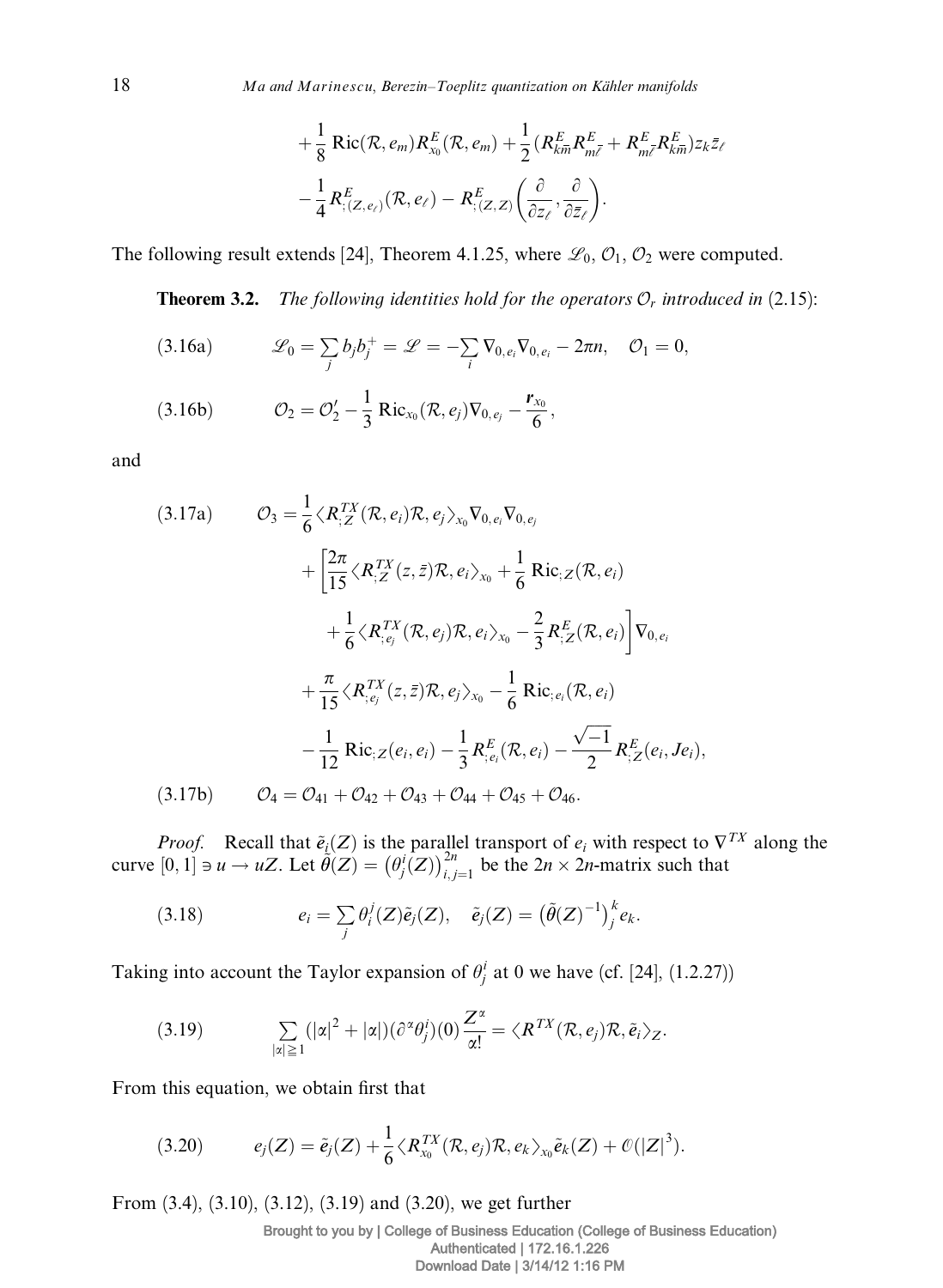Ma and Marinescu, Berezin–Toeplitz quantization on Kähler manifolds 19

(3.21) 
$$
\theta_j^i = \delta_{ij} + \frac{1}{6} \langle R_{x_0}^{TX}(\mathcal{R}, e_i) \mathcal{R}, e_j \rangle_{x_0} + \frac{1}{12} \langle R_{,Z}^{TX}(\mathcal{R}, e_i) \mathcal{R}, e_j \rangle_{x_0} + \frac{1}{20} \left( \frac{1}{2} A_{1Z}(e_i, e_j) + \frac{1}{6} A_{2Z}(e_i, e_j) \right) + \mathcal{O}(|Z|^5).
$$

Set  $g_{ij}(Z) = g^{TX}(e_i, e_j)(Z) = \langle e_i, e_j \rangle_Z$  and let  $(g^{ij}(Z))$  be the inverse of the matrix  $(g_{ij}(Z))$ . Then by (3.12), (3.18) and (3.21), we have

(3.22) 
$$
g_{ij}(Z) = \theta_i^k(Z)\theta_j^k(Z)
$$

$$
= \delta_{ij} + \frac{1}{3} \langle R_{x_0}^{TX}(\mathcal{R}, e_i) \mathcal{R}, e_j \rangle_{x_0} + \frac{1}{6} \langle R_{,Z}^{TX}(\mathcal{R}, e_i) \mathcal{R}, e_j \rangle_{x_0}
$$

$$
+ \frac{1}{20} A_{1Z}(e_i, e_j) + \frac{2}{45} A_{2Z}(e_i, e_j) + \mathcal{O}(|Z|^5).
$$

In view of the expansion  $(1 + a)^{-1} = 1 - a + a^2 + \cdots$ , we obtain

(3.23) 
$$
g^{ij}(Z) = \delta_{ij} - \frac{1}{3} \langle R_{x_0}^{TX}(\mathcal{R}, e_i) \mathcal{R}, e_j \rangle_{x_0} - \frac{1}{6} \langle R_{,Z}^{TX}(\mathcal{R}, e_i) \mathcal{R}, e_j \rangle_{x_0} - \frac{1}{20} A_{1Z}(e_i, e_j) + \frac{1}{15} A_{2Z}(e_i, e_j) + \mathcal{O}(|Z|^5).
$$

If  $\Gamma_{ij}^{\ell}$  are the Christoffel symbols of  $\nabla^{TX}$  with respect to the frame  $\{e_i\}$ , then  $(\nabla_{e_i}^{TX} e_j)(Z) = \Gamma_{ij}^{\ell}(Z) e_{\ell}$ . By the explicit formula for  $\nabla^{TX}$ , we get (cf. [24], (4.1.102)) with  $\partial_j := \frac{\partial}{\partial Z_j}$ 

(3.24) 
$$
\Gamma_{ij}^{\ell}(Z) = \frac{1}{2} g^{\ell k} (\partial_i g_{jk} + \partial_j g_{ik} - \partial_k g_{ij}) (Z)
$$

$$
= \frac{1}{3} [\langle R_{x_0}^{TX}(\mathcal{R}, e_j) e_i, e_{\ell} \rangle_{x_0} + \langle R_{x_0}^{TX}(\mathcal{R}, e_i) e_j, e_{\ell} \rangle_{x_0}] + \mathcal{O}(|Z|^2).
$$

For *j* fixed,  $\Gamma_{jj}^{\ell}(Z) = \frac{1}{2}g^{\ell k}(2\partial_j g_{jk} - \partial_k g_{jj})(Z)$ , thus by (3.22) and (3.23),

$$
(3.25) \t\Gamma_{jj}^{ \ell}(Z) = \frac{2}{3} \langle R_{x_0}^{TX}(\mathcal{R}, e_j)e_j, e_{\ell} \rangle_{x_0} + \frac{1}{12} [4 \langle R_{,Z}^{TX}(\mathcal{R}, e_j)e_j, e_{\ell} \rangle_{x_0} + 2 \langle R_{,e_j}^{TX}(\mathcal{R}, e_j)\mathcal{R}, e_{\ell} \rangle_{x_0} + \langle R_{,e_{\ell}}^{TX}(\mathcal{R}, e_j)e_j, \mathcal{R} \rangle_{x_0}] - \frac{2}{9} \langle R_{x_0}^{TX}(\mathcal{R}, e_{\ell})\mathcal{R}, R_{x_0}^{TX}(\mathcal{R}, e_j)e_j \rangle_{x_0} + \frac{\partial}{\partial Z_j} \left(\frac{1}{20} A_{1Z} + \frac{2}{45} A_{2Z}\right) (e_j, e_{\ell}) - \frac{1}{2} \frac{\partial}{\partial Z_l} \left(\frac{1}{20} A_{1Z} + \frac{2}{45} A_{2Z}\right) (e_j, e_j) + \mathcal{O}(|Z|^4).
$$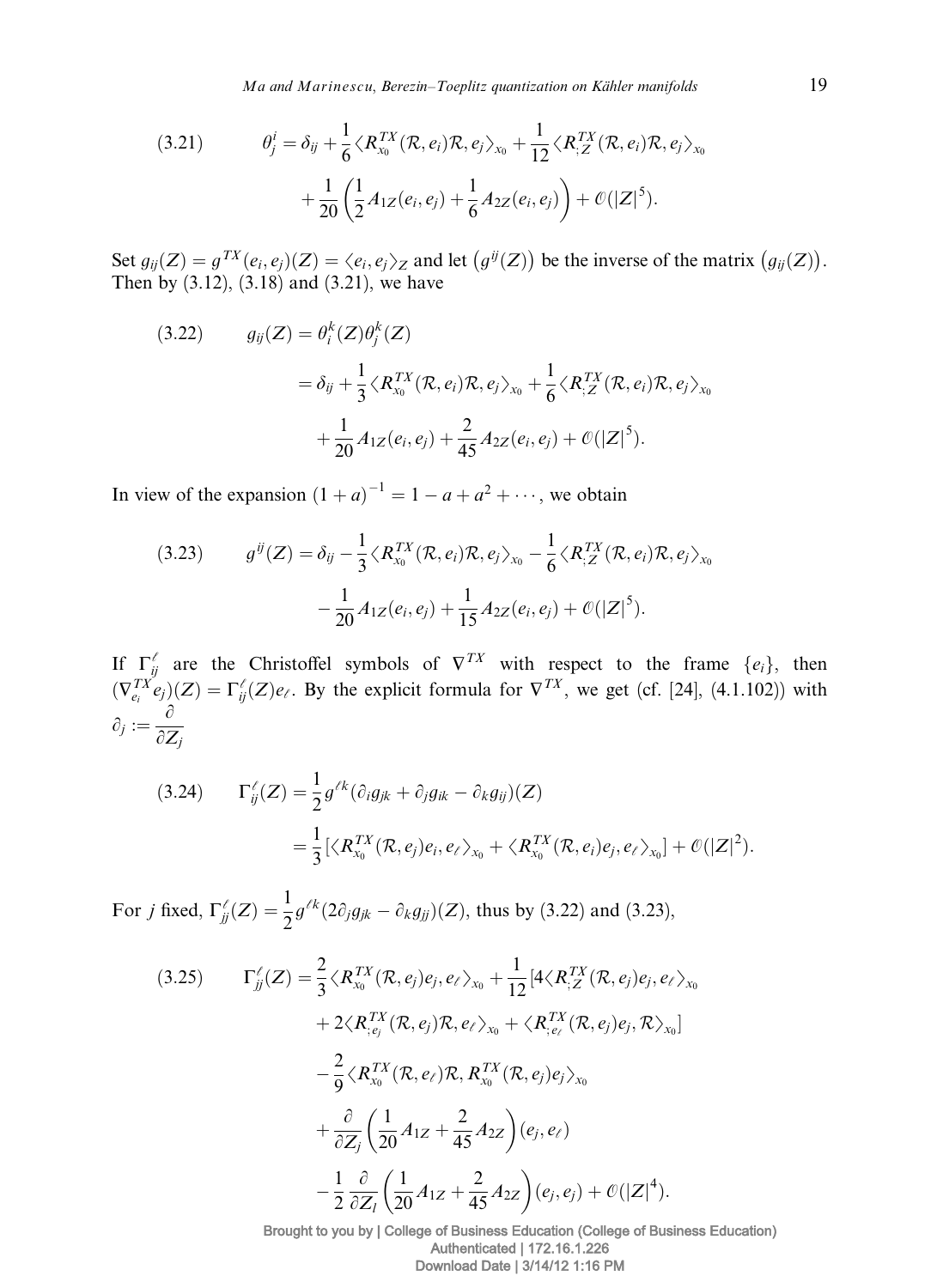Note that

$$
\det(\delta_{ij}+a_{ij})=1+\sum_i a_{ii}+\sum_{i
$$

and

$$
(1+a)^{1/4} = 1 + \frac{1}{4}a - \frac{3}{32}a^2 + \cdots
$$

By (3.3) and (3.22), we get

$$
(3.26)
$$
  
\n
$$
\kappa(Z)^{1/2} = |\det(g_{ij}(Z))|^{1/4}
$$
  
\n
$$
= 1 + \frac{1}{12} \langle R_{x_0}^{Tx}(R, e_j)R, e_j \rangle_{x_0}
$$
  
\n
$$
- \frac{1}{24} \operatorname{Ric}_{:Z}(R, R) + \frac{1}{80} A_{1Z}(e_j, e_j) + \frac{1}{90} A_{2Z}(e_j, e_j)
$$
  
\n
$$
+ \frac{1}{36} \sum_{i < j} \langle \langle R_{x_0}^{TX}(R, e_i)R, e_i \rangle_{x_0} \langle R_{x_0}^{TX}(R, e_j)R, e_j \rangle_{x_0} - \langle R_{x_0}^{TX}(R, e_i)R, e_j \rangle_{x_0}^2
$$
  
\n
$$
- \frac{1}{96} \left( \sum_{j} \langle R_{x_0}^{TX}(R, e_j)R, e_j \rangle_{x_0} \right)^2 + \mathcal{O}(|Z|^5)
$$
  
\n
$$
= 1 - \frac{1}{12} \operatorname{Ric}(R, R) - \frac{1}{24} \operatorname{Ric}_{:Z}(R, R)
$$
  
\n
$$
+ \left( \frac{1}{80} A_{1Z} - \frac{1}{360} A_{2Z} \right) (e_j, e_j)
$$
  
\n
$$
+ \frac{1}{288} \operatorname{Ric}(R, R)^2 + \mathcal{O}(|Z|^5).
$$

Thus

$$
(3.27)
$$
  

$$
\kappa(Z)^{-1/2} = 1 + \frac{1}{12} \operatorname{Ric}(\mathcal{R}, \mathcal{R}) + \frac{1}{24} \operatorname{Ric}_{;Z}(\mathcal{R}, \mathcal{R}) - \left(\frac{1}{80} A_{1Z} - \frac{1}{360} A_{2Z}\right) (e_j, e_j) + \left(\frac{1}{144} - \frac{1}{288}\right) \operatorname{Ric}(\mathcal{R}, \mathcal{R})^2 + \mathcal{O}(|Z|^5).
$$

Observe that J is parallel with respect to  $\nabla^{TX}$ , thus  $\langle J\tilde{e}_i,\tilde{e}_j\rangle_Z = \langle Je_i,e_j\rangle_{x_0}$ . From (3.9), (3.10), (3.18) and (3.21), we get

(3.28) 
$$
\frac{\sqrt{-1}}{2\pi} R_Z^L(\mathcal{R}, e_\ell) = \theta_\ell^j(Z) \langle J\tilde{e}_i, \tilde{e}_j \rangle_Z Z_i = \theta_\ell^j(Z) \langle J\mathcal{R}, e_j \rangle_{x_0}
$$

$$
= \langle J\mathcal{R}, e_\ell \rangle_{x_0} + \frac{1}{6} \langle R_{x_0}^{TX}(\mathcal{R}, J\mathcal{R})\mathcal{R}, e_\ell \rangle_{x_0}
$$

$$
+ \frac{1}{12} \langle R_{,Z}^{TX}(\mathcal{R}, J\mathcal{R})\mathcal{R}, e_\ell \rangle_{x_0}
$$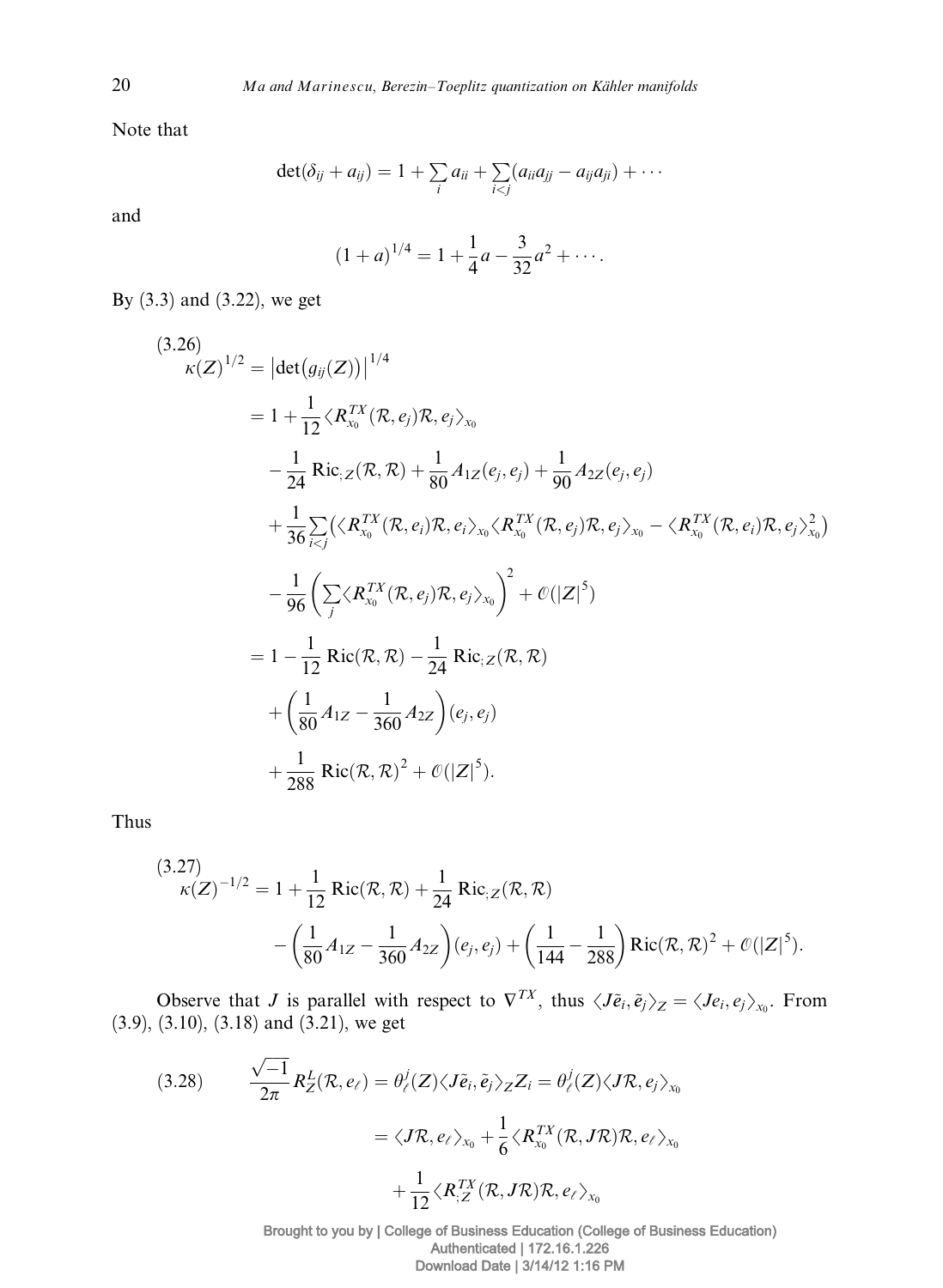$$
+ \frac{1}{40} \langle R_{; (Z,Z)}^{TX}(R, JR)R, e_{\ell} \rangle_{x_0} + \frac{1}{120} \langle R_{x_0}^{TX}(R, JR)R, R_{x_0}^{TX}(R, e_{\ell})R \rangle_{x_0} + \mathcal{O}(|Z|^6).
$$

Let  $\Gamma^{\bullet} = \Gamma^{E}, \Gamma^{L}$  and  $R^{\bullet} = R^{E}, R^{L}$ , respectively. By [24], Lemma 1.2.4, the Taylor coefficients of  $\Gamma^{\bullet}(e_{\ell})(Z)$  at  $x_0$  up to order r are only determined by those of  $R^{\bullet}$  up to order  $r-1$ , and

$$
(3.29) \qquad \sum_{|\alpha|=r} (\partial^{\alpha} \Gamma^{\bullet})_{x_0}(e_{\ell}) \frac{Z^{\alpha}}{\alpha!} = \frac{1}{r+1} \sum_{|\alpha|=r-1} (\partial^{\alpha} R^{\bullet})_{x_0}(\mathcal{R}, e_{\ell}) \frac{Z^{\alpha}}{\alpha!}.
$$

Thus by (3.28), (3.29) and since  $R^{TX}$  is a (1, 1)-form, we obtain

$$
R^{TX}(\mathcal{R}, J\mathcal{R}) = -2\sqrt{-1}R^{TX}(z, \bar{z}), \quad \langle R^{TX}_{; (Z, Z)}(\mathcal{R}, J\mathcal{R})\mathcal{R}, e_i \rangle_{x_0} = -2\sqrt{-1}A_{1Z}(\bar{z}, e_i)
$$

and

(3.30) 
$$
t^{-1} \Gamma^{L}(e_{i})(tZ) = -\pi \sqrt{-1} \langle J \mathcal{R}, e_{i} \rangle_{x_{0}} - t^{2} \frac{\pi}{6} \langle R_{x_{0}}^{TX}(z, \bar{z}) \mathcal{R}, e_{i} \rangle_{x_{0}} - t^{3} \frac{\pi}{15} \langle R_{;Z}^{TX}(z, \bar{z}) \mathcal{R}, e_{i} \rangle_{x_{0}} - t^{4} \frac{\pi}{60} A_{1Z}(\bar{z}, e_{i}) - t^{4} \frac{\pi}{180} A_{2Z}(\bar{z}, e_{i}) + \mathcal{O}(t^{5}).
$$

By (2.14), (3.4), (3.20), (3.29) and (3.30), for  $t = \frac{1}{\sqrt{p}}$ , we get

$$
\Gamma^{E}(e_i)(Z) = \frac{1}{2} R_{x_0}^{E}(\mathcal{R}, e_i) + \frac{1}{3} R_{;Z}^{E}(\mathcal{R}, e_i)
$$
  
+ 
$$
\frac{1}{8} \left( R_{; (Z,Z)}^{E}(\mathcal{R}, e_i) + \frac{1}{3} \langle R^{TX}(\mathcal{R}, e_i) \mathcal{R}, e_k \rangle_{x_0} R_{x_0}^{E}(\mathcal{R}, e_k) \right)
$$

$$
(3.31) \t\t + \mathcal{O}(|Z|^4),
$$

$$
\nabla'_{t,e_i} = \nabla_{e_i} + \frac{1}{t} \Gamma^L(e_i)(tZ) + t\Gamma^E(e_i)(tZ)
$$
  
=  $\nabla_{0,e_i} - \frac{t^2}{6} \langle \pi R_{x_0}^{TX}(z,\bar{z}) \mathcal{R}, e_i \rangle_{x_0} + \frac{t^2}{2} R_{x_0}^E(\mathcal{R}, e_i) + \mathcal{O}(t^3).$ 

By  $(2.1)$  and  $(2.14)$ , we get

(3.32) 
$$
\mathcal{L}_t = -\kappa(tZ)^{1/2} g^{ij}(tZ) [\nabla'_{t,e_i} \nabla'_{t,e_j} - t \Gamma'_{ij}(t \cdot) \nabla'_{t,e_i}](Z) \kappa(tZ)^{-1/2}
$$

$$
- t^2 \frac{\sqrt{-1}}{2} R^E(\tilde{e}_i, J\tilde{e}_i)(tZ) - 2\pi n.
$$

We will derive now (3.16a) and (3.16b) (they were already obtained in [24], Theorem 4.1.25). By using the Taylor expansion of the expressions from (3.32) (see (3.23), (3.24),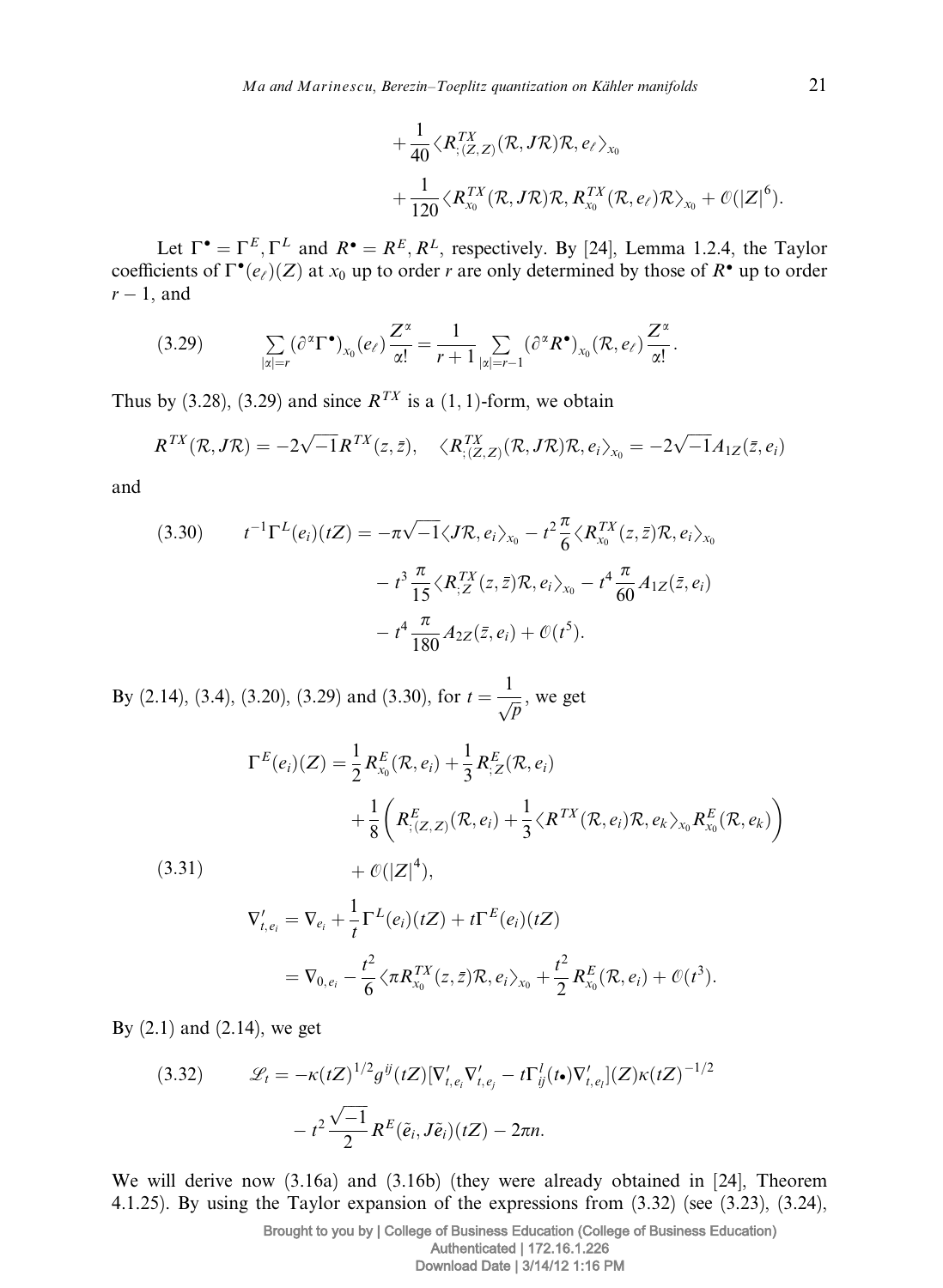(3.26), (3.27), (3.31)) we obtain immediately the formulas for  $\mathscr{L}_0$  and  $\mathscr{O}_1$  given in (3.16a).

In order to compute  $\mathcal{O}_2$ , observe first that by (3.1) and the fact that  $R^{TX}$  is a (1, 1)form with values in  $End(TX)$ , we get

(3.33) 
$$
\nabla_{e_j} \langle R_{x_0}^{TX}(z, \bar{z}) \mathcal{R}, e_j \rangle = 2 \left( \frac{\partial}{\partial \bar{z}_j} \left\langle R_{x_0}^{TX}(z, \bar{z}) \bar{z}, \frac{\partial}{\partial z_j} \right\rangle + \frac{\partial}{\partial z_j} \left\langle R_{x_0}^{TX}(z, \bar{z}) z, \frac{\partial}{\partial \bar{z}_j} \right\rangle \right)
$$

$$
= 0.
$$

Thus from (3.13), (3.23), (3.24), (3.26), (3.31)–(3.33), we have

(3.34) 
$$
\mathcal{O}_2 = \mathcal{O}'_2 + \left[\mathcal{L}_0, \frac{1}{12} \operatorname{Ric}(\mathcal{R}, \mathcal{R})\right].
$$

By the formula of  $\mathcal{L}_0$  (see (3.16a)) and since

$$
[\mathcal{L}_0, \text{Ric}(\mathcal{R}, \mathcal{R})] = -4 \text{Ric}(\mathcal{R}, e_j) \nabla_{0, e_j} - 2 \text{Ric}(e_j, e_j),
$$

we get from (3.34) the formula for  $\mathcal{O}_2$  given in (3.16b).

From (3.32), we have also

$$
(3.35) \qquad \mathcal{O}_3 = \frac{1}{6} \langle R_{,Z}^{TX}(\mathcal{R}, e_i) \mathcal{R}, e_j \rangle_{x_0} \nabla_{0, e_i} \nabla_{0, e_j}
$$
\n
$$
- \left[ -\frac{2\pi}{15} \langle R_{,Z}^{TX}(z, \bar{z}) \mathcal{R}, e_i \rangle_{x_0} + \frac{2}{3} R_{,Z}^{E}(\mathcal{R}, e_i) \right] \nabla_{0, e_i}
$$
\n
$$
- \frac{\partial}{\partial Z_i} \left[ -\frac{\pi}{15} \langle R_{,Z}^{TX}(z, \bar{z}) \mathcal{R}, e_i \rangle_{x_0} + \frac{1}{3} R_{,Z}^{E}(\mathcal{R}, e_i) \right]
$$
\n
$$
+ \frac{1}{12} [4 \text{Ric}_{,Z}(\mathcal{R}, e_i) + 2 \langle R_{,e_j}^{TX}(\mathcal{R}, e_j) \mathcal{R}, e_i \rangle_{x_0} + \text{Ric}_{,e_i}(\mathcal{R}, \mathcal{R})] \nabla_{0, e_i}
$$
\n
$$
+ \left[ \mathcal{L}_0, \frac{1}{24} \text{Ric}_{,Z}(\mathcal{R}, \mathcal{R}) \right] - \frac{\sqrt{-1}}{2} R_{,Z}^{E}(e_i, Je_i).
$$

In (3.35), the first (resp. second and third, resp. fourth, resp. fifth) term is the contribution of the coefficient of  $t^3$  in  $g^{ij}(tZ)$  (resp.  $\nabla'_{t,e_i}$ , resp.  $t\Gamma^l_{ii}(t)$ , resp.  $\kappa^{1/2}(tZ)$ ). By the same argument in (3.33) and the formula of  $\mathscr{L}_0$  given in (3.16a), we get

(3.36)  
\n
$$
\frac{\partial}{\partial Z_i} \langle R_{;Z}^{TX}(z,\bar{z})R, e_i \rangle_{x_0} = \langle R_{;e_j}^{TX}(z,\bar{z})R, e_j \rangle_{x_0},
$$
\n
$$
[\mathcal{L}_0, \text{Ric}_{;Z}(\mathcal{R}, \mathcal{R})] = -2(\text{Ric}_{;e_i}(\mathcal{R}, \mathcal{R}) + 2 \text{Ric}_{;Z}(\mathcal{R}, e_i))\nabla_{0, e_i} - 4 \text{Ric}_{;e_i}(\mathcal{R}, e_i) - 2 \text{Ric}_{;Z}(e_i, e_i).
$$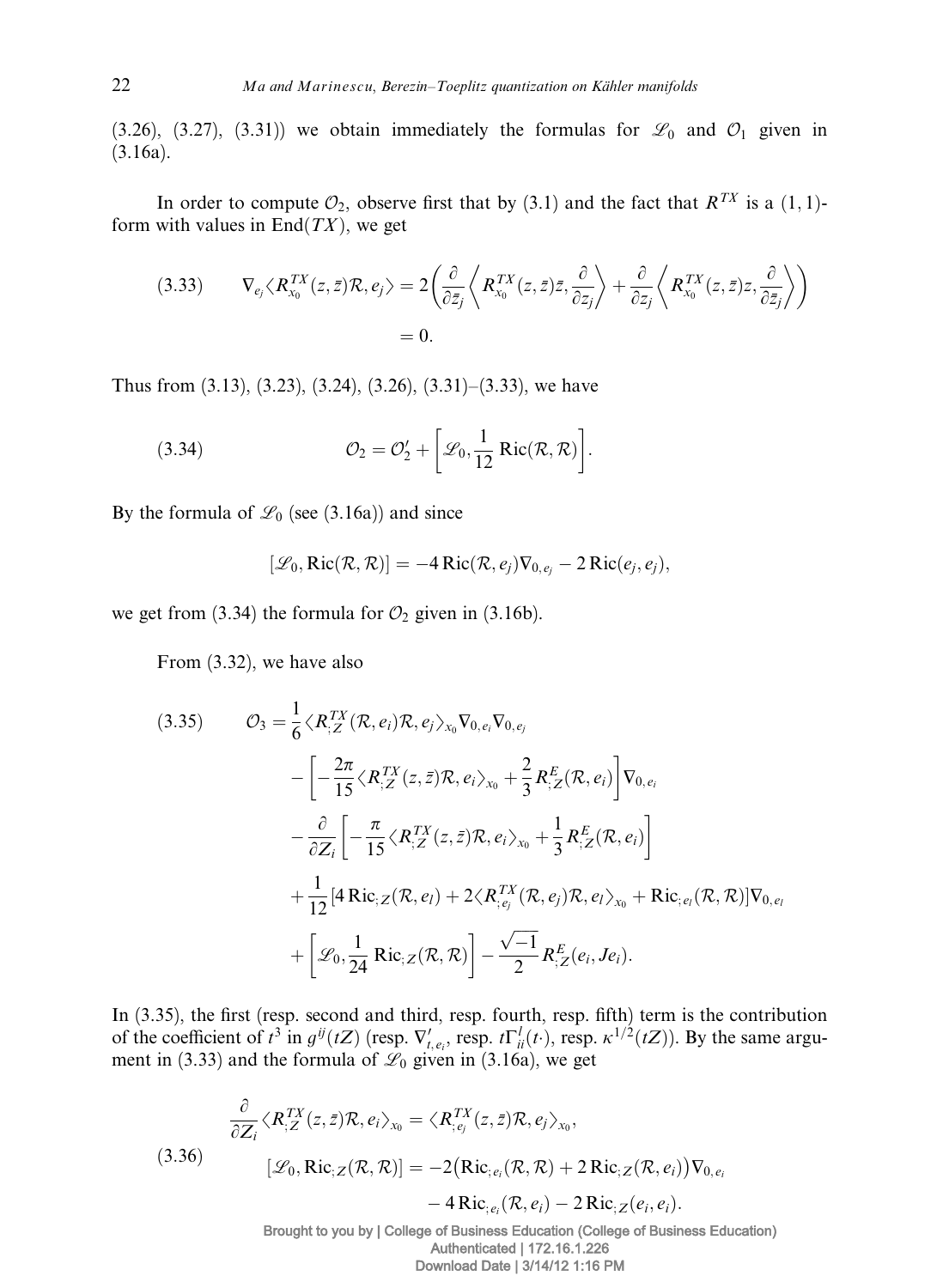From (3.35) and (3.36) we get the formula for  $\mathcal{O}_3$  asserted in (3.17a). Moreover,

$$
(3.37) \t O_4 = O_{42} + \left[ O_2', \frac{1}{12} \text{ Ric}(\mathcal{R}, \mathcal{R}) \right] + O_{43} + O_{41} + \frac{1}{3} \langle R_{x_0}^{TX}(\mathcal{R}, e_i) \mathcal{R}, e_j \rangle_{x_0}
$$
  
\n
$$
\times \left\{ \left( -\frac{1}{3} \langle \pi R_{x_0}^{TX}(z, \bar{z}) \mathcal{R}, e_j \rangle_{x_0} + R_{x_0}^E(\mathcal{R}, e_j) \right) \nabla_{0, e_i} - \frac{1}{6} \frac{\partial}{\partial Z_i} \langle \pi R_{x_0}^{TX}(z, \bar{z}) \mathcal{R}, e_j \rangle_{x_0} - \frac{2}{3} \langle R_{x_0}^{TX}(\mathcal{R}, e_i) e_j, e_l \rangle_{x_0} \nabla_{0, e_i} \right\}
$$
  
\n
$$
- \left( -\frac{1}{6} \langle \pi R_{x_0}^{TX}(z, \bar{z}) \mathcal{R}, e_i \rangle_{x_0} + \frac{1}{2} R_{x_0}^E(\mathcal{R}, e_i) - \frac{2}{3} \langle R_{x_0}^{TX}(\mathcal{R}, e_j) e_j, e_i \rangle_{x_0} \right)
$$
  
\n
$$
\times \left( -\frac{1}{6} \langle \pi R_{x_0}^{TX}(z, \bar{z}) \mathcal{R}, e_i \rangle_{x_0} + \frac{1}{2} R_{x_0}^E(\mathcal{R}, e_i) \right)
$$
  
\n
$$
- \left\{ -O_{44} + \left[ -\frac{\pi}{9} A_{2Z}(\bar{z}, e_i) + \frac{1}{12} \langle R^{TX}(\mathcal{R}, e_i) \mathcal{R}, e_m \rangle_{x_0} R_{x_0}^E(\mathcal{R}, e_m) \right\}
$$
  
\n
$$
+ \frac{2}{9} \langle R_{x_0}^{TX}(\mathcal{R}, e_i) \mathcal{R}, e_k \rangle_{x_0} \text{Ric}(\mathcal{R}, e_k) + \frac{1}{4} R_{;\{Z,Z\}}^E(\mathcal{R}, e_i) \right\}
$$
  
\n
$$
- \frac{\partial}{\partial Z_i} \left( -\frac{\pi}{60
$$

Here

•  $\mathcal{O}_{42}$  is the contribution of the coefficients of  $t^4$  in  $\kappa^{1/2}(tZ)$  and  $\kappa^{-1/2}(tZ)$ ,

• the second term is the contribution of the coefficients of  $t^2$  in  $\kappa^{1/2}(tZ)$ ,  $\kappa^{-1/2}(tZ)$ and in  $-g^{ij}(tZ)\left(\nabla'_{t,e_i}\nabla'_{t,e_j} - t\Gamma'_{ij}(tZ)\nabla'_{t,e_i}\right)$  $\bigg),$ 

•  $\mathcal{O}_{43}$  is the contribution of the coefficients of  $t^2$  in  $\kappa^{1/2}(tZ)$  and  $\kappa^{-1/2}(tZ)$ ,

 $\bullet$   $\mathcal{O}_{41}$  is the contribution of the coefficients of  $t^4$  in  $g^{ij}(tZ)$ ,

• the fifth term is the contribution of the coefficients of  $t^2$  in  $-g^{ij}(tZ)$  and in  $\left(\nabla'_{t,e_i}\nabla'_{t,e_j}-t\Gamma_{ij}^{\ell}(tZ)\nabla'_{t,e_{\ell}}\right)$ ,<br>),

• the sixth, seventh and eight terms are the contributions of the coefficients of  $t^4$  in  $-(\nabla'_{t,e_i}\nabla'_{t,e_i}-t\Gamma^{\ell}_{ii}(tZ)\nabla'_{t,e_{\ell}})$ the sixth term is the contribution of the coefficients of  $t^2$  in  $\nabla'_{t,e_i}$ ,  $-t\Gamma^{\ell}_i(tZ)$  and  $t^2$  in  $\nabla'_{t,e_i}$ ; the seventh and eighth terms are the contributions of the coefficients of  $t^4$  in  $\nabla'_{t,e_i}$  and  $-t\Gamma^{\ell}_{ii}(tZ)$ .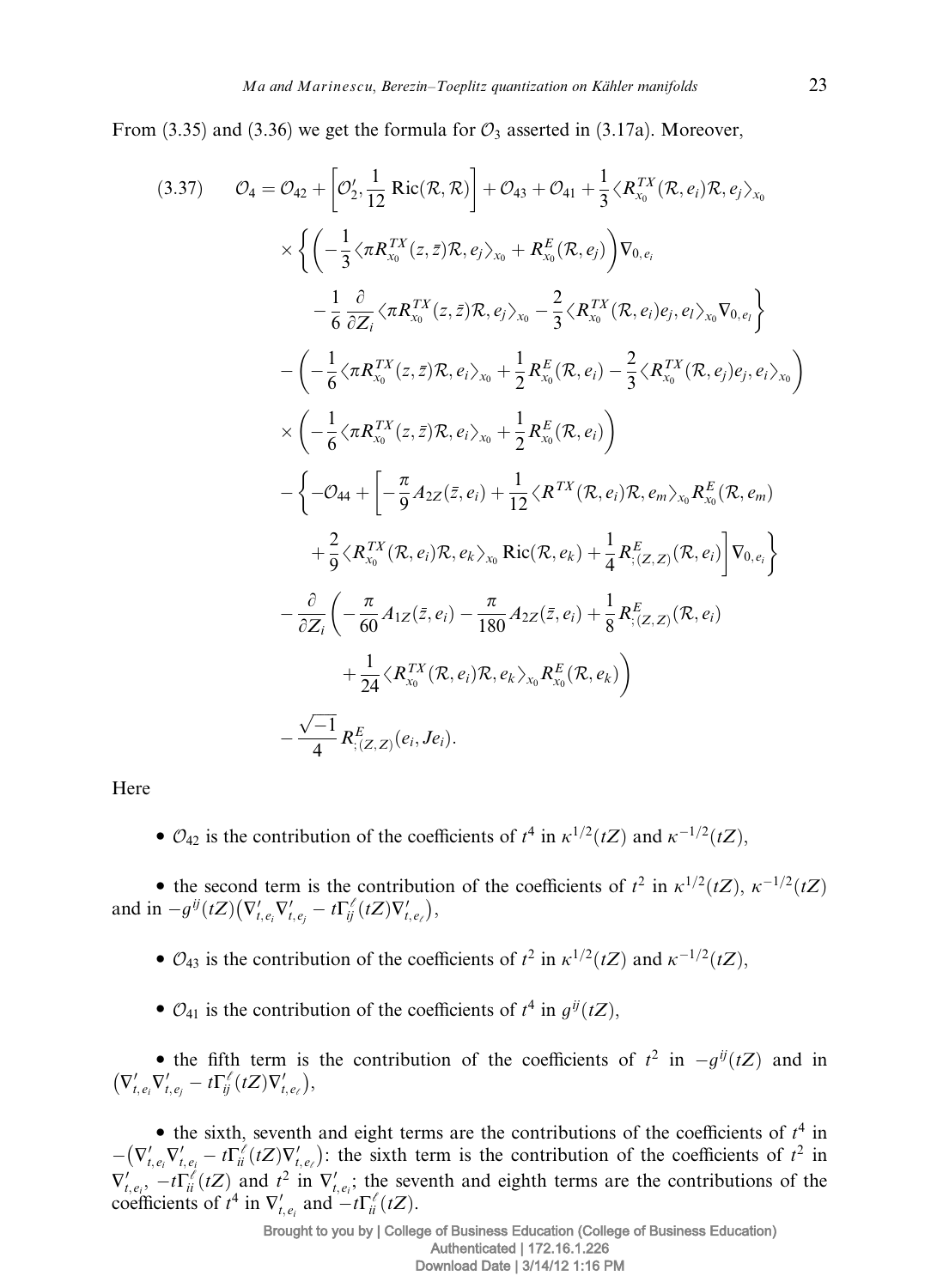Now by (3.13),

(3.38) 
$$
\frac{1}{12} [\mathcal{O}'_2, \text{Ric}(\mathcal{R}, \mathcal{R})]
$$

$$
= \frac{1}{36} \langle R_{x_0}^{TX}(\mathcal{R}, e_i) \mathcal{R}, e_j \rangle_{x_0} (4 \text{Ric}(\mathcal{R}, e_j) \nabla_{0, e_i} + 2 \text{Ric}(e_i, e_j))
$$

$$
+ \frac{1}{6} \left( \left\langle \frac{\pi}{3} R_{x_0}^{TX}(z, \bar{z}) \mathcal{R}, e_j \right\rangle + \frac{2}{3} \text{Ric}(\mathcal{R}, e_j) - R_{x_0}^{E}(\mathcal{R}, e_j) \right) \text{Ric}(\mathcal{R}, e_j).
$$

And the same argument used to obtain (3.33) shows that

$$
\langle R_{x_0}^{TX}(\mathcal{R}, e_i)\mathcal{R}, e_j\rangle_{x_0} \frac{\partial}{\partial Z_i} \langle R_{x_0}^{TX}(z, \bar{z})\mathcal{R}, e_j\rangle = \langle R_{x_0}^{TX}(\mathcal{R}, e_i)\mathcal{R}, R_{x_0}^{TX}(z, \bar{z})e_i\rangle,
$$
\n
$$
\frac{\partial}{\partial Z_i} (A_{1Z}(\bar{z}, e_i)) = \frac{\partial}{\partial Z_i} \langle R_{;\{Z,Z\}}^{TX}(z, \bar{z})\mathcal{R}, e_i\rangle_{x_0} = 2\langle R_{;\{Z,e_i\}}^{TX}(z, \bar{z})\mathcal{R}, e_i\rangle_{x_0},
$$
\n(3.39)\n
$$
\frac{\partial}{\partial Z_i} (A_{2Z}(\bar{z}, e_i)) = \frac{\partial}{\partial Z_i} \langle R_{x_0}^{TX}(z, \bar{z})\mathcal{R}, R_{x_0}^{TX}(\mathcal{R}, e_i)\mathcal{R}\rangle_{x_0}
$$
\n
$$
= \langle R_{x_0}^{TX}(z, \bar{z})e_i, R_{x_0}^{TX}(\mathcal{R}, e_i)\mathcal{R}\rangle_{x_0}
$$
\n
$$
+ \langle R_{x_0}^{TX}(z, \bar{z})\mathcal{R}, e_j\rangle_{x_0} \text{Ric}(\mathcal{R}, e_j).
$$

Finally, by (3.1) and since  $R^{TX}$  is a (1, 1)-form, we obtain

(3.40) 
$$
\langle R_{x_0}^{TX}(z,\bar{z})e_{\ell}, R_{x_0}^{TX}(\mathcal{R},e_{\ell})\mathcal{R}\rangle = \langle R_{x_0}^{TX}(z,\bar{z})e_{\ell},e_m\rangle\langle R_{x_0}^{TX}(\mathcal{R},e_{\ell})\mathcal{R},e_m\rangle = 0, \langle R_{x_0}^{TX}(\mathcal{R},e_{\ell})\mathcal{R},e_m\rangle_{x_0} \text{Ric}(e_{\ell},e_m) = -8R_{k\bar{\ell}m\bar{q}} \text{Ric}_{\ell\bar{m}} z_k \bar{z}_q.
$$

Thus

$$
(3.41) \qquad \mathcal{O}_4 = \sum_{\alpha=1}^5 \mathcal{O}_{4\alpha} - \frac{\pi^2}{36} \langle R_{x_0}^{TX}(z, \bar{z}) \mathcal{R}, R_{x_0}^{TX}(z, \bar{z}) \mathcal{R} \rangle - \frac{1}{4} R_{x_0}^E(\mathcal{R}, e_j)^2
$$

$$
+ \frac{1}{6} \langle \pi R_{x_0}^{TX}(z, \bar{z}) \mathcal{R}, e_j \rangle R_{x_0}^E(\mathcal{R}, e_j) + \frac{\pi}{30} \langle R_{; (Z, e_i)}^{TX}(z, \bar{z}) \mathcal{R}, e_i \rangle_{x_0}
$$

$$
- \frac{\pi}{20} \langle R_{x_0}^{TX}(z, \bar{z}) \mathcal{R}, e_j \rangle_{x_0} \operatorname{Ric}(\mathcal{R}, e_j) + \frac{1}{9} \operatorname{Ric}(\mathcal{R}, e_j) \operatorname{Ric}(\mathcal{R}, e_j)
$$

$$
+ \frac{1}{18} \langle R_{x_0}^{TX}(\mathcal{R}, e_i) \mathcal{R}, e_j \rangle_{x_0} \operatorname{Ric}(e_i, e_j) + \frac{1}{8} \operatorname{Ric}(\mathcal{R}, e_j) R_{x_0}^E(\mathcal{R}, e_j)
$$

$$
- \frac{1}{4} R_{; (Z, e_i)}^E(\mathcal{R}, e_i) - R_{; (Z, Z)}^E(\frac{\partial}{\partial z_i}, \frac{\partial}{\partial \bar{z}_i}).
$$

Putting together Lemma 3.1, (3.12), (3.14), (3.40), (3.41) and the fact that  $R^{TX}$  is a (1, 1)form, we infer (3.17b). The proof of Theorem 3.2 is completed.  $\square$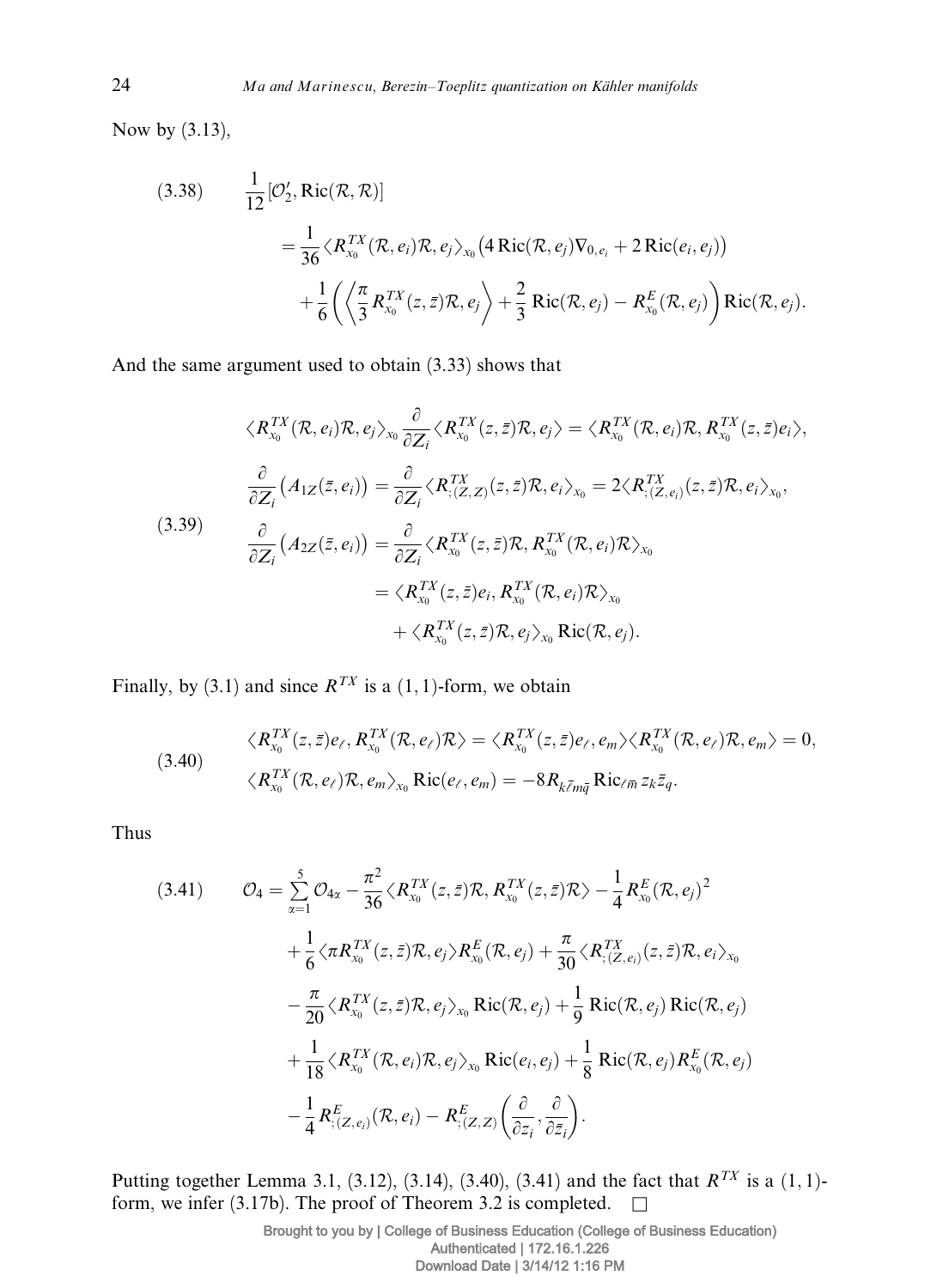## 4. Evaluation of  $\mathcal{F}_4$  from (2.20)

We calculate in this section an explicit formula for the operator  $\mathcal{F}_4$ , defined by (2.13) and appearing in the Bergman kernel expansion (2.9). This is necessary in Section 5 in order to evaluate the expansion of the kernel of the Berezin–Toeplitz operators. We use formula (2.20) to achieve our aim. Recall that explicit formulas for the operators  $\mathscr{L}, \mathcal{O}_2$ ,  $\mathcal{O}_4$  appearing in (2.20) were given in Theorem 3.2.

This section is organized as follows. In Section 4.1, we determine the terms in (2.20) which involve  $\mathcal{O}_2$ . In Section 4.2, we calculate the terms in (2.20) which involve  $\mathcal{O}_4$ . In Section 4.3, we obtain the formula for  $\mathcal{F}_4(0,0)$  (cf. Theorem 4.5).

We adopt the convention that all tensors will be evaluated at the base point  $x_0 \in X$ and most of time, we will omit the subscript  $x_0$ .

## 4.1. Contribution of  $\mathcal{O}_2$  to  $\mathcal{F}_4(0,0)$ .

Lemma 4.1. The following identities hold:

$$
\mathscr{P}O_2\mathscr{P}=0,
$$

(4.1b) 
$$
(\mathcal{L}^{-1}\mathcal{O}_2\mathcal{P}\mathcal{O}_2\mathcal{L}^{-1})(0,0)=\frac{1}{4\pi^2}\left(\sum_{km}R_{m\bar{m}k\bar{k}}+\sum_k R_{k\bar{k}}^E\right)^2,
$$

(4.1c) 
$$
(\mathcal{P}O_2 \mathcal{L}^{-2}O_2 \mathcal{P})(0,0) = \frac{1}{36\pi^2} R_{m\bar{k}q\bar{\ell}} R_{k\bar{m}\ell\bar{q}} + \frac{1}{4\pi^2} \left(\frac{4}{3} R_{q\bar{m}m\bar{\ell}} + R_{q\bar{\ell}}^E\right) \left(\frac{4}{3} R_{\ell\bar{k}k\bar{q}} + R_{\ell\bar{q}}^E\right)
$$

*Proof.* Note that by  $(1.1)$  and  $(1.5)$ ,

(4.2) 
$$
(b_i^+\mathscr{P})(Z,Z')=0, (b_i\mathscr{P})(Z,Z')=2\pi(\bar{z}_i-\bar{z}_i')\mathscr{P}(Z,Z').
$$

For  $\phi \in T^*X$ , by (3.5), (3.11) and (4.2), we have

(4.3) 
$$
\phi(e_i)e_i = 2\phi\left(\frac{\partial}{\partial z_j}\right)\frac{\partial}{\partial \bar{z}_j} + 2\phi\left(\frac{\partial}{\partial \bar{z}_j}\right)\frac{\partial}{\partial z_j}, \quad \phi(e_i)\nabla_{0,e_i} = \phi\left(\frac{\partial}{\partial z_j}\right)b_j + \phi\left(\frac{\partial}{\partial \bar{z}_j}\right)b_j,
$$

$$
\phi(e_i)\nabla_{0,e_i}\mathcal{P}(Z,0) = -2\pi\phi(\bar{z})\mathcal{P}(Z,0).
$$

By Lemma 3.1, (3.1), (3.6), (3.16b), (4.3) and the fact that  $R^{TX}$  is a (1,1)-form, we get

$$
(4.4) \qquad \mathcal{O}_2 = \frac{1}{3} R_{k\bar{m}\ell\bar{q}} z_k z_\ell b_m b_q + \frac{1}{3} R_{k\bar{q}\ell\bar{m}} z_k \bar{z}_m (b_q b_\ell^+ + b_\ell^+ b_q) + \frac{1}{3} R_{k\bar{m}\ell\bar{q}} \bar{z}_m \bar{z}_q b_k^+ b_\ell^+ - \frac{4}{3} R_{m\bar{m}q\bar{q}} + \left(\frac{2}{3} R_{k\bar{m}\ell\bar{k}} \bar{z}_m - \frac{\pi}{3} R_{k\bar{m}\ell\bar{q}} z_k \bar{z}_m \bar{z}_q\right) b_l^+
$$

Brought to you by | College of Business Education (College of Business Education) Authenticated | 172.16.1.226 Download Date | 3/14/12 1:16 PM

: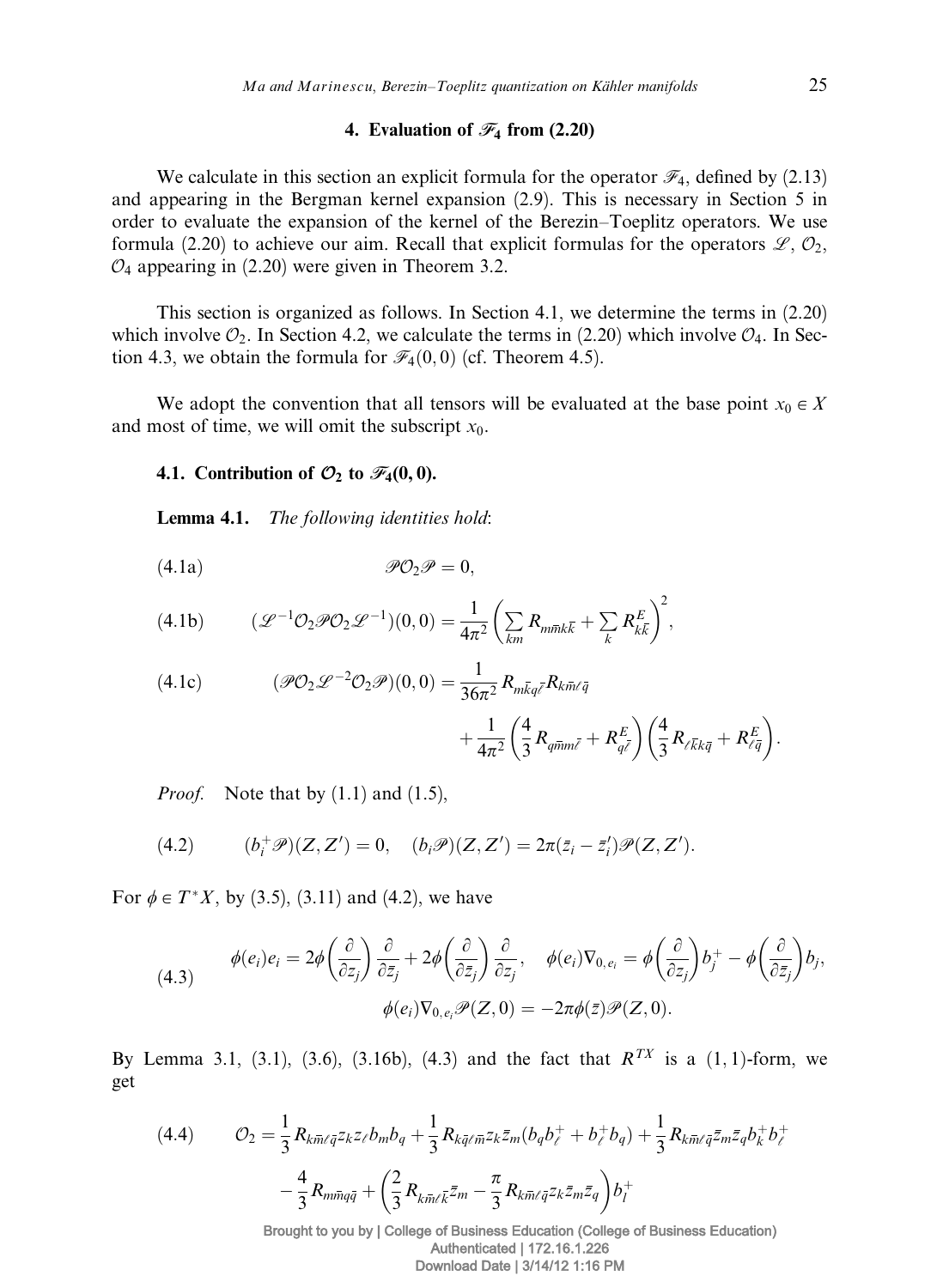$$
-\left(\frac{2}{3}R_{\ell\bar{k}k\bar{q}}z_{\ell}+\frac{\pi}{3}R_{k\bar{m}\ell\bar{q}}z_k\bar{z}_mz_{\ell}\right)b_q\n-2R_{q\bar{q}}^E-R^E\left(\bar{z},\frac{\partial}{\partial z_{\ell}}\right)b^+_{\ell}+R^E\left(z,\frac{\partial}{\partial \bar{z}_q}\right)b_q.
$$

By Lemma 3.1, (1.7) and (4.4), we get  $[R_{k\bar{m}\ell\bar{q}}z_kz_\ell,b_mb_q] = 8b_qR_{k\bar{k}\ell\bar{q}}z_\ell + 8R_{m\bar{m}q\bar{q}}$ , and

$$
(4.5) \t\t\t O_2 = \frac{1}{3} b_m b_q R_{k\bar{m}\ell\bar{q}} z_k z_\ell + b_q \left( -\frac{\pi}{3} R_{k\bar{m}\ell\bar{q}} z_k z_\ell \bar{z}_m + 2 R_{\ell\bar{k}\bar{k}\bar{q}} z_\ell + R_{\ell\bar{q}}^E z_\ell \right) + \left( \frac{2b_q}{3} R_{k\bar{m}\ell\bar{q}} z_k \bar{z}_m - \frac{\pi}{3} R_{k\bar{m}\ell\bar{q}} z_k \bar{z}_m \bar{z}_q + 2 R_{k\bar{k}\ell\bar{m}} \bar{z}_m + R_{\ell\bar{m}}^E \bar{z}_m \right) b_\ell^+ + \frac{1}{3} R_{k\bar{m}\ell\bar{q}} \bar{z}_m \bar{z}_q b_k^+ b_\ell^+.
$$

Thus Lemma 3.1, (1.7), (4.2) and (4.5) yield

(4.6) 
$$
\mathcal{O}_2 \mathscr{P} = \left\{ \frac{1}{3} b_m b_q R_{km\ell \bar{q}} z_{k} z_{\ell} + b_q \left( -\frac{\pi}{3} R_{k\bar{m}\ell \bar{q}} z_{k} z_{\ell} \left( \frac{b_m}{2\pi} + \bar{z}'_m \right) \right. \\ \left. + 2 R_{\ell \bar{k} k \bar{q}} z_{\ell} + R_{\ell \bar{q}}^E z_{\ell} \right) \right\} \mathscr{P}
$$

$$
= \left\{ \frac{1}{6} b_m b_q R_{k\bar{m}\ell \bar{q}} z_{k} z_{\ell} + \frac{4}{3} b_q R_{\ell \bar{k} k \bar{q}} z_{\ell} - \frac{\pi}{3} b_q R_{k\bar{m}\ell \bar{q}} z_{k} z_{\ell} \bar{z}'_m + b_q R_{\ell \bar{q}}^E z_{\ell} \right\} \mathscr{P}.
$$

Now, (4.1a) follows from Theorem 1.1, (1.6) and (4.6). These imply also

$$
(4.7) \qquad \mathscr{L}^{-1} \mathcal{O}_2 \mathscr{P} = \left\{ \frac{b_m b_q}{48\pi} R_{k \bar{m} \ell \bar{q}} z_k z_l + \frac{b_q}{3\pi} R_{\ell \bar{k} k \bar{q}} z_{\ell} - \frac{b_q}{12} R_{k \bar{m} \ell \bar{q}} z_k z_{\ell} \bar{z}'_m + \frac{b_q}{4\pi} R_{\ell \bar{q}}^E z_{\ell} \right\} \mathscr{P}.
$$

Due to  $(1.7)$  and  $(4.7)$  we have

(4.8)  
\n
$$
(\mathcal{L}^{-1}\mathcal{O}_2\mathscr{P})(Z,0) = \left\{\frac{b_m b_q}{48\pi} R_{k\bar{m}\ell\bar{q}} z_{k} z_{\ell} + \frac{b_q}{4\pi} \left(\frac{4}{3} R_{\ell\bar{k}k\bar{q}} + R_{\ell\bar{q}}^E\right) z_{\ell} \right\} \mathscr{P}(Z,0),
$$
\n
$$
(\mathcal{L}^{-1}\mathcal{O}_2\mathscr{P})(0,Z) = -\frac{1}{2\pi} (R_{m\bar{m}q\bar{q}} + R_{q\bar{q}}^E) \mathscr{P}(0,Z).
$$

Since  $\mathcal{O}_2$ ,  $\mathcal{L}$  are symmetric (as explained in Remark 2.3) and  $(R_{\ell\bar{q}}^E)^* = R_{q\bar{\ell}}^E$ , we get by (1.1), (3.6) and (4.8),

(4.9)  
\n
$$
(\mathscr{P}O_2\mathscr{L}^{-1})(0,\mathbf{Z}) = ((\mathscr{L}^{-1}O_2\mathscr{P})(\mathbf{Z},0))^*
$$
\n
$$
= \left\{\mathscr{P}\bigg[R_{u\bar{v}q\bar{s}}\bar{z}_v\bar{z}_s\frac{b_u^+b_q^+}{48\pi} + \left(\frac{4}{3}R_{q\bar{v}v\bar{s}} + R_{q\bar{s}}^E\right)\bar{z}_s\frac{b_q^+}{4\pi}\right]\right\}(0,\mathbf{Z}),
$$
\n
$$
(\mathscr{P}O_2\mathscr{L}^{-1})(\mathbf{Z},0) = ((\mathscr{L}^{-1}O_2\mathscr{P})(0,\mathbf{Z}))^* = -\frac{1}{2\pi}(R_{k\bar{k}q\bar{q}} + R_{q\bar{q}}^E)\mathscr{P}(\mathbf{Z},0).
$$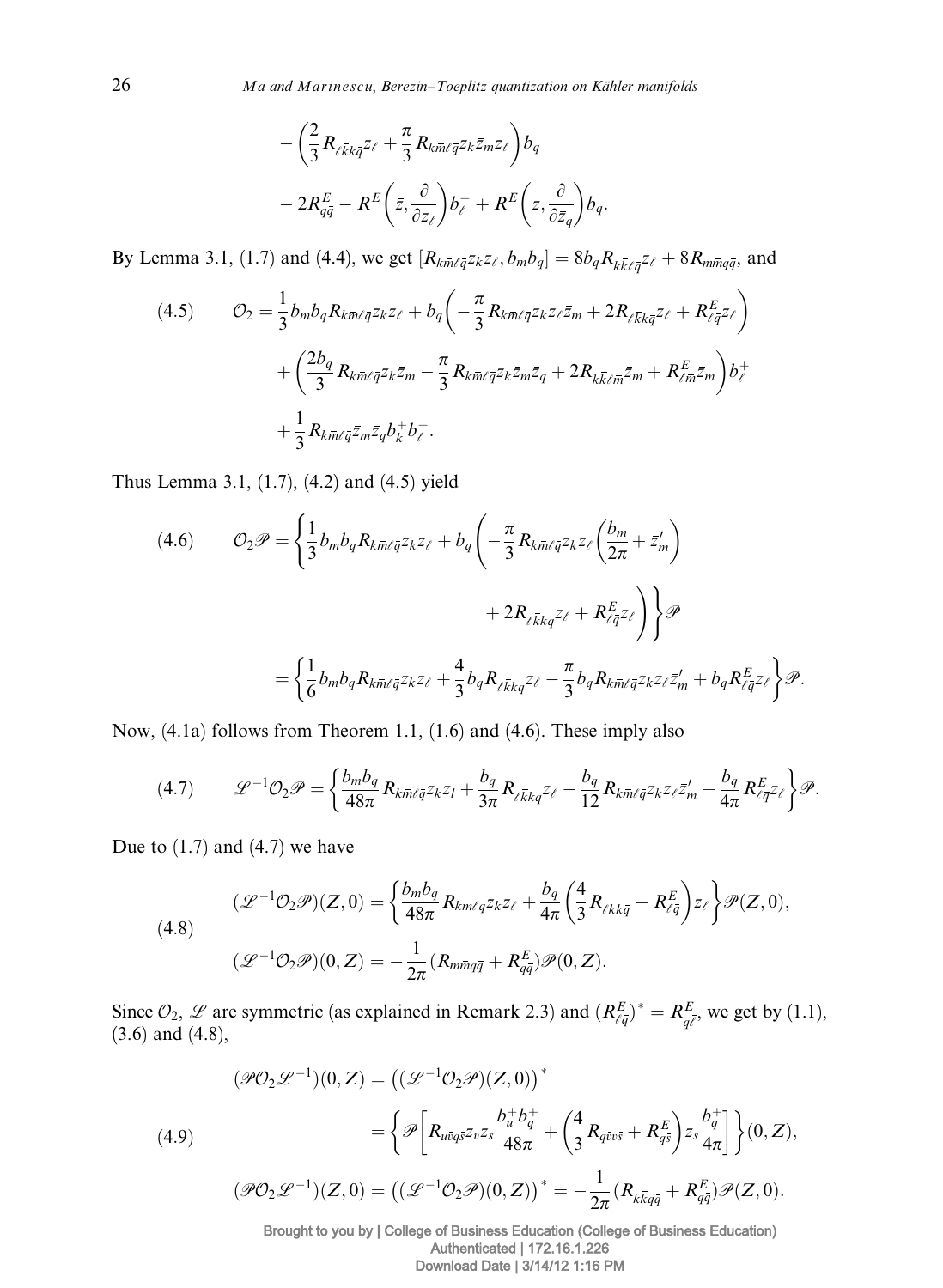Note that  $\mathcal{P}(0,0) = 1$  by (1.5). From (1.6), (1.7), (4.2), (4.8) and (4.9), we get (4.1b), and

(4.10) 
$$
(\mathcal{P}O_2 \mathcal{L}^{-2}O_2 \mathcal{P})(0,0)
$$

$$
= \mathcal{P}\left\{\frac{32\pi^2}{(48\pi)^2} R_{m\bar{s}q\bar{t}} \bar{z}_{s} \bar{z}_{t} R_{k\bar{m}\ell\bar{q}} z_{k} z_{\ell} + \frac{1}{4\pi} \left(\frac{4}{3} R_{q\bar{s}s\bar{t}} + R_{q\bar{t}}^E \right) \bar{z}_{t} \left(\frac{4}{3} R_{\ell\bar{k}k\bar{q}} + R_{\ell\bar{q}}^E \right) z_{\ell} \right\} \mathcal{P}(0,0).
$$

Let  $\phi \in \mathbb{C}[b, z]$  be a polynomial in b, z. By (1.7), (4.2), we have

$$
(\bar{z}_k \phi(b, z)\mathscr{P})(Z, 0) = \phi(b, z) \frac{b_k}{2\pi} \mathscr{P}(Z, 0) = \left(\frac{b_k}{2\pi} \phi + \frac{1}{\pi} \frac{\partial \phi}{\partial z_k}\right) \mathscr{P}(Z, 0),
$$
  
(4.11) 
$$
(\bar{z}_k \bar{z}_l \phi(b, z)\mathscr{P})(Z, 0) = (\phi(b, z)\bar{z}_k \bar{z}_l \mathscr{P})(Z, 0)
$$

$$
= \left(\frac{b_k b_l}{4\pi^2} \phi + \frac{b_k}{2\pi^2} \frac{\partial \phi}{\partial z_l} + \frac{b_l}{2\pi^2} \frac{\partial \phi}{\partial z_k} + \frac{1}{\pi^2} \frac{\partial^2 \phi}{\partial z_k \partial z_l}\right) \mathscr{P}(Z, 0).
$$

Let  $F(Z)$  be a homogeneous degree 2 polynomial in Z. By (4.2),

(4.12) 
$$
(F(Z)\mathscr{P})(Z,0) = \left(\frac{1}{2}\frac{\partial^2 F}{\partial z_i \partial z_j}z_i z_j + \frac{\partial^2 F}{\partial z_i \partial \bar{z}_j}z_i \frac{b_j}{2\pi} + \frac{1}{2}\frac{\partial^2 F}{\partial \bar{z}_i \partial \bar{z}_j} \frac{b_i b_j}{4\pi^2}\right) \mathscr{P}(Z,0).
$$

Thus from (1.6), (4.11) and (4.12), we have

(4.13)  
\n
$$
(\mathscr{P}F\mathscr{P})(Z,0) = \left(\sum_{|\alpha|=2} \frac{\partial^2 F}{\partial z^{\alpha}} \frac{z^{\alpha}}{\alpha!} + \frac{1}{\pi} \frac{\partial^2 F}{\partial z_i \partial \bar{z}_i}\right) \mathscr{P}(Z,0),
$$
\n
$$
(\mathscr{P}F\bar{z}_i\bar{z}_j\mathscr{P})(0,0) = \frac{1}{\pi^2} \frac{\partial^2 F}{\partial z_i \partial z_j}.
$$

By (4.10) and (4.13), we get (4.1c). The proof of Lemma 4.1 is completed.  $\square$ 

Lemma 4.2. The following identity holds:

$$
(4.14) \qquad \pi^2(\mathcal{L}^{-1}\mathcal{P}^\perp\mathcal{O}_2\mathcal{L}^{-1}\mathcal{O}_2\mathcal{P})(0,0)
$$
\n
$$
= -\frac{25}{2^3 \cdot 3^3} R_{m\bar{k}q\bar{\ell}} R_{k\bar{m}\ell\bar{q}} - \frac{47}{54} R_{k\bar{k}q\bar{\ell}} R_{m\bar{m}\ell\bar{q}} + \frac{1}{8} R_{k\bar{k}\ell\bar{\ell}} R_{m\bar{m}q\bar{q}} + \frac{1}{4} R_{\ell\bar{\ell}} \frac{1}{\ell} R_{m\bar{m}q\bar{q}} - \frac{7}{6} R_{q\bar{\ell}}^E R_{m\bar{m}\ell\bar{q}} + \frac{1}{8} (R_{\ell\bar{\ell}}^E R_{q\bar{q}}^E - 3R_{q\bar{\ell}}^E R_{\ell\bar{q}}^E).
$$

Proof. Set

(4.15)  

$$
I_1 = \left\{ \frac{1}{3} b_k b_\ell R_{s\overline{k}t\overline{\ell}} z_s z_t + b_\ell \left[ -\frac{\pi}{3} R_{s\overline{k}t\overline{\ell}} z_s z_t \overline{z}_k + (2R_{t\overline{s}s\overline{\ell}} + R_{t\overline{\ell}}^E) z_t \right] \right\}
$$

$$
\times \left[ \frac{b_m b_q}{48\pi} R_{i\overline{m}j\overline{q}} z_i z_j + \frac{b_q}{4\pi} \left( \frac{4}{3} R_{j\overline{i}i\overline{q}} + R_{j\overline{q}}^E \right) z_j \right],
$$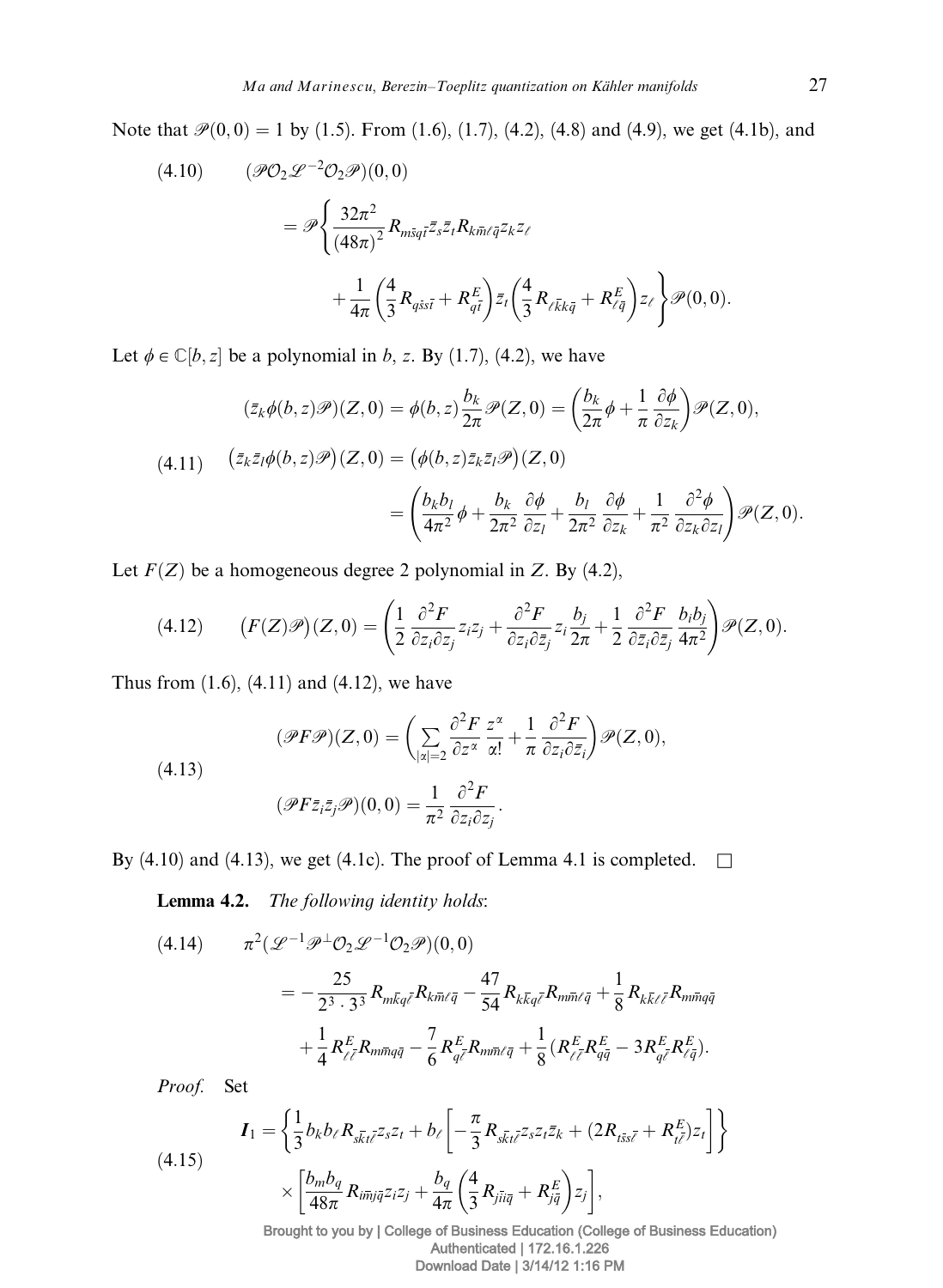(4.15)  

$$
I_2 = \left[\frac{2b_{\ell}}{3} R_{s\overline{k}q\overline{\ell}} z_s \overline{z}_k - \frac{\pi}{3} R_{s\overline{k}q\overline{\ell}} z_s \overline{z}_k \overline{z}_{\ell} + (2R_{s\overline{s}q\overline{k}} + R_{q\overline{k}}^E) \overline{z}_k \right]
$$

$$
\times \left(\frac{b_m}{6} R_{i\overline{m}j\overline{q}} z_i z_j + \frac{4}{3} R_{j\overline{i}i\overline{q}} z_j + R_{j\overline{q}}^E z_j \right).
$$

Then by Lemma 3.1, (1.7), (4.2), (4.5) and (4.8), we get as in (4.10) that

$$
(4.16) \qquad (\mathcal{O}_2 \mathcal{L}^{-1} \mathcal{O}_2 \mathcal{P})(Z,0) = \left\{ \boldsymbol{I}_1 + \boldsymbol{I}_2 + \frac{2\pi}{9} R_{m\bar{s}q\bar{t}} \bar{z}_s \bar{z}_t R_{k\bar{m}\ell\bar{q}} z_k z_\ell \right\} \mathcal{P}(Z,0).
$$

Let  $h(z) = \sum$  $\sum_{i} h_i z_i, h'(z) = \sum_{i}$ i  $h'_i z_i$  with  $h_i, h'_i \in \mathbb{C}$ , and let  $F(Z)$  be a homogeneous degree 2 polynomial in Z. By Theorem 1.1,  $(1.6)$ ,  $(1.7)$ ,  $(4.2)$ ,  $(4.11)$  and  $(4.12)$ , we have

(4.17a) 
$$
(\mathscr{P}^{\perp} F \mathscr{P})(0,0) = -\frac{1}{\pi} \frac{\partial^2 F}{\partial z_i \partial \bar{z}_i},
$$

(4.17b) 
$$
(\mathcal{L}^{-1}\mathcal{P}^{\perp}hb_i\mathcal{P})(0,0)=(\mathcal{L}^{-1}b_ih\mathcal{P})(0,0)=-\frac{1}{2\pi}h_i,
$$

(4.17c) 
$$
(\mathcal{L}^{-1}\mathcal{P}^{\perp}F\mathcal{P})(0,0) = -\frac{1}{4\pi^2} \frac{\partial^2 F}{\partial z_i \partial \overline{z}_i},
$$

(4.17d) 
$$
(\mathcal{L}^{-1}b_jFb_i\mathcal{P})(0,0) = -(\mathcal{L}^{-1}b_ib_jF\mathcal{P})(0,0) = -\frac{1}{2\pi}\frac{\partial^2 F}{\partial z_i\partial z_j},
$$

$$
(4.17e) \qquad (\mathcal{L}^{-1}\mathcal{P}^{\perp}Fb_ib_j\mathcal{P})(0,0) = \mathcal{L}^{-1}\mathcal{P}^{\perp}\left(b_jFb_i + 2\frac{\partial F}{\partial z_j}b_i\right)\mathcal{P}(0,0) = -\frac{3}{2\pi}\frac{\partial^2 F}{\partial z_i\partial z_j},
$$

$$
(4.17f) \qquad (\mathcal{L}^{-1}\mathcal{P}^{\perp}F\bar{z}_i\bar{z}_j\mathcal{P})(0,0) = \mathcal{L}^{-1}\mathcal{P}^{\perp}F\frac{b_ib_j}{4\pi^2}\mathcal{P}(0,0) = -\frac{3}{8\pi^3}\frac{\partial^2 F}{\partial z_i\partial z_j},
$$

$$
(4.17g) \qquad (\mathcal{L}^{-1}b_k F \overline{z}_l \mathcal{P})(0,0) = \mathcal{L}^{-1}b_k F \frac{b_l}{2\pi} \mathcal{P}(0,0) = -\frac{1}{4\pi^2} \frac{\partial^2 F}{\partial z_k \partial z_l}.
$$

In (4.17c) and (4.17d), we have used  $Fb_i = b_iF + 2\frac{\partial F}{\partial x_i}$  $\frac{\partial z}{\partial z_i}$ . Observe that (1.5), (1.7) imply that for every homogeneous degree k polynomial G in Z, and every  $\alpha \in \mathbb{N}^n$ , we have

(4.18) 
$$
(b^{\alpha}G\mathscr{P})(0,0) = \begin{cases} 0, & \text{if } |\alpha| \neq k, \\ (-2)^{k} \frac{\partial^{\alpha}G}{\partial z^{\alpha}}, & \text{if } |\alpha| = k. \end{cases}
$$

By Theorem 1.1,  $(1.6)$  and  $(1.7)$ , we also have

(4.19a) 
$$
(\mathcal{L}^{-1}b_i h b_j h' \mathcal{P})(0,0) = \left(\frac{b_j b_i}{8\pi} h h' + \frac{b_i}{2\pi} h_j h'\right) \mathcal{P}(0,0) = \frac{1}{2\pi} (h_i h'_j - h_j h'_i),
$$

$$
(4.19b) \qquad (\mathcal{L}^{-1}\mathcal{P}^\perp h b_i h' b_j \mathcal{P})(0,0) = -\frac{1}{2\pi} h_j h'_i - \frac{3}{2\pi} h_i h'_j,
$$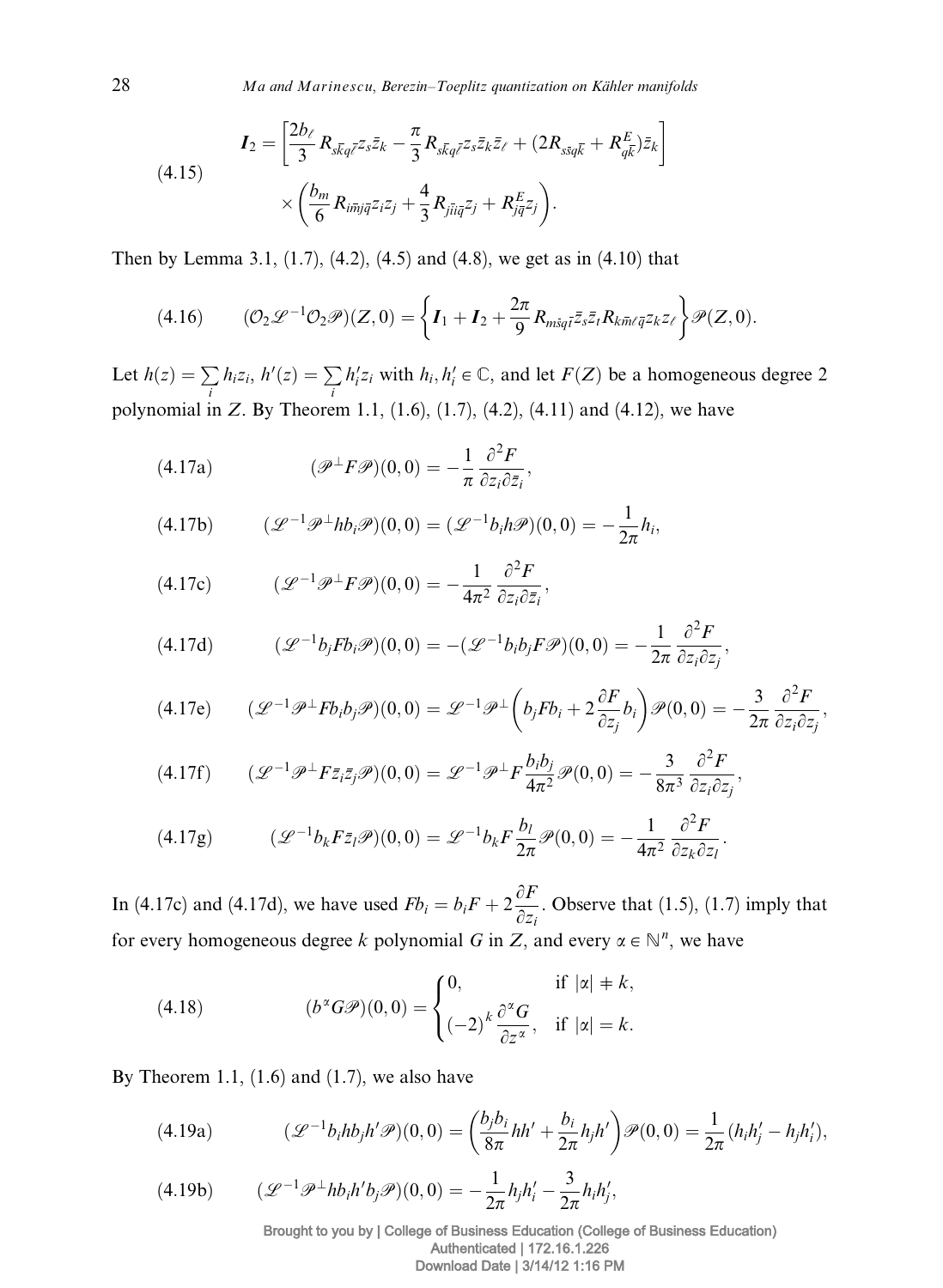where we use in the last equation that  $hb_i h'b_j = b_i hh'b_j + 2h_i h'b_j$  and further (4.17b), (4.17d).

Let  $\phi(z) = \phi_{ij} z_i z_j$ ,  $\psi = \psi_{ij} z_i z_j$  be degree 2 polynomials in z with symmetric matrices  $(\phi_{ij})$ ,  $(\psi_{ij})$ . Then by Theorem 1.1, (1.7), (4.11), (4.17d), (4.17e) and (4.19a), we obtain

(4.20a) 
$$
(\mathcal{L}^{-1}b_{\ell}b_{k}\phi b_{j}h\mathcal{P})(0,0) = \left(\frac{b_{\ell}b_{k}b_{j}}{12\pi}\phi h + \frac{b_{\ell}b_{k}}{4\pi}\frac{\partial\phi}{\partial z_{j}}h\right)\mathcal{P}(0,0)
$$

$$
= \frac{-2}{3\pi}\frac{\partial^{3}(\phi h)}{\partial z_{\ell}\partial z_{k}\partial z_{j}} + \frac{2}{\pi}(\phi_{\ell j}h_{k} + \phi_{kj}h_{\ell}),
$$
(4.20b) 
$$
(\mathcal{L}^{-1}b_{k}\phi b_{\ell}b_{j}h\mathcal{P})(0,0) = \mathcal{L}^{-1}\left(b_{\ell}b_{k}\phi + 2b_{k}\frac{\partial\phi}{\partial z_{\ell}}\right)b_{j}h\mathcal{P}(0,0)
$$

$$
= \frac{-2}{3\pi}\frac{\partial^{3}(\phi h)}{\partial z_{\ell}\partial z_{k}\partial z_{j}} + \frac{2}{\pi}(\phi_{kj}h_{\ell} + \phi_{\ell k}h_{j}),
$$
(4.20c) 
$$
-\pi(\mathcal{L}^{-1}b_{k}\phi\bar{z}_{\ell}b_{j}h\mathcal{P})(0,0) = -\frac{1}{2}\mathcal{L}^{-1}b_{k}\phi b_{j}(b_{\ell}h + 2h_{\ell})\mathcal{P}(0,0)
$$

$$
= \frac{1}{3\pi}\frac{\partial^{3}(\phi h)}{\partial z_{\ell}\partial z_{k}\partial z_{j}} - \frac{1}{\pi}\phi_{\ell k}h_{j},
$$

and

(4.21a) 
$$
(\mathcal{L}^{-1}b_k h b_i b_j \psi \mathcal{P})(0,0) = \left(\frac{b_k b_i b_j}{12\pi} h \psi + \frac{b_k}{4\pi} (b_i h_j + b_j h_i) \psi\right) \mathcal{P}(0,0)
$$

$$
= \frac{-2}{3\pi} \frac{\partial^3 (h \psi)}{\partial z_k \partial z_i \partial z_j} + \frac{2}{\pi} (\psi_{ki} h_j + \psi_{kj} h_i),
$$
  
(4.21b) 
$$
(\mathcal{L}^{-1}b_k h \bar{z}_\ell b_j \psi \mathcal{P})(0,0) = \mathcal{L}^{-1}b_k h b_j \left(\frac{b_\ell}{2\pi} \psi + \frac{1}{\pi} \frac{\partial \psi}{\partial z_\ell}\right) \mathcal{P}(0,0)
$$

$$
= \frac{-1}{3\pi^2} \frac{\partial^3 (h \psi)}{\partial z_\ell \partial z_k \partial z_j} + \frac{1}{\pi^2} (\psi_{kj} h_\ell + \psi_{\ell j} h_k),
$$
  
(4.21c) 
$$
-\pi (\mathcal{L}^{-1} h \bar{z}_k \bar{z}_\ell b_j \psi \mathcal{P})(0,0) = \frac{1}{6\pi^2} \frac{\partial^3 (h \psi)}{\partial z_\ell \partial z_k \partial z_j} + \frac{3}{2\pi^2} \psi_{\ell k} h_j.
$$

In fact, by  $(4.2)$ ,  $(4.11)$  implies

$$
\pi(h\bar{z}_k\bar{z}_\ell b_j\psi\mathscr{P})(Z,0)=\frac{1}{2}\left(b_khb_j\psi\bar{z}_\ell+\left(2h_kb_j\psi+2hb_j\frac{\partial\psi}{\partial z_k}\right)\frac{b_\ell}{2\pi}\right)\mathscr{P}(Z,0),
$$

so from (4.17d), (4.19b) and (4.21b) we get (4.21c).

Set  $R_{\overline{m}\overline{q}}(z) = R_{k\overline{m}l\overline{q}}z_kz_l$ . By (1.7) and Lemma 3.1,

$$
R_{\bar{s}\bar{k}}(z)b_mb_qR_{\bar{m}\bar{q}}(z) = (b_mb_qR_{\bar{s}\bar{k}}(z) + 8b_mR_{q\bar{s}\bar{\ell}}z_{\ell} + 8R_{m\bar{s}q\bar{k}})R_{\bar{m}\bar{q}}(z),
$$
  
Brought to you by | College of Business Education (College of Business Education)  
Authentication | 172.16.1.226  
Download Date | 3/14/12 1:16 PM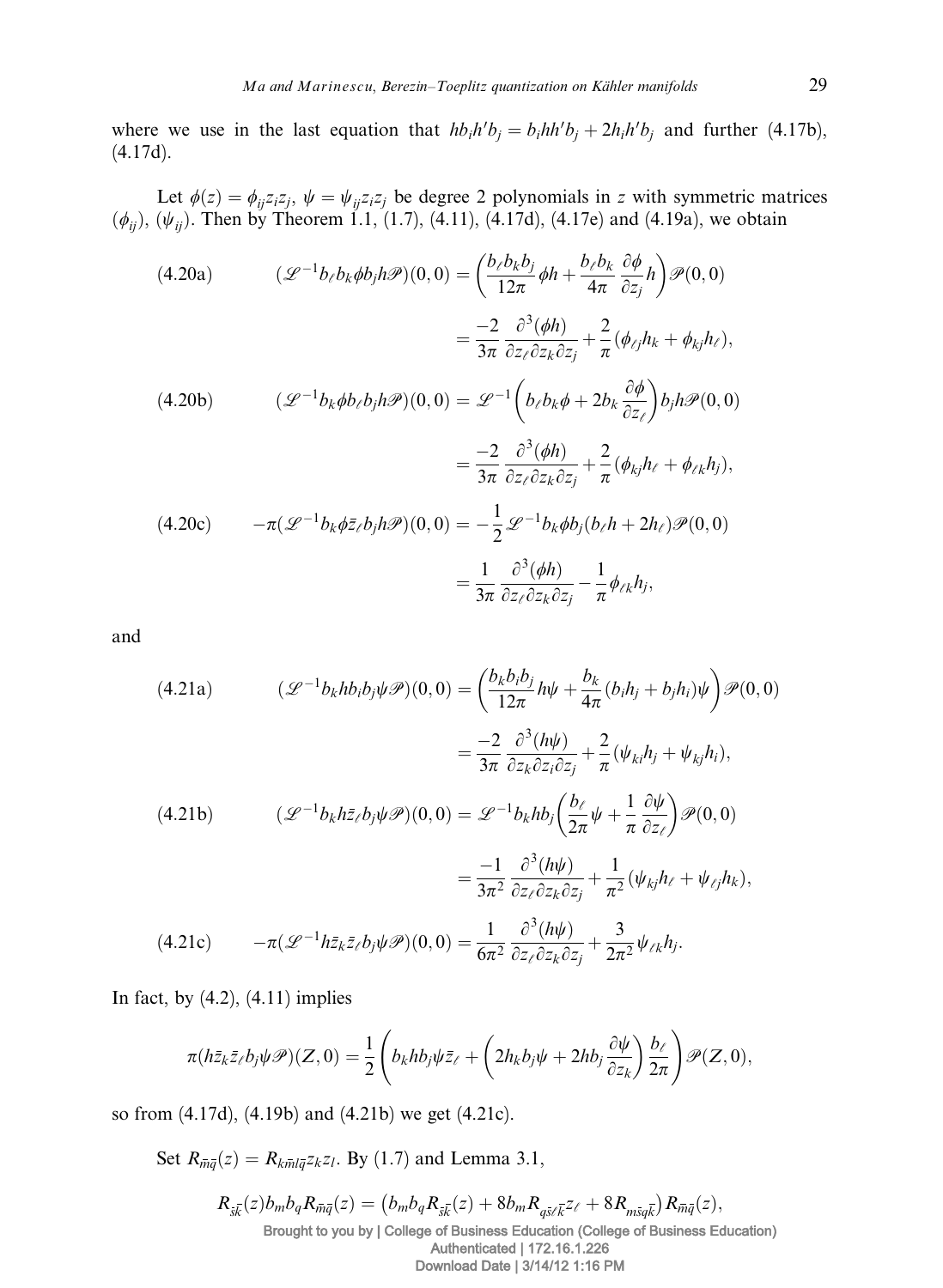thus Theorem 1.1, (4.11), (4.20b) and (4.21a) show that

$$
(\mathcal{L}^{-1}b_{s}b_{k}R_{s\overline{k}}b_{m}b_{q}R_{m\overline{q}}\mathcal{P})(0,0)
$$
  
\n
$$
= b_{s}b_{k}\left(\frac{b_{m}b_{q}}{16\pi}R_{s\overline{k}} + \frac{2b_{m}}{3\pi}R_{q\overline{s}\ell}\overline{k}^{z_{\ell}} + \frac{1}{\pi}R_{m\overline{s}q\overline{k}}\right)R_{m\overline{q}}\mathcal{P}(0,0)
$$
  
\n
$$
= \frac{1}{\pi}\frac{\partial^{4}(R_{s\overline{k}}R_{m\overline{q}})}{\partial z_{s}\partial z_{k}\partial z_{m}\partial z_{q}} - \frac{16}{3\pi}\frac{\partial^{3}(R_{q\overline{s}\ell}\overline{k}^{z_{\ell}}R_{m\overline{q}})}{\partial z_{s}\partial z_{k}\partial z_{m}} + \frac{8}{\pi}R_{m\overline{s}q\overline{k}}R_{s\overline{m}k\overline{q}},
$$
  
\n(4.22) 
$$
-(\pi\mathcal{L}^{-1}b_{k}\overline{z}_{s}R_{s\overline{k}}b_{m}b_{q}R_{m\overline{q}}\mathcal{P})(0,0)
$$
  
\n
$$
= -\mathcal{L}^{-1}b_{k}\left(\frac{1}{2}b_{s}R_{s\overline{k}}b_{m}b_{q}R_{m\overline{q}} + \frac{\partial R_{s\overline{k}}}{\partial z_{s}}b_{m}b_{q}R_{m\overline{q}} + R_{s\overline{k}}b_{m}b_{q} - \frac{\partial R_{m\overline{q}}}{\partial z_{s}}\right)\mathcal{P}(0,0)
$$
  
\n
$$
= \frac{1}{6\pi}\frac{\partial^{4}(R_{s\overline{k}}R_{m\overline{q}})}{\partial z_{s}\partial z_{k}\partial z_{m}\partial z_{q}} + \frac{8}{3\pi}\frac{\partial^{3}(R_{q\overline{s}\ell}\overline{k}^{z_{\ell}}R_{m\overline{q}})}{\partial z_{s}\partial z_{k}\partial z_{m}}
$$
  
\n
$$
- \frac{4}{\pi}R_{m\overline{s}q\overline{k}}R_{s\overline{m}k\overline{q}} - \frac{16}{\pi}R
$$

Due to (4.15), (4.17a)–(4.22), we get

p2 ðL-<sup>1</sup> ð4:23Þ I <sup>1</sup>PÞð0; 0Þ <sup>¼</sup> <sup>1</sup> 144 " 7 6 q4 ðRstRmqÞ qzsqztqzmqzq - 8 3 q3 ðRqsltzvRmqÞ qzsqztqzm þ 4RmsqtRsmtq - 16RssqtRmmtq - 2 q3ð2Rvuut þ R<sup>E</sup> vt ÞzvRmq qztqzmqzq þ 12ð2Rquut þ R<sup>E</sup> qt ÞRtmmq # þ 1 12 2 6 6 6 6 4 - 1 3 q3 Rst 4 3 <sup>R</sup>lkkq <sup>þ</sup> <sup>R</sup><sup>E</sup> lq zl ! qzsqztqzq þ 4Rssqt 4 3 Rtkkq <sup>þ</sup> <sup>R</sup><sup>E</sup> tq - Rsstt 4 3 R qkkq <sup>þ</sup> <sup>R</sup><sup>E</sup> qq 3 7 7 7 7 5 þ 1 8 ð2Rtuut þ R<sup>E</sup> tt<sup>Þ</sup> <sup>4</sup> 3 R qkkq <sup>þ</sup> <sup>R</sup><sup>E</sup> qq ð2Rquut þ R<sup>E</sup> qt Þ 4 3 Rtkkq <sup>þ</sup> <sup>R</sup><sup>E</sup> tq :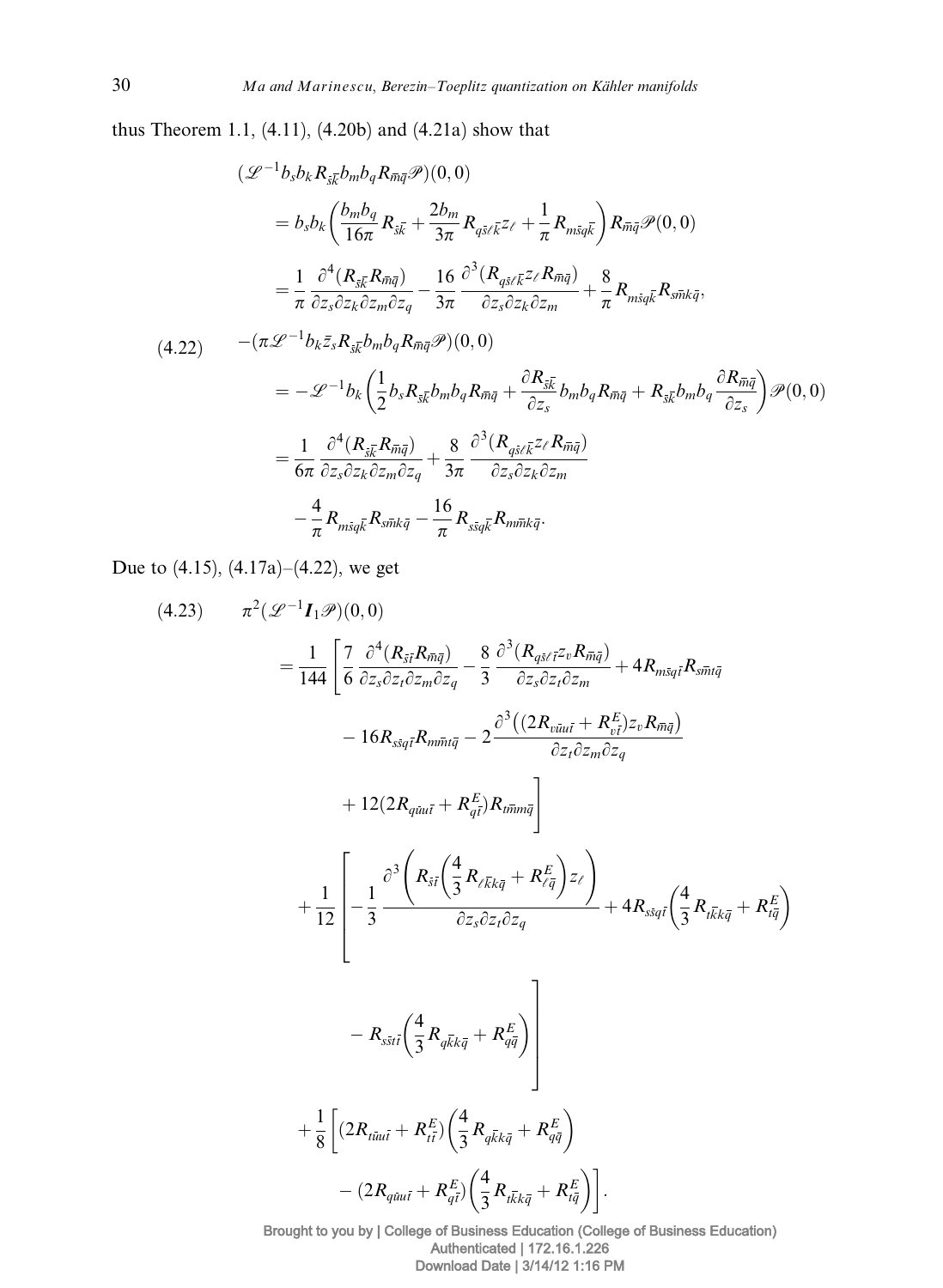But from Lemma 3.1, we have

$$
\frac{\partial^4 (R_{\bar{s}\bar{t}}R_{\bar{m}\bar{q}})}{\partial z_s \partial z_t \partial z_m \partial z_q} = 4R_{msq\bar{t}}R_{s\bar{m}t\bar{q}} + 4R_{s\bar{s}t\bar{t}}R_{m\bar{m}q\bar{q}} + 16R_{s\bar{s}m\bar{t}}R_{q\bar{m}t\bar{q}},
$$
\n
$$
(4.24) \qquad \frac{\partial^3 (R_{s\bar{s}v\bar{t}}z_vR_{\bar{m}\bar{q}})}{\partial z_t \partial z_m \partial z_q} = 2R_{s\bar{s}t\bar{t}}R_{m\bar{m}q\bar{q}} + 4R_{s\bar{s}q\bar{t}}R_{m\bar{m}t\bar{q}},
$$
\n
$$
\frac{\partial^3 (R_{m\bar{s}v\bar{t}}z_vR_{\bar{m}\bar{q}})}{\partial z_s \partial z_t \partial z_q} = 2R_{m\bar{s}q\bar{t}}R_{s\bar{m}t\bar{q}} + 4R_{m\bar{s}s\bar{t}}R_{t\bar{m}q\bar{q}}.
$$

Plugging (4.24) in (4.23) we see that the coefficient of  $R_{ssq\bar{t}}R_{m\bar{m}t\bar{q}}$  in the term  $\frac{1}{144}[\cdots]$  of  $(4.23)$  is  $\frac{1}{144}$  $\left(\frac{56}{3} - \frac{32}{3} - 16 - 16 + 24\right) = 0$  and

(4.25) 
$$
\pi^{2}(\mathcal{L}^{-1}I_{1}\mathcal{P})(0,0)
$$
  
\n
$$
= \frac{1}{144} \frac{10}{3} R_{m\bar{s}q\bar{t}} R_{s\bar{m}t\bar{q}} - \frac{1}{27} R_{s\bar{s}q\bar{t}} R_{m\bar{m}t\bar{q}}
$$
  
\n
$$
+ \left[ \frac{1}{144} \cdot \frac{-10}{3} + \frac{1}{12} \cdot \frac{-20}{9} + \frac{1}{3} \right] R_{s\bar{s}t\bar{t}} R_{m\bar{m}q\bar{q}}
$$
  
\n
$$
+ \left[ \frac{-4}{144} + \frac{1}{12} \cdot \frac{-5}{3} + \frac{5}{12} \right] R_{t\bar{t}}^{E} R_{m\bar{m}q\bar{q}}
$$
  
\n
$$
+ \left[ \frac{4}{144} + \frac{1}{12} \cdot \frac{8}{3} - \frac{10}{3 \cdot 8} \right] R_{q\bar{t}}^{E} R_{m\bar{m}t\bar{q}} + \frac{1}{8} (R_{t\bar{t}}^{E} R_{q\bar{q}}^{E} - R_{q\bar{t}}^{E} R_{t\bar{q}}^{E})
$$
  
\n
$$
= \frac{5}{2^{3} \cdot 3^{3}} R_{m\bar{s}q\bar{t}} R_{s\bar{m}t\bar{q}} - \frac{1}{27} R_{s\bar{s}q\bar{t}} R_{m\bar{m}t\bar{q}} + \frac{1}{8} R_{s\bar{s}t\bar{t}} R_{m\bar{m}q\bar{q}}
$$
  
\n
$$
+ \frac{1}{4} R_{t\bar{t}}^{E} R_{m\bar{m}q\bar{q}} - \frac{1}{6} R_{q\bar{t}}^{E} R_{m\bar{m}t\bar{q}} + \frac{1}{8} (R_{t\bar{t}}^{E} R_{q\bar{q}}^{E} - R_{q\bar{t}}^{E} R_{t\bar{q}}^{E}).
$$

From (4.15), (4.17c), (4.17f), (4.17g), (4.21b), (4.21c) and (4.24), we get

(4.26) 
$$
\pi^{2}(\mathcal{L}^{-1}I_{2}\mathcal{P})(0,0)
$$

$$
= \frac{1}{18}\left[-\frac{1}{2}\frac{\partial^{3}(R_{u\bar{s}q\bar{t}}z_{u}R_{\bar{m}\bar{q}})}{\partial z_{s}\partial z_{t}\partial z_{m}} + 4R_{s\bar{s}q\bar{t}}R_{t\bar{m}m\bar{q}} + \frac{3}{2}R_{m\bar{s}q\bar{t}}R_{s\bar{m}t\bar{q}} + 3(2R_{u\bar{u}q\bar{s}} + R_{q\bar{s}}^{E})\left(-\frac{2}{4}\right)R_{m\bar{m}s\bar{q}}\right]
$$

$$
+ \left[-\frac{1}{12}R_{t\bar{s}q\bar{t}} - \frac{1}{4}(2R_{u\bar{u}q\bar{s}} + R_{q\bar{s}}^{E})\right]\left(\frac{4}{3}R_{s\bar{k}k\bar{q}} + R_{s\bar{q}}^{E}\right)
$$

$$
= \frac{1}{36}R_{m\bar{s}q\bar{t}}R_{s\bar{m}t\bar{q}} - \frac{5}{6}R_{s\bar{s}q\bar{t}}R_{m\bar{m}t\bar{q}} - R_{s\bar{q}}^{E}R_{t\bar{s}q\bar{t}} - \frac{1}{4}R_{q\bar{t}}^{E}R_{t\bar{q}}^{E}.
$$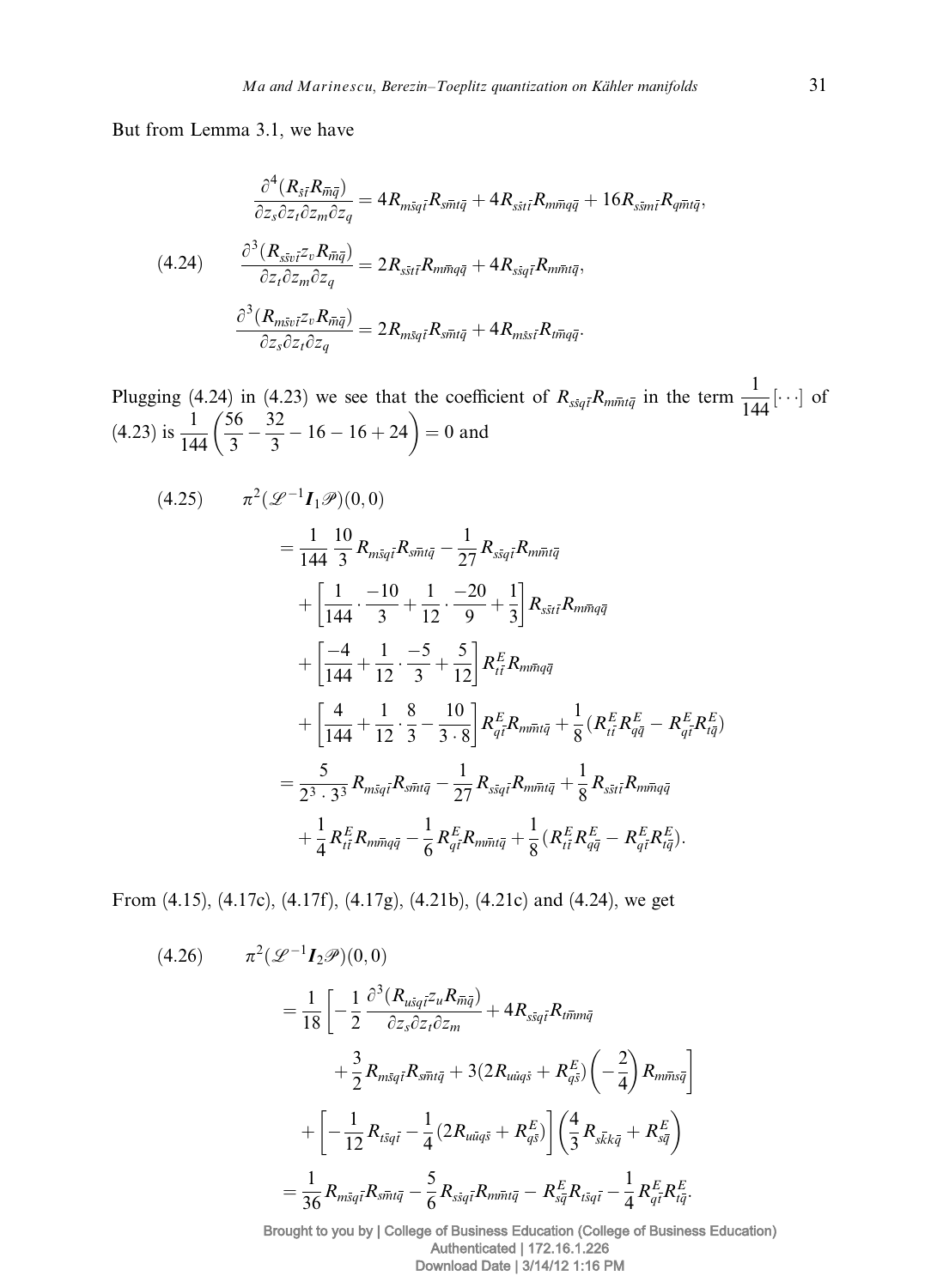By (4.17f), we get

$$
(4.27) \qquad \left(\mathcal{L}^{-1}\frac{2\pi}{9}R_{m\bar{s}q\bar{t}}\bar{z}_{s}\bar{z}_{t}R_{k\bar{m}\ell\bar{q}}z_{k}z_{\ell}\mathcal{P}\right)(0,0)=-\frac{1}{6\pi^{2}}R_{m\bar{s}q\bar{t}}R_{s\bar{m}t\bar{q}}.
$$

Relations (4.16), (4.25), (4.26) and (4.27) imply the desired formula (4.14).  $\square$ 

4.2. Contribution of  $\mathcal{O}_4$  to  $\mathcal{F}_4(0,0)$ . We will use the following remark repeatedly in our computation.

**Remark 4.3.** Let  $\Phi$  be a polynomial in  $b^+$ , z, b, z. Due to (1.7) and (4.2), the value of the kernels of  $P \Phi P$ ,  $P^{\perp} \Phi P$ ,  $\mathcal{L}^{-1} P^{\perp} \Phi P$  at  $(0,0)$  consists of the terms of  $\Phi$  whose total degree in b and  $\bar{z}$  is the same as the total degree in  $b^+$  and z.

Lemma 4.4. We have the following identity:

(4.28) 
$$
-\pi^{2}(\mathcal{L}^{-1}\mathcal{O}_{4}\mathcal{P})(0,0) = -\frac{\Delta r}{96} + \frac{23}{108}R_{m\bar{s}q\bar{t}}R_{s\bar{m}t\bar{q}} + \frac{41}{54}R_{s\bar{s}q\bar{t}}R_{m\bar{m}t\bar{q}} + R_{m\bar{m}t\bar{q}} + R_{m\bar{m}t\bar{q}}R_{k\bar{q}} + R_{m\bar{m}t\bar{q}}R_{k\bar{q}} + R_{m\bar{m}t\bar{q}}R_{k\bar{q}}R_{k\bar{q}} + \frac{1}{8}(R_{m\bar{m}t\bar{q}} + 3R_{m\bar{m}t\bar{q}} + 3R_{k\bar{q}}^E R_{k\bar{q}}^E)
$$

*Proof.* By (1.7), (3.14), (4.2) and (4.3), as in (4.4), we have

(4.29) 
$$
-(\mathcal{O}_{41}\mathcal{P})(Z,0) = -\left\{\frac{1}{20}\left(A_{1Z} - \frac{4}{3}A_{2Z}\right)\left(\frac{\partial}{\partial \bar{z}_i}, \frac{\partial}{\partial \bar{z}_j}\right)b_ib_j\right\}
$$

$$
-\frac{1}{20}\left(A_{1Z} - \frac{4}{3}A_{2Z}\right)\left(\frac{\partial}{\partial z_i}, \frac{\partial}{\partial \bar{z}_j}\right)b_i^+b_j\right\}\mathcal{P}(Z,0)
$$

$$
=\left[-\frac{\pi^2}{5}\left(A_{1Z} - \frac{4}{3}A_{2Z}\right)(\bar{z},\bar{z})\right]
$$

$$
+\frac{\pi}{5}\left(A_{1Z} - \frac{4}{3}A_{2Z}\right)\left(\frac{\partial}{\partial z_j}, \frac{\partial}{\partial \bar{z}_j}\right)\right]\mathcal{P}(Z,0).
$$

and

$$
(4.30) \qquad -\mathcal{L}^{-1}\mathcal{O}_{42}\mathcal{P} = \mathcal{P}^{\perp}\bigg[4\bigg(\frac{1}{80}A_{1Z} - \frac{1}{360}A_{2Z}\bigg)\bigg(\frac{\partial}{\partial z_j}, \frac{\partial}{\partial \bar{z}_j}\bigg) - \frac{1}{72}\operatorname{Ric}(z, \bar{z})^2\bigg]\mathcal{P}.
$$

From (3.12), (3.14), (4.2) and (4.3), and since  $R^{TX}$  is (1, 1)-form, we have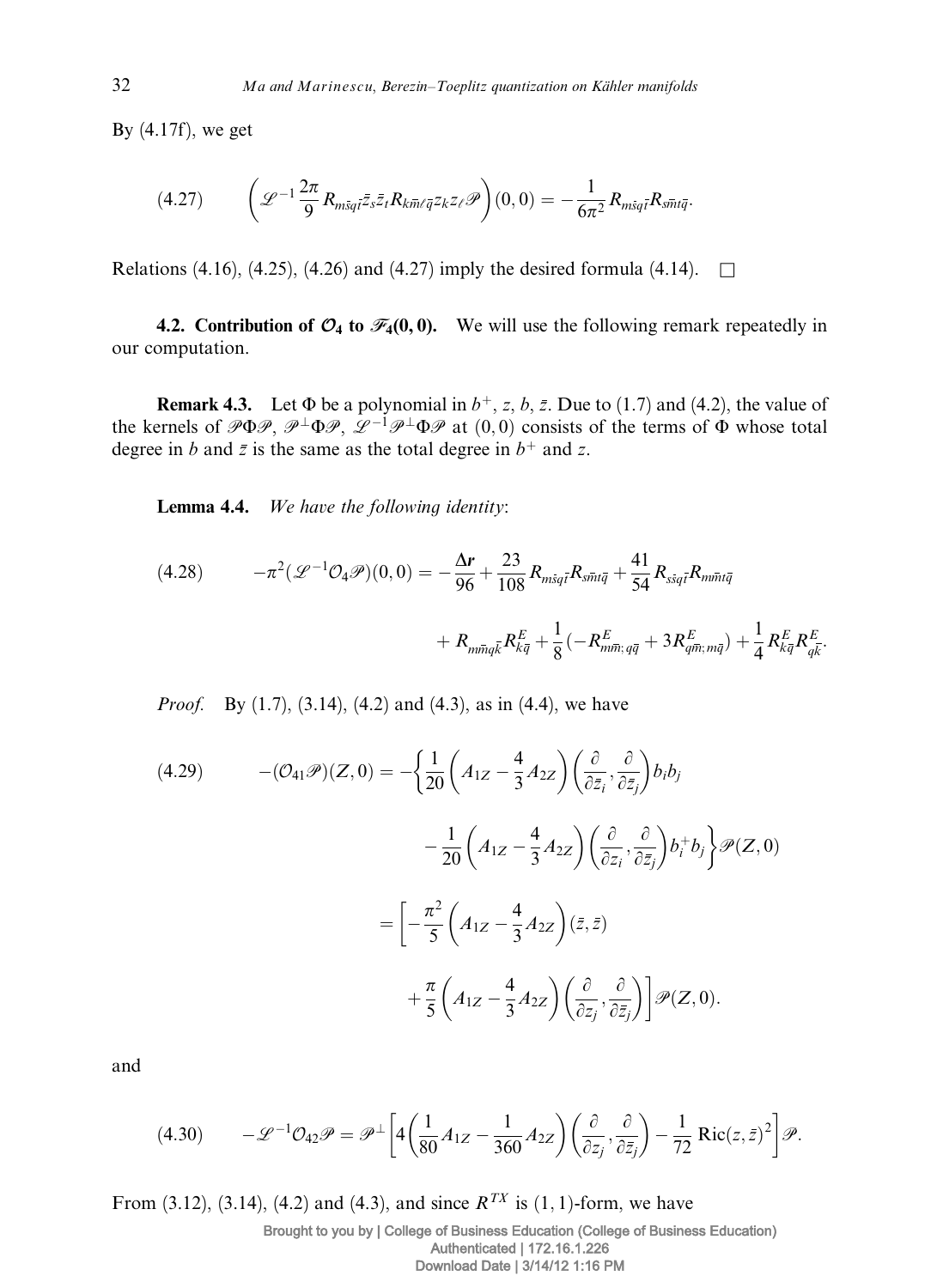Ma and Marinescu, Berezin–Toeplitz quantization on Kähler manifolds 33

$$
-(\mathcal{O}_{44}\mathcal{P})(Z,0) = 2\pi \left\{ \frac{\pi}{30} A_{1Z}(\bar{z},\bar{z}) + \left( \frac{\partial}{\partial Z_j} \left( \frac{1}{20} A_{1Z} + \frac{2}{45} A_{2Z} \right) \right) (\bar{z},e_j)
$$

$$
- \frac{\pi}{10} A_{2Z}(\bar{z},\bar{z}) - \bar{z}_i \frac{\partial}{\partial \bar{z}_i} \left( \frac{1}{10} A_{1Z} + \frac{4}{45} A_{2Z} \right) \left( \frac{\partial}{\partial z_j}, \frac{\partial}{\partial \bar{z}_j} \right) \right\} \mathcal{P}(Z,0),
$$
  
(4.31)
$$
-(\mathcal{O}_{45}\mathcal{P})(Z,0) = 2\pi \left\{ \frac{2}{9} \langle R^{TX}(\mathcal{R},e_k)z, R_{x_0}^{TX}(\mathcal{R},e_k)\bar{z} \rangle - \frac{1}{9} \langle R^{TX}(z,\bar{z})\mathcal{R},e_k \rangle \operatorname{Ric}(\mathcal{R},e_k)
$$

$$
+ \frac{1}{4} \langle R^{TX}(z,\bar{z})\mathcal{R},e_j \rangle R^{E}(\mathcal{R},e_j) - \frac{1}{4} R_{;(Z,Z)}^{E}(z,\bar{z}) \right\} \mathcal{P}(Z,0).
$$

Let  $\psi_{ijk}$  be degree 3 polynomials in z which are symmetric in i, j. By (1.7), (4.2), we get

(4.32) 
$$
(\psi_{ijk}\overline{z}_{i}\overline{z}_{j}\overline{z}_{k}\mathscr{P})(Z,0) = \frac{1}{8\pi^{3}}(\psi_{ijk}b_{i}b_{j}b_{k}\mathscr{P})(Z,0)
$$

$$
= \frac{1}{8\pi^{3}}\left\{b_{i}b_{j}b_{k}\psi_{ijk} + 2b_{i}b_{j}\frac{\partial\psi_{ijk}}{\partial z_{k}} + 4b_{i}b_{k}\frac{\partial\psi_{ijk}}{\partial z_{j}} + 8b_{i}\frac{\partial^{2}\psi_{ijk}}{\partial z_{j}\partial z_{k}} + 8b_{i}\frac{\partial^{2}\psi_{ijk}}{\partial z_{i}\partial z_{j}} + 8\frac{\partial^{3}\psi_{ijk}}{\partial z_{i}\partial z_{j}\partial z_{k}}\right\}\mathscr{P}(Z,0).
$$

Thus by Theorem 1.1,  $(1.1)$  and  $(4.32)$ , we obtain

(4.33) 
$$
\pi^{2}(\mathcal{L}^{-1}\mathcal{P}^{\perp}\psi_{ijk}\bar{z}_{i}\bar{z}_{j}\bar{z}_{k}\mathcal{P})(0,0)
$$

$$
= \frac{1}{8\pi^{2}}\left\{\frac{b_{i}b_{j}b_{k}}{12}\psi_{ijk} + \frac{1}{4}b_{i}b_{j}\frac{\partial\psi_{ijk}}{\partial z_{k}} + \frac{1}{2}b_{i}b_{k}\frac{\partial\psi_{ijk}}{\partial z_{j}} + 2b_{i}\frac{\partial^{2}\psi_{ijk}}{\partial z_{j}\partial z_{k}} + b_{k}\frac{\partial^{2}\psi_{ijk}}{\partial z_{i}\partial z_{j}}\right\}\mathcal{P}(0,0)
$$

$$
= -\frac{11}{24\pi^{2}}\frac{\partial^{3}\psi_{ijk}}{\partial z_{i}\partial z_{j}\partial z_{k}}.
$$

Since  $\left|\frac{\partial}{\partial x}\right|$  $\partial z_j$  $\begin{array}{c} \begin{array}{c} \begin{array}{c} \end{array} \\ \begin{array}{c} \end{array} \end{array} \end{array}$  $\begin{array}{c} \begin{array}{c} \begin{array}{c} \end{array} \\ \begin{array}{c} \end{array} \end{array} \end{array}$  $\frac{1}{2} = \frac{1}{2}$ , Lemma 3.1, (3.6), (3.12) and the fact that  $R^{TX}$  is a (1, 1)-form entail

$$
A_{1Z}(\bar{z}, \bar{z}) = \langle R_{; (Z, Z)}^{TX}(z, \bar{z})z, \bar{z} \rangle,
$$
  
\n
$$
A_{2Z}(\bar{z}, \bar{z}) = 2\langle R^{TX}(z, \bar{z})z, R^{TX}(z, \bar{z})\bar{z} \rangle = -4R_{usv\bar{t}}R_{k\bar{m}t\bar{q}}z_{u}\bar{z}_{s}z_{v}z_{k}\bar{z}_{m}\bar{z}_{q},
$$
  
\n
$$
A_{1Z}\left(\frac{\partial}{\partial z_{q}}, \frac{\partial}{\partial \bar{z}_{q}}\right) = \langle R_{; (Z, Z)}^{TX}\left(\bar{z}, \frac{\partial}{\partial z_{q}}\right)z, \frac{\partial}{\partial \bar{z}_{q}} \rangle,
$$
  
\n
$$
A_{2Z}\left(\frac{\partial}{\partial z_{q}}, \frac{\partial}{\partial \bar{z}_{q}}\right) = \langle R^{TX}\left(\bar{z}, \frac{\partial}{\partial z_{q}}\right)R, R^{TX}\left(z, \frac{\partial}{\partial \bar{z}_{q}}\right)R \rangle
$$
  
\n
$$
= 2(R_{q\bar{s}k\bar{t}}R_{\bar{q}t\bar{u}} + R_{q\bar{s}t\bar{u}}R_{\bar{q}t\bar{t}}\bar{z}_{s}\bar{z}_{u}z_{k}z_{\ell}.
$$
  
\n**Example 12.2**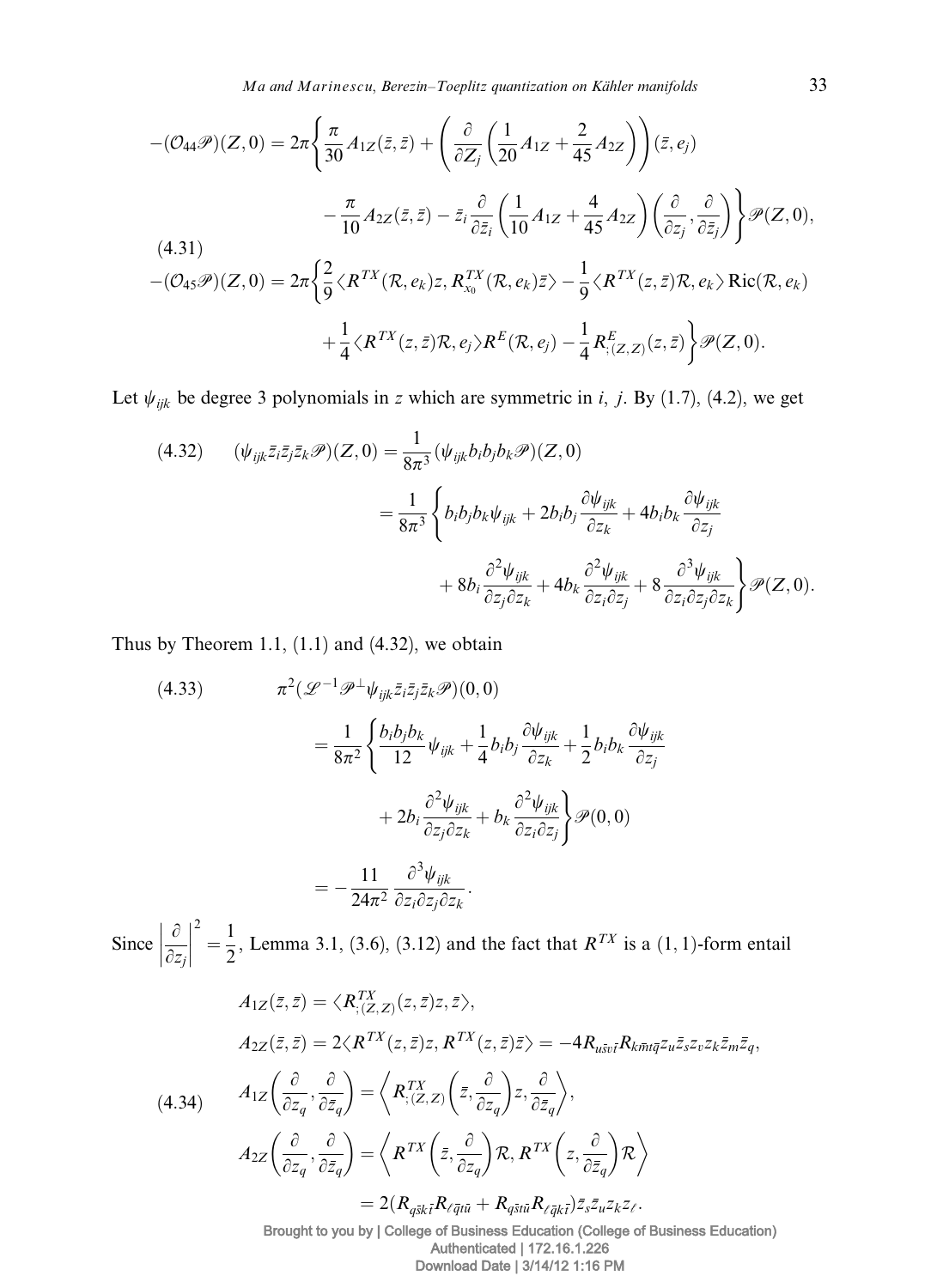By Remark 4.3, we can replace  $A_{1Z}(\bar{z}, \bar{z})$  by  $2R_{k\bar{m}\ell\bar{q};s\bar{z}}z_k\bar{z}_mz_\ell\bar{z}_qz_s\bar{z}_t$  in our computation. We deduce from (4.33) and (4.34) that

(4.35)  

$$
\pi^2(\mathcal{L}^{-1}\mathcal{P}^\perp A_{1Z}(\bar{z},\bar{z})\mathcal{P})(0,0) = -\frac{11}{6\pi^2}(R_{m\bar{m}q\bar{q};t\bar{t}} + 2R_{t\bar{m}q\bar{q};m\bar{t}}),
$$

$$
\pi^2(\mathcal{L}^{-1}\mathcal{P}^\perp A_{2Z}(\bar{z},\bar{z})\mathcal{P})(0,0) = \frac{11}{3\pi^2}(R_{msq\bar{t}}R_{s\bar{m}t\bar{q}} + 2R_{ssq\bar{t}}R_{m\bar{m}t\bar{q}}).
$$

Let  $F_{ij}$  be homogeneous degree 2 polynomials in Z. Then by (1.1), (4.11) and (4.17f), we obtain

(4.36a) 
$$
(\mathscr{P}^{\perp} F_{ij} \bar{z}_i \bar{z}_j \mathscr{P})(0,0) = -\frac{1}{\pi^2} \frac{\partial^2 F_{ij}}{\partial z_i \partial z_j},
$$

(4.36b) 
$$
\left(\mathcal{L}^{-1}\mathcal{P}^{\perp}\bar{z}_k\frac{\partial(F_{ij}\bar{z}_i\bar{z}_j)}{\partial\bar{z}_k}\mathcal{P}\right)(0,0)=-\frac{3}{4\pi^3}\frac{\partial^2 F_{ij}}{\partial z_i\partial z_j}.
$$

(Note that by Remark 4.3 the contributions of  $\bar{z}_k \frac{\partial (F_{ij} \bar{z}_i \bar{z}_j)}{\partial \bar{z}_k}$  $\frac{\partial^2 [q(z)|^2}{\partial \bar{z}_k}$  and  $2F_{ij}\bar{z}_i\bar{z}_j$  to (4.36b) are the same, so (4.36b) follows from (4.17f).)

By Remark 4.3 and (4.34), only the term  $-2R_{q\bar{m}k\bar{q}$ ;  $\ell_1\bar{z}mZ_k\bar{z}_lZ_\ell$  from  $A_{1Z}\left(\frac{\partial}{\partial z}\right)$  $\partial z_q$  $\frac{\partial}{\partial x}$  $\partial \overline{z}_q$  $\left( \begin{array}{cc} a & a \\ c & c \end{array} \right)$ has a nontrivial contribution in our computation at  $(0,0)$ , and from  $(4.17f)$ ,  $(4.36a)$  and (4.36b), we get

$$
\left(\mathcal{P}^{\perp}A_{1Z}\left(\frac{\partial}{\partial z_{q}},\frac{\partial}{\partial \bar{z}_{q}}\right)\mathcal{P}\right)(0,0) = \frac{2}{\pi^{2}}\left(R_{q\bar{m}m\bar{q};i\bar{t}} + R_{q\bar{m}i\bar{q};m\bar{t}}\right),
$$
\n
$$
\frac{1}{2}\left(\mathcal{L}^{-1}\mathcal{P}^{\perp}\bar{z}_{m}\frac{\partial}{\partial \bar{z}_{m}}A_{1Z}\left(\frac{\partial}{\partial z_{q}},\frac{\partial}{\partial \bar{z}_{q}}\right)\mathcal{P}\right)(0,0)
$$
\n
$$
=\left(\mathcal{L}^{-1}\mathcal{P}^{\perp}A_{1Z}\left(\frac{\partial}{\partial z_{q}},\frac{\partial}{\partial \bar{z}_{q}}\right)\mathcal{P}\right)(0,0) = \frac{3}{4\pi^{3}}\left(R_{q\bar{m}m\bar{q};i\bar{t}} + R_{q\bar{m}i\bar{q};m\bar{t}}\right),
$$
\n(4.37)\n
$$
\left(\mathcal{P}^{\perp}A_{2Z}\left(\frac{\partial}{\partial z_{q}},\frac{\partial}{\partial \bar{z}_{q}}\right)\mathcal{P}\right)(0,0) = -\frac{2}{\pi^{2}}\left(R_{q\bar{s}s\bar{t}}R_{u\bar{q}t\bar{u}} + 3R_{q\bar{s}u\bar{t}}R_{s\bar{q}t\bar{u}}\right),
$$
\n
$$
\frac{1}{2}\left(\mathcal{L}^{-1}\mathcal{P}^{\perp}\bar{z}_{m}\frac{\partial}{\partial \bar{z}_{m}}A_{2Z}\left(\frac{\partial}{\partial z_{q}},\frac{\partial}{\partial \bar{z}_{q}}\right)\mathcal{P}\right)(0,0)
$$
\n
$$
=\left(\mathcal{L}^{-1}\mathcal{P}^{\perp}A_{2Z}\left(\frac{\partial}{\partial z_{q}},\frac{\partial}{\partial \bar{z}_{q}}\right)\mathcal{P}\right)(0,0)
$$
\n
$$
=-\frac{3}{4\pi^{3}}\left(R_{q\bar{s}s\bar{t}}R_{u\bar{q}t\bar{u}} + 3R_{q\bar{s}u\bar{t}}R_{s\bar{q}t\bar{u}}\right).
$$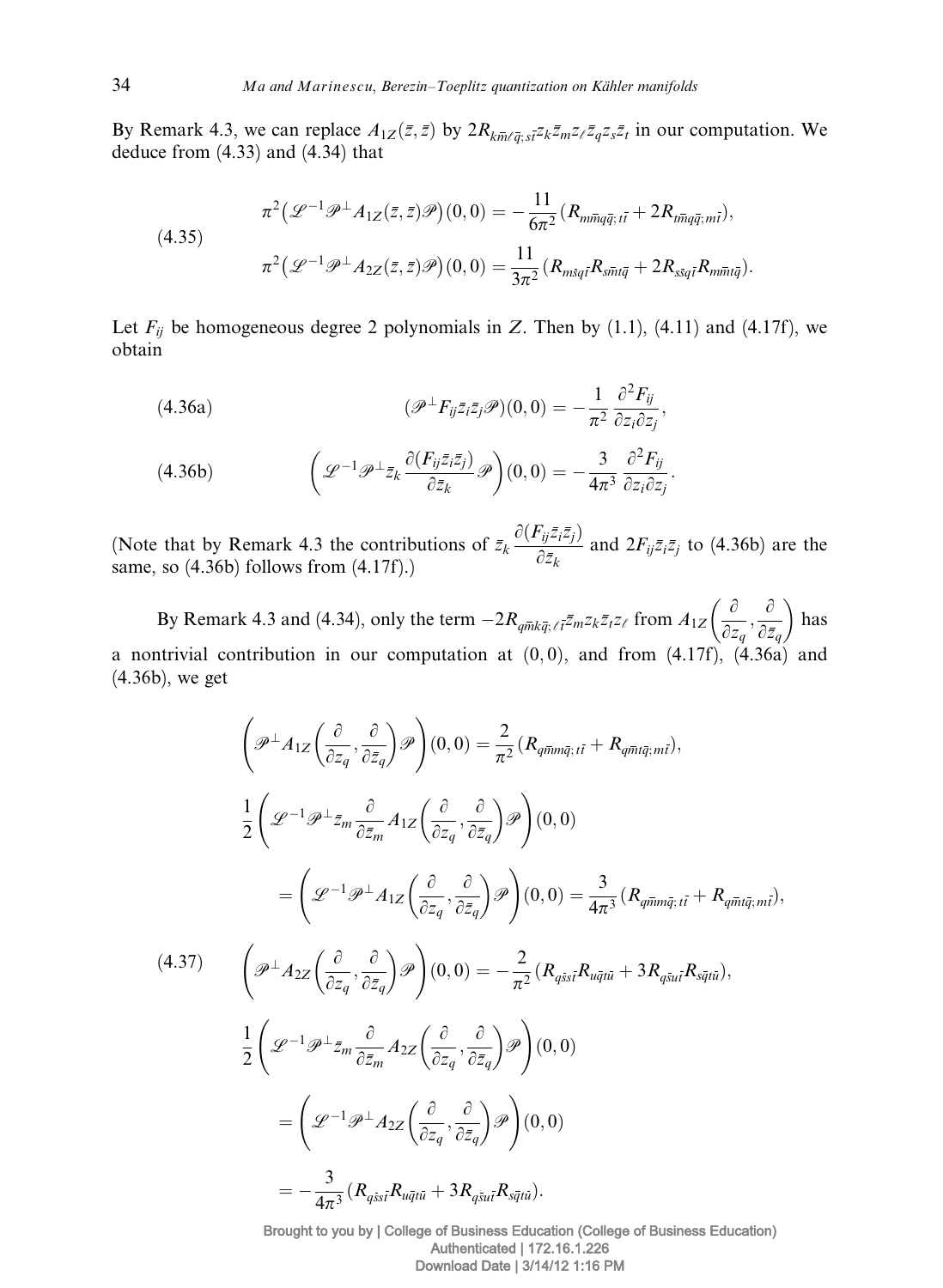Remark 4.3, (4.3), (4.17c) and (4.17f) yield

$$
\begin{split}\n\left(\mathcal{L}^{-1}\mathcal{P}^{\perp}\langle R_{; (Z, e_m)}^{TX}(z,\bar{z})\mathcal{R}, e_m\rangle_{x_0}\mathcal{P}\right)(0,0) \\
&=2\big(\mathcal{L}^{-1}\mathcal{P}^{\perp}\big(R_{k\bar{q}\ell\bar{m}; m\bar{s}}-R_{k\bar{q}m\bar{s}; \ell\bar{m}}\big)z_{k}\bar{z}_{q}z_{\ell}\bar{z}_{s}\mathcal{P}\big)(0,0)=0, \\
\big(\mathcal{L}^{-1}\mathcal{P}^{\perp}\langle R_{x_0}^{TX}(z,\bar{z})\mathcal{R}, e_k\rangle_{x_0} \operatorname{Ric}(\mathcal{R}, e_k)\mathcal{P}\big)(0,0) \\
&=2\big(\mathcal{L}^{-1}\mathcal{P}^{\perp}(-R_{\ell\bar{s}k\bar{q}}\operatorname{Ric}_{m\bar{k}}+R_{\ell\bar{s}m\bar{k}}\operatorname{Ric}_{k\bar{q}}\big)z_{\ell}\bar{z}_{s}\bar{z}_{q}z_{m}\mathcal{P}\big)(0,0)=0, \\
\big(\mathcal{L}^{-1}\mathcal{P}^{\perp}\operatorname{Ric}(\mathcal{R}, e_q)R_{x_0}^{E}(\mathcal{R}, e_q)\mathcal{P}\big)(0,0) \\
&=2\big(\mathcal{L}^{-1}\mathcal{P}^{\perp}(-\operatorname{Ric}_{k\bar{q}}R_{q\bar{s}}^{E}+\operatorname{Ric}_{q\bar{s}}R_{k\bar{q}}^{E}\big)z_{k}\bar{z}_{s}\mathcal{P}\big)(0,0)=0, \\
\big(\mathcal{L}^{-1}\mathcal{P}^{\perp}R_{; (Z,e_s)}^{E}(\mathcal{R}, e_s)\mathcal{P}\big)(0,0) \\
&=2\big(\mathcal{L}^{-1}\mathcal{P}^{\perp}(R_{k\bar{s}; s\bar{q}}^{E}-R_{s\bar{q}; k\bar{s}}^{E})z_{k}\bar{z}_{q}\mathcal{P}\big)(0,0)=0.\n\end{split}
$$

By (3.39), (3.40), (4.3) and (4.38), we know that for  $\alpha = 1, 2$ ,

(4.39)  

$$
\left(\mathcal{L}^{-1}\mathcal{P}^{\perp}\frac{\partial}{\partial Z_q}\left(A_{\alpha Z}(\bar{z}, e_q)\right)\mathcal{P}\right)(0,0) = 0,
$$

$$
\left(\mathcal{L}^{-1}\mathcal{P}^{\perp}\left(\frac{\partial}{\partial Z_q}A_{\alpha Z}\right)(\bar{z}, e_q)\mathcal{P}\right)(0,0) = -2\left(\mathcal{L}^{-1}\mathcal{P}^{\perp}A_{\alpha Z}\left(\frac{\partial}{\partial \bar{z}_q}, \frac{\partial}{\partial z_q}\right)\mathcal{P}\right)(0,0).
$$

By  $(3.5)$  and  $(4.17f)$ , we have

$$
\begin{split}\n&\left(\mathcal{L}^{-1}\mathcal{P}^{\perp}\langle R_{x_{0}}^{TX}(\mathcal{R},e_{k})z,R_{x_{0}}^{TX}(\mathcal{R},e_{k})\bar{z}\rangle_{x_{0}}\mathcal{P}\right)(0,0) \\
&=4\left(\mathcal{L}^{-1}\mathcal{P}^{\perp}(R_{k\bar{s}/\bar{u}}R_{m\bar{k}u\bar{q}}+R_{m\bar{k}\ell\bar{u}}R_{k\bar{s}u\bar{q}})\bar{z}_{s}z_{\ell}z_{m}\bar{z}_{q}\mathcal{P}\right)(0,0) \\
&=-\frac{3}{2\pi^{3}}\left(R_{k\bar{s}s\bar{u}}R_{q\bar{k}u\bar{q}}+3R_{s\bar{k}q\bar{u}}R_{k\bar{s}u\bar{q}}\right), \\
&\left(\mathcal{L}^{-1}\mathcal{P}^{\perp}\langle\pi R_{x_{0}}^{TX}(z,\bar{z})\mathcal{R},e_{k}\right)R_{x_{0}}^{E}(\mathcal{R},e_{k})\mathcal{P}\right)(0,0) \\
&=2\pi\left(\mathcal{L}^{-1}\mathcal{P}^{\perp}(-R_{\ell\bar{s}k\bar{q}}R_{m\bar{k}}^{E}-R_{\ell\bar{s}m\bar{k}}R_{k\bar{q}}^{E}\right)z_{\ell}\bar{z}_{s}\bar{z}_{q}z_{m}\mathcal{P}\right)(0,0) =\frac{3}{\pi^{2}}R_{s\bar{s}q\bar{k}}R_{k\bar{q}}^{E}, \\
&\left(\mathcal{L}^{-1}\mathcal{P}^{\perp}R_{;\left(Z,Z\right)}^{E}(z,\bar{z})\mathcal{P}\right)(0,0) = -\frac{3}{4\pi^{3}}\left(R_{s\bar{s};q\bar{q}}^{E}+R_{q\bar{s};s\bar{q}}^{E}\right).\n\end{split}
$$

Note that by Lemma 3.1,  $\text{Ric}(\mathcal{R}, \mathcal{R}) = 2 \text{Ric}_{k\bar{q}} z_k \bar{z}_q$ , and by (1.2), (1.7) and (4.2),

(4.41) 
$$
\mathscr{L}\operatorname{Ric}(\mathcal{R},\mathcal{R})\mathscr{P}=2b_mb_m^+\operatorname{Ric}_{k\overline{q}}z_k\overline{z}_q\mathscr{P}=4b_m\operatorname{Ric}_{k\overline{m}}z_k\mathscr{P}.
$$

Thus by (3.14), (4.19b) and (4.41), we obtain

(4.42) 
$$
-(\mathcal{L}^{-1}\mathcal{P}^{\perp}\mathcal{O}_{43}\mathcal{P})(0,0) = \frac{1}{18} \left( \mathcal{L}^{-1}\mathcal{P}^{\perp} \operatorname{Ric}_{l\bar{q}} z_l b_m \operatorname{Ric}_{k\bar{m}} z_k \frac{b_q}{2\pi} \mathcal{P} \right) (0,0)
$$

$$
= -\frac{1}{72\pi^2} (\operatorname{Ric}_{m\bar{m}} \operatorname{Ric}_{q\bar{q}} + 3 \operatorname{Ric}_{m\bar{q}} \operatorname{Ric}_{q\bar{m}}).
$$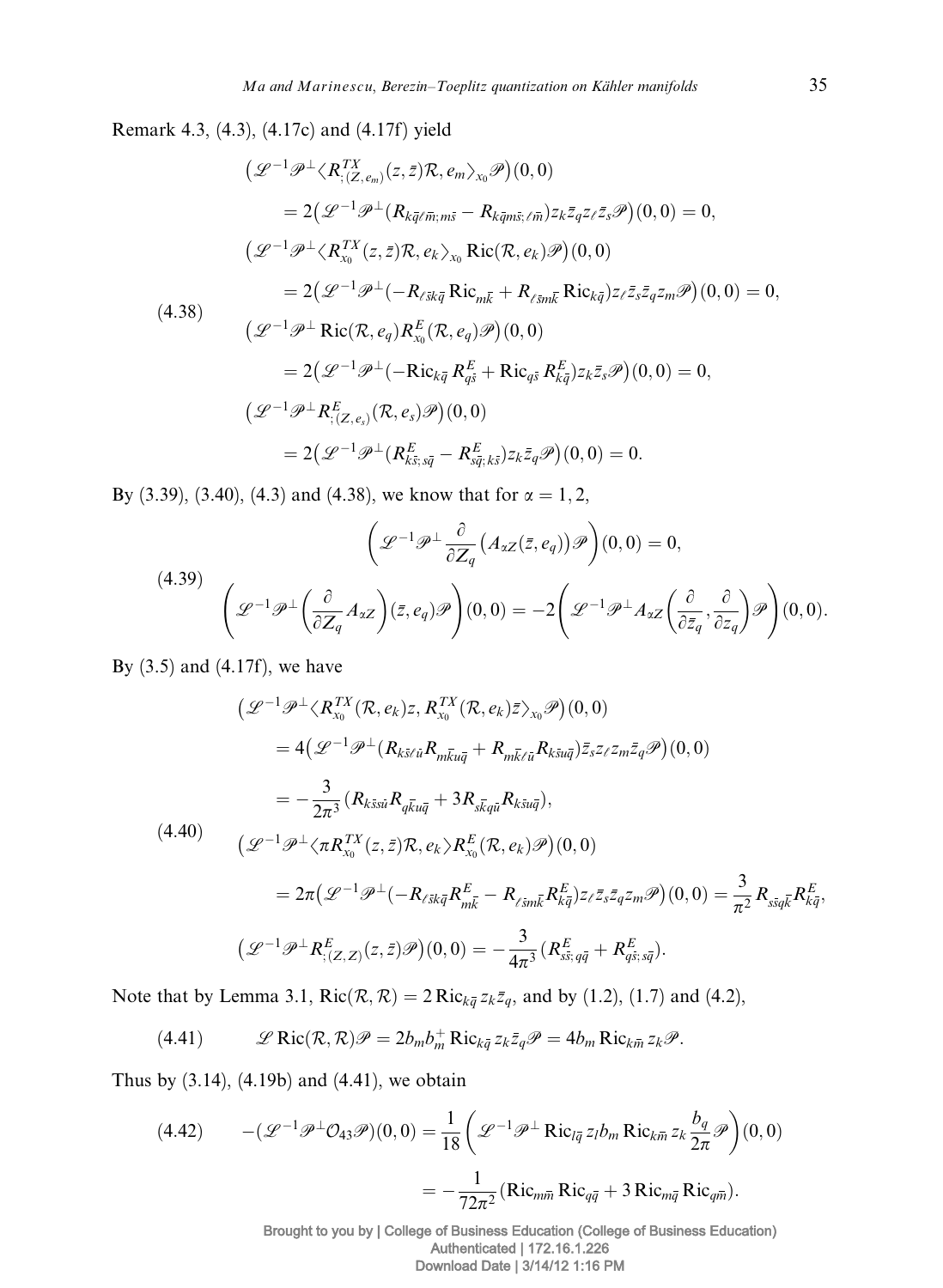From (4.29)–(4.39) and (4.42), we get

$$
(4.43) \t -\pi^2 \big( \mathcal{L}^{-1} (\mathcal{O}_{41} + \mathcal{O}_{42} + \mathcal{O}_{43} + \mathcal{O}_{44}) \mathcal{P} \big) (0, 0)
$$
  
\n
$$
= -\frac{2}{15} \cdot \frac{-11}{6} (R_{\ell \bar{\ell} q \bar{q}; u \bar{u}} + 2R_{u \bar{\ell} q \bar{q}; \ell \bar{u}})
$$
  
\n
$$
+ \frac{1}{15} \cdot \frac{11}{3} (R_{\ell \bar{s} q \bar{u}} R_{s \bar{\ell} u \bar{q}} + 2R_{s \bar{s} q \bar{u}} R_{\ell \bar{\ell} u \bar{q}})
$$
  
\n
$$
+ \big( -\frac{2}{5} \cdot \frac{3}{4} + \frac{1}{10} \big) (R_{q \bar{m} m \bar{q}; u \bar{u}} + R_{q \bar{m} u \bar{q}; m \bar{u}})
$$
  
\n
$$
- \big( \frac{-12}{15} \cdot \frac{3}{4} - \frac{2}{90} \big) (R_{q \bar{s} s \bar{u}} R_{v \bar{q} u \bar{v}} + 3R_{q \bar{s} v \bar{u}} R_{s \bar{q} u \bar{v}})
$$
  
\n
$$
+ \frac{1}{72} (Ric_{\ell \bar{\ell}} Ric_{q \bar{q}} + Ric_{\ell \bar{q}} Ric_{q \bar{\ell}}) - \frac{1}{72} (Ric_{\ell \bar{\ell}} Ric_{q \bar{q}} + 3Ric_{\ell \bar{q}} Ric_{q \bar{\ell}})
$$
  
\n
$$
= \frac{2}{45} R_{\ell \bar{\ell} q \bar{q}; u \bar{u}} + \frac{13}{45} R_{u \bar{\ell} q \bar{q}; \ell \bar{u}} + \frac{19}{9} R_{\ell \bar{s} q \bar{u}} R_{s \bar{\ell} u \bar{q}} + R_{s \bar{s} q \bar{u}} R_{\ell \bar{\ell} u \bar{q}}.
$$

Moreover, (4.31), (4.38) and (4.40) yield

$$
(4.44) \qquad -\pi^2(\mathcal{L}^{-1}\mathcal{O}_{45}\mathcal{P})(0,0) = -\frac{2}{3}(R_{k\bar{\ell}\ell\bar{u}}R_{q\bar{k}u\bar{q}} + 3R_{\ell\bar{k}q\bar{u}}R_{k\bar{\ell}u\bar{q}}) +\frac{3}{2}R_{\ell\bar{\ell}q\bar{k}}R_{k\bar{q}}^E + \frac{3}{8}(R_{\ell\bar{\ell};q\bar{q}}^E + R_{q\bar{\ell};\ell\bar{q}}^E).
$$

Further, (3.15), (4.17c), (4.35), (4.38) and (4.40) imply

(4.45) 
$$
-\pi^{2}(\mathcal{L}^{-1}\mathcal{O}_{46}\mathcal{P})(0,0) = \frac{11}{108}(R_{\ell s_{q\bar{u}}}R_{s\bar{\ell}u\bar{q}} + 2R_{s\bar{s}_{q\bar{u}}}R_{\ell\bar{\ell}u\bar{q}}) + \frac{1}{9}Ric_{k\bar{q}}Ric_{q\bar{k}}-\frac{1}{9}R_{k\bar{\ell}q\bar{k}}Ric_{\ell\bar{q}} - \frac{1}{2}R_{\ell\bar{\ell}q\bar{k}}R_{k\bar{q}}^{E} + \frac{1}{4}R_{k\bar{q}}^{E}R_{q\bar{k}}^{E} - \frac{1}{2}R_{\ell\bar{\ell};q\bar{q}}=\frac{11}{108}R_{\ell s_{q\bar{u}}}R_{s\bar{\ell}u\bar{q}} + \frac{23}{54}R_{s\bar{s}_{q\bar{u}}}R_{\ell\bar{\ell}u\bar{q}} - \frac{1}{2}R_{\ell\bar{\ell}q\bar{k}}R_{k\bar{q}}^{E}+\frac{1}{4}R_{k\bar{q}}^{E}R_{q\bar{k}}^{E} - \frac{1}{2}R_{\ell\bar{\ell};q\bar{q}}+\frac{1}{2}R_{k\bar{q}}^{E}R_{q\bar{k}}^{E} - \frac{1}{2}R_{\ell\bar{\ell};q\bar{q}}^{E}.
$$

By (3.8), (3.17b), (4.43)–(4.45), we get (4.28). The proof of Lemma 4.4 is completed.  $\square$ 

## 4.3. Evaluation of  $\mathscr{F}_4(0,0)$ .

Theorem 4.5. The following identity holds:

(4.46)  $\mathscr{F}_{4,x_0}(0,0) = \mathbf{b}_2.$ Brought to you by | College of Business Education (College of Business Education) Authenticated | 172.16.1.226 Download Date | 3/14/12 1:16 PM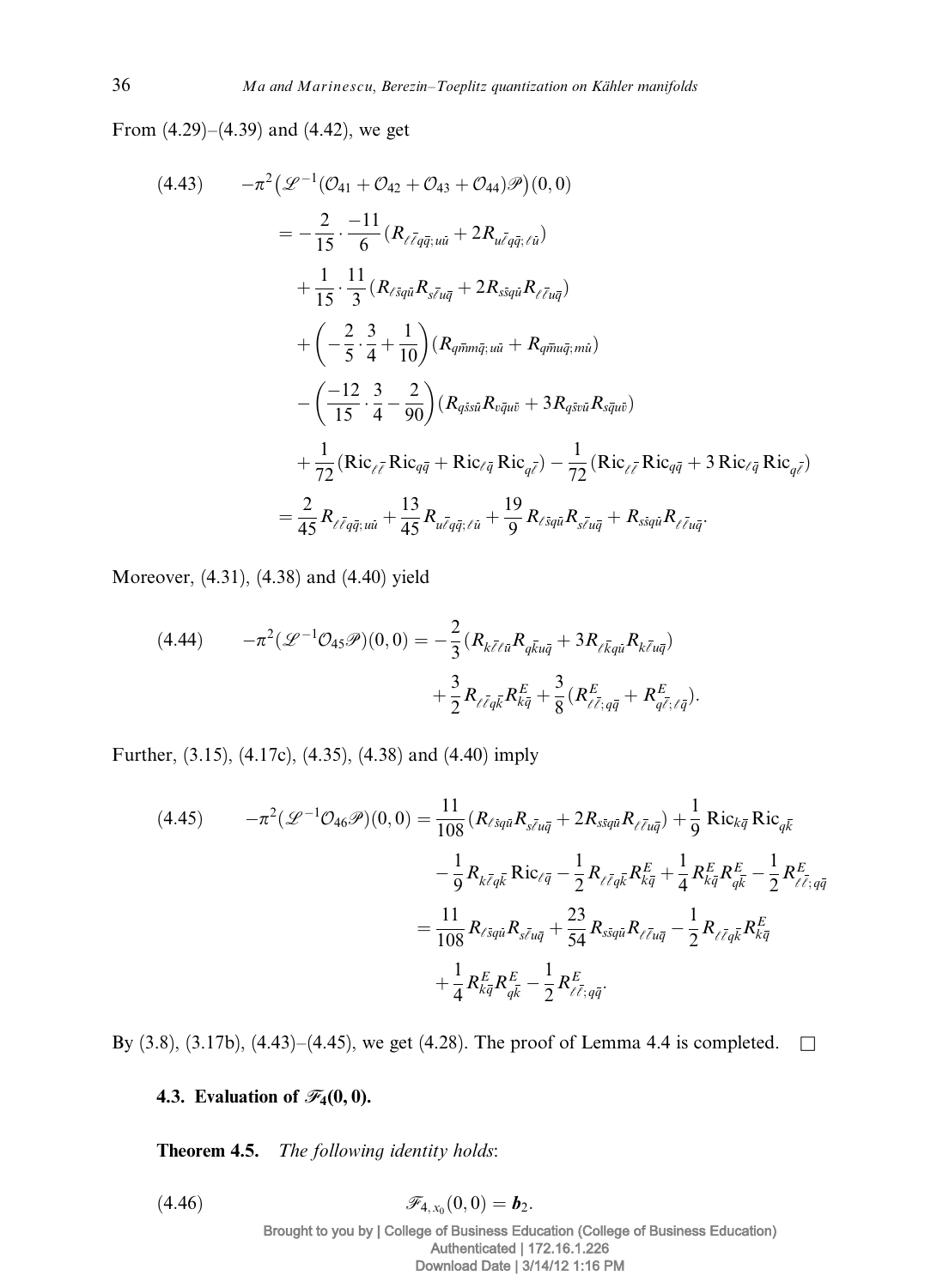Proof. By Lemmas 4.2, 4.4 and (2.22), we have

p2 F41ð0; 0Þ¼- <sup>D</sup><sup>r</sup> <sup>96</sup> <sup>þ</sup> 7 <sup>72</sup> RmsquRsmuq - 1 9 RssquRmmuq þ 1 <sup>8</sup> <sup>ð</sup>4:47<sup>Þ</sup> RssuuRmmqq þ 1 4 R<sup>E</sup> uuRmmqq - 1 6 R<sup>E</sup> quRmmuq þ 1 8 ðR<sup>E</sup> uuR<sup>E</sup> qq - R<sup>E</sup> quR<sup>E</sup> uq - R<sup>E</sup> mm; qq þ 3R<sup>E</sup> qm;mqÞ:

Remark 2.3, Lemmas 3.1, 4.1, (0.9), (2.20), (4.47) and formula  $\mathcal{P}(0,0) = 1$  entail

(4.48) 
$$
J_{4,x_0}(0,0) = \mathscr{F}_{41}(0,0) + \mathscr{F}_{41}(0,0)^{*} + \frac{1}{4\pi^{2}} \left[ \sum_{mq} R_{m\bar{m}q\bar{q}} + \sum_{q} R_{q\bar{q}}^{E} \right]^{2}
$$

$$
- \frac{1}{36\pi^{2}} R_{m\bar{k}q\bar{\ell}} R_{k\bar{m}\ell\bar{q}} - \frac{1}{4\pi^{2}} \left( \frac{4}{3} R_{q\bar{v}v\bar{\ell}} + R_{q\bar{\ell}}^{E} \right) \left( \frac{4}{3} R_{\ell\bar{k}k\bar{q}} + R_{\ell\bar{q}}^{E} \right)
$$

$$
= b_2.
$$

The proof of Theorem 4.5 is completed.  $\square$ 

#### 5. The first coefficients of the asymptotic expansion

The lay-out of this section is as follows. In Section 5.1, we explain the expansion of the kernel of Berezin–Toeplitz operators and verify its compatibility with the Riemann– Roch–Hirzebruch Theorem. In Section 5.2, we establish Theorem 0.1. The results from Sections 4.1, 4.2 play an important role here. In Section 5.3, we prove Theorems 0.2, 0.3, i.e., the expansion of the composition of two Berezin–Toeplitz operators.

We use the notations and assumptions from the Introduction and Section 3.

**5.1. Expansion of the kernel of Berezin–Toeplitz operators.** For  $U \in TX$ , we have (cf. (3.2))

$$
(5.1) \t\nabla_U^{T^*X} \widetilde{dz_j} = 2 \left\langle \nabla_U^{TX} \widetilde{\frac{\partial}{\partial \bar{z}_j}} \widetilde{\frac{\partial}{\partial z_m}} \right\rangle \widetilde{dz_m}, \t\nabla_U^{T^*X} \widetilde{d\bar{z}_j} = 2 \left\langle \nabla_U^{TX} \widetilde{\frac{\partial}{\partial z_j}} \widetilde{\frac{\partial}{\partial \bar{z}_m}} \right\rangle \widetilde{d\bar{z}_m}.
$$

For  $\sigma = \sum$  $\sum_{k,q} \sigma_{k\overline{q}} \widetilde{dz}_k \wedge \widetilde{dz}_q \in \Omega^{1,1}(X, \text{End}(E)),$  by [24], Lemma 1.4.4, (0.6) and (5.1), we get  $\nabla^{1,\,0*}\sigma=-\bigg(2\nabla_{\widetilde{\frac{\widetilde{\delta}}{\widetilde{c}z_m}}}^{E}$  $\sigma_{m\overline{q}} + 4 \sigma_{k\overline{q}} \bigg\langle \nabla \frac{TX}{\frac{\widetilde{\partial}}{\widetilde{\partial z_m}}}$  $\partial$  $\frac{\partial}{\partial \bar{z}_k}, \frac{\partial}{\partial z_m}$  $\partial z_m$  $\sim$   $\approx$   $\sim$   $\sim$   $\sim$  $+4\sigma_{m\bar l}\biggl\langle \sqrt{\frac{T_X^{\,TX}}{\frac{\widetilde{\partial}}{\widetilde{\partial z_{m}}}}}$  $\partial$  $\frac{\partial}{\partial z_l}, \frac{\partial}{\partial \bar{z}_q}$  $\partial \bar{z}_q$  $\left(1 + \widetilde{\gamma} \widetilde{\gamma} \right) = \left(1 + \widetilde{\gamma} \widetilde{\gamma} \right)$  $d\bar{z}_q$  ,  $\bar{\partial}^{E*} \sigma = \left( \, 2 \nabla_{\widetilde{\frac{\partial}{\partial z_m}}}^{E} \right)$  $\sigma_{k\overline{m}} + 4\sigma_{k\overline{q}} \bigg\langle \, \nabla_{\widetilde{\frac{\partial}{\partial z_{m}}}}^{TX}$  $\partial$  $\frac{\partial}{\partial z_q}, \frac{\partial}{\partial \bar{z}_m}$  $\partial z_m$  $\sim$   $\approx$   $\sim$   $\sim$   $\sim$  $+4\sigma_{l\bar{m}}\bigg\langle\textstyle\!\!\!\!\!\nabla\frac{TX}{\frac{\widetilde{\partial}}{\widetilde{\partial z_m}}}$  $\partial$  $\frac{\partial}{\partial \bar{z}_l}, \frac{\partial}{\partial z_k}$  $\partial z_k$  $\left( \begin{array}{ccc} & \alpha & \gamma \\ \end{array} \right)$  $dz_k$  .  $(5.2)$ 

We evaluate now (5.2) at the point  $x_0$  (identified to  $0 \in \mathbb{R}^{2n}$ ). By using (3.29) applied for  $r = 0, 1$  associated with the vector bundles E,  $T^{(1,0)}X$ , we get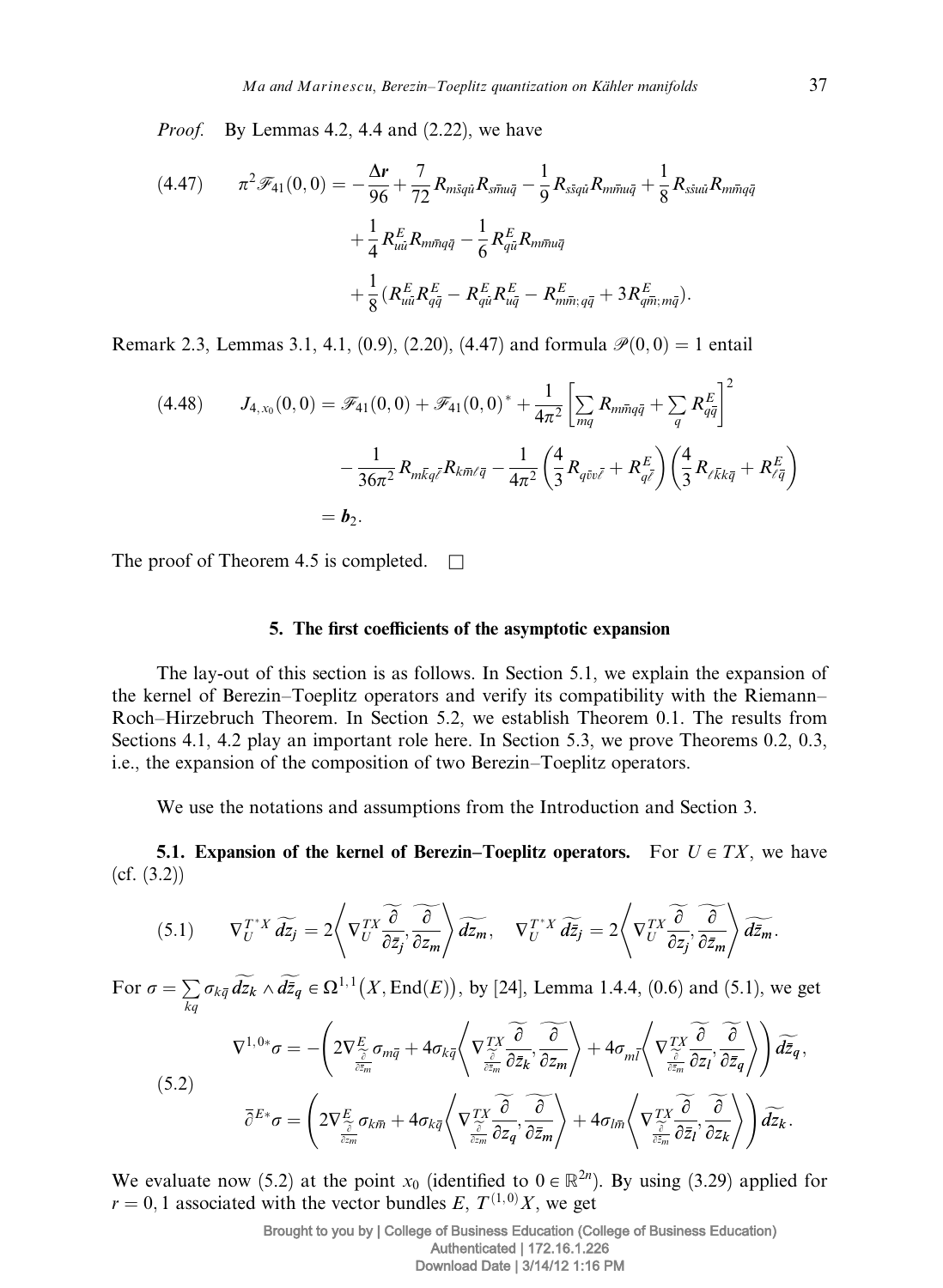38 Ma and Marinescu, Berezin–Toeplitz quantization on Kähler manifolds

(5.3)  
\n
$$
(\nabla^{1,0*}\sigma)_{x_0} = -2 \frac{\partial \sigma_{m\bar{q}}}{\partial \bar{z}_m} (0) d\bar{z}_q, \quad (\bar{\partial}^{E*}\sigma)_{x_0} = 2 \frac{\partial \sigma_{k\bar{m}}}{\partial z_m} (0) dz_k,
$$
\n
$$
(\bar{\partial}^{E*}\nabla^{1,0*}\sigma)_{x_0} = 4 \frac{\partial \sigma_{k\bar{m}}}{\partial z_m \partial \bar{z}_k} (0) + 2[R_{m\bar{k}}^E, \sigma_{k\bar{m}}(0)].
$$

Note that by  $(0.9)$ ,  $(3.6)$  and  $(5.3)$ , we have at  $x_0$ ,

(5.4) 
$$
\omega = \frac{\sqrt{-1}}{2} dz_q \wedge d\overline{z}_q, \quad \text{Tr}[R^{T^{(1,0)}X}] = \text{Ric}_{k\overline{q}} dz_k \wedge d\overline{z}_q = -\sqrt{-1} \text{Ric}_{\omega},
$$

$$
R^E = R^E_{k\overline{q}} dz_k \wedge d\overline{z}_q, \quad \nabla^{1,0*} R^E = -2R^E_{m\overline{q};\overline{m}} d\overline{z}_q, \quad \overline{\partial}^{E*} R^E = 2R^E_{k\overline{q};q} dz_k.
$$

For  $f \in \mathscr{C}^{\infty}(X, \text{End}(E))$ , recall that  $T_{f, p}(x, x')$  is the smooth kernel of the Berezin– Toeplitz operator  $T_{f, p}$  defined according to (0.4). Then by (3.29), at  $x_0$ ,

$$
(5.5) \qquad \frac{\partial^2 f_{x_0}}{\partial z_q \partial \bar{z}_\ell}(0) = (\nabla^E_{\frac{\partial}{\partial z_q}} \nabla^E_{\frac{\partial}{\partial \bar{z}_\ell}} f)(x_0) - \frac{1}{2} [R^E_{q\bar{\ell}}, f(x_0)], \quad \Delta^E f = -4 \frac{\partial^2 f_{x_0}}{\partial z_q \partial \bar{z}_q}(0).
$$

In view of Lemma 3.1,  $(0.7)$  and  $(5.5)$ , we introduce the following coefficients:

(5.6) 
$$
\boldsymbol{b}_{\mathbb{C}f} := R_{m\bar{m}q\bar{q}} \frac{\partial^2 f_{x_0}}{\partial z_k \partial \bar{z}_k} (0) - R_{\ell \bar{k}k\bar{q}} \frac{\partial^2 f_{x_0}}{\partial z_q \partial \bar{z}_\ell} (0)
$$

$$
= -\frac{\boldsymbol{r}}{32} \Delta^E f - \frac{\sqrt{-1}}{8} \left\langle \text{Ric}_{\omega}, \nabla^{1,0} \bar{\partial}^E f - \frac{1}{2} [R^E, f] \right\rangle_{\omega}
$$

and

$$
\mathbf{b}_{Ef1} := \frac{\partial f_{x_0}}{\partial z_u}(0) \left( \frac{1}{6} R_{k\bar{k};\bar{u}}^E - \frac{5}{12} R_{q\bar{u};\bar{q}}^E \right) + \frac{1}{4} R_{mi;\bar{m}}^E \frac{\partial f_{x_0}}{\partial z_u}(0) \n+ \left( \frac{1}{6} R_{k\bar{k};u}^E - \frac{5}{12} R_{u\bar{q};q}^E \right) \frac{\partial f_{x_0}}{\partial \bar{z}_u}(0) + \frac{1}{4} \frac{\partial f_{x_0}}{\partial \bar{z}_u}(0) R_{u\bar{m};m}^E \n= \frac{1}{48} \langle \nabla^{1,0} f, 2\sqrt{-1} \bar{\partial}^E R_K^E + 5\nabla^{1,0*} R^E \rangle_{\omega} - \frac{1}{16} \langle \nabla^{1,0*} R^E, \nabla^{1,0} f \rangle_{\omega} \n+ \frac{1}{16} \langle \bar{\partial}^E f, \bar{\partial}^{E*} R^E \rangle_{\omega} + \frac{1}{48} \langle 2\sqrt{-1} \nabla^{1,0} R_K^E - 5 \bar{\partial}^{E*} R^E, \bar{\partial}^E f \rangle_{\omega}, \n(5.7)
$$
\n
$$
\mathbf{b}_{Ef2} := \frac{1}{2} \frac{\partial^2 f_{x_0}}{\partial z_k \partial \bar{z}_k}(0) R_{q\bar{q}}^E - \frac{1}{2} \frac{\partial^2 f_{x_0}}{\partial z_q \partial \bar{z}_\ell}(0) R_{\bar{c}\bar{q}}^E \n+ \frac{1}{2} R_{q\bar{q}}^E \frac{\partial^2 f_{x_0}}{\partial z_k \partial \bar{z}_\ell}(0) - \frac{1}{2} R_{\bar{c}\bar{q}}^E \frac{\partial^2 f_{x_0}}{\partial z_q \partial \bar{z}_\ell}(0) \n= -\frac{\sqrt{-1}}{16} [R_K^E \Delta^E f + (\Delta^E f) R_K^E] + \frac{1}{8} \langle \nabla^{1,0} \bar{\partial}^E f - \frac{1}{2} [R^E, f], R^E \rangle_{\omega} \n+ \frac{1}{8} \langle R^E
$$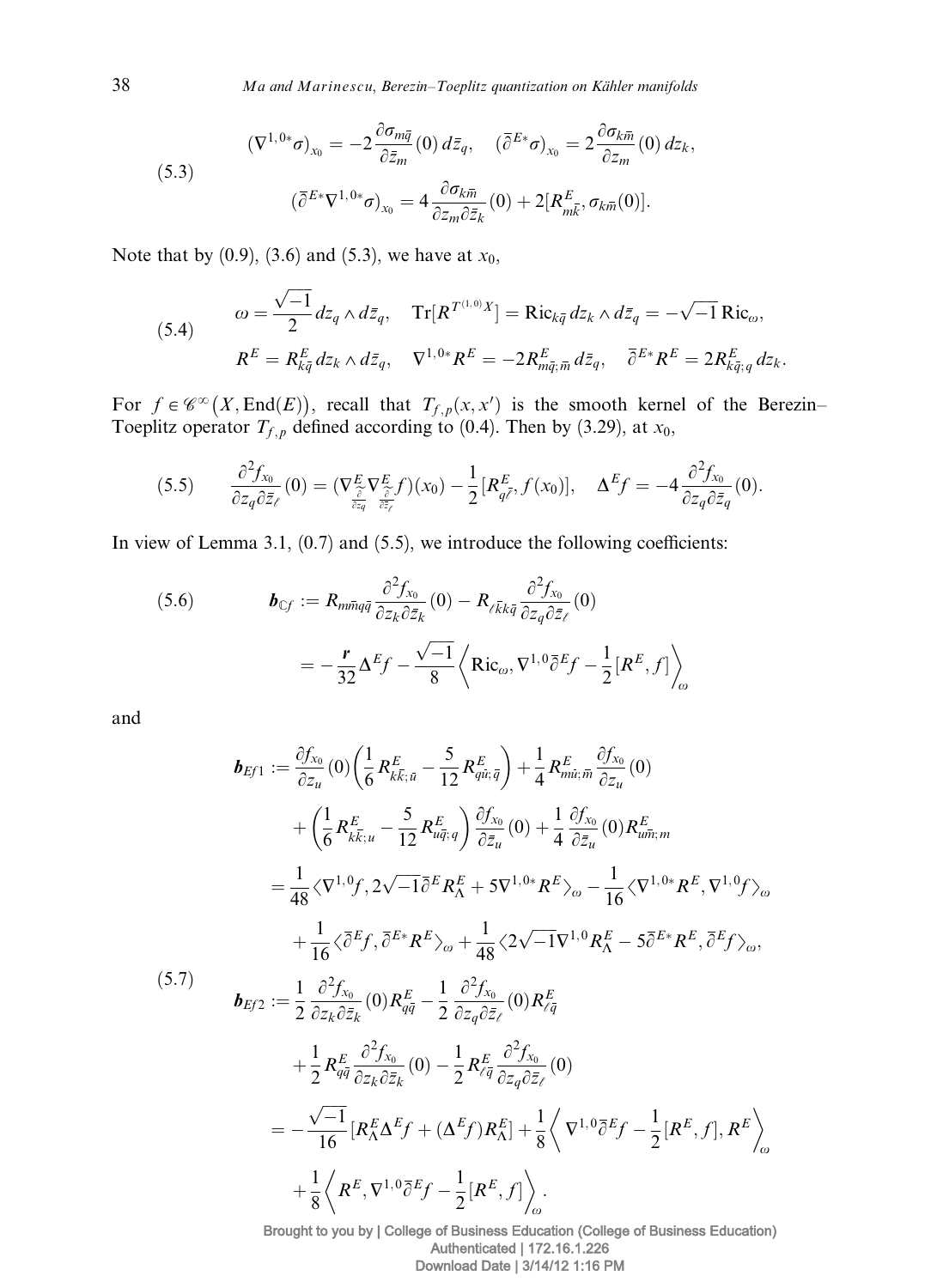The following result implies Theorem 0.1.

**Theorem 5.1.** Let  $f \in \mathscr{C}^{\infty}(X, \text{End}(E))$ . There exist smooth sections  $\mathbf{b}_{r,f}(x) \in \text{End}(E)_x$ such that  $(0.12)$  and  $(0.13)$  hold and

(5.8) 
$$
\pi^2 \mathbf{b}_{2,f} = \mathbf{b}_{2\mathbb{C}} f(x_0) + \frac{1}{2} \left( \mathbf{b}_{2E} + \frac{1}{16} (R_{\Lambda}^E)^2 \right) f(x_0) + \frac{1}{2} f(x_0) \left( \mathbf{b}_{2E} + \frac{1}{16} (R_{\Lambda}^E)^2 \right) - \frac{1}{16} R_{\Lambda}^E f(x_0) R_{\Lambda}^E + \frac{1}{32} (\Delta^E)^2 f + \mathbf{b}_{\mathbb{C}f} + \mathbf{b}_{\mathbb{E}f1} + \mathbf{b}_{\mathbb{E}f2}.
$$

Before giving the proof, we verify that Theorem 0.1 is compatible with the Riemann– Roch–Hirzebruch Theorem. Note that by  $(0.1)$ , the first Chern class  $c_1(L)$  of L is represented by  $\omega$ . By the Kodaira Vanishing Theorem and the Riemann–Roch–Hirzebruch Theorem, we have for  $p$  large enough:

(5.9) 
$$
\dim H^{0}(X, L^{p} \otimes E)
$$
  
\n
$$
= \int_{X}^{R} \text{Id}(T^{(1,0)}X) \text{ch}(E)e^{p\omega}
$$
  
\n
$$
= \text{rk}(E) \int_{X}^{\infty} \frac{\omega^{n}}{n!} p^{n} + \int_{X}^{R} \left(c_{1}(E) + \frac{\text{rk}(E)}{2} c_{1}(X)\right) \frac{\omega^{n-1} p^{n-1}}{(n-1)!}
$$
  
\n
$$
+ \int_{X}^{R} \left(\text{rk}(E)\left\{\text{Td}(T^{(1,0)}X)\right\}^{(4)} + \frac{1}{2} c_{1}(X)c_{1}(E) + \left\{\text{ch}(E)\right\}^{(4)}\right) \frac{\omega^{n-2} p^{n-2}}{(n-2)!}
$$
  
\n
$$
+ \mathcal{O}(p^{n-3}).
$$

As usual,  $ch(\cdot)$ ,  $c_1(\cdot)$ ,  $Td(\cdot)$  are the Chern character, the first Chern class and the Todd class of the corresponding complex vector bundles,  $\{\cdot\}^{(4)}$  is the degree 4-part of the corresponding differential forms. Note that

$$
\frac{x}{1 - e^{-x}} = 1 + \frac{x}{2} + \frac{x^2}{12} + \cdots,
$$

thus  ${\rm Td}(T^{(1,0)}X)^{(4)} = \frac{1}{12}$  $(c_1(X)^2 + c_2(X))$ . Let  $R^{T^{(1,0)}X}$  be the curvature of the Chern connection on  $T^{(1,0)}X$  which is the restriction of the Levi–Civita connection in our case. Then by (5.4), we have the following identities at the cohomology level:

$$
\{\text{ch}(E)\}^{(4)} = -\frac{1}{8\pi^2} \operatorname{Tr}[(R^E)^2], \quad c_1(X) = \frac{1}{2\pi} \operatorname{Ric}_{\omega},
$$
  

$$
\{\operatorname{Td}(T^{(1,0)}X)\}^{(4)} = \frac{1}{32\pi^2} (\operatorname{Ric}_{\omega})^2 + \frac{1}{96\pi^2} \operatorname{Tr}[(R^{T^{(1,0)}X})^2].
$$

By Lemma 3.1 and (5.4), we have

(5.11) 
$$
\frac{1}{32}\langle (\text{Ric}_{\omega})^2, \omega^2/2 \rangle = \frac{1}{2}(R_{\text{u\ddot{u}v\ddot{v}}}R_{k\bar{k}q\bar{q}} - R_{\text{u\ddot{u}q\ddot{v}}}R_{k\bar{k}v\bar{q}}),
$$

$$
\frac{1}{96}\langle \text{Tr}[(R^{T^{(1,0)}X})^2], \omega^2/2 \rangle = \frac{1}{6}(R_{\text{kuq}\ddot{v}}R_{\text{u\ddot{k}v\bar{q}}} - R_{\text{u\ddot{u}q\ddot{v}}}R_{k\bar{k}v\bar{q}}),
$$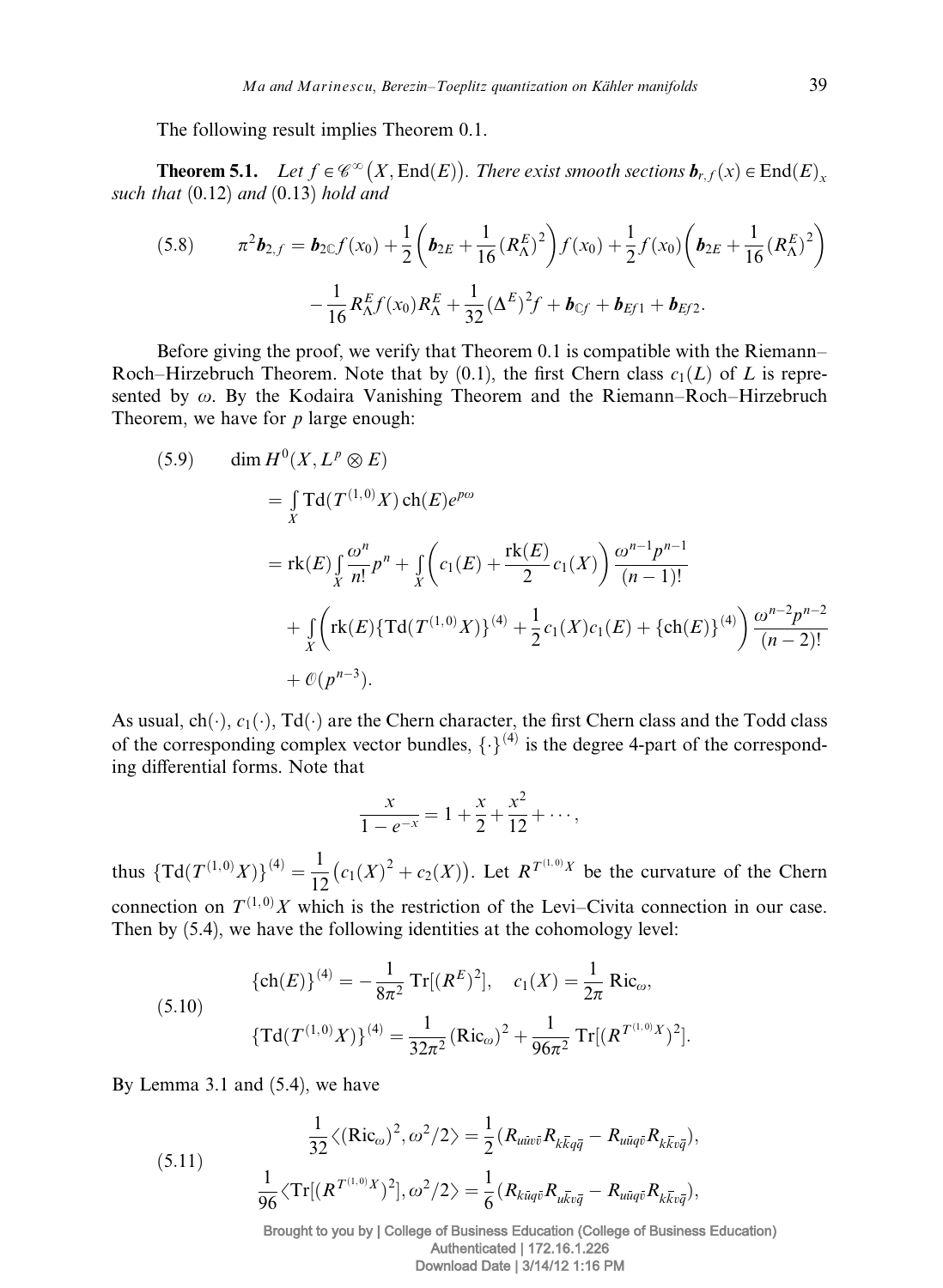(5.11) 
$$
\langle \{\text{ch}(E)\}^{(4)}, \omega^2/2 \rangle = \frac{1}{2\pi^2} \operatorname{Tr}[R_{k\overline{k}}^E R_{q\overline{q}}^E - R_{k\overline{q}}^E R_{q\overline{k}}^E],
$$

$$
\langle \frac{1}{2} c_1(X) c_1(E), \omega^2/2 \rangle = \frac{1}{2\pi^2} \operatorname{Tr}(R_{k\overline{k}}^E \operatorname{Ric}_{q\overline{q}} - \operatorname{Ric}_{q\overline{k}} R_{k\overline{q}}^E).
$$

We set now  $f = 1$  in Theorem 0.1, take the pointwise trace of the expansion (0.12) relative to E and then integrate the result over X with respect to the volume form  $\omega^n/n!$ . Taking into account (0.9) and (5.10), (5.11), we recover the expansion up to  $\mathcal{O}(p^{n-3})$  given in (5.9) for the Hilbert polynomial. Thus the value of  $b_2$  obtained in Theorem 0.1 is compatible with the Riemann–Roch–Hirzebruch Theorem.

**5.2. Proof of Theorem 5.1.** The first part of Theorem 5.1 follows from Lemma 2.2. Moreover, by (2.10), we have for any  $r \in \mathbb{N}$ ,

(5.12) 
$$
\boldsymbol{b}_{r,f}(x_0) = Q_{2r,x_0}(f)(0,0).
$$

Thus by (2.12), the formula  $\mathbf{b}_{0,f} = f$ , and by (2.11) and (2.21), we get

$$
(5.13) \tQ_{2,x_0}(f) = \mathscr{K}[1, f(x_0)J_{2,x_0}] + \mathscr{K}[J_{2,x_0}, f(x_0)] + \sum_{|\alpha|=2} \mathscr{K}\left[1, \frac{\partial^{\alpha} f_{x_0}}{\partial Z^{\alpha}}(0) \frac{Z^{\alpha}}{\alpha!}\right].
$$

Further, (1.8), (2.13) and (2.19), entail

(5.14) 
$$
\mathscr{K}[1, f(x_0)J_{2,x_0}]\mathscr{P} = -f(x_0)\mathscr{P}\mathcal{O}_2\mathscr{L}^{-1}\mathscr{P}^{\perp}, \mathscr{K}[J_{2,x_0}, f(x_0)]\mathscr{P} = -(\mathscr{L}^{-1}\mathscr{P}^{\perp}\mathcal{O}_2\mathscr{P})f(x_0).
$$

From (1.8) and (4.13), we deduce

$$
(5.15) \qquad \sum_{|\alpha|=2} \mathscr{K}\left[1, \frac{\partial^{\alpha} f_{x_0}}{\partial Z^{\alpha}}(0) \frac{Z^{\alpha}}{\alpha!}\right] \mathscr{P}(Z,0) = \left(\sum_{|\alpha|=2} \frac{\partial^{\alpha} f_{x_0}}{\partial z^{\alpha}}(0) \frac{z^{\alpha}}{\alpha!} + \frac{1}{\pi} \frac{\partial^2 f_{x_0}}{\partial z_i \partial \bar{z}_i}(0)\right) \mathscr{P}(Z,0).
$$

Lemma 3.1, (4.8), (4.9), (5.5) and (5.12)–(5.15) yield the formula for  $b_{1,f}$  from (0.12).

It remains to compute  $\mathbf{b}_{2,f}$  for a self-adjoint section  $f \in \mathscr{C}^{\infty}(X,\text{End}(E))$  in order to complete the proof of Theorem 5.1. Set

(5.16) 
$$
\mathscr{K}_{2f} = \sum_{|\alpha|=2} \mathscr{K} \left[ 1, \frac{\partial^{\alpha} f_{x_0}}{\partial Z^{\alpha}}(0) \frac{Z^{\alpha}}{\alpha!} J_{2,x_0} \right].
$$

By (2.11) and (2.21), we get

$$
(5.17) \qquad Q_{4,x_0}(f) = \mathcal{K}[1, f(x_0)J_{4,x_0}] + \mathcal{K}[J_{2,x_0}, f(x_0)J_{2,x_0}] + \mathcal{K}[J_{4,x_0}, f(x_0)]
$$

$$
+ \sum_{|\alpha|=2} \mathcal{K}\left[J_{2,x_0}, \frac{\partial^{\alpha} f_{x_0}}{\partial Z^{\alpha}}(0) \frac{Z^{\alpha}}{\alpha!}\right] + \mathcal{K}_{2f} + \mathcal{K}\left[1, \frac{\partial f_{x_0}}{\partial Z_i}(0)Z_iJ_{3,x_0}\right]
$$

$$
+ \mathcal{K}\left[J_{3,x_0}, \frac{\partial f_{x_0}}{\partial Z_i}(0)Z_i\right] + \sum_{|\alpha|=4} \mathcal{K}\left[1, \frac{\partial^{\alpha} f_{x_0}}{\partial Z^{\alpha}}(0) \frac{Z^{\alpha}}{\alpha!}\right].
$$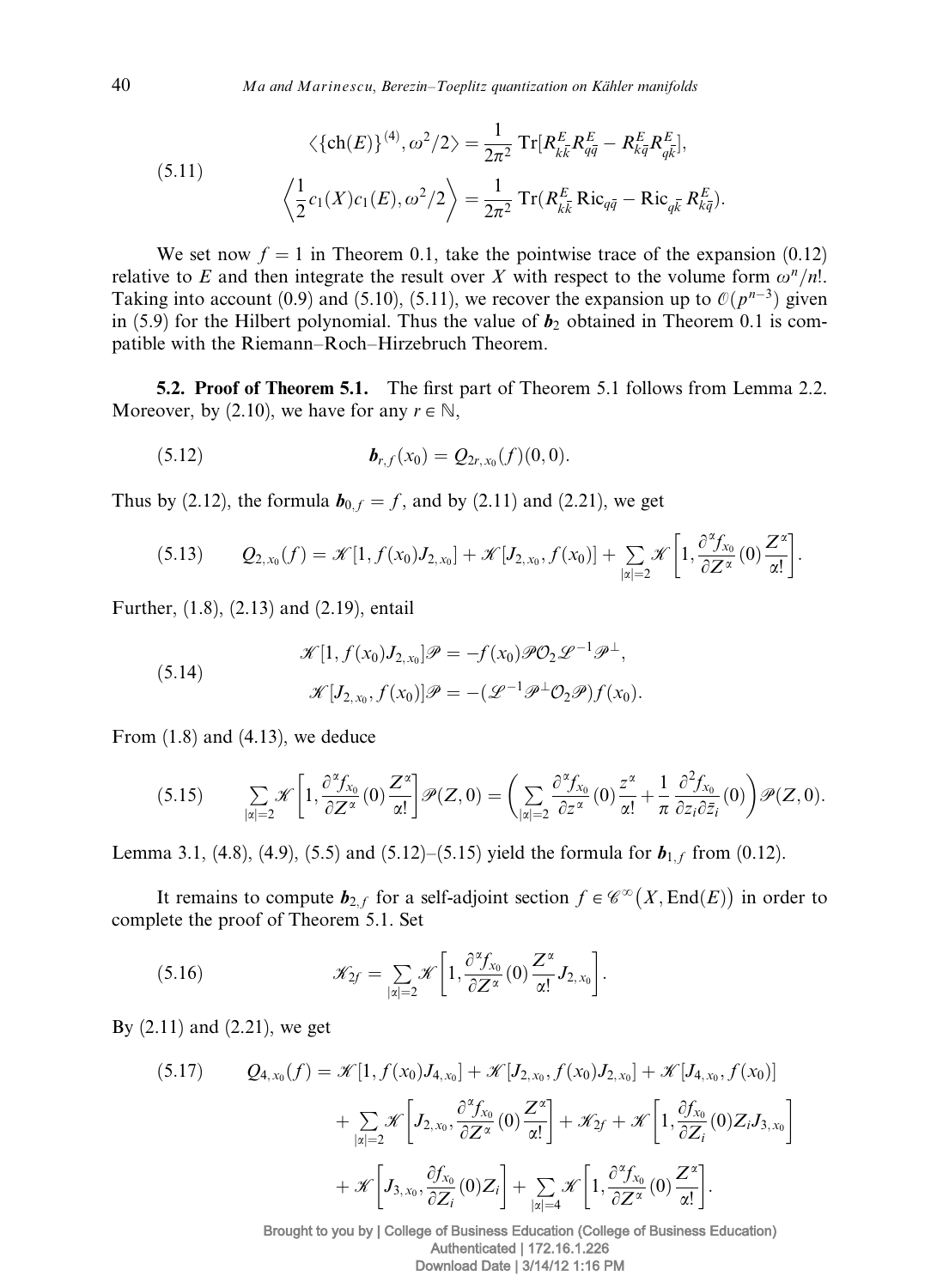Since  $\mathscr{L}_0$  and  $\mathcal{O}_r$  are formally self-adjoint, (2.17) and (2.18) show that  $(\mathscr{F}_{r,x_0})^* = \mathscr{F}_{r,x_0}$ . Hence, in the right-hand side of (5.17), the first, fourth and sixth terms are adjoints of the third, fifth and seventh terms, respectively. When we take  $f = 1$  in (5.17), we get

(5.18) 
$$
J_{4,x_0} = \mathscr{K}[1, J_{4,x_0}] + \mathscr{K}[J_{2,x_0}, J_{2,x_0}] + \mathscr{K}[J_{4,x_0}, 1],
$$

which is also a direct consequence of  $(2.19)$ ,  $(2.20)$  and  $(4.1a)$ , as by  $(1.8)$ ,

$$
\mathcal{K}[1, J_{4,x_0}]\mathscr{P} = \mathscr{P}\mathcal{O}_2 \mathscr{L}^{-1} \mathscr{P}^{\perp} \mathcal{O}_2 \mathscr{L}^{-1} \mathscr{P}^{\perp} - \mathscr{P}\mathcal{O}_4 \mathscr{L}^{-1} \mathscr{P}^{\perp} - \mathscr{P}\mathcal{O}_2 \mathscr{L}^{-2} \mathcal{O}_2 \mathscr{P},
$$
  
(5.19) 
$$
\mathcal{K}[J_{4,x_0}, 1] \mathscr{P} = \mathscr{L}^{-1} \mathscr{P}^{\perp} \mathcal{O}_2 \mathscr{L}^{-1} \mathscr{P}^{\perp} \mathcal{O}_2 \mathscr{P} - \mathscr{L}^{-1} \mathscr{P}^{\perp} \mathcal{O}_4 \mathscr{P} - \mathscr{P}\mathcal{O}_2 \mathscr{L}^{-2} \mathcal{O}_2 \mathscr{P},
$$
  

$$
\mathcal{K}[J_{2,x_0}, J_{2,x_0}] \mathscr{P} = \mathscr{L}^{-1} \mathscr{P}^{\perp} \mathcal{O}_2 \mathscr{P} \mathcal{O}_2 \mathscr{L}^{-1} \mathscr{P}^{\perp} + \mathscr{P}\mathcal{O}_2 \mathscr{L}^{-2} \mathcal{O}_2 \mathscr{P}.
$$

Set

$$
K_{41} := -\frac{\Delta r}{96} + \frac{5}{72} R_{m\bar{u}q\bar{v}} R_{u\bar{m}v\bar{q}} - \frac{5}{9} R_{u\bar{u}q\bar{v}} R_{m\bar{m}v\bar{q}} + \frac{1}{8} R_{u\bar{u}v\bar{v}} R_{m\bar{m}q\bar{q}},
$$
  
\n
$$
K_{42} := \frac{1}{4} R_{v\bar{v}}^E R_{m\bar{m}q\bar{q}} - \frac{5}{6} R_{q\bar{v}}^E R_{m\bar{m}v\bar{q}} + 3 R_{q\bar{v};m\bar{q}}^E \quad (5.20)
$$
  
\n
$$
+ \frac{1}{8} (R_{v\bar{v}}^E R_{q\bar{q}}^E - 3 R_{q\bar{v}}^E R_{v\bar{q}}^E - R_{m\bar{m};q\bar{q}}^E + 3 R_{q\bar{m};m\bar{q}}^E),
$$
  
\n
$$
K_{2f} := \frac{1}{4} (R_{m\bar{m}q\bar{q}} + R_{q\bar{q}}^E) f(x_0) (R_{u\bar{u}v\bar{v}} + R_{v\bar{v}}^E) + \frac{1}{36} R_{m\bar{k}q\bar{c}} R_{k\bar{m}\ell\bar{q}} f(x_0)
$$
  
\n
$$
+ \frac{1}{4} (\frac{4}{3} R_{q\bar{s}s\bar{\ell}} + R_{q\bar{\ell}}^E) f(x_0) (\frac{4}{3} R_{\ell\bar{k}k\bar{q}} + R_{\ell\bar{q}}^E).
$$

By (2.22), (4.1c), (4.47) and (5.19), we have

(5.21) 
$$
\mathscr{K}[J_{4,x_0},1](0,0)=\frac{1}{\pi^2}(K_{41}+K_{42}).
$$

By (1.8) and (2.19), we see as in (5.19) that

(5.22) 
$$
\mathcal{K}[J_{2,x_0}, f(x_0)J_{2,x_0}]\mathcal{P} = \mathcal{L}^{-1}\mathcal{P}^{\perp}\mathcal{O}_2f(x_0)\mathcal{P}\mathcal{O}_2\mathcal{L}^{-1}\mathcal{P}^{\perp} + \mathcal{P}\mathcal{O}_2\mathcal{L}^{-1}f(x_0)\mathcal{L}^{-1}\mathcal{O}_2\mathcal{P}.
$$

Thus by  $(4.8)$ ,  $(4.9)$  and  $(5.22)$ , as in Lemma 4.1, we get

(5.23) 
$$
\mathscr{K}[J_{2,x_0}, f(x_0)J_{2,x_0}](0,0) = \frac{1}{\pi^2}K_{2f}.
$$

We next compute the fifth term in (5.17). From (2.19) and (5.16), we get

$$
(5.24) \t\t \mathscr{K}_{2f}=\mathscr{P}_{\sum_{|\alpha|=2}}\frac{\partial^{\alpha} f_{x_0}}{\partial Z^{\alpha}}(0)\frac{Z^{\alpha}}{\alpha!}(-\mathscr{L}^{-1}\mathcal{O}_2\mathscr{P}-\mathscr{P}\mathcal{O}_2\mathscr{L}^{-1}\mathscr{P}^{\perp}).
$$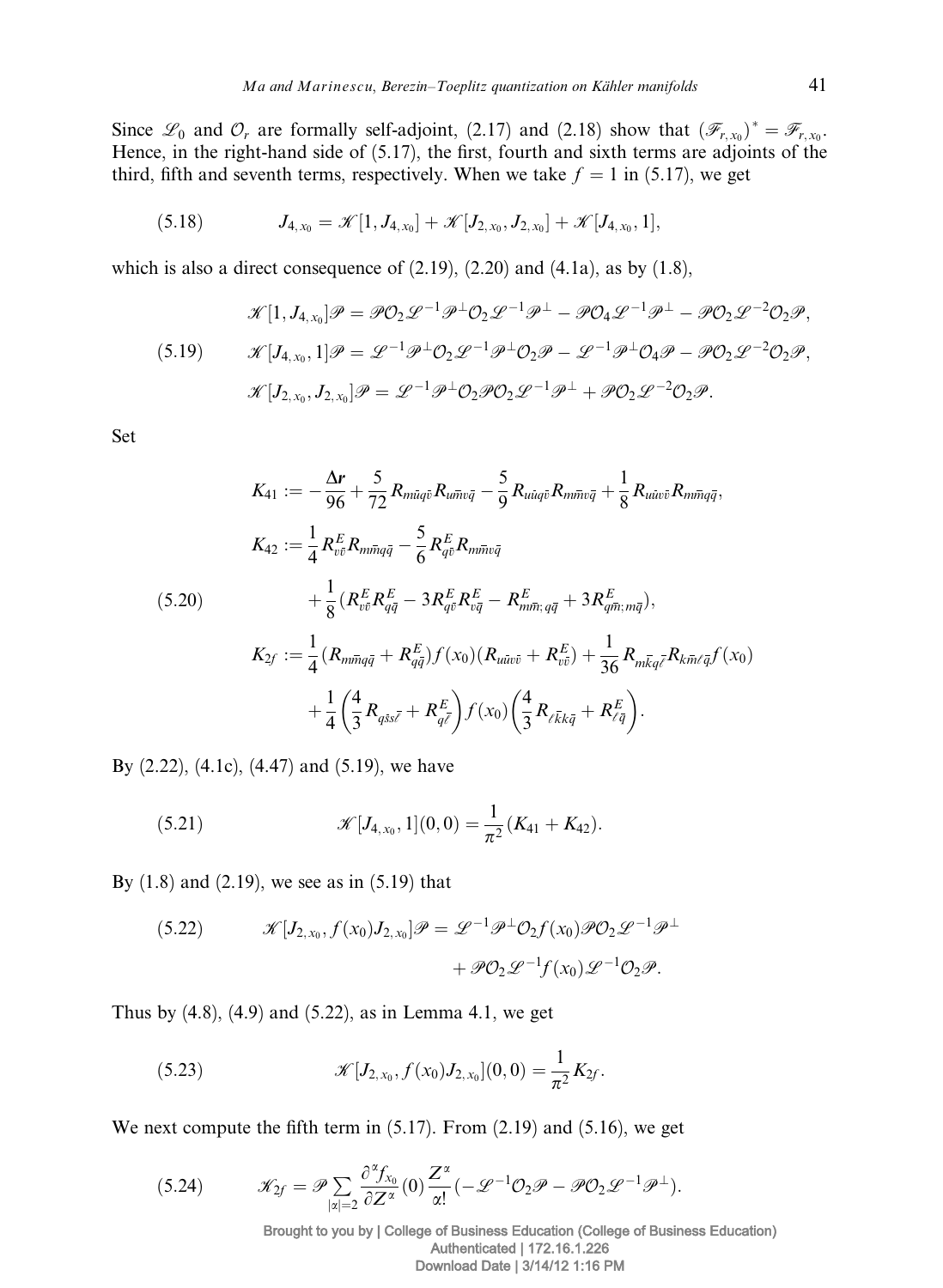For a degree 2 polynomial  $F(Z)$  we have by Remark 4.3, (1.6), (1.7), (4.2) and (4.8)

$$
(5.25) \qquad -(\mathscr{P}F\mathscr{L}^{-1}\mathcal{O}_2\mathscr{P})(0,0)
$$
\n
$$
= -\left(\mathscr{P}\frac{\partial^2 F}{\partial z_u \partial \bar{z}_v} z_u \bar{z}_v \left\{\frac{b_m b_q}{48\pi} R_{k\bar{m}l\bar{q}} z_k z_l + \frac{b_q}{4\pi} \left(\frac{4}{3} R_{l\bar{k}k\bar{q}} + R_{l\bar{q}}^E\right) z_l \right\} \mathscr{P}\right) (0,0)
$$
\n
$$
= -\left(\mathscr{P}\frac{\partial^2 F}{\partial z_q \partial \bar{z}_v} \frac{\bar{z}_v}{2\pi} \left(\frac{4}{3} R_{l\bar{k}k\bar{q}} + R_{l\bar{q}}^E\right) z_l \mathscr{P}\right) (0,0)
$$
\n
$$
= -\frac{1}{2\pi^2} \frac{\partial^2 F}{\partial z_q \partial \bar{z}_l} \left(\frac{4}{3} R_{l\bar{k}k\bar{q}} + R_{l\bar{q}}^E\right),
$$

where we have used  $(1.6)$ ,  $(1.7)$  and  $(4.13)$  in the last two equalities.

By (4.9), (4.13), (5.24) and (5.25), we get

$$
(5.26) \t \mathscr{K}_{2f}(0,0) = \frac{1}{2\pi^2} \frac{\partial^2 f_{x_0}}{\partial z_k \partial \bar{z}_k} (0) (R_{m\bar{m}q\bar{q}} + R_{q\bar{q}}^E) - \frac{1}{2\pi^2} \frac{\partial^2 f_{x_0}}{\partial z_q \partial \bar{z}_l} (0) \left(\frac{4}{3} R_{l\bar{k}k\bar{q}} + R_{l\bar{q}}^E\right).
$$

By Lemma 3.1, (5.6), (5.7) and (5.26), we get

$$
(5.27) \t\t \mathscr{K}_{2f}(0,0) + \mathscr{K}_{2f}(0,0)^{*} = \frac{1}{\pi^{2}} \left( \boldsymbol{b}_{\mathbb{C}f} + \boldsymbol{b}_{\mathbb{E}f2} \right) - \frac{1}{3\pi^{2}} R_{l\bar{k}k\bar{q}} \frac{\partial^{2} f_{x_{0}}}{\partial z_{q} \partial \bar{z}_{l}}(0).
$$

We compute now the last term in  $(5.17)$ . By Remark 4.3,  $(1.8)$  and  $(4.13)$ , we have

(5.28) 
$$
\sum_{|\alpha|=4} \mathcal{K}\left[1, \frac{\partial^{\alpha} f_{x_0}}{\partial Z^{\alpha}}(0) \frac{Z^{\alpha}}{\alpha!}\right](0,0) = \frac{1}{2\pi^2} \frac{\partial^4 f_{x_0}}{\partial z_i \partial z_q \partial \bar{z}_i \partial \bar{z}_q}(0).
$$

We next turn to the computation of the sixth term in (5.17). Set

$$
(5.29) \qquad K_{3f} := \left(\frac{1}{6}R_{k\overline{k}m\overline{m};\bar{u}} - \frac{1}{3}R_{k\overline{k}m\overline{u};\bar{m}}\right)\frac{\partial f_{x_0}}{\partial z_u}(0) + \left(\frac{1}{6}R_{k\overline{k}m\overline{m};u} - \frac{1}{3}R_{k\overline{k}u\overline{m};m}\right)\frac{\partial f_{x_0}}{\partial \overline{z}_u}(0) + \frac{\partial f_{x_0}}{\partial z_u}(0)\left(\frac{1}{6}R_{k\overline{k};\bar{u}} - \frac{1}{2}R_{q\overline{u};\bar{q}}\right) + \frac{1}{3}R_{m\overline{u};\bar{m}}^E\frac{\partial f_{x_0}}{\partial z_u}(0) + \left(\frac{1}{6}R_{k\overline{k};u}^E - \frac{1}{2}R_{u\overline{q};q}^E\right)\frac{\partial f_{x_0}}{\partial \overline{z}_u}(0) + \frac{1}{3}\frac{\partial f_{x_0}}{\partial \overline{z}_u}(0)R_{u\overline{m};m}^E.
$$

**Lemma 5.2.** The following identity holds with  $K_{3f}$  defined in (5.29):

$$
(5.30) \t\t \mathscr{K}\left[J_{3,x_0},\frac{\partial f_{x_0}}{\partial Z_u}(0)Z_u\right](0,0)+\mathscr{K}\left[1,\frac{\partial f_{x_0}}{\partial Z_u}(0)Z_uJ_{3,x_0}\right](0,0)=\frac{1}{\pi^2}K_{3f}.
$$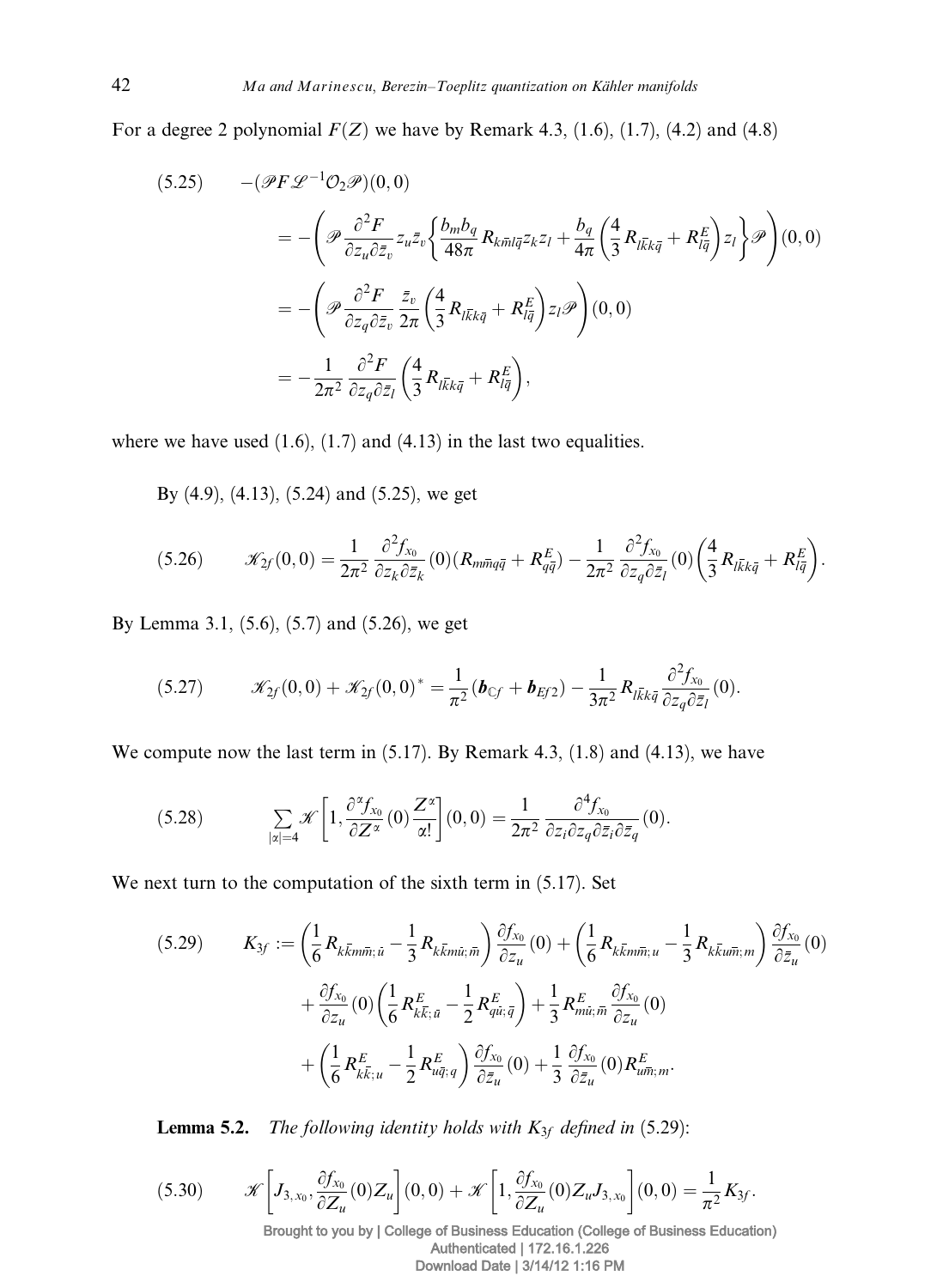Proof of Lemma 5.2. Set

(5.31a) 
$$
B_{1}(b, Z) := \left\{ \frac{1}{6} R_{k\bar{s}\ell\bar{q}; \bar{m}} z_{k} z_{\ell} b_{s} b_{q} + \frac{2\pi}{3} R_{q\bar{s}k\bar{q}; \bar{m}} \bar{z}_{s} z_{k} - \frac{2\pi}{15} R_{k\bar{q}\ell\bar{s}; \bar{m}} z_{\ell} \bar{z}_{q} + \frac{1}{3} R_{\ell\bar{\ell}k\bar{s}; \bar{m}} - \frac{1}{3} R_{k\bar{s}q\bar{m}; \bar{q}} - \frac{2}{3} R_{k\bar{s}; \bar{m}}^{E} \right\} z_{k} b_{s} - \frac{2\pi}{15} R_{k\bar{s}q\bar{m}; \bar{q}} z_{k} z_{s} - \frac{2}{3} R_{\ell\bar{\ell}q\bar{m}; \bar{q}} - \frac{2}{3} R_{\ell\bar{\ell}q\bar{q}; \bar{m}} + \frac{2}{3} R_{q\bar{m}; \bar{q}}^{E} - 2 R_{q\bar{q}; \bar{m}}^{E} \right\} \bar{z}_{m},
$$
\n(5.31b) 
$$
B_{1}(Z) := \frac{2\pi^{2}}{5} R_{k\bar{s}\ell\bar{q}; \bar{m}} z_{k} z_{\ell} \bar{z}_{s} \bar{z}_{q} \bar{z}_{m} + \frac{8\pi}{15} R_{k\bar{s}q\bar{m}; \bar{q}} z_{k} z_{s} \bar{z}_{s} \bar{z}_{m} + \frac{4\pi}{3} R_{k\bar{s}; \bar{m}} z_{k} z_{s} \bar{z}_{s} \bar{z}_{m} - \frac{2}{3} [R_{\ell\bar{\ell}q\bar{m}; \bar{q}} + R_{\ell\bar{\ell}q\bar{q}; \bar{m}} - R_{q\bar{m}; \bar{q}}^{E} + 3 R_{q\bar{q}; \bar{m}}^{E}] \bar{z}_{m}.
$$

Then by Lemma 3.1, (4.2), we have

(5.32) 
$$
B_1(b, Z)\mathscr{P}(Z, 0)
$$

$$
= \left\{ \frac{4\pi^2}{6} R_{k\bar{s}\ell\bar{q};\bar{m}} z_{k} z_{\ell} \bar{z}_{s} \bar{z}_{q} + \frac{2\pi}{3} R_{q\bar{s}k\bar{q};\bar{m}} \bar{z}_{s} z_{k} - \left[ \frac{2\pi}{15} R_{k\bar{q}\ell\bar{s};\bar{m}} z_{\ell} \bar{z}_{q} + \frac{1}{3} R_{\ell\bar{\ell}k\bar{s};\bar{m}} - \frac{1}{3} R_{k\bar{s}q\bar{m};\bar{q}} - \frac{2}{3} R_{k\bar{s};\bar{m}} \right] z_{k} \cdot 2\pi \bar{z}_{s}
$$

$$
- \frac{2\pi}{15} R_{k\bar{s}q\bar{m};\bar{q}} z_{k} \bar{z}_{s} - \frac{2}{3} R_{\ell\bar{\ell}q\bar{m};\bar{q}} - \frac{2}{3} R_{\ell\bar{\ell}q\bar{q};\bar{m}}
$$

$$
+ \frac{2}{3} R_{q\bar{m};\bar{q}}^E - 2 R_{q\bar{q};\bar{m}}^E \right\} \bar{z}_{m} \mathscr{P}(Z, 0)
$$

$$
= B_1(Z) \mathscr{P}(Z, 0).
$$

Observe that the commutation relations (1.7) imply that

$$
R_{k\bar{s}\ell\bar{q};\bar{m}}z_{k}z_{\ell}b_{s}b_{q}b_{m}=b_{s}b_{q}b_{m}R_{k\bar{s}\ell\bar{q};\bar{m}}z_{k}z_{\ell}+b_{s}b_{m}(8R_{q\bar{s}k\bar{q};\bar{m}}+4R_{k\bar{s}q\bar{m};\bar{q}})z_{k}+b_{m}(8R_{q\bar{s}s\bar{q};\bar{m}}+16R_{s\bar{s}q\bar{m};\bar{q}}).
$$

By (1.7), (4.2) and (5.31b), we have

(5.33) 
$$
\mathcal{B}_{1}(Z)\mathcal{P}(Z,0) = \frac{1}{\pi} \left\{ \left( \frac{1}{20} R_{k\bar{s}l\bar{q};\bar{m}^{Z}k^{Z}\ell} b_{q} + \frac{2}{15} R_{k\bar{s}q\bar{m};\bar{q}^{Z}k} + \frac{1}{3} R_{k\bar{s};\bar{m}^{Z}k}^{E} \right) b_{s} b_{m} - \frac{1}{3} [R_{\ell\bar{\ell}q\bar{q};\bar{m}} + R_{\ell\bar{\ell}q\bar{q};\bar{m}} - R_{q\bar{m};\bar{q}}^{E} + 3 R_{q\bar{q};\bar{m}}^{E}] b_{m} \right\} \mathcal{P}(Z,0)
$$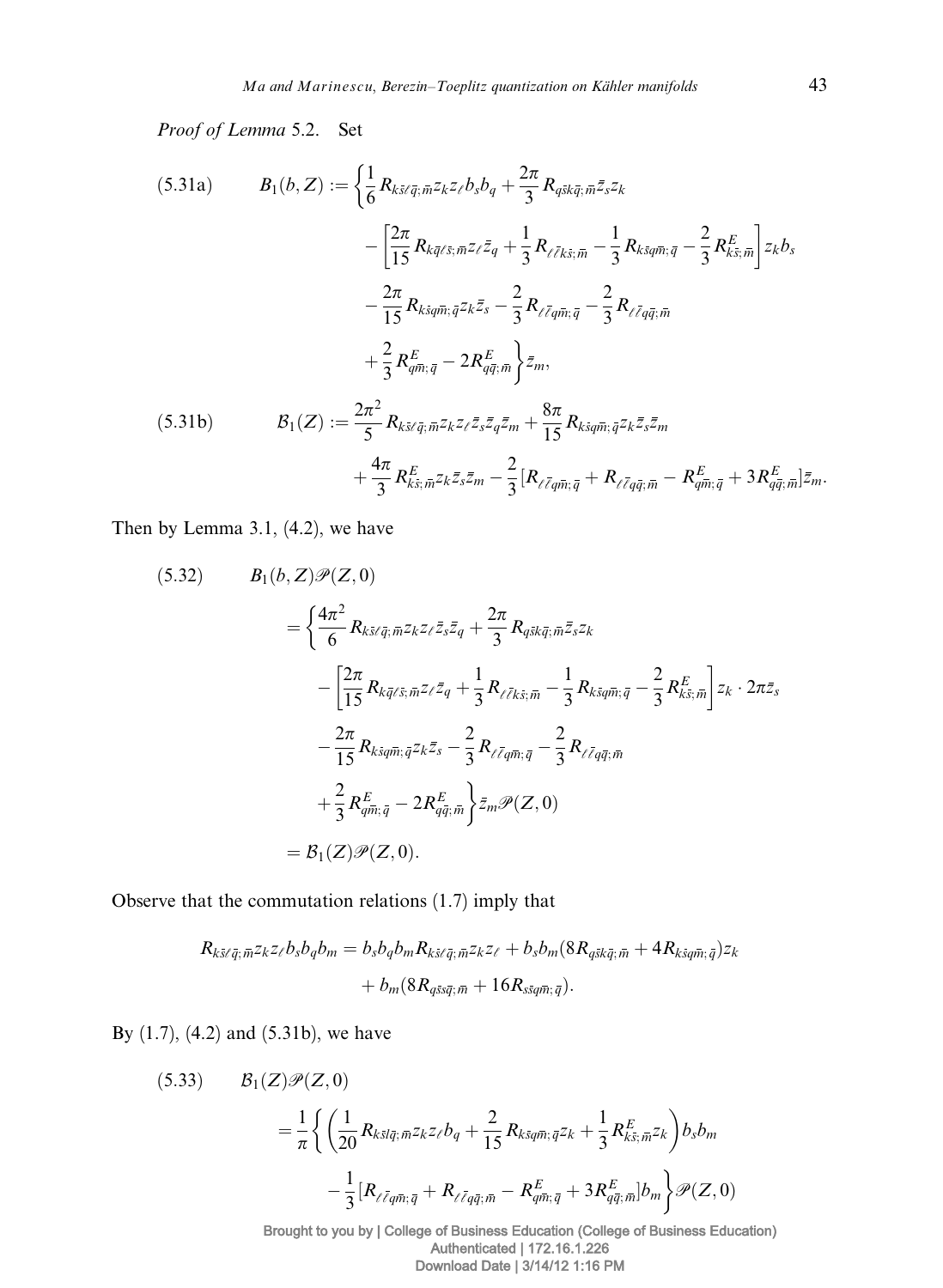$$
= \frac{1}{\pi} \left\{ \frac{b_s b_q b_m}{20} R_{k\bar{s}\ell\bar{q};\bar{m}^Z k^Z \ell} + b_s b_m \left( \frac{2}{5} R_{q\bar{s}k\bar{q};\bar{m}} + \frac{1}{3} R_{k\bar{s}q\bar{m};\bar{q}} + \frac{1}{3} R_{k\bar{s};\bar{m}}^E \right) z_k + b_m \left( \frac{1}{15} R_{s\bar{s}q\bar{q};\bar{m}} + R_{s\bar{s}q\bar{m};\bar{q}} - \frac{1}{3} R_{s\bar{s};\bar{m}}^E + R_{q\bar{m};\bar{q}}^E \right) \right\} \mathscr{P}(Z,0).
$$

Note that by Theorem 1.1 and (4.2), we have  $(\mathcal{P}^{\perp} z_u \mathcal{P})(Z, 0) = (\mathcal{P} \bar{z}_u \mathcal{P})(Z, 0) = 0$ . Taking into account that  $\mathcal{P}(0,0) = 1$  and relations (1.8), (2.13) and (2.19), we get

(5.34) 
$$
\mathcal{K}\left[J_{3,x_0}, \frac{\partial f_{x_0}}{\partial Z_u}(0)Z_u\right](0,0) = -\left(\mathcal{L}^{-1}\mathcal{P}^{\perp}\mathcal{O}_3\mathcal{P}\frac{\partial f_{x_0}}{\partial z_u}(0)z_u\mathcal{P}\right)(0,0) -\left(\mathcal{P}\mathcal{O}_3\mathcal{L}^{-1}\mathcal{P}^{\perp}\frac{\partial f_{x_0}}{\partial \bar{z}_u}(0)\bar{z}_u\mathcal{P}\right)(0,0).
$$

By Remark 2.3,  $(\mathscr{P}O_3\mathscr{L}^{-1}\bar{z}_u\mathscr{P})(0,0)$  is the adjoint of  $(\mathscr{P}z_u\mathscr{L}^{-1}\mathscr{P}^{\perp}O_3\mathscr{P})(0,0)$ , thus we will compute only the latter. By Lemma 3.1,  $(1.7)$ ,  $(3.17a)$  and  $(4.3)$ , we get as in  $(4.4)$ ,

$$
(5.35) \quad \mathcal{O}_{3} = \frac{1}{6} R_{k\bar{s}\ell\bar{q}; Z} z_{k} z_{\ell} b_{s} b_{q} + \frac{2\pi}{3} R_{q\bar{s}k\bar{q}; Z} \bar{z}_{s} z_{k} + c_{s}(b, b^{+}, Z) b_{s}^{+} - \left( \frac{2\pi}{15} R_{\ell\bar{q}k\bar{s}; Z} z_{\ell} \bar{z}_{q} + \frac{1}{3} R_{\ell\bar{\ell}k\bar{s}; Z} + \frac{1}{3} (R_{\ell\bar{q}k\bar{s}; q} z_{\ell} - R_{q\bar{m}k\bar{s}; \bar{q}} \bar{z}_{m}) - \frac{2}{3} R_{k\bar{s}; Z}^{E} \right) z_{k} b_{s} + \frac{2\pi}{15} (R_{k\bar{s}\ell\bar{q}; q} z_{\ell} - R_{k\bar{s}q\bar{m}; \bar{q}} \bar{z}_{m}) z_{k} \bar{z}_{s} - \frac{2}{3} (R_{\ell\bar{\ell}k\bar{q}; q} z_{k} + R_{\ell\bar{\ell}q\bar{m}; \bar{q}} \bar{z}_{m}) - \frac{2}{3} R_{\ell\bar{\ell}q\bar{q}; Z} - \frac{2}{3} (R_{k\bar{q}; q}^{E} z_{k} - R_{q\bar{m}; \bar{q}}^{E} \bar{z}_{m}) - 2 R_{q\bar{q}; Z}^{E},
$$

and  $c_s(b, b^+, Z)$  are polynomials in  $b, b^+, Z$ , whose precise formula will not be used, and  $R_{k\bar{q}\ell\bar{s};Z}, R_{k\bar{s};Z}^E$  are defined by replacing  $\frac{\partial}{\partial z_s}$  by Z in (3.6).

From Lemma 3.1, (1.7), (5.31a) and (5.35) we deduce that the only term in  $\mathcal{O}_3$  not containing  $b^+$  and having total degree in b, z bigger than its degree in z, is  $B_1(b, Z)$ . Now, Theorem 1.1, Remark 4.3, (1.6), (1.7), (5.32), (5.33) and (5.35) imply

$$
(5.36) \qquad -(\mathscr{P}z_{u}\mathscr{L}^{-1}\mathscr{P}^{\perp}\mathcal{O}_{3}\mathscr{P})(0,0) = -(\mathscr{P}z_{u}\mathscr{L}^{-1}\mathscr{P}^{\perp}B_{1}(b,Z)\mathscr{P})(0,0)
$$

$$
= -\left(\mathscr{P}z_{u}\frac{b_{m}}{4\pi^{2}}\left(\frac{1}{15}R_{s\bar{s}q\bar{q};\bar{m}} + R_{s\bar{s}q\bar{m};\bar{q}} - \frac{1}{3}R_{s\bar{s};\bar{m}}^{E} + R_{q\bar{m};\bar{q}}^{E}\right)\mathscr{P}\right)(0,0)
$$

$$
= -\frac{1}{2\pi^{2}}\left(\frac{1}{15}R_{s\bar{s}q\bar{q};\bar{u}} + R_{s\bar{s}q\bar{u};\bar{q}} - \frac{1}{3}R_{s\bar{s};\bar{u}}^{E} + R_{q\bar{u};\bar{q}}^{E}\right).
$$

By Remark 4.3, (1.6), (1.7) and (5.35), we also have

(5.37) 
$$
-(\mathcal{L}^{-1}\mathcal{P}^{\perp}\mathcal{O}_{3}\mathcal{P}z_{u}\mathcal{P})(0,0) = -(\mathcal{L}^{-1}\mathcal{P}^{\perp}B_{1}(b,Z)z_{u}\mathcal{P})(0,0)
$$

$$
= -\left\{\mathcal{L}^{-1}\mathcal{P}^{\perp}\left[z_{u}B_{1}(b,Z)-2\frac{\partial}{\partial b_{u}}B_{1}(b,Z)\right]\mathcal{P}\right\}(0,0).
$$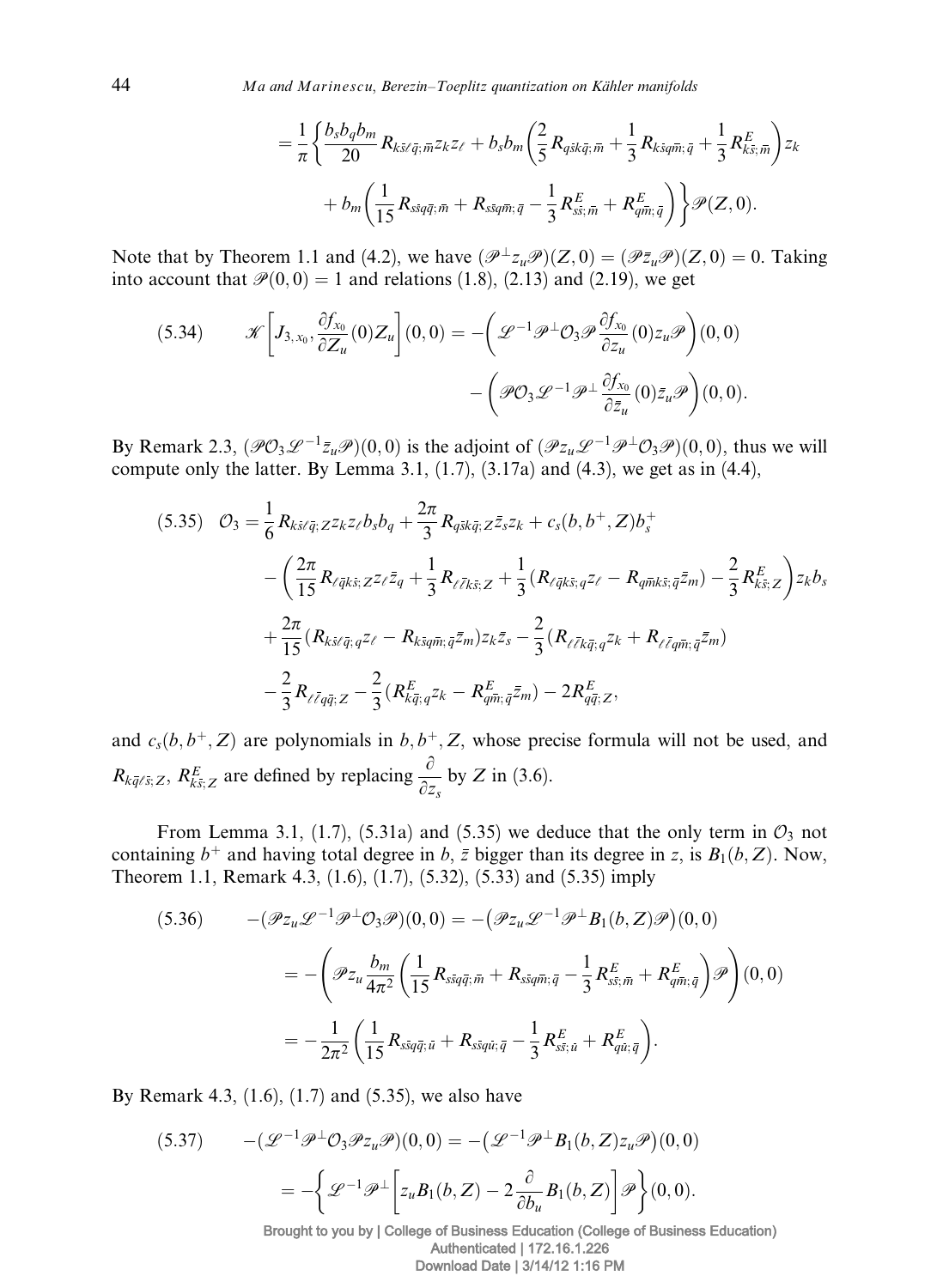Lemma 3.1, (4.17c), (4.17f), (4.33), (5.31b) and (5.32) yield

$$
(5.38) \quad -(\mathcal{L}^{-1}\mathcal{P}^{\perp}z_{u}B_{1}(b,Z)\mathcal{P})(0,0)
$$
\n
$$
= -(\mathcal{L}^{-1}\mathcal{P}^{\perp}z_{u}B_{1}(Z)\mathcal{P})(0,0)
$$
\n
$$
= \frac{11}{24\pi^{2}} \cdot \frac{2}{5} (4R_{ssmu;\bar{m}} + 2R_{ssq\bar{q};\bar{u}}) + \frac{3}{8\pi^{2}} \cdot \left(\frac{16}{15}R_{ssqu;\bar{q}} + \frac{4}{3}R_{ss;\bar{u}}^{E} + \frac{4}{3}R_{mi;\bar{m}}^{E}\right)
$$
\n
$$
- \frac{1}{6\pi^{2}} (R_{\ell\bar{\ell}q\bar{u};\bar{q}} + R_{\ell\bar{\ell}q\bar{q};\bar{u}} - R_{qu;\bar{q}}^{E} + 3R_{q\bar{q};\bar{u}}^{E})
$$
\n
$$
= \frac{1}{\pi^{2}} \left(\frac{29}{30}R_{ssmu;\bar{m}} + \frac{1}{5}R_{ssq\bar{q};\bar{u}} + \frac{2}{3}R_{mi;\bar{m}}^{E}\right).
$$

Moreover, by (5.31a),

(5.39) 
$$
\frac{\partial}{\partial b_u} B_1(b, Z) = \frac{1}{3} R_{k\bar{s}\ell\bar{u}; \bar{m}^2 k^2 \ell} b_s \bar{z}_m - \left( \frac{2\pi}{15} R_{k\bar{q}\ell\bar{u}; \bar{m}^2 \ell} \bar{z}_q + \frac{1}{3} R_{\ell\bar{\ell}k\bar{u}; \bar{m}} - \frac{1}{3} R_{k\bar{u}q\bar{m}; \bar{q}} - \frac{2}{3} R_{k\bar{u}; \bar{m}}^E \right) z_k \bar{z}_m.
$$

Lemma 3.1, (4.2), (4.17c), (4.17f) and (5.39) yield

$$
(5.40) \qquad \left(\mathcal{L}^{-1}\mathcal{P}^{\perp}\left(\frac{\partial}{\partial b_u}B_1(b,Z)\right)\mathcal{P}\right)(0,0)
$$

$$
= -\frac{3}{8\pi^2} \cdot \frac{8}{15} \cdot 2R_{ss\overline{m}\overline{u};\overline{m}} + \frac{1}{4\pi^2} \left(\frac{1}{3}R_{m\overline{q}q\overline{u};\overline{m}} - \frac{1}{3}R_{m\overline{u}q\overline{m};\overline{q}} - \frac{2}{3}R_{m\overline{u};\overline{m}}^E\right)
$$

$$
= -\frac{2}{5\pi^2}R_{ss\overline{m}\overline{u};\overline{m}} - \frac{1}{6\pi^2}R_{m\overline{u};\overline{m}}^E.
$$

Formulas (5.37)–(5.40) entail altogether

$$
(5.41) \qquad -\pi^2(\mathscr{L}^{-1}\mathscr{P}^\perp\mathcal{O}_3\mathscr{P}z_u\mathscr{P})(0,0)=\frac{1}{6}R_{ssmi;\,\overline{m}}+\frac{1}{5}R_{ssq\overline{q};\,\overline{u}}+\frac{1}{3}R_{mi;\,\overline{m}}^E.
$$

Combining (5.34), (5.36) with (5.41), we get

(5.42) 
$$
\pi^{2}\mathcal{K}\left[J_{3,x_{0}},\frac{\partial f_{x_{0}}}{\partial Z_{u}}(0)Z_{u}\right](0,0)
$$

$$
=\left(\frac{1}{6}R_{s\bar{s}mi;\bar{m}}+\frac{1}{5}R_{s\bar{s}q\bar{q};\bar{u}}+\frac{1}{3}R_{mi;\bar{m}}^{E}\right)\frac{\partial f_{x_{0}}}{\partial z_{u}}(0)
$$

$$
+\left(-\frac{1}{30}R_{s\bar{s}q\bar{q};u}-\frac{1}{2}R_{s\bar{s}u\bar{q};q}+\frac{1}{6}R_{s\bar{s};u}^{E}-\frac{1}{2}R_{u\bar{q};q}^{E}\right)\frac{\partial f_{x_{0}}}{\partial \bar{z}_{u}}(0).
$$
Since  $\mathcal{K}\left[1,\frac{\partial f_{x_{0}}}{\partial Z_{u}}(0)Z_{u}J_{3,x_{0}}\right]$  is the adjoint of  $\mathcal{K}\left[J_{3,x_{0}},\frac{\partial f_{x_{0}}}{\partial Z_{u}}(0)Z_{u}\right]$ , Lemma 3.1 yields  
Brought to you by | College of Business Education (College of Business Education)  
Authentication | 172.16.1.226  
Download Date | 3/14/12 1:16 PM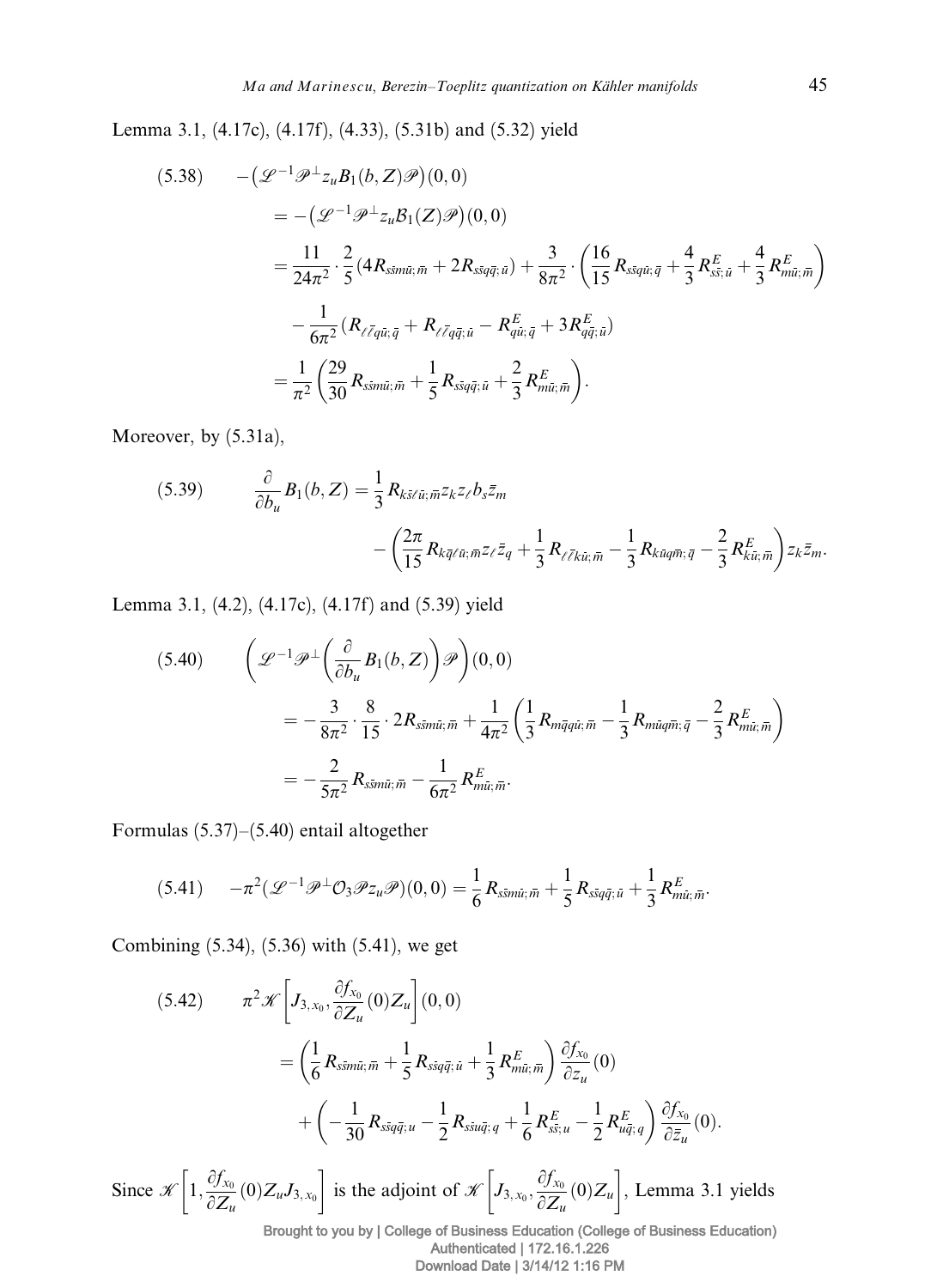$$
(5.43) \qquad \pi^2 \mathcal{K} \left[ 1, \frac{\partial f_{x_0}}{\partial Z_u} (0) Z_u J_{3,x_0} \right] (0,0)
$$
  

$$
= \frac{\partial f_{x_0}}{\partial \bar{z}_u} (0) \left( \frac{1}{6} R_{s\bar{s}u\bar{m};m} + \frac{1}{5} R_{s\bar{s}q\bar{q};u} + \frac{1}{3} R_{u\bar{m};m}^E \right)
$$
  

$$
+ \frac{\partial f_{x_0}}{\partial z_u} (0) \left( -\frac{1}{30} R_{s\bar{s}q\bar{q};\bar{u}} - \frac{1}{2} R_{s\bar{s}q\bar{u};\bar{q}} + \frac{1}{6} R_{s\bar{s};\bar{u}}^E - \frac{1}{2} R_{q\bar{u};\bar{q}}^E \right).
$$

Finally, (5.42) and (5.43) deliver (5.30). The proof of Lemma 5.2 is completed.  $\square$ 

We continue with the proof of Theorem 5.1. We'll write now the formulas in terms of connections. For  $f \in \mathcal{C}^{\infty}(X, \text{End}(E))$ , we obtain by (2.1) (as in (3.32)) the following formula in normal coordinates:

(5.44) 
$$
(\Delta^E f)(Z) = -g^{ij}(\nabla_{e_i}^E \nabla_{e_j}^E - \Gamma_{ij}^I \nabla_{e_l}^E) f, \quad \nabla^E f = df + [\Gamma^E(\cdot), f].
$$

By (3.31),

$$
(5.45) \qquad \nabla_{e_i}^E \nabla_{e_i}^E = \frac{\partial^2}{\partial Z_i^2} + R^E(\mathcal{R}, e_i) \frac{\partial}{\partial Z_i} + \frac{1}{4} R^E(\mathcal{R}, e_i) R^E(\mathcal{R}, e_i)
$$
\n
$$
+ \frac{2}{3} R_{;Z}^E(\mathcal{R}, e_i) \frac{\partial}{\partial Z_i} + \frac{1}{3} R_{;e_i}^E(\mathcal{R}, e_i)
$$
\n
$$
+ \frac{1}{8} \left( 2R_{; (Z, e_i)}^E(\mathcal{R}, e_i) + \frac{1}{3} \langle R^{TX}(\mathcal{R}, e_i) e_i, e_k \rangle R^E(\mathcal{R}, e_k) \right) + \mathcal{O}(|Z|^3).
$$

Note that by (3.4),  $\frac{\partial^2}{\partial Z_m^2}$  $R_{; (Z, e_i)}^E(\mathcal{R}, e_i) = 2R_{; (e_m, e_i)}^E(e_m, e_i) = 0$ . Thus from (3.1), (4.3), (5.45), and taking into account that  $R^E(e_m, e_i)$  is anti-symmetric in m, i, and  $Ric(e_m, e_i)$  is symmetric in  $m$ , *i*, we infer

$$
(5.46) \qquad \left(\frac{\partial^2}{\partial Z_m^2} \nabla_{e_i}^E \nabla_{e_i}^E f\right)(0) \n= \frac{\partial^4 f_{x_0}}{\partial Z_m^2 \partial Z_i^2}(0) + 2 \left[ R^E(e_m, e_i), \frac{\partial^2 f_{x_0}}{\partial Z_i \partial Z_m}(0) \right] \n+ \frac{1}{2} \left[ R^E(e_m, e_i), \left[ R^E(e_m, e_i), f(x_0) \right] \right] + \frac{2}{3} \left[ R^E_{;e_m}(e_m, e_i), \frac{\partial f_{x_0}}{\partial Z_i}(0) \right] \n= 16 \frac{\partial^4 f_{x_0}}{\partial z_i \partial z_q \partial \bar{z}_i \partial \bar{z}_q}(0) - 4 \left[ R^E_{k\bar{\ell}}, \left[ R^E_{\ell\bar{k}}, f(x_0) \right] \right] \n+ \frac{8}{3} \left[ R^E_{m\bar{q};\bar{m}}, \frac{\partial f_{x_0}}{\partial z_q}(0) \right] - \frac{8}{3} \left[ R^E_{q\bar{m};m}, \frac{\partial f_{x_0}}{\partial \bar{z}_q}(0) \right].
$$

By (3.3), (3.25), (3.31) and (5.44),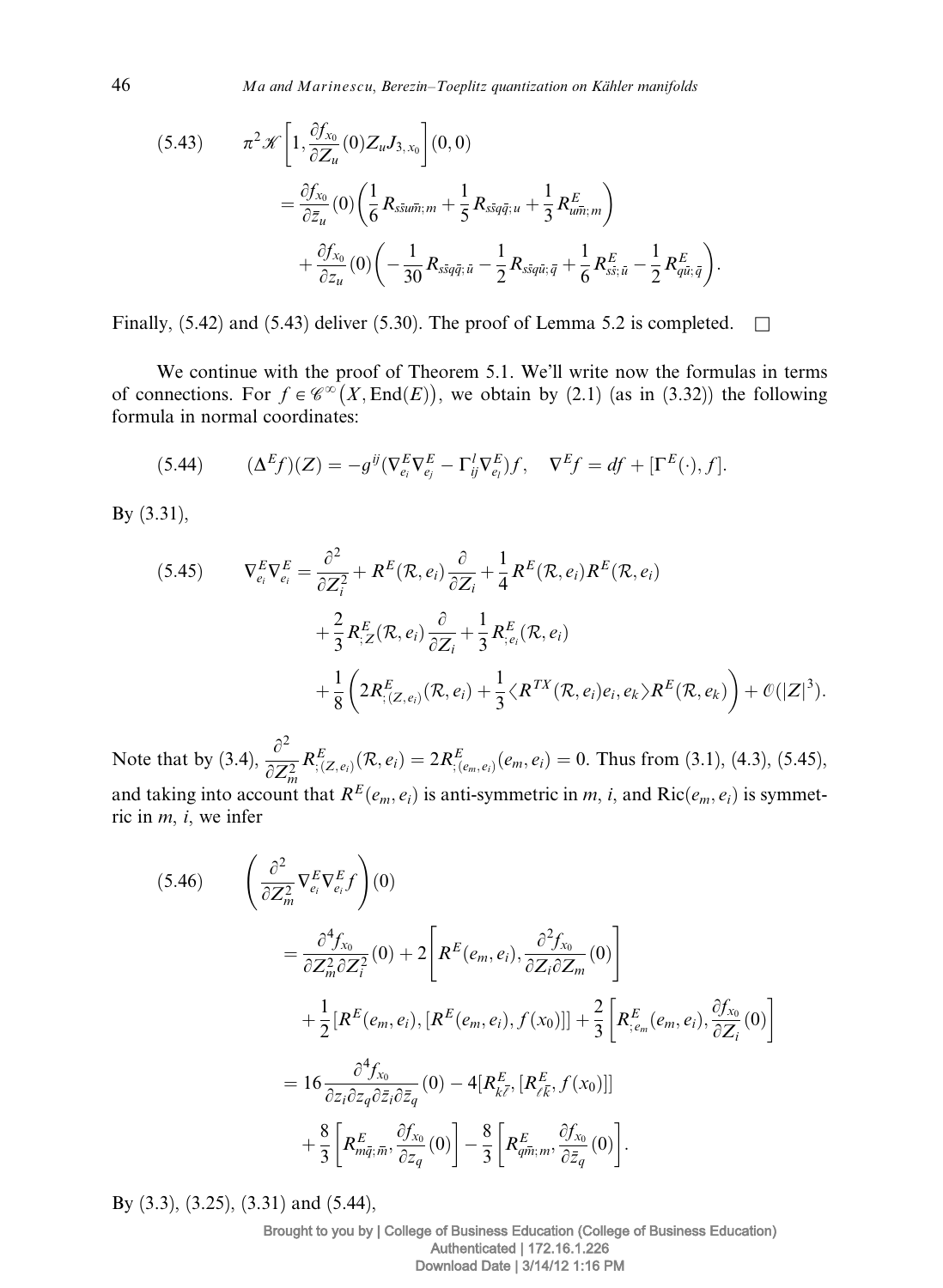$$
(5.47) \qquad -\frac{\partial^2}{\partial Z_m^2} (\Gamma_{ii}^{\ell} \nabla_{e_{\ell}}^E f)(0)
$$
\n
$$
= -\frac{4}{3} \text{Ric}(e_m, e_{\ell}) \left( \frac{\partial^2 f_{x_0}}{\partial Z_{\ell} \partial Z_m}(0) + \frac{1}{2} [R^E(e_m, e_{\ell}), f(x_0)] \right)
$$
\n
$$
- \frac{1}{6} \left( 4 \text{Ric}_{;e_m}(e_m, e_{\ell}) - 2 \text{Ric}_{;e_q}(e_q, e_{\ell}) + \text{Ric}_{;e_{\ell}}(e_m, e_m) \right) \frac{\partial f_{x_0}}{\partial Z_{\ell}}(0)
$$
\n
$$
= -\frac{32}{3} \text{Ric}_{m\overline{\ell}} \frac{\partial^2 f_{x_0}}{\partial z_{\ell} \partial \overline{z}_m}(0)
$$
\n
$$
- \frac{4}{3} \left( (\text{Ric}_{m\overline{\ell};\overline{m}} + \text{Ric}_{m\overline{m};\overline{\ell}}) \frac{\partial f_{x_0}}{\partial z_{\ell}}(0) + (\text{Ric}_{\ell\overline{m};m} + \text{Ric}_{m\overline{m};\ell}) \frac{\partial f_{x_0}}{\partial \overline{z}_{\ell}}(0) \right).
$$

Formulas (3.3), (3.23), (3.31), (5.5) and (5.44)–(5.47) yield

$$
(5.48) \qquad ((\Delta^{E})^{2} f)(x_{0})
$$
\n
$$
= -\left(\frac{\partial^{2}}{\partial Z_{m}^{2}} \Delta^{E} f\right)(0)
$$
\n
$$
= \frac{2}{3} \text{Ric}(e_{i}, e_{q})(\nabla_{e_{i}}^{E} \nabla_{e_{q}}^{E} f)(0) + \left(\frac{\partial^{2}}{\partial Z_{m}^{2}} \nabla_{e_{i}}^{E} \nabla_{e_{i}}^{E} f\right)(0) - \frac{\partial^{2}}{\partial Z_{m}^{2}} (\Gamma_{ii}^{I} \nabla_{e_{i}}^{E} f)(0)
$$
\n
$$
= 16 \frac{\partial^{4} f_{x_{0}}}{\partial z_{i} \partial z_{q} \partial \bar{z}_{i} \partial \bar{z}_{q}} (0) - \frac{16}{3} \text{Ric}_{m\bar{\ell}} \frac{\partial^{2} f_{x_{0}}}{\partial z_{\ell} \partial \bar{z}_{m}} (0) - 4[R_{k\bar{\ell}}^{E}, [R_{\ell\bar{k}}^{E}, f(x_{0})]]
$$
\n
$$
+ \frac{8}{3} \left[R_{m\bar{q};\bar{m}}^{E}, \frac{\partial f_{x_{0}}}{\partial z_{q}} (0)\right] - \frac{8}{3} \left[R_{q\bar{m};m}^{E}, \frac{\partial f_{x_{0}}}{\partial \bar{z}_{q}} (0)\right]
$$
\n
$$
- \frac{4}{3} \left( (\text{Ric}_{m\bar{\ell};\bar{m}} + \text{Ric}_{m\bar{m};\bar{\ell}}) \frac{\partial f_{x_{0}}}{\partial z_{\ell}} (0) + (\text{Ric}_{\ell\bar{m};m} + \text{Ric}_{m\bar{m};\ell}) \frac{\partial f_{x_{0}}}{\partial \bar{z}_{\ell}} (0) \right).
$$

By Lemma 5.2, the discussion after (5.17), formulas (5.17), (5.21), (5.23), (5.27) and (5.28), we have

(5.49) 
$$
\pi^2 Q_{4,x_0}(f)(0,0) = 2K_{41}f(x_0) + K_{42}f(x_0) + f(x_0)K_{42} + K_{2f} + K_{3f}
$$

$$
+ \boldsymbol{b}_{\mathbb{C}f} + \boldsymbol{b}_{\mathbb{E}f2} - \frac{1}{3}R_{\ell\bar{k}k\bar{q}}\frac{\partial^2 f_{x_0}}{\partial z_q \partial \bar{z}_\ell}(0) + \frac{1}{2}\frac{\partial^4 f_{x_0}}{\partial z_i \partial z_q \partial \bar{z}_i \partial \bar{z}_q}(0).
$$

Note that  $[R_{k\bar{\ell}}^E, [R_{\ell\bar{k}}^E, f(x_0)]] = R_{k\bar{\ell}}^E R_{\ell\bar{k}}^E f(x_0) - 2R_{k\bar{\ell}}^E f(x_0) R_{\ell\bar{k}}^E + f(x_0) R_{k\bar{\ell}}^E R_{\ell\bar{k}}^E$  so by (3.8),  $(5.12)$ ,  $(5.48)$  and  $(5.49)$ , we get  $(5.8)$ . The proof of Theorem 5.1 is completed.

## 5.3. Composition of Berezin–Toeplitz operators: Proofs of Theorems 0.2 and 0.3.

Proof of Theorem 0.2. By Lemma 2.2, we deduce as in the proof of Lemma 2.2, that for  $Z, Z' \in T_{x_0}X, |Z|, |Z'| < \varepsilon/4$ , we have (cf. [27], (4.79), [24], (7.4.6))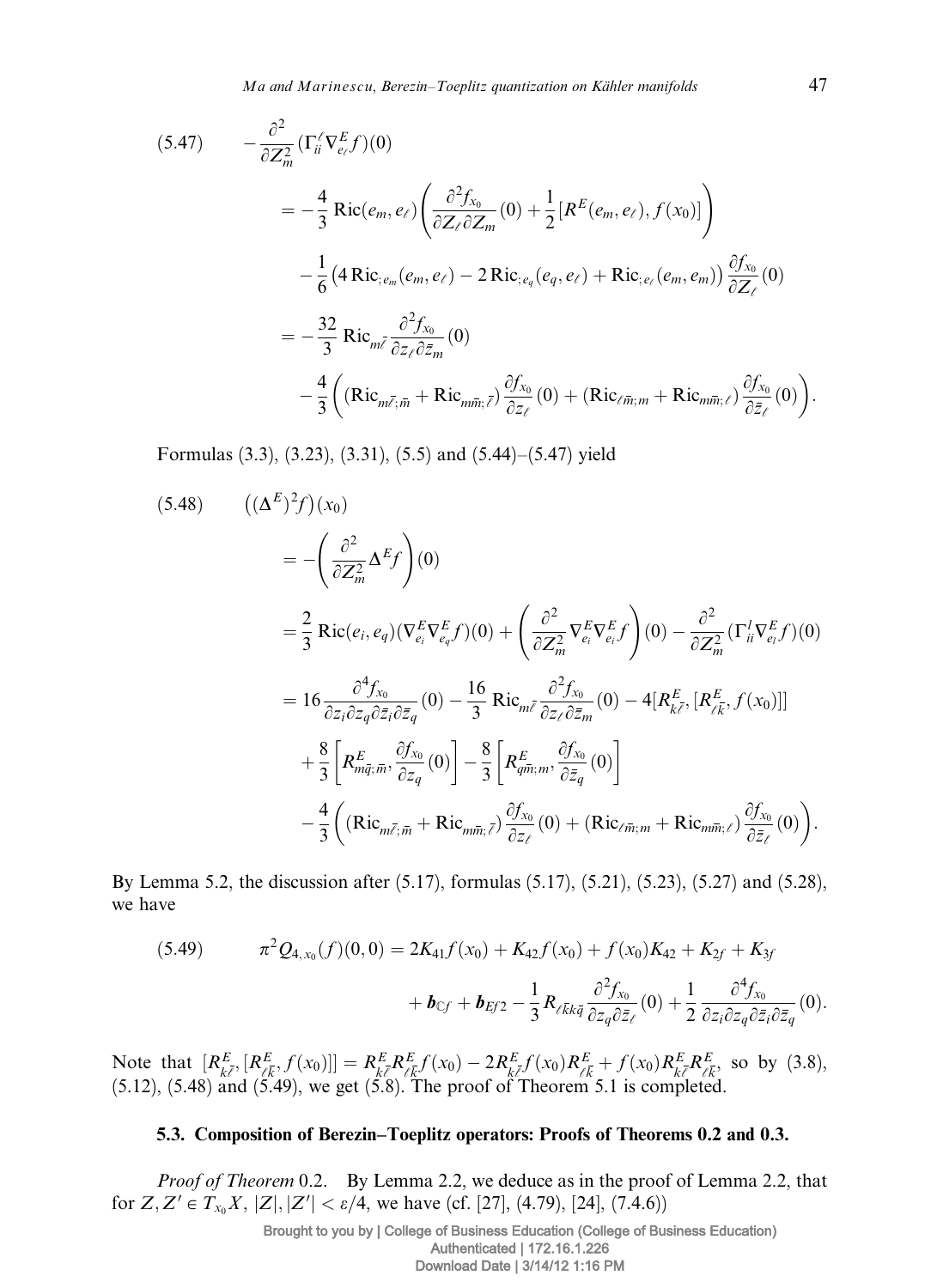48 Ma and Marinescu, Berezin–Toeplitz quantization on Kähler manifolds

$$
(5.50) \t p^{-n} (T_{f,p} \circ T_{g,p})_{x_0}(Z, Z')
$$
  
\n
$$
\cong \sum_{r=0}^k (Q_{r,x_0}(f,g) \mathcal{P}_{x_0}) (\sqrt{p} Z, \sqrt{p} Z') p^{-\frac{r}{2}} + \mathcal{O}(p^{-\frac{k+1}{2}}),
$$

where

$$
(5.51) \tQ_{r,x_0}(f,g) = \sum_{r_1+r_2=r} \mathscr{K}[Q_{r_1,x_0}(f), Q_{r_2,x_0}(g)] \in \text{End}(E)_{x_0}[Z, Z'],
$$

is a polynomial in  $Z, Z'$  with the same parity as r.

The existence of the expansion (0.15) and the expression of  $\mathbf{b}_{0,f,g}$  follow from (2.12), (5.50) and (5.51); we get also

(5.52) 
$$
\boldsymbol{b}_{r,f,g}(x_0) = Q_{2r,x_0}(f,g)(0,0).
$$

By (5.51),

(5.53) 
$$
Q_{2,x_0}(f,g) = \mathscr{K}[f(x_0), Q_{2,x_0}(g)] + \mathscr{K}[Q_{1,x_0}(f), Q_{1,x_0}(g)] + \mathscr{K}[Q_{2,x_0}(f), g(x_0)].
$$

Formulas (1.8), (5.13)–(5.14) yield

$$
\mathcal{K}[Q_{2,x_0}(f), g(x_0)]\mathcal{P} = (Q_{2,x_0}(f)\mathcal{P})\mathcal{P}g(x_0)
$$
\n
$$
= \left(\mathcal{P}\sum_{|\alpha|=2} \frac{\partial^{\alpha} f_{x_0}}{\partial Z^{\alpha}}(0) \frac{Z^{\alpha}}{\alpha!} \mathcal{P} - \mathcal{L}^{-1}\mathcal{O}_2\mathcal{P}f(x_0)\right)g(x_0),
$$
\n(5.54)\n
$$
\mathcal{K}[f(x_0), Q_{2,x_0}(g)]\mathcal{P} = f(x_0)\mathcal{P}(Q_{2,x_0}(g)\mathcal{P})
$$
\n
$$
= f(x_0)\left(\mathcal{P}\sum_{|\alpha|=2} \frac{\partial^{\alpha} g_{x_0}}{\partial Z^{\alpha}}(0) \frac{Z^{\alpha}}{\alpha!} \mathcal{P} - g(x_0)\mathcal{P}\mathcal{O}_2\mathcal{L}^{-1}\mathcal{P}^{\perp}\right).
$$

Using  $(0.9)$ ,  $(4.8)$ ,  $(4.9)$ ,  $(4.13)$ ,  $(5.5)$  and  $(5.54)$ , we obtain

(5.55)  

$$
\mathcal{K}[Q_{2,x_0}(f), g(x_0)](0,0) = \left(-\frac{1}{4\pi}(\Delta^E f)(x_0) + \frac{1}{2}(\boldsymbol{b}_1 f)(x_0)\right)g(x_0),
$$

$$
\mathcal{K}[f(x_0), Q_{2,x_0}(g)](0,0) = f(x_0)\left(-\frac{1}{4\pi}(\Delta^E g)(x_0) + \frac{1}{2}(g\boldsymbol{b}_1)(x_0)\right).
$$

By (1.8), (2.11) and (2.21), we have (cf. [24], (7.4.14)),

$$
(5.56) \qquad Q_{1,x_0}(f)(Z,Z')=\mathscr{K}\bigg[1,\frac{\partial f_x}{\partial Z_q}(0)Z_q\bigg](Z,Z')=\frac{\partial f_{x_0}}{\partial z_i}(0)z_i+\frac{\partial f_{x_0}}{\partial \bar{z}_i}(0)\bar{z}_i'.
$$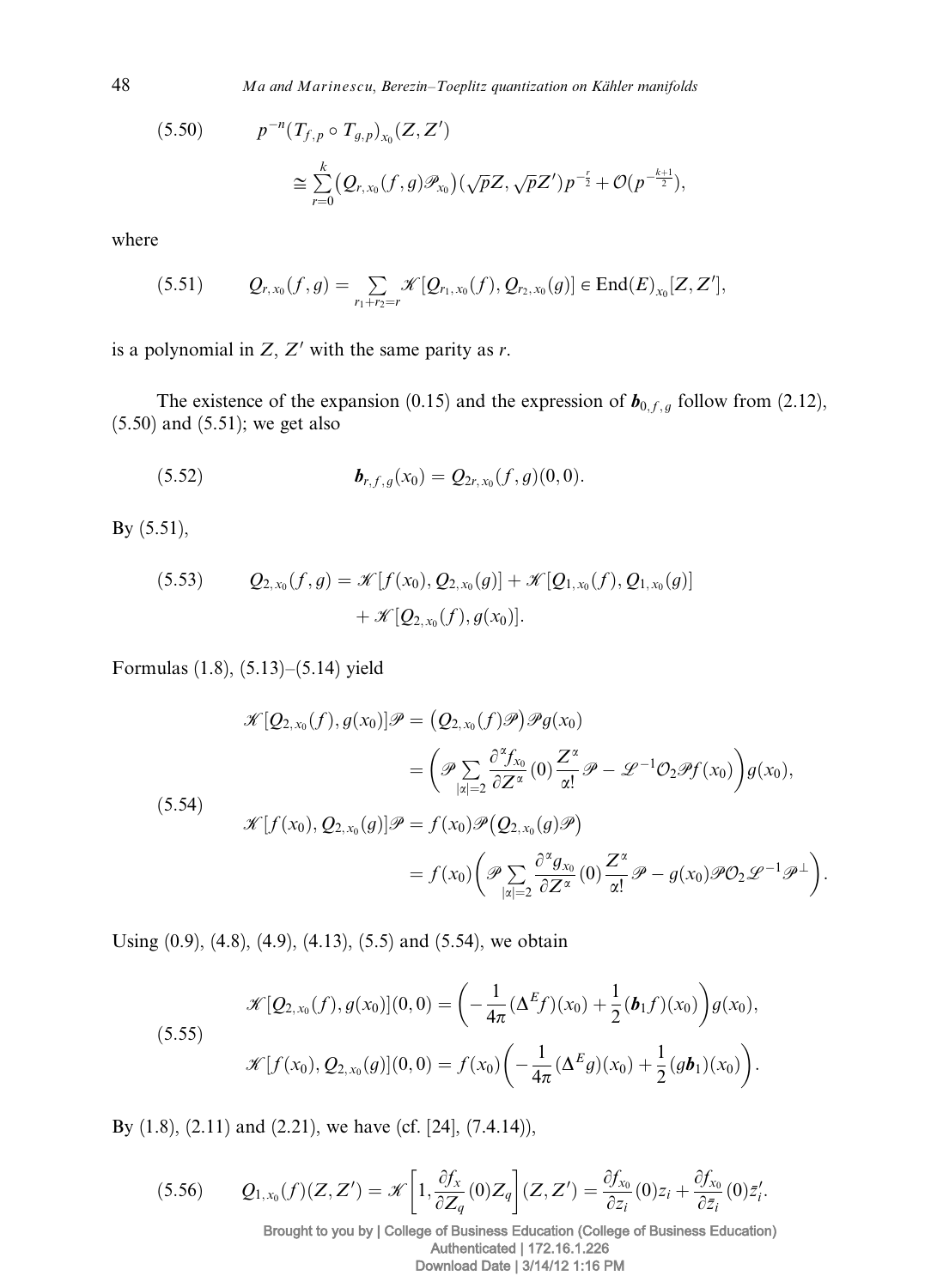Thus from (4.13), (5.55), we get as in [24], (7.4.15) (cf. also [24], (7.1.11)),

(5.57) 
$$
\mathscr{K}[Q_{1,x_0}(f), Q_{1,x_0}(g)](0,0) = \sum_{i=1}^n \frac{1}{\pi} \frac{\partial f_{x_0}}{\partial \bar{z}_i}(0) \frac{\partial g_{x_0}}{\partial z_i}(0).
$$

Now, (5.52), (5.53), (5.55) and (5.57) imply the formula for  $b_{1,f,g}$  given in (0.16).

We prove next (0.17). It suffices to consider  $f, g \in \mathscr{C}^{\infty}(X,\mathbb{R})$ , which we henceforth assume. By (2.9), we have  $Q_{r,x_0}(1) = J_{r,x_0}$ . Hence, taking  $f = 1$  in (5.51), we get

(5.58) 
$$
Q_{4,x}(g) = \mathcal{K}[1, Q_{4,x}(g)] + \mathcal{K}[J_{2,x}, Q_{2,x}(g)] + \mathcal{K}[J_{3,x}, Q_{1,x}(g)] + g(x)\mathcal{K}[J_{4,x}, 1].
$$

Taking  $q = 1$  in (5.51) yields

(5.59) 
$$
Q_{4,x}(f) = f(x)\mathcal{K}[1, J_{4,x}] + \mathcal{K}[Q_{1,x}(f), J_{3,x}] + \mathcal{K}[Q_{2,x}(f), J_{2,x}] + \mathcal{K}[Q_{4,x}(f), 1].
$$

By (2.12) and (5.51), we get

(5.60) 
$$
Q_{4,x_0}(f,g) = \mathscr{K}[f(x_0), Q_{4,x_0}(g)] + \mathscr{K}[Q_{1,x_0}(f), Q_{3,x_0}(g)] + \mathscr{K}[Q_{2,x_0}(f), Q_{2,x_0}(g)] + \mathscr{K}[Q_{4,x_0}(f), g(x_0)].
$$

Set

$$
\tilde{Q}_{3,x_0}(g) = \mathcal{K}\left[1, \frac{\partial g_{x_0}}{\partial Z_q}(0)Z_qJ_{2,x_0}\right] + \mathcal{K}\left[J_{2,x_0}, \frac{\partial g_{x_0}}{\partial Z_q}(0)Z_q\right] \n+ \mathcal{K}\left[1, \sum_{|\alpha|=3} \frac{\partial^{\alpha} g_{x_0}}{\partial Z^{\alpha}}(0) \frac{Z^{\alpha}}{\alpha!}\right],
$$
\n
$$
I_{4,f,g} = \mathcal{K}\left[\mathcal{K}\left[1, \sum_{|\alpha|=2} \frac{\partial^{\alpha} g_{x_0}}{\partial Z^{\alpha}}(0) \frac{Z^{\alpha}}{\alpha!}\right], \mathcal{K}\left[1, \sum_{|\alpha|=2} \frac{\partial^{\alpha} g_{x_0}}{\partial Z^{\alpha}}(0) \frac{Z^{\alpha}}{\alpha!}\right]\right].
$$

Note that by  $(2.13)$  and  $(2.19)$ , we have

(5.62) 
$$
J_{3,x_0} = \mathscr{K}[1, J_{3,x_0}] + \mathscr{K}[J_{3,x_0}, 1]
$$

and (2.11), (2.21) together with (5.62) imply

(5.63) 
$$
Q_{3,x_0}(g) = g(x_0)J_{3,x_0} + \tilde{Q}_{3,x_0}(g).
$$

Since  $g \in \mathscr{C}^{\infty}(X,\mathbb{R})$ , (5.13) entails

(5.64) 
$$
Q_{2,x_0}(g) = g(x_0)J_{2,x_0} + \mathscr{K}\bigg[1,\sum_{|\alpha|=2}\frac{\partial^{\alpha}g_{x_0}}{\partial Z^{\alpha}}(0)\frac{Z^{\alpha}}{\alpha!}\bigg].
$$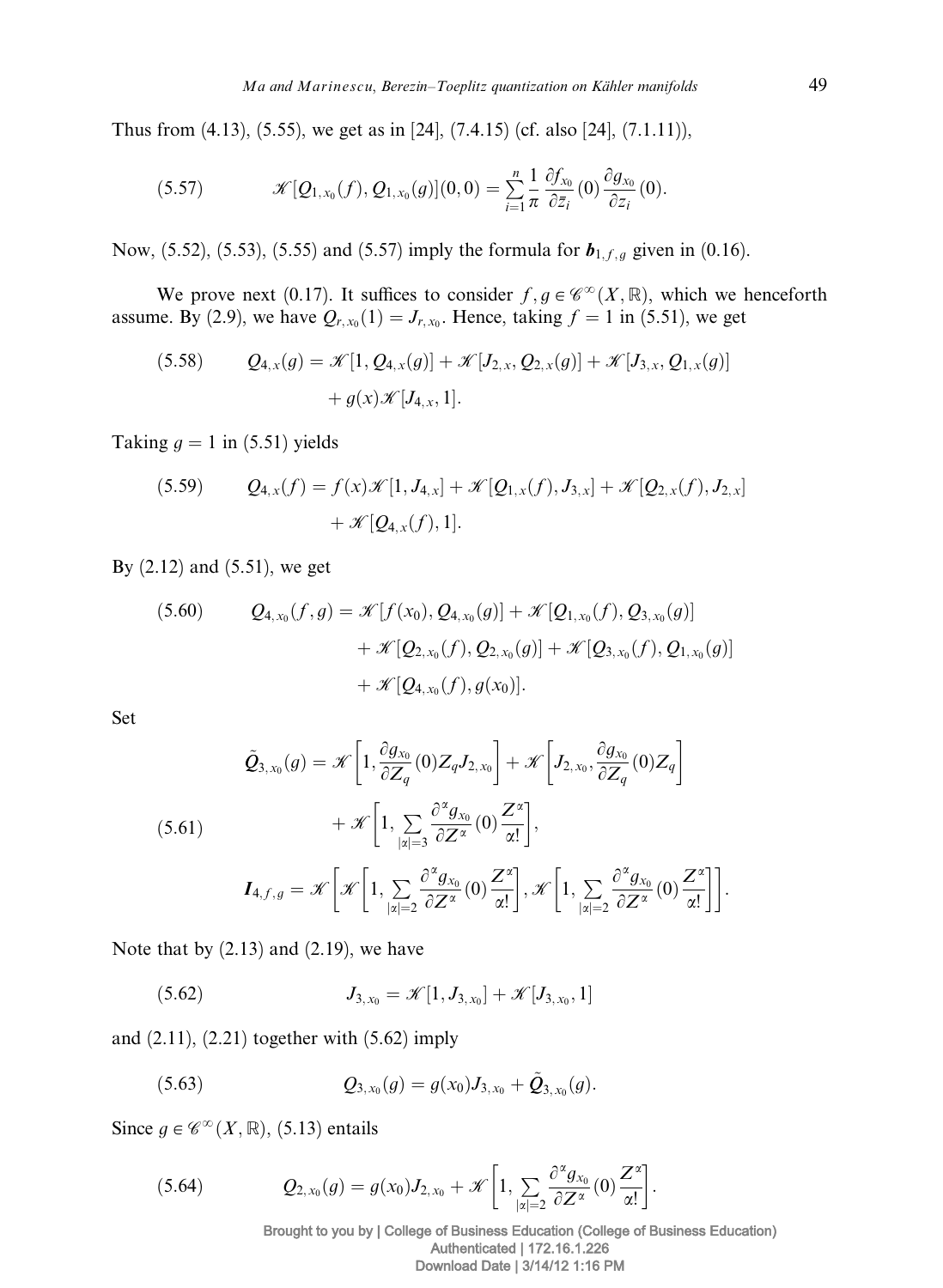By Remark 4.3, (5.18), (5.58)–(5.64), we get

(5.65) 
$$
Q_{4,x_0}(f,g) = f(x_0)Q_{4,x_0}(g) + g(x_0)Q_{4,x_0}(f) - f(x_0)g(x_0)J_{4,x_0} + \mathcal{K}[Q_{1,x_0}(f), \tilde{Q}_{3,x_0}(g)] + \mathcal{K}[\tilde{Q}_{3,x_0}(f), Q_{1,x_0}(g)] + I_{4,f,g}.
$$

By  $(4.13)$  and  $(5.15)$ , we get

$$
(5.66) \qquad (I_{4,f,g}\mathscr{P})(0,0)
$$
  
= 
$$
\left\{\mathscr{P}\sum_{|\beta|=2}\frac{\partial^{\beta}f_{x_{0}}}{\partial Z^{\beta}}(0)\frac{Z^{\beta}}{\beta!}\left(\sum_{|\alpha|=2}\frac{\partial^{\alpha}g_{x_{0}}}{\partial z^{\alpha}}(0)\frac{z^{\alpha}}{\alpha!}+\frac{1}{\pi}\frac{\partial^{2}g_{x_{0}}}{\partial z_{i}\partial\bar{z}_{i}}(0)\right)\mathscr{P}\right\}(0,0)
$$
  
= 
$$
\frac{1}{\pi^{2}}\left(\frac{1}{2}\frac{\partial^{2}f_{x_{0}}}{\partial\bar{z}_{i}\partial\bar{z}_{q}}(0)\frac{\partial^{2}g_{x_{0}}}{\partial z_{i}\partial z_{q}}(0)+\frac{\partial^{2}f_{x_{0}}}{\partial z_{q}\partial\bar{z}_{q}}(0)\frac{\partial^{2}g_{x_{0}}}{\partial z_{i}\partial\bar{z}_{i}}(0)\right).
$$

By Remark 2.3,  $Q_{1,x_0}(f)$ ,  $Q_{3,x_0}(g)$  are self-adjoint for  $f, g \in \mathscr{C}^\infty(X,\mathbb{R})$ , thus by (5.63),

$$
(5.67) \t\t \mathscr{K}[\tilde{\mathcal{Q}}_{3,x_0}(f),\mathcal{Q}_{1,x_0}(g)] = \mathscr{K}[\mathcal{Q}_{1,x_0}(g),\tilde{\mathcal{Q}}_{3,x_0}(f)]^*.
$$

Thus we only need to compute the fourth term in (5.65).

An examination of (4.4) shows that in each term of the sum giving  $\mathcal{O}_2$ , the total degree in  $b^{+}$ , z equals the total degree in b, z. Hence Remark 4.3, (1.8), (2.19), (4.8), (4.9), (4.13), (5.25) and (5.56) yield

(5.68) 
$$
\mathcal{K}\left[Q_{1,x_0}(f), \mathcal{K}\left[1, \frac{\partial g_{x_0}}{\partial Z_q}(0)Z_qJ_{2,x_0}\right]\right] \mathcal{P}(0,0)
$$

$$
= \left(\mathcal{P}\frac{\partial f_{x_0}}{\partial \bar{z}_u}(0)\bar{z}_u \frac{\partial g_{x_0}}{\partial z_v}(0)z_v\mathcal{F}_{2,x_0}\right)(0,0)
$$

$$
= \frac{1}{2\pi^2} \frac{\partial f_{x_0}}{\partial \bar{z}_u}(0) \frac{\partial g_{x_0}}{\partial z_v}(0)\left[\delta_{uv}(R_{s\bar{s}q\bar{q}} + R_{q\bar{q}}^E) - \frac{4}{3}R_{u\bar{k}k\bar{v}} - R_{u\bar{v}}^E\right].
$$

Using (2.19), and the formula  $(\mathscr{P}^{\perp}z_i\mathscr{P})(Z,0) = (\mathscr{P}\bar{z}_i\mathscr{P})(Z,0) = 0$  (cf. (1.6)), we get

(5.69) 
$$
\left(\mathcal{K}\left[J_{2,x_{0}}, \frac{\partial g_{x_{0}}}{\partial Z_{q}}(0)Z_{q}\right]\mathcal{P}\right)(Z,0)
$$

$$
=\left(\mathcal{F}_{2,x_{0}}\frac{\partial g_{x_{0}}}{\partial Z_{q}}(0)Z_{q}\mathcal{P}\right)(Z,0)
$$

$$
=\left(-\mathcal{L}^{-1}\mathcal{O}_{2}\mathcal{P}\frac{\partial g_{x_{0}}}{\partial Z_{q}}(0)z_{q}\mathcal{P}-\mathcal{P}\mathcal{O}_{2}\mathcal{L}^{-1}\mathcal{P}^{\perp}\frac{\partial g_{x_{0}}}{\partial \bar{z}_{q}}(0)\bar{z}_{q}\mathcal{P}\right)(Z,0).
$$

By Remark 4.3, (1.7), (1.8), (5.56) and (5.69), we obtain as in (5.68)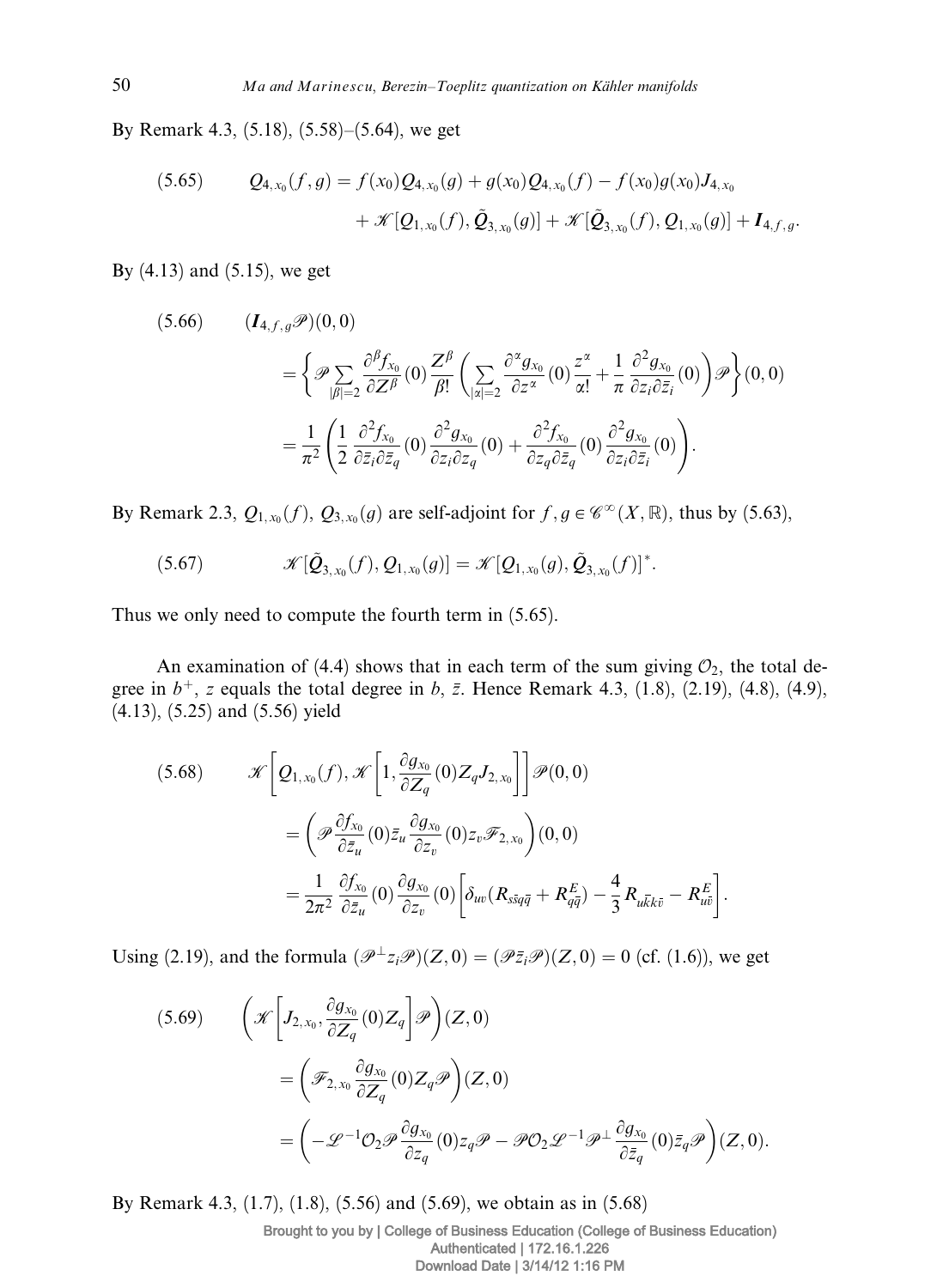(5.70) 
$$
\mathcal{K}\left[\mathcal{Q}_{1,x_0}(f),\mathcal{K}\left[J_{2,x_0},\frac{\partial g_{x_0}}{\partial Z_q}(0)Z_q\right]\right]\mathcal{P}(0,0)
$$

$$
=\left(\mathcal{P}\frac{\partial f_{x_0}}{\partial \bar{z}_u}(0)\bar{z}_u\mathcal{K}\left[J_{2,x_0},\frac{\partial g_{x_0}}{\partial Z_q}(0)Z_q\right]\mathcal{P}\right)(0,0)
$$

$$
=-\left(\mathcal{P}\frac{\partial f_{x_0}}{\partial \bar{z}_u}(0)\bar{z}_u\mathcal{L}^{-1}\mathcal{O}_2\mathcal{P}\frac{\partial g_{x_0}}{\partial z_q}(0)z_q\mathcal{P}\right)(0,0)=0,
$$

since by (1.6) and (4.11) we have  $(\mathcal{P}_{z}^{\perp} b^{\alpha} z^{\beta} \mathcal{P})(Z, 0) = 0$  for  $|\alpha| \geq 1$ .

Note that for homogeneous degree 3 polynomials  $H$  in  $Z$  the analogue of formula (4.12) holds for  $(H\mathscr{P})(Z,0)$ . Using this analogue together with (1.6) and (4.11) we obtain

$$
(5.71) \qquad (\mathscr{P}H\mathscr{P})(Z,0) = \left(\sum_{|\alpha|=3} \frac{\partial^3 H}{\partial z^{\alpha}} \frac{z^{\alpha}}{\alpha!} + \frac{z_q}{\pi} \frac{\partial^3 H}{\partial z_q \partial z_i \partial \bar{z}_i}\right) \mathscr{P}(Z,0).
$$

Finally, (1.8), (4.13), (5.56), (5.71) and the equality  $\mathcal{P}(0,0) = 1$  imply

$$
(5.72) \t\t \mathscr{K}\bigg[Q_{1,x_0}(f),\mathscr{K}\bigg[1,\sum_{|\alpha|=3}\frac{\partial^{\alpha}g_{x_0}}{\partial Z^{\alpha}}(0)\frac{Z^{\alpha}}{\alpha!}\bigg]\bigg](0,0)=\frac{1}{\pi^2}\frac{\partial f_{x_0}}{\partial \bar{z}_u}(0)\frac{\partial^3 g_{x_0}}{\partial z_u \partial z_i \partial \bar{z}_i}(0).
$$

By Lemma 3.1, (3.23), (3.25) and (5.44) for  $E = \mathbb{C}$ , we get

(5.73) 
$$
\frac{\partial}{\partial z_q}(\Delta g)(0) = -4 \frac{\partial^3 g_{x_0}}{\partial z_q \partial z_i \partial \bar{z}_i}(0) + \frac{4}{3} \text{Ric}_{q\bar{c}} \frac{\partial g_{x_0}}{\partial z_{\ell}}(0).
$$

Lemma 3.1, (5.61) and (5.68)–(5.73) entail

$$
(5.74) \qquad \pi^2 \mathcal{K}[Q_{1,x_0}(f), \tilde{Q}_{3,x_0}(g)](0,0)
$$
  

$$
= \frac{\partial f_{x_0}}{\partial \bar{z}_u}(0) \frac{\partial^3 g_{x_0}}{\partial z_u \partial z_i \partial \bar{z}_i}(0)
$$
  

$$
+ \frac{1}{2} \frac{\partial f_{x_0}}{\partial \bar{z}_u}(0) \frac{\partial g_{x_0}}{\partial z_v}(0) \left[ \delta_{uv}(R_{s\bar{s}q\bar{q}} + R_{q\bar{q}}^E) - \frac{4}{3} R_{u\bar{k}k\bar{v}} - R_{u\bar{v}}^E \right]
$$
  

$$
= -\frac{1}{8} \langle \bar{\partial} f, \partial \Delta g \rangle + \frac{1}{4} \langle \bar{\partial} f, \partial g \rangle (R_{s\bar{s}q\bar{q}} + R_{q\bar{q}}^E) - \frac{1}{8} \langle \bar{\partial} f \wedge \partial g, R^E \rangle_{\omega}.
$$

From (5.67) and (5.74), we have

(5.75) 
$$
\pi^2 \mathscr{K}[\tilde{\mathcal{Q}}_{3,x_0}(f), \mathcal{Q}_{1,x_0}(g)](0,0)
$$
  
=  $-\frac{1}{8}\langle \bar{\partial}\Delta f, \partial g \rangle + \frac{1}{4}\langle \bar{\partial} f, \partial g \rangle (R_{ssq\bar{q}} + R_{q\bar{q}}^E) - \frac{1}{8}\langle \bar{\partial} f \wedge \partial g, R^E \rangle_{\omega}.$ 

By (0.9), (5.5), (5.65), (5.66), (5.74) and (5.75), we get (0.17). The proof of Theorem 0.2 is completed.  $\square$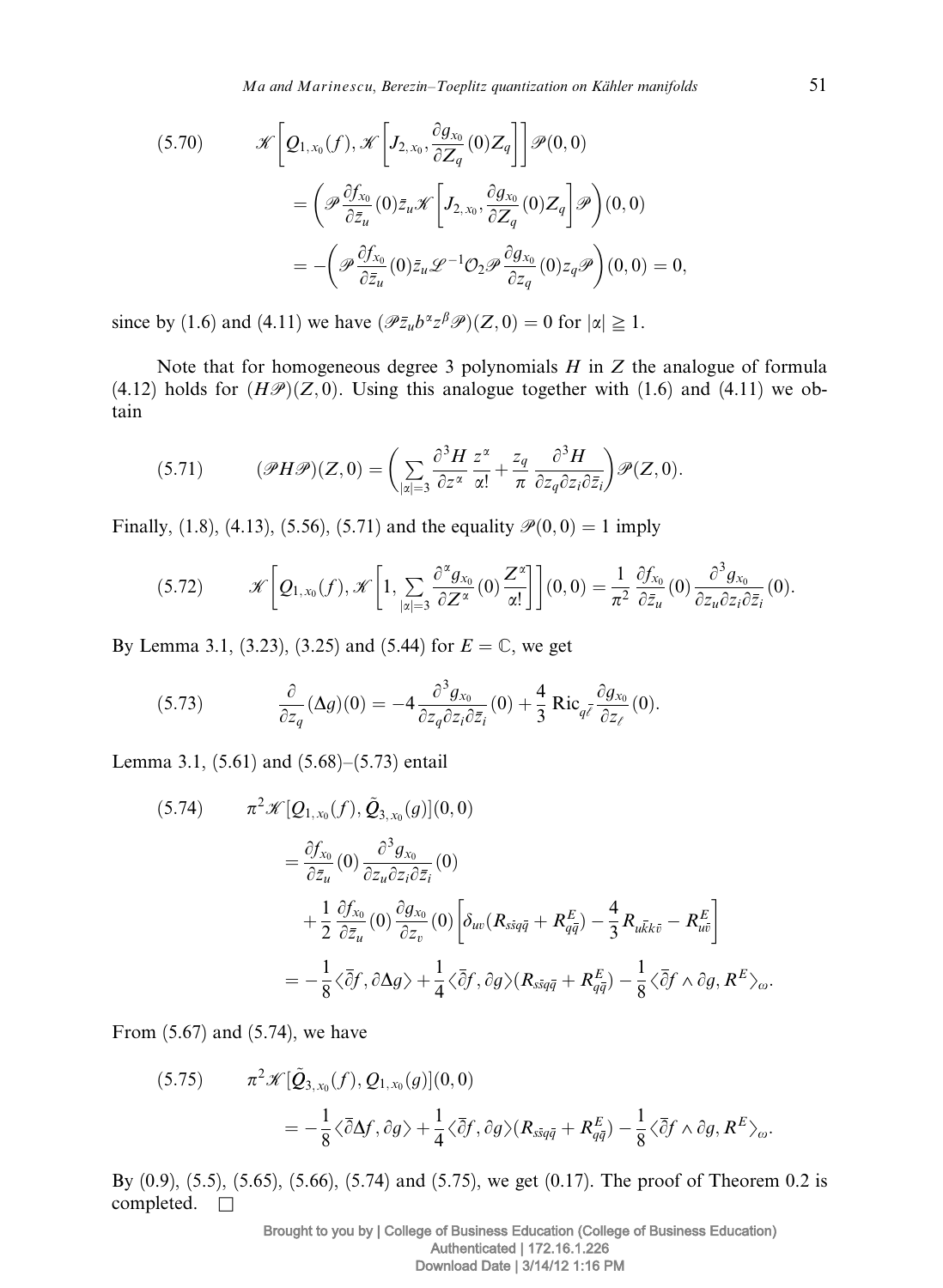Proof of Theorem 0.3. The existence of the expansion (0.18) and formula  $C_0(f, q) = fa$  were established in [27], Theorem 1.1 (cf. also [24], Theorem 7.4.1) in general symplectic settings.

By (0.18), (2.10), (5.12), (5.50) and (5.52), we obtain (cf. also [24], (7.4.9)),

$$
(5.76) \t C1(f,g) = (Q2,x(f,g) - Q2,x(fg))(0,0) = b1,f,g - b1,fg.
$$

Hence (0.5), (0.13), (0.16) and (5.76) yield the formula for  $C_1(f, g)$  given in (0.20). Moreover, (0.18), (5.12) and (5.52) imply the formula for  $C_2(f, g)$  from (0.20).

We will prove (0.21) now. Let  $\{e_i\}$  be an orthonormal frame of  $(TX, g^{TX})$ , and  $\{w_i\}$ be an orthonormal frame of  $T^{(1,0)}X$ . Let  $\Box = \overline{\partial}^*\overline{\partial} + \overline{\partial}\overline{\partial}^*$  be the Kodaira Laplacian on  $\Lambda(T^*X)\otimes_{\mathbb{R}}\mathbb{C}$ , and let  $\Delta$  be the Bochner Laplacian on  $\Lambda(T^*X)\otimes_{\mathbb{R}}\mathbb{C}$  associated with the connection  $\overline{V}^{\Lambda(T^*X)}$  on  $\Lambda(T^*X)$  induced by  $\overline{V}^{TX}$  (cf. (0.5)). Let  $R^{\Lambda(T^{*(1,0)}X)}$  be the curvature of the holomorphic Hermitian connection on  $\Lambda(T^{*(1,0)}X)$ . By the Lichnerowicz formula [24], Remark 1.4.8, and (5.4), we have

$$
R^{\Lambda(T^{*(1,0)}X)} = -\langle R^{TX}w_l, \overline{w}_k \rangle w^l \wedge i_{w_k},
$$
  
(5.77)  

$$
2\square = \Delta - R^{\Lambda(T^{*(1,0)}X)}(w_q, \overline{w}_q) + (2R^{\Lambda(T^{*(1,0)}X)} + \text{Ric})(w_l, \overline{w}_k)\overline{w}^k \wedge i_{\overline{w}_l}.
$$

Since  $(X, \omega, J)$  is Kähler,  $\Box$  commutes with the operators  $\partial$ ,  $\overline{\partial}$ , d (cf. [24], Corollary 1.4.13), and (5.77) shows that  $2 \Box f = \Delta f$  for any  $f \in \mathscr{C}^{\infty}(X)$ . From Lemma 3.1, (5.4) and (5.77), we have for any  $f \in \mathscr{C}^{\infty}(X)$ :

(5.78)  
\n
$$
\Delta \partial f = \partial \Delta f - \text{Ric}(\cdot, \overline{w}_k) w_k(f),
$$
\n
$$
\Delta \overline{\partial} f = \overline{\partial} \Delta f - \text{Ric}(\cdot, w_k) \overline{w}_k(f),
$$
\n
$$
\Delta df = d\Delta f - \text{Ric}(\cdot, e_j) e_j(f).
$$

Thus (0.5), (5.78) yield for any  $f, g \in \mathscr{C}^{\infty}(X)$ :

$$
\Delta(fg) = g\Delta f + f\Delta g - 2\langle df, dg \rangle,
$$
  
\n
$$
\Delta \langle \partial f, \overline{\partial} g \rangle = \langle \Delta \partial f, \overline{\partial} g \rangle + \langle \partial f, \Delta \overline{\partial} g \rangle - 2\langle \nabla^{T^*X} \partial f, \nabla^{T^*X} \overline{\partial} g \rangle
$$
  
\n
$$
= \langle \partial \Delta f, \overline{\partial} g \rangle + \langle \partial f, \overline{\partial} \Delta g \rangle - 2\langle \nabla^{T^*X} \partial f, \nabla^{T^*X} \overline{\partial} g \rangle
$$
  
\n
$$
- 2 \text{Ric}(w_m, \overline{w}_q) \overline{w}_m(g) w_q(f).
$$

Using (0.5), (5.78) and (5.79), we infer

(5.80) 
$$
\Delta^2(fg) = f\Delta^2 g + g\Delta^2 f + 2(\Delta f)\Delta g - 4\langle d\Delta f, dg \rangle - 4\langle df, d\Delta g \rangle
$$

$$
+ 4\langle \nabla^{T^*X} df, \nabla^{T^*X} dg \rangle + 4 \operatorname{Ric}(e_i, e_j) e_i(g) e_j(f).
$$

We examine now closely the expression of  $\pi^2C_2(f, g)$  given by (0.20). Using (0.14), (0.17), (0.20), we see that the term of differential order 0 in f, g from the expression of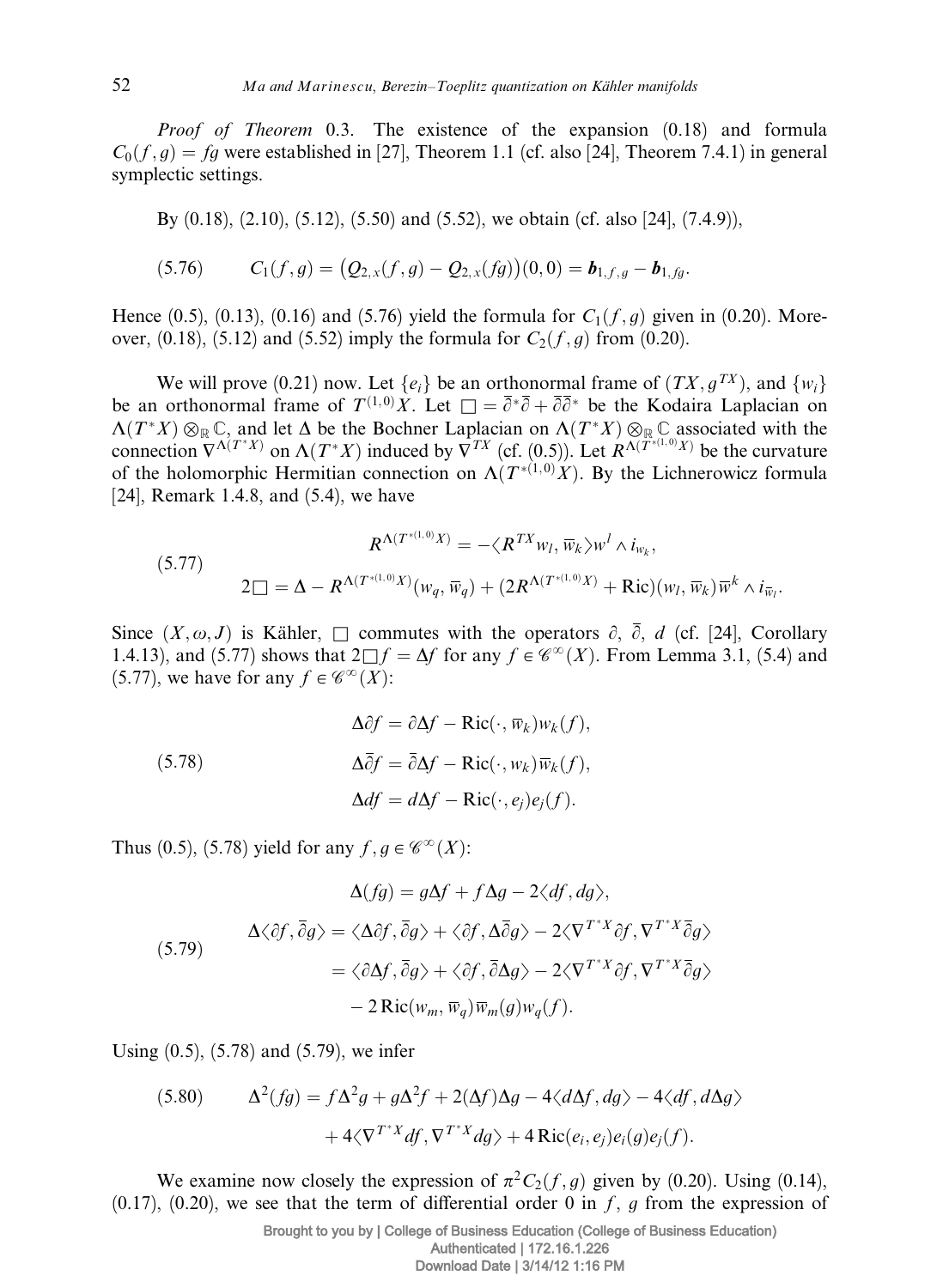$\pi^2C_2(f,g)$  is zero, and the term of total differential order 2 in f, g, disregarding the term involving  $R^E$ , in  $\pi^2C_2(f,g)$  is

(5.81) 
$$
C_{22} = \frac{\sqrt{-1}}{8} \langle \text{Ric}_{\omega}, -f \partial \overline{\partial} g - g \partial \overline{\partial} f + \partial \overline{\partial} (fg) \rangle.
$$

The term of total differential order 4 in f, g in the expression of  $\pi^2C_2(f,g)$  is

$$
(5.82) \t C_{24} = \frac{1}{32} f \Delta^2 g + \frac{1}{32} g \Delta^2 f - \frac{1}{8} \langle \overline{\partial} f, \partial \Delta g \rangle - \frac{1}{8} \langle \overline{\partial} \Delta f, \partial g \rangle + \frac{1}{16} (\Delta f) \Delta g
$$

$$
+ \frac{1}{8} \langle D^{0,1} \overline{\partial} f, D^{1,0} \partial g \rangle - \frac{1}{32} \Delta^2 (fg) - \frac{1}{8} \Delta \langle \partial f, \overline{\partial} g \rangle.
$$

By (5.79), (5.80), (5.82) and by the formula  $\langle D^{1,0}\overline{\partial} f, D^{0,1}\partial q \rangle = \langle D^{0,1}\partial f, D^{1,0}\overline{\partial} q \rangle$ , we get

(5.83) 
$$
C_{24} = \frac{1}{8} \langle D^{1,0} \partial f, D^{0,1} \overline{\partial} g \rangle + \frac{\sqrt{-1}}{8} \langle \text{Ric}_{\omega}, \partial f \wedge \overline{\partial} g - \partial g \wedge \overline{\partial} f \rangle.
$$

Finally, by inspecting (0.14), (0.17), (0.20), we see that the term involving  $R<sup>E</sup>$  in the expression of  $\pi^2C_2(f,g)$  is

(5.84) 
$$
\frac{\sqrt{-1}}{8} \left( -f \Delta g - g \Delta f + \Delta (fg) \right) R_{\Lambda}^{E} + \frac{1}{4} \langle g \partial \overline{\partial} f + f \partial \overline{\partial} g - \partial \overline{\partial} (fg), R^{E} \rangle_{\omega} + \frac{\sqrt{-1}}{4} \langle \overline{\partial} f, \partial g \rangle R_{\Lambda}^{E} - \frac{1}{4} \langle \overline{\partial} f \wedge \partial g, R^{E} \rangle_{\omega} + \frac{\sqrt{-1}}{4} \langle \partial f, \overline{\partial} g \rangle R_{\Lambda}^{E}.
$$

Combining  $(5.81)$ ,  $(5.83)$  and  $(5.84)$ , we get  $(0.21)$ . The proof of Theorem 0.3 is completed.  $\Box$ 

## 6. Donaldson's Q-operator

In this section we study the asymptotics of the sequence of operators introduced by Donaldson [10]. We suppose henceforth that  $E = \mathbb{C}$ . Set  $Vol(X, dy_X) := \int$ X  $dv_X$ . Following [10], §4, set

(6.1) 
$$
K_p(x,x') := |P_p(x,x')|_{h_x^{L^p} \otimes h_{x'}^{L^{p*}}}, \quad R_p := \big(\dim H^0(X,L^p)\big)/\mathrm{Vol}(X,dv_X).
$$

Let  $K_p$ ,  $Q_{K_p}$  be the integral operators associated to  $K_p$ , defined for  $f \in \mathscr{C}^{\infty}(X)$  by

(6.2) 
$$
(K_p f)(x) := \int\limits_X K_p(x, y) f(y) \, dv_X(y), \quad Q_{K_p}(f) = \frac{1}{R_p} K_p f.
$$

Recall that, just as the Bergman kernel appears when comparing a Kähler metric  $\omega$  to its algebraic approximations  $\omega_p$  (i.e. pull-backs of the Fubini–Study metrics by the Kodaira embeddings), the operators  $Q_{K_p}$  appear when one relates infinitesimal deformations of the metric  $\omega$  to the corresponding deformations of the approximations  $\omega_p$ . The asymptotics of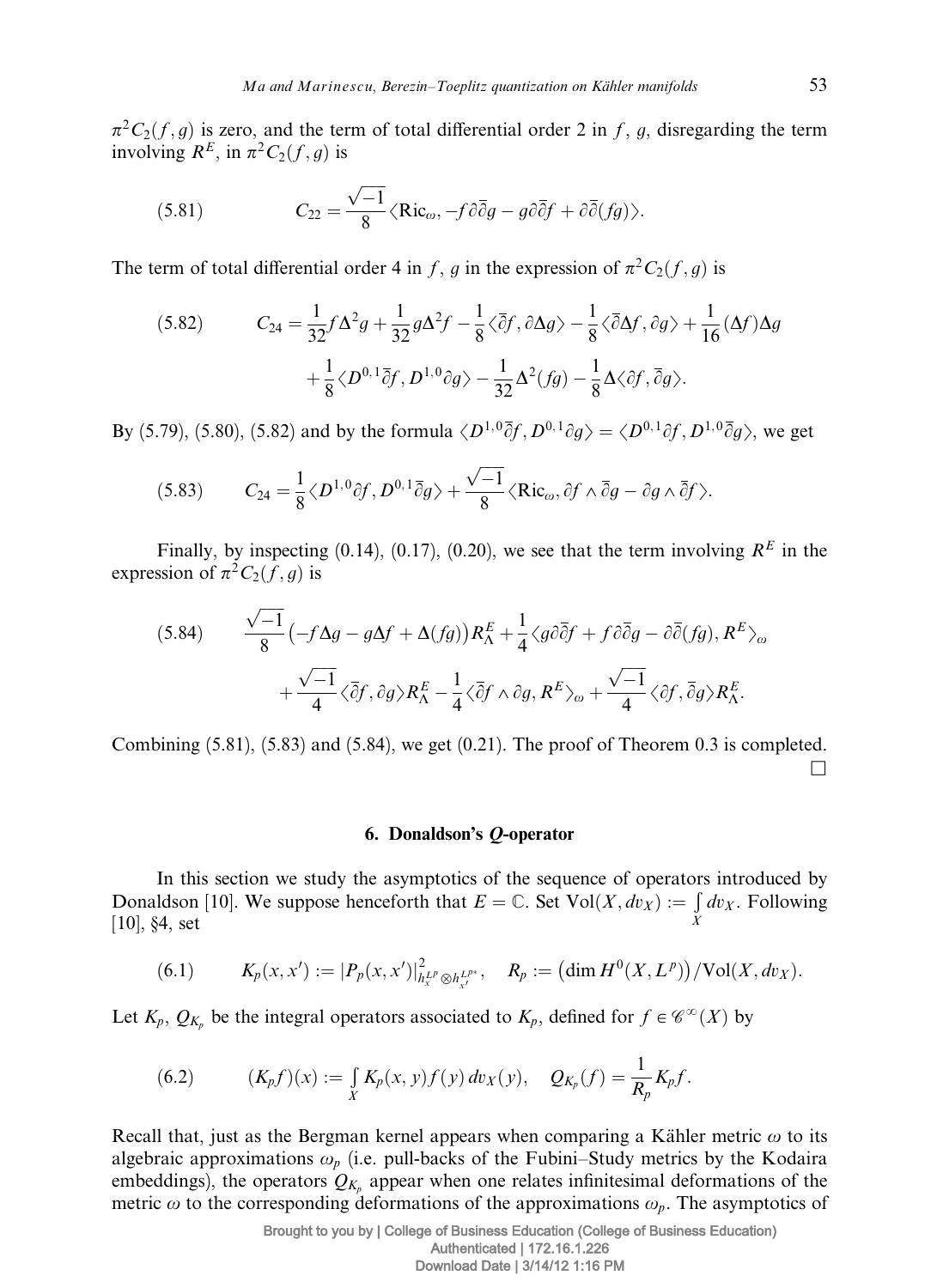the operator  $K_p$  were obtained in [21], Theorem 26,<sup>1)</sup> and used in [16]. The following result refines [21], Theorem 26, and is applied in the recent paper [17].

**Theorem 6.1.** For every  $m \in \mathbb{N}$ , there exists  $C > 0$  such that for any  $f \in \mathscr{C}^{\infty}(X)$ ,  $p \in \mathbb{N}^*,$ 

$$
(6.3) \qquad \left|\frac{1}{p^n}K_p f - f + \frac{1}{8\pi p}(-rf + 2\Delta f)\right|_{\mathscr{C}^m(X)} \leq C p^{-3/2} |f|_{\mathscr{C}^{m+3}(X)} \text{ or } C p^{-2} |f|_{\mathscr{C}^{m+4}(X)}.
$$

*Proof.* By (2.9) with  $Z = 0$ , (2.13), (2.19) and (2.21), we get

$$
(6.4) \qquad \left| \left( \frac{1}{p^{2n}} K_{p,x_0}(0,Z') \kappa_{x_0}(Z') - \left( 1 + \sum_{r=2}^k p^{-r/2} J_r'(0,\sqrt{p} Z') \right) e^{-\pi p |Z'|^2} \right) \right|_{\mathscr{C}^m(X)} \leq C p^{-(k+1)/2} (1 + |\sqrt{p} Z'|)^N \exp(-C_0 \sqrt{p} |Z'|) + \mathcal{O}(p^{-\infty}),
$$

with

(6.5) 
$$
J'_{2}(0, Z') = (J_{2} + \overline{J_{2}})(0, Z').
$$

Now we have the analogue of [21], (32),

$$
(6.6) \qquad \left| p^{-n} K_p f - p^n \int\limits_{|Z'| \leq \varepsilon} \left( 1 + \sum_{r=2}^k p^{-r/2} J'_r(0, \sqrt{p} Z') \right) \right|
$$
  
 
$$
\times e^{-\pi p |Z'|^2} f_{x_0}(Z') dv_{T_{x_0} X}(Z') \Big|_{\mathscr{C}^m(X)}
$$
  
 
$$
\leq C p^{-(k+1)/2} |f|_{\mathscr{C}^m(X)}.
$$

But as in the proof of  $[2]$ , Theorem 2.29 $(2)$ , we get

Ï I ł I

$$
(6.7) \qquad \left| p^{n} \int\limits_{|Z'| \leq \varepsilon} J'_{r}(0, \sqrt{p}Z') e^{-\pi p |Z'|^{2}} f_{x_{0}}(Z') dv_{T_{x_{0}}X}(Z') \right|_{\mathscr{C}^{m}(X)} \leq C|f|_{\mathscr{C}^{m}(X)}.
$$

<sup>1)</sup> Note that in the present context [21], Theorem 26, should be modified as follows:

$$
\lim_{p \to \infty} Q_{K_p} f = \frac{\text{Vol}(X, v)}{\text{Vol}(X, dv_X)} \eta f \quad \text{in } \mathcal{C}^m(X),
$$

or

$$
Q_{K_p}f - \frac{\text{Vol}(X,v)}{\text{Vol}(X,dv_X)} \eta f \bigg|_{\mathscr{C}^{m}(X)} \leq C p^{-1/2} |f|_{\mathscr{C}^{m+1}(X)} \text{ or } C p^{-1} |f|_{\mathscr{C}^{m+2}(X)},
$$

since the right-hand side of the second equation of [21], (33), and [21], (34), should read as convergence in  $\mathcal{C}^m(X)$ without the speed, or  $C p^{-1/2} |f|_{\mathscr{C}^{m+1}(X)}$  or  $C p^{-1} |f|_{\mathscr{C}^{m+2}(X)}$ .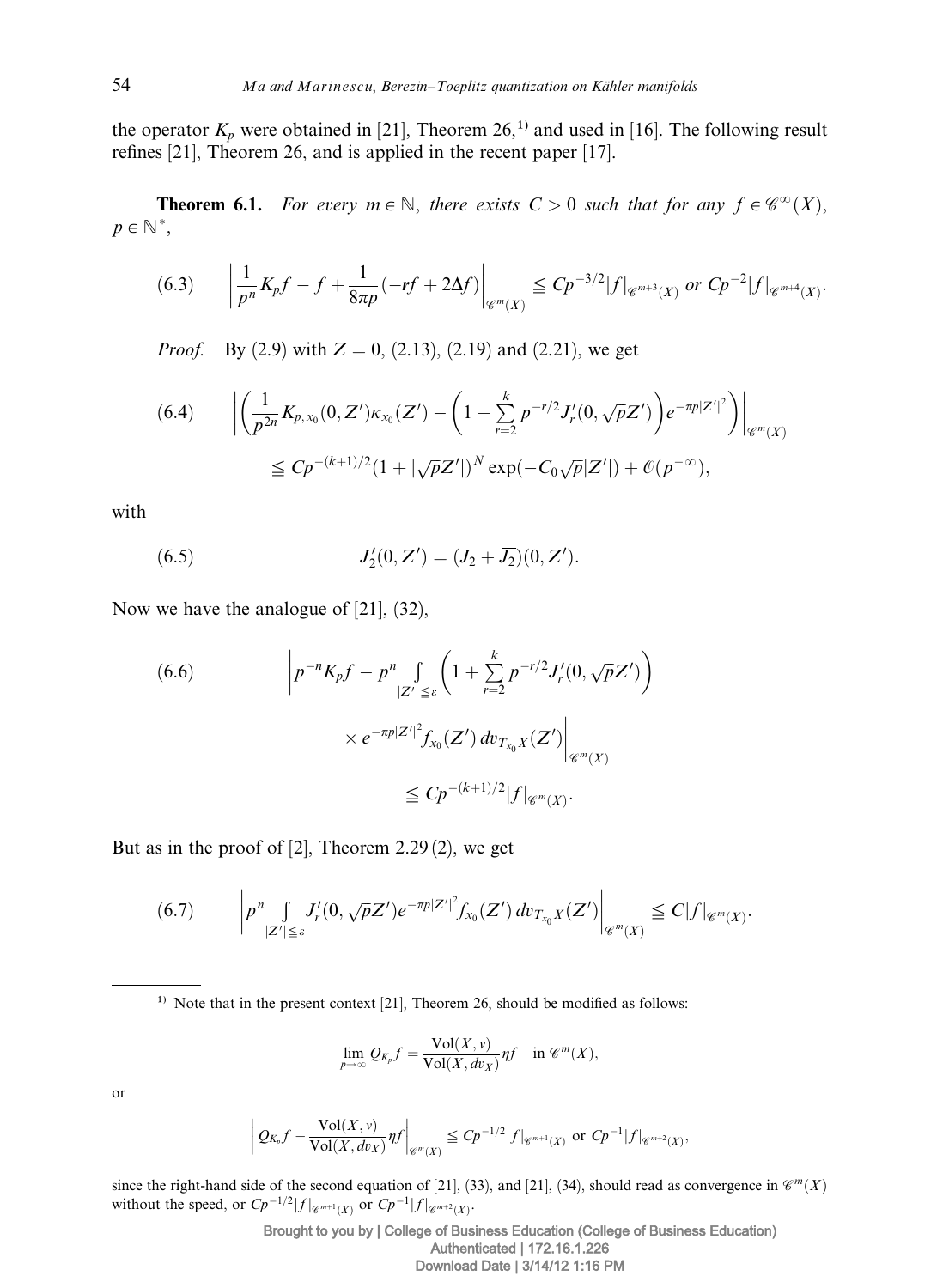Moreover

$$
(6.8) \qquad \left| p^{n} \int\limits_{|Z'| \leq \varepsilon} e^{-\pi p |Z'|^{2}} f_{x_{0}}(Z') \, dv_{T_{x_{0}}X}(Z') - f(x_{0}) + \frac{1}{4\pi p} (\Delta f)(x_{0}) \right|_{\mathscr{C}^{m}(X)}
$$

$$
\leq C p^{-3/2} |f|_{\mathscr{C}^{m+3}(X)} \quad \text{or} \quad C p^{-2} |f|_{\mathscr{C}^{m+4}(X)}.
$$

Finally, by  $(4.9)$  (cf. also  $[24]$ ,  $(4.1.110)$ ), we have

(6.9)  
\n
$$
\int_{Z' \in \mathbb{C}^n} \overline{J_2}(0, Z') |\mathscr{P}|^2(0, Z') dZ'
$$
\n
$$
= \int_{Z' \in \mathbb{C}^n} \mathscr{P}(0, Z') J_2(Z', 0) \mathscr{P}(Z', 0) dZ'
$$
\n
$$
= (\mathscr{P} J_2 \mathscr{P})(0, 0) = -(\mathscr{P} O_2 \mathscr{L}^{-1} \mathscr{P}^{\perp})(0, 0) = \frac{1}{16\pi} \mathbf{r}.
$$

Thus

$$
(6.10) \qquad \left| p^{n} \int\limits_{|Z'| \leq \varepsilon} J'_{2}(0, \sqrt{p}Z') e^{-\pi p |Z'|^{2}} f_{x_{0}}(Z') dv_{T_{x_{0}}X}(Z') - \left(\frac{\mathbf{r}}{8\pi} f\right)(x_{0}) \right|_{\mathscr{C}^{m}(X)} \leq C p^{-1/2} |f|_{\mathscr{C}^{m+1}(X)} \quad \text{or} \quad C p^{-1} |f|_{\mathscr{C}^{m+2}(X)}.
$$

The proof of Theorem 6.1 is completed.  $\Box$ 

#### **References**

- [1] F. A. Berezin, Quantization, Izv. Akad. Nauk SSSR Ser. Mat. 38 (1974), 1116–1175.
- [2] N. Berline, E. Getzler and M. Vergne, Heat kernels and Dirac operators, Grundl. Math. Wiss. 298, Springer-Verlag, Berlin 1992.
- [3] M. Bordemann, E. Meinrenken and M. Schlichenmaier, Toeplitz quantization of Kähler manifolds and  $gl(N)$ ,  $N \to \infty$  limits, Comm. Math. Phys. 165 (1994), no. 2, 281–296.
- [4] L. Boutet de Monvel and V. Guillemin, The spectral theory of Toeplitz operators, Ann. Math. Stud. 99, Princeton University Press, Princeton, NJ, 1981.
- [5] L. Boutet de Monvel and J. Sjöstrand, Sur la singularité des noyaux de Bergman et de Szegö, Astérisque 34–35 (1976), 123–164.
- [6] D. Catlin, The Bergman kernel and a theorem of Tian, in: Analysis and geometry in several complex variables (Katata 1997), Trends Math., Birkha¨user Boston, Boston, MA (1999), 1–23.
- [7] L. Charles, Berezin–Toeplitz operators, a semi-classical approach, Comm. Math. Phys. 239 (2003), 1–28.
- [8] X. Dai, K. Liu and X. Ma, On the asymptotic expansion of Bergman kernel, J. Diff. Geom. 72 (2006),  $1-41$ ; announced in C. R. Math. Acad. Sci. Paris 339 (2004), no. 3, 193–198.
- [9] M. De Wilde and P. Lecomte, Existence of star-products and of formal deformations of the Poisson Lie algebra of arbitrary symplectic manifolds, Lett. Math. Phys. 7 (1983), no. 6, 487–496.
- [10] S. K. Donaldson, Some numerical results in complex differential geometry, Pure Appl. Math. Q. 5 (2009), no. 2, 571–618.
- [11] M. R. Douglas and S. Klevtsov, Bergman kernel from path integral, Comm. Math. Phys. 293 (2010), 205–230.
- [12] M. R. Douglas and S. Klevtsov, Black holes and balanced metrics, http://arxiv.org/abs/0811.0367.
- [13] M. Englis̃, The asymptotics of a Laplace integral on a Kähler manifold, J. reine angew. Math. 528 (2000), 1–39.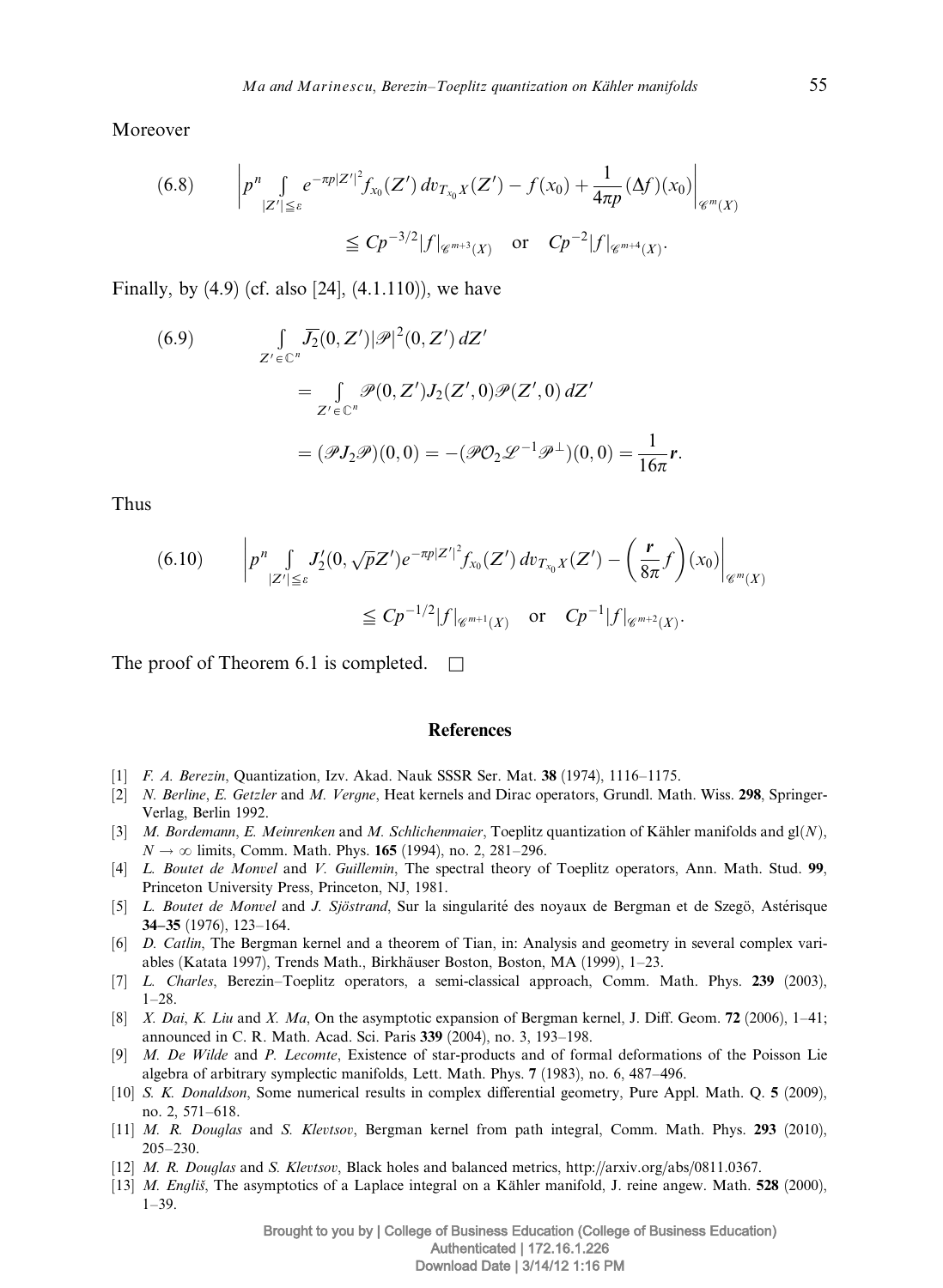- [14] *M. Englis*, Weighted Bergman kernels and quantization, Comm. Math. Phys. 227 (2002), no. 2, 211–241.
- [15] B. V. Fedosov, Deformation quantization and index theory, Math. Top. 9, Akademie Verlag, Berlin 1996.
- [16] J. Fine, Calabi flow and projective embeddings, with an Appendix by K. Liu and X. Ma, J. Diff. Geom. 84 (2010), 489–523.
- [17] J. Fine, Quantisation and the Hessian of Mabuchi energy, http://arxiv.org/abs/1009.4543.
- [18] E. Hawkins, Geometric quantization of vector bundles and the correspondence with deformation quantization, Comm. Math. Phys. 215 (2000), no. 2, 409–432.
- [19] A. V. Karabegov and M. Schlichenmaier, Identification of Berezin–Toeplitz deformation quantization, J. reine angew. Math. 540 (2001), 49–76.
- [20] K. Liu and X. Ma, A remark on 'some numerical results in complex differential geometry'. Math. Res. Lett. 14 (2007), no. 2, 165–171.
- [21] K. Liu and X. Ma, Asymptotic of the operators  $Q_k$ , appendix to [16], 2008.
- [22] Z. Lu, On the lower order terms of the asymptotic expansion of Tian–Yau–Zelditch, Amer. J. Math. 122 (2000), no. 2, 235–273.
- [23] X. Ma, Geometric quantization on Kähler and symplectic manifolds, Proc. Internat. Congr. Math. II, Hyderabad, India, August 19–27 (2010), 785–810.
- [24] X. Ma and G. Marinescu, Holomorphic Morse inequalities and Bergman kernels, Progr. Math. 254, Birkhäuser Boston Inc., Boston, MA, 2007.
- [25] *X. Ma* and *G. Marinescu*, Generalized Bergman kernels on symplectic manifolds, Adv. Math. 217 (2008), no. 4, 1756–1815; announced in C. R. Math. Acad. Sci. Paris 339 (2004), no. 7, 493–498.
- [26] X. Ma and G. Marinescu, The first coefficients of the asymptotic expansion of the Bergman kernel of the spin<sup>c</sup> Dirac operator, Int. J. Math.  $17$  (2006), no. 6, 737–759.
- [27] X. Ma and G. Marinescu, Toeplitz operators on symplectic manifolds, J. Geom. Anal. 18 (2008), no. 2, 565–611.
- [28] P. Petersen, Riemannian geometry, 2nd edn., Grad. Texts Math. 171, Springer, New York 2006.
- [29] *M. Schlichenmaier*, Deformation quantization of compact Kähler manifolds by Berezin–Toeplitz quantization (Conférence Moshé Flato 1999, II, Dijon), Math. Phys. Stud. 22, Kluwer Acad. Publ., Dordrecht (2000), 289–306.
- [30] G. Tian, On a set of polarized Kähler metrics on algebraic manifolds, J. Diff. Geom.  $32$  (1990), 99–130.
- [31] L. Wang, Bergman kernel and stability of holomorphic vector bundles with sections, MIT Ph.D. Dissertation 2003.
- [32] X. Wang, Canonical metrics on stable vector bundles, Comm. Anal. Geom. 13 (2005), 253–285.
- [33] S. Zelditch, Szegö kernels and a theorem of Tian, Int. Math. Res. Not. (1998), no. 6, 317–331.

Université Paris Diderot—Paris 7, UFR de Mathématiques, Case 7012, Site Chevaleret, 75205 Paris Cedex 13, France e-mail: ma@math.jussieu.fr

Universität zu Köln, Mathematisches Institut, Weyertal 86-90, 50931 Köln, Germany Institute of Mathematics 'Simion Stoilow', Romanian Academy, Bucharest, Romania e-mail: gmarines@math.uni-koeln.de

Eingegangen 27. September 2010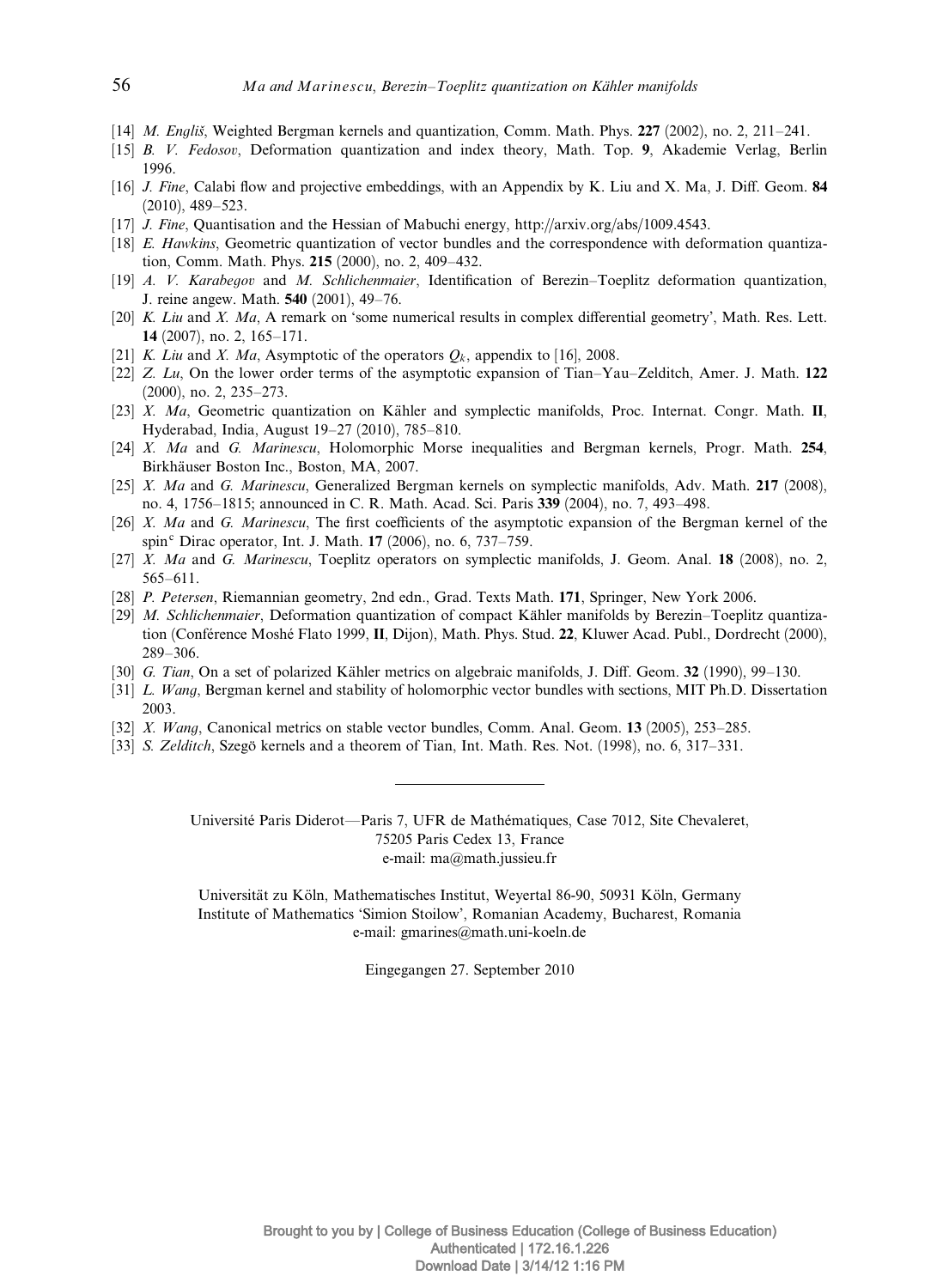J. reine angew. Math. 662 (2012), 57—58 DOI 10.1515/CRELLE.2011.187

# Addendum to ''Berezin–Toeplitz quantization on Kähler manifolds"

(J. reine angew. Math. 662)

By Xiaonan Ma at Paris and George Marinescu at Köln and Bucharest

In our paper [1], we compute the term  $b_2$  from the asymptotic expansion of the Bergman kernel. Actually, in Theorem 0.1 of this paper we consider the expansion of a Toeplitz operator with symbol f. By taking  $f = 1$  we obtain the Bergman kernel.

Here we wish to simplify our formula for  $b_2$ . The Bianchi identity reads  $[\nabla^E, R^E] = 0$ . Take the derivative of

$$
[\nabla^{E}, R^{E}]\left(\overline{\frac{\partial}{\partial z_{i}}, \frac{\partial}{\partial z_{k}}, \frac{\partial}{\partial \bar{z}_{k}}}\right) = 0,
$$

and use [1], (3.10), (3.20), (3.31), which imply

$$
\left[\frac{\widetilde{\partial}}{\partial z_i}, \frac{\widetilde{\partial}}{\partial \bar{z}_k}\right] = -\frac{1}{2} R_{x_0}^{TX} \left(\frac{\partial}{\partial z_i}, \frac{\partial}{\partial \bar{z}_k}\right) \mathcal{R} + \mathcal{O}(|Z|^2), \quad \left[\frac{\widetilde{\partial}}{\partial z_i}, \frac{\widetilde{\partial}}{\partial z_k}\right] = \mathcal{O}(|Z|^2).
$$

We conclude that

$$
R_{m\overline{k};\,k\overline{m}}^{E}=R_{k\overline{k};\,m\overline{m}}^{E}.
$$

The term

$$
\frac{1}{4}(-R^E_{k\overline{k};m\overline{m}}+3R^E_{m\overline{k};k\overline{m}})
$$

in [1], (0.9), can be thus replaced by  $\frac{1}{2} R_{k\bar{k};m\bar{m}}^E$ . Equivalently, by using [1], (5.5), one can replace

$$
+\frac{\sqrt{-1}}{32}\Delta^E R_{\Lambda}^E+\frac{3}{16}\overline{\partial}^{E*}\nabla^{1,0*}R^E
$$

Brought to you by | College of Business Education (Inst. of Accountancy Arusha) Authenticated | 172.16.1.226 Download Date | 3/14/12 1:28 PM